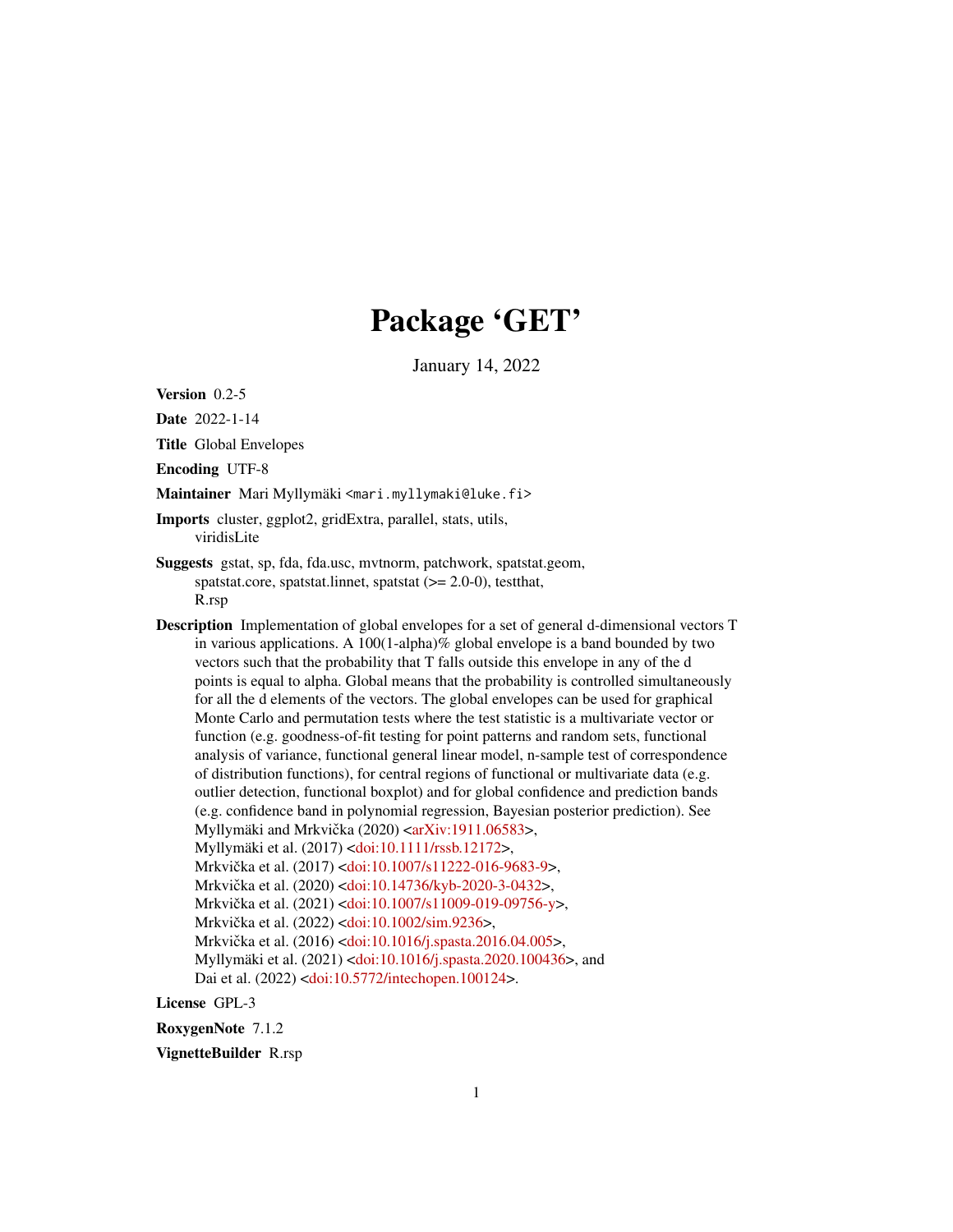# NeedsCompilation no

Author Mari Myllymäki [aut, cre], Tomáš Mrkvička [aut], Pavel Grabarnik [ctb], Ute Hahn [ctb], Mikko Kuronen [ctb], Michael Rost [ctb], Henri Seijo [ctb]

**Depends**  $R$  ( $>= 2.10$ )

Repository CRAN

Date/Publication 2022-01-14 17:02:42 UTC

# R topics documented:

|                    | 3              |
|--------------------|----------------|
|                    | $\overline{7}$ |
|                    | 8              |
|                    | 9              |
|                    | 13             |
|                    | 15             |
|                    | 17             |
|                    | 18             |
|                    | 20             |
|                    | 20             |
|                    | 23             |
|                    | 24             |
|                    |                |
|                    | 27             |
|                    |                |
| 32                 |                |
|                    | 34             |
|                    | 36             |
|                    | 41             |
|                    | 43             |
|                    |                |
|                    | 47             |
|                    |                |
|                    | 57             |
|                    | 60             |
|                    | 62             |
|                    | 62             |
|                    | 63             |
|                    | 64             |
|                    | 65             |
|                    | 67             |
| $plot.curve set2d$ | 68             |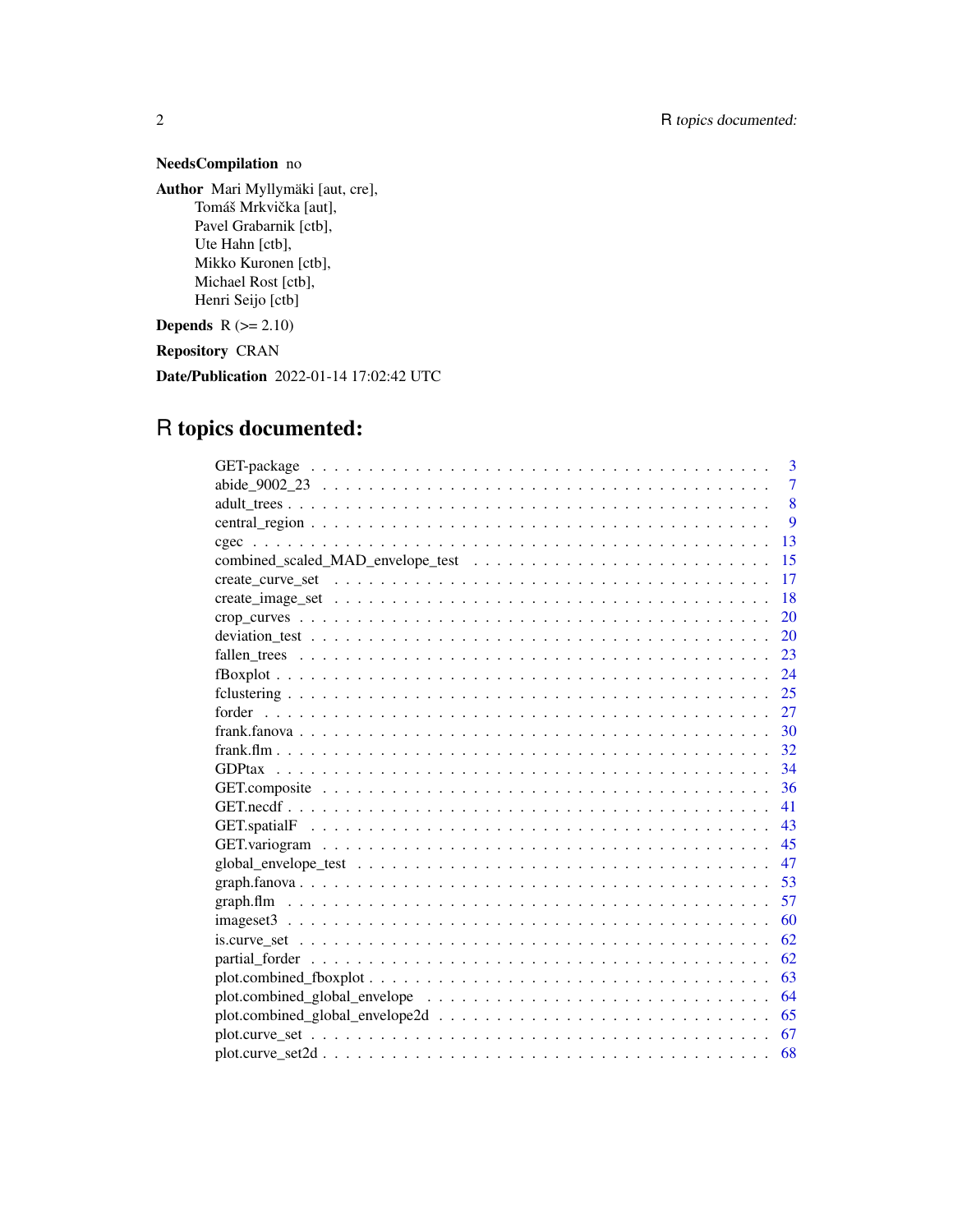<span id="page-2-0"></span>

| popgrowth million $\ldots \ldots \ldots \ldots \ldots \ldots \ldots \ldots \ldots \ldots \ldots \ldots \ldots$                       |  |
|--------------------------------------------------------------------------------------------------------------------------------------|--|
|                                                                                                                                      |  |
| $print.compile\_global\_envelope \dots \dots \dots \dots \dots \dots \dots \dots \dots \dots \dots \dots \dots \dots \dots \dots$    |  |
|                                                                                                                                      |  |
|                                                                                                                                      |  |
|                                                                                                                                      |  |
|                                                                                                                                      |  |
| $print.global\_envelope \dots \dots \dots \dots \dots \dots \dots \dots \dots \dots \dots \dots \dots \dots \dots \dots \dots \dots$ |  |
|                                                                                                                                      |  |
|                                                                                                                                      |  |
|                                                                                                                                      |  |
|                                                                                                                                      |  |
|                                                                                                                                      |  |
|                                                                                                                                      |  |
|                                                                                                                                      |  |

#### **Index [86](#page-85-0). In the set of the set of the set of the set of the set of the set of the set of the set of the set of the set of the set of the set of the set of the set of the set of the set of the set of the set of the set of**

GET-package *Global Envelopes*

# Description

The GET package provides implementation of global envelopes for a set of general d-dimensional vectors T in various applications. A 100(1-alpha) the probability that T falls outside this envelope in any of the d points is equal to alpha. Global means that the probability is controlled simultaneously for all the d elements of the vectors. The global envelopes can be used for central regions of functional or multivariate data (e.g. outlier detection, functional boxplot), for graphical Monte Carlo and permutation tests where the test statistic is a multivariate vector or function (e.g. goodness-offit testing for point patterns and random sets, functional ANOVA, functional GLM, n-sample test of correspondence of distribution functions), and for global confidence and prediction bands (e.g. confidence band in polynomial regression, Bayesian posterior prediction).

# Details

The GET package provides central regions (i.e. global envelopes) and global envelope tests with intrinsic graphical interpretation. The central regions can be constructed from (functional) data. The tests are Monte Carlo or permutation tests, which demand simulations from the tested null model. The methods are applicable for any multivariate vector data and functional data (after discretization).

To get an overview of the package, start R and type library("GET") and vignette("GET").

To get examples of point pattern analysis, start R and type library("GET") and vignette("pointpatterns").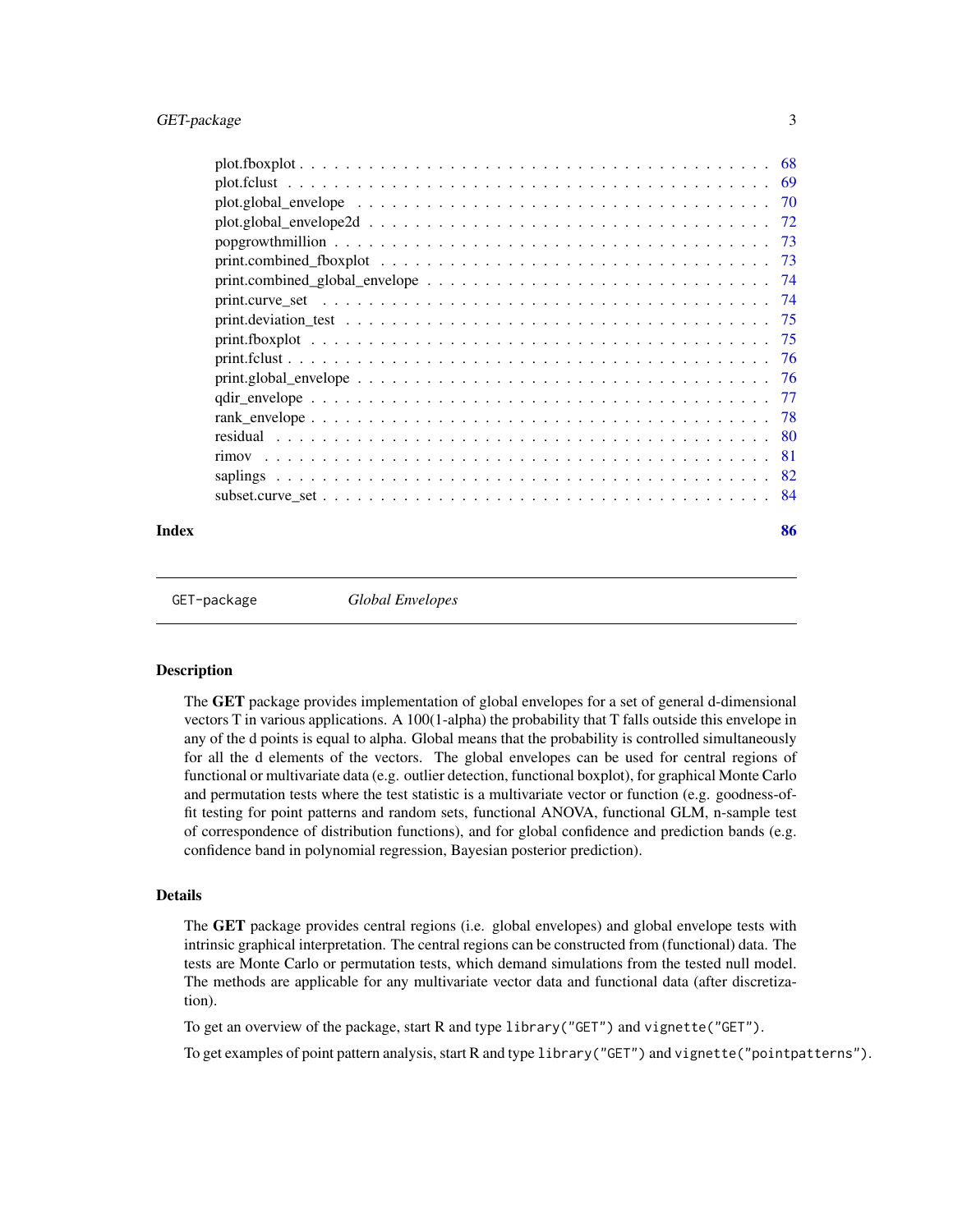# Key functions in GET

- *Central regions* or *global envelopes* or *confidence bands*: [central\\_region](#page-8-1). E.g. 50% central region of growth curves of girls [growth](#page-0-0).
	- First create a curve\_set of the growth curves, e.g. cset  $\le$ -create\_curve\_set(list(r = as.numeric(row.names(growth\$hgtf)),obs = growth\$hgtf))
	- Then calculate 50% central region (see [central\\_region](#page-8-1) for further arguments) cr <-central\_region(cset,coverage = 0.5)
	- Plot the result (see [plot.global\\_envelope](#page-69-1) for plotting options) plot(cr)

It is also possible to do combined central regions for several sets of curves provided in a list for the function, see examples in [central\\_region](#page-8-1).

- *Global envelope tests*: [global\\_envelope\\_test](#page-46-1) is the main function. E.g. A test of complete spatial randomness (CSR) for a point pattern X:
	- X <-spruces # an example pattern from spatstat
		- Use the function envelope of spatstat to create nsim simulations under CSR and to calculate the functions you want (below K-functions by Kest). Important: use the option 'savefuns=TRUE' and specify the number of simulations nsim. env <-envelope(X,nsim=999,savefuns = TRUE,fun = Kest,simulate = expression(runifpoint(ex  $=$  X)))
		- Perform the test (see [global\\_envelope\\_test](#page-46-1) for further arguments) res <-global\_envelope\_test(env)
		- Plot the result (see [plot.global\\_envelope](#page-69-1) for plotting options) plot(res)

It is also possible to do combined global envelope tests for several sets of curves provided in a list for the function, see examples in [global\\_envelope\\_test](#page-46-1).

- *Functional ordering*: [central\\_region](#page-8-1) and [global\\_envelope\\_test](#page-46-1) are based on different measures for ordering the functions (or vectors) from the most extreme to the least extreme ones. The core functionality of calculating the measures is in the function [forder](#page-26-1), which can be used to obtain different measures for sets of curves. Usually there is no need to call [forder](#page-26-1) directly.
- *Functional boxplots*: [fBoxplot](#page-23-1)
- *Adjusted* global envelope tests for composite null hypotheses
	- [GET.composite](#page-35-1), see a detailed example in [saplings](#page-81-1)
- *One-way functional ANOVA*:
	- *Graphical* functional ANOVA tests: [graph.fanova](#page-52-1)
	- Global rank envelope based on F-values: [frank.fanova](#page-29-1)
- *Functional general linear model (GLM)*:
	- *Graphical* functional GLM: [graph.flm](#page-56-1)
	- Global rank envelope based on F-values: [frank.flm](#page-31-1)
	- For large data (not fitting comfortably in memory): [partial\\_forder](#page-61-1)
- Functions for performing global envelopes for specific purposes: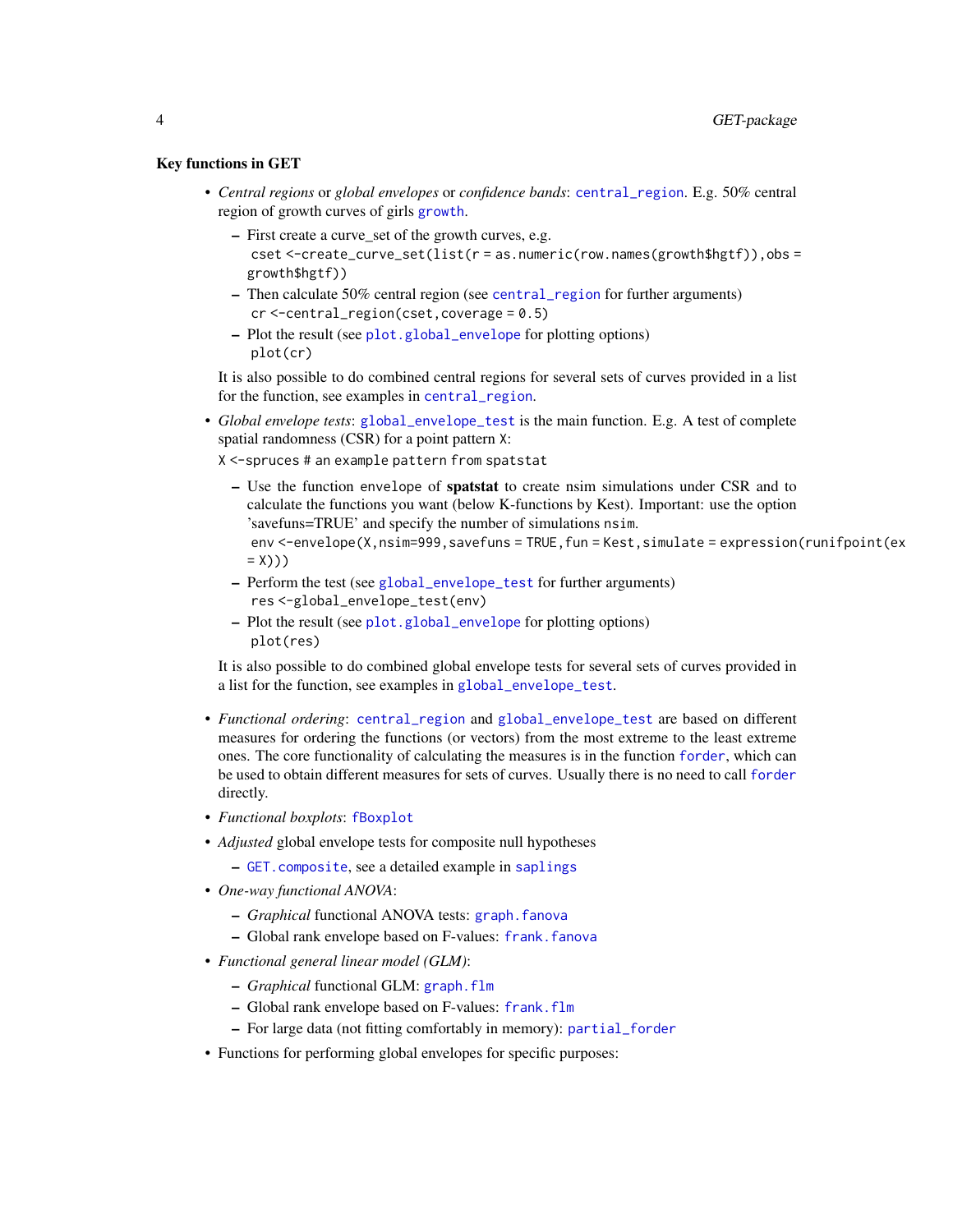- Graphical n sample test of correspondence of distribution functions: [GET.necdf](#page-40-1)
- Variogram and residual variogram with global envelopes: [GET.variogram](#page-44-1)
- Testing global and local dependence of point patterns on covariates: [GET.spatialF](#page-42-1)
- Deviation tests (for simple hypothesis): [deviation\\_test](#page-19-1) (no graphical interpretation)
- Most functions accept the curves provided in a curve\_set object. Use [create\\_curve\\_set](#page-16-1) to create a curve\_set object from the functions. Other formats to provide the curves to the above functions are also accepted, see the information on the help pages.

See the help files of the functions for examples.

# Workflow for (single hypothesis) tests based on single functions

To perform a test you always first need to obtain the test function  $T(r)$  for your data  $(T_1(r))$  and for each simulation  $(T_2(r), \ldots, T_{s+1}(r))$  in one way or another. Given the set of the functions  $T_i(r)$ ,  $i = 1, \ldots, s + 1$ , you can perform a test by [global\\_envelope\\_test](#page-46-1).

1) The workflow when using your own programs for simulations:

- (Fit the model and) Create  $s$  simulations from the (fitted) null model.
- Calculate the functions  $T_1(r), T_2(r), \ldots, T_{s+1}(r)$ .
- Use [create\\_curve\\_set](#page-16-1) to create a curve\_set object from the functions  $T_i(r)$ ,  $i = 1, \ldots, s+$ 1.
- Perform the test

res <-global\_envelope\_test(curve\_set) where curve\_set is the 'curve\_set'-object you created, and plot the result plot(res)

2) The workflow utilizing spatstat: start R, type library("GET") and vignette("pointpatterns"), which explains the workflow and gives many examples of point pattern analysis

#### Functions for modifying sets of functions

It is possible to modify the curve set  $T_1(r)$ ,  $T_2(r)$ , ...,  $T_{s+1}(r)$  for the test.

- You can choose the interval of distances  $[r_{\min}, r_{\max}]$  by [crop\\_curves](#page-19-2).
- For better visualisation, you can take  $T(r) T_0(r)$  by [residual](#page-79-1). Here  $T_0(r)$  is the expectation of  $T(r)$  under the null hypothesis.

#### Example data (see references on the help pages of each data set)

- [abide\\_9002\\_23](#page-6-1): see help page
- [adult\\_trees](#page-7-1): a point pattern of adult rees
- [cgec](#page-12-1): centred government expenditure centralization (GEC) ratios (see [graph.fanova](#page-52-1))
- [fallen\\_trees](#page-22-1): a point pattern of fallen trees
- [GDPtax](#page-33-1): GDP per capita with country groups and other covariates
- [imageset3](#page-59-1): a simulated set of images
- [rimov](#page-80-1): water termperature curves in 365 days of the 36 years
- [saplings](#page-81-1): a point pattern of saplings (see [GET.composite](#page-35-1))

The data sets are used to show examples of the functions of the library.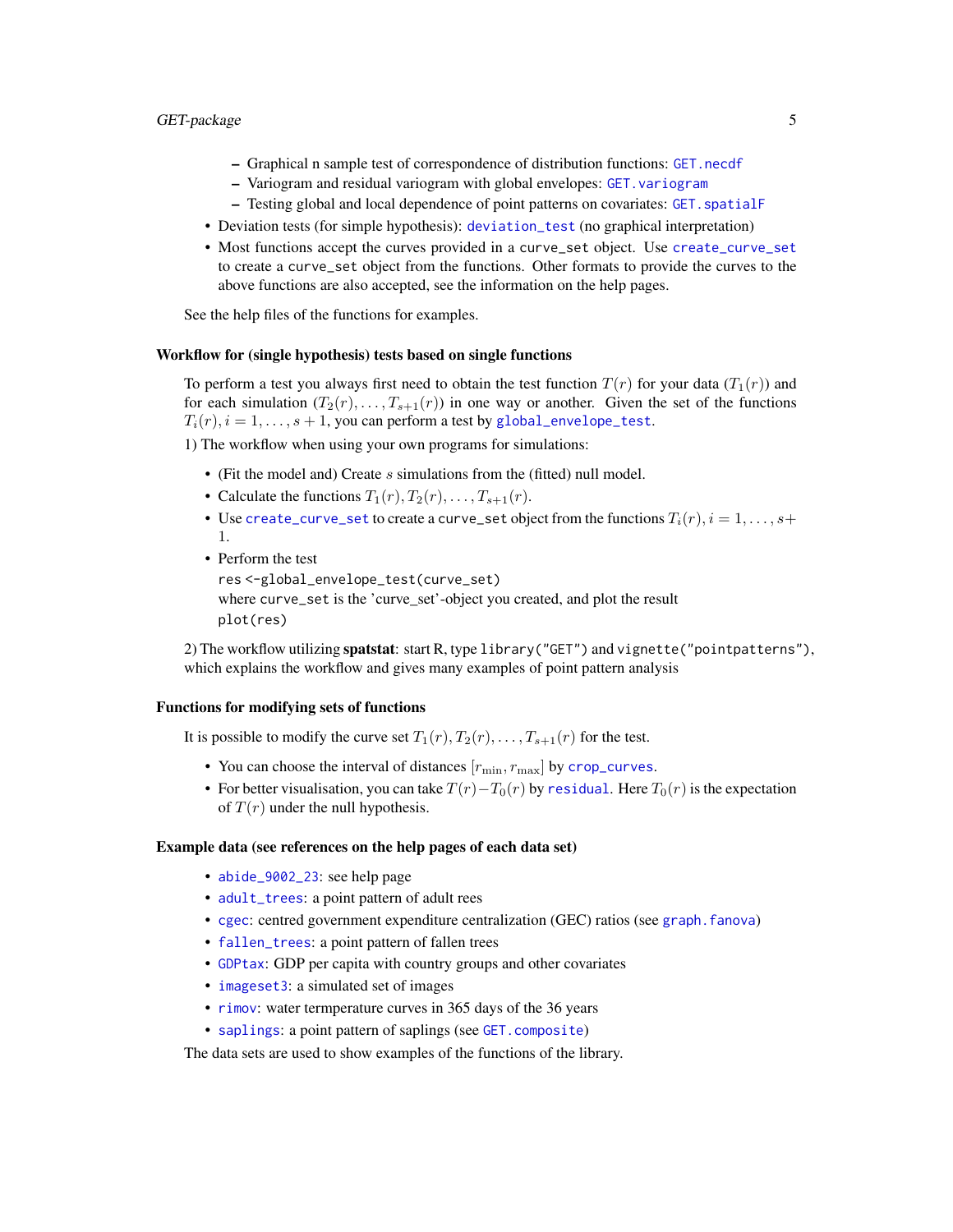#### Number of functions

If the number of functions is low, the choice of the measure (or type or depth) playes a role, as explained in vignette("GET") (Section 2.4).

Note that the recommended minimum number of simulations for the rank envelope test (Myllymäki et al., 2017) based on a single function in spatial statistics is nsim=2499. When the number of argument values is large, also larger number simulations is needed in order to have a narrow pinterval. The "erl", "cont", "area", "qdir" and "st" global envelope tests and deviation tests can be used with a lower number of simulations, although the Monte Carlo error is obviously larger with a lower number of simulations. For increasing the number of simulations, all the global rank envelopes approach the same curves.

Mrkvička et al. (2017) discussed the number of simulations for tests based on many functions.

#### **Documentation**

Myllymäki and Mrkvička (2020) provides description of the package. The material can also be found in the corresponding vignette, which is available by starting R and typing library("GET") and vignette("GET").

In the special case of spatial processes (spatial point processes, random sets), the functions are typically estimators of summary functions. The package supports the use of the R package **spatstat** for generating simulations and calculating estimators of the chosen summary function, but alternatively these can be done by any other way, thus allowing for any user-specified models/functions. To see examples of global envelopes for analysing point pattern data, start R, type library("GET") and vignette("pointpatterns").

Type citation("GET") to get a full list of references.

### Acknowledgements

Mikko Kuronen has made substantial contributions of code. Additional contributions and suggestions from Pavel Grabarnik, Ute Hahn, Michael Rost and Henri Seijo.

### Author(s)

Mari Myllymäki (mari.myllymaki@luke.fi, mari.j.myllymaki@gmail.com) and Tomáš Mrkvicka ˇ (mrkvicka.toma@gmail.com)

#### References

Dai, W., Athanasiadis, S., Mrkvička, T. (2021) A new functional clustering method with combined dissimilarity sources and graphical interpretation. Intech open, London, UK. DOI: 10.5772/intechopen.100124

Mrkvička, T., Myllymäki, M. and Hahn, U. (2017) Multiple Monte Carlo testing, with applications in spatial point processes. Statistics & Computing 27(5), 1239-1255. doi: 10.1007/s11222-016- 9683-9

Mrkvička, T., Myllymäki, M., Jilek, M. and Hahn, U. (2020) A one-way ANOVA test for functional data with graphical interpretation. Kybernetika 56(3), 432-458. doi: 10.14736/kyb-2020-3-0432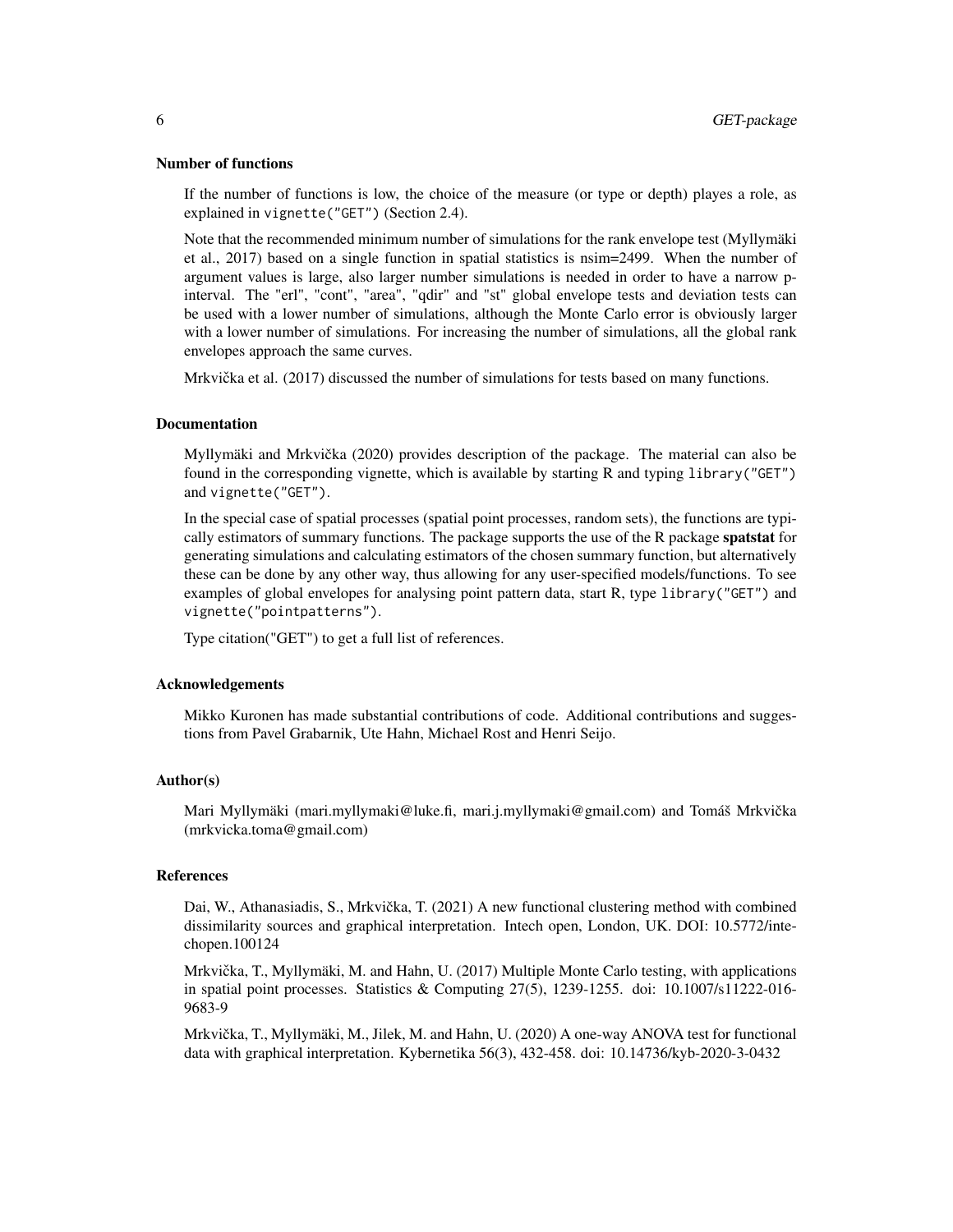<span id="page-6-0"></span>Mrkvička, T., Myllymäki, M., Kuronen, M. and Narisetty, N. N. (2022) New methods for multiple testing in permutation inference for the general linear model. Statistics in Medicine 41(2), 276-297. doi: 10.1002/sim.9236

Mrkvička, T., Roskovec, T. and Rost, M. (2021) A nonparametric graphical tests of significance in functional GLM. Methodology and Computing in Applied Probability 23, 593-612. doi: 10.1007/s11009- 019-09756-y

Mrkvicka, T., Soubeyrand, S., Myllymäki, M., Grabarnik, P., and Hahn, U. (2016) Monte Carlo ˇ testing in spatial statistics, with applications to spatial residuals. Spatial Statistics 18, Part A, 40-53. doi: http://dx.doi.org/10.1016/j.spasta.2016.04.005

Myllymäki, M., Grabarnik, P., Seijo, H. and Stoyan. D. (2015) Deviation test construction and power comparison for marked spatial point patterns. Spatial Statistics 11, 19-34. doi: 10.1016/j.spasta.2014.11.004

Myllymäki, M., Mrkvicka, T., Grabarnik, P., Seijo, H. and Hahn, U. (2017) Global envelope tests for ˇ spatial point patterns. Journal of the Royal Statistical Society: Series B (Statistical Methodology) 79, 381-404. doi: 10.1111/rssb.12172

Myllymäki, M. and Mrkvicka, T. (2020). GET: Global envelopes in R. arXiv:1911.06583 [stat.ME] ˇ

Myllymäki, M., Kuronen, M. and Mrkvicka, T. (2020). Testing global and local dependence of point ˇ patterns on covariates in parametric models. Spatial Statistics 42, 100436. doi: 10.1016/j.spasta.2020.100436

<span id="page-6-1"></span>abide\_9002\_23 *Local brain activity at resting state*

# Description

Imaging measurements for local brain activity at resting state

#### Usage

data("abide\_9002\_23")

# Format

A list of the curve\_set containing the data, coordinates (x,y) where the data have been observed (third dimension is 23), the discrete factor Group (1=Autism; 2=Control), the discrete factor Sex (1=Male; 2=Female), and the continuous factor Age.

# **Details**

The data are a small part of ABIDE fALFF data available at ABIDE: http://fcon\_1000.projects.nitrc.org/indi/abide/ fALFF: http://fcp-indi.github.io/docs/user/alff.html and distributed under the CC BY-NC-SA 3.0 license, https://creativecommons.org/licenses/by-nc-sa/3.0/.

The data are fractional Amplitude of Low Frequency Fluctuations (fALFF) (Zou et al. 2008) for Autism Brain Imaging Data Exchange collected resting state functional magnetic resonance imaging (R-fMRI) datasets (Di Martino et al. 2013). This data set in GET contains only a tiny part of the whole brain, namely the region 9002 (the right Cerebelum Crus 1) at slice 23 (see Figure 2 in Mrkvicka et al., 2019) for 514 individuals with the autism spectrum disorder (ASD) and 557 typical controls (TC) as specified in the given Group variable. Further the sex and age of each subject is given.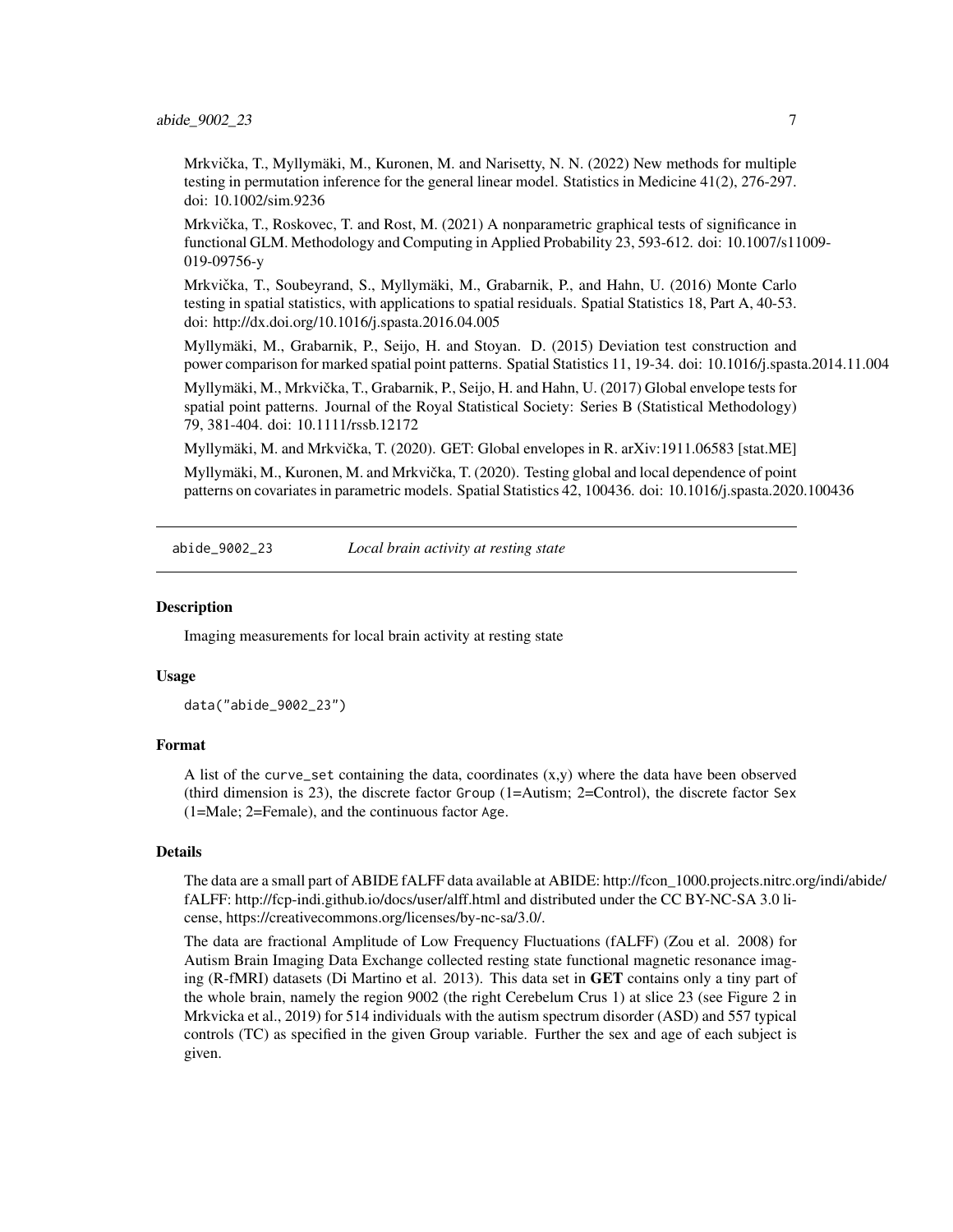# <span id="page-7-0"></span>References

Di Martino, A., Yan, C., Li, Q., Denio, E., Castellanos, F., Alaerts, K., Anderson, J., Assaf, M., Bookheimer, S., Dapretto, M., et al. (2013) The autism brain imaging data exchange: towards a large-scale evaluation of the intrinsic brain architecture in autism. Molecular psychiatry.

Tzourio-Mazoyer, N., Landeau, B., Papathanassiou, D., Crivello, F., Etard, O., Delcroix, N., Mazoyer, B., and Joliot, M. (2002), Automated anatomical labeling of activations in SPM using a macroscopic anatomical parcellation of the MNI MRI single-subject brain. Neuroimage, 15, 273- 289.

Zou, Q.-H., Zhu, C.-Z., Yang, Y., Zuo, X.-N., Long, X.-Y., Cao, Q.-J., Wang, Y.-F., and Zang, Y.-F. (2008), An improved approach to detection of amplitude of low-frequency fluctuation (ALFF) for resting-state fMRI: fractional ALFF. Journal of neuroscience methods, 172, 137-141.

Mrkvička, T., Myllymäki, M., Kuronen, M. and Narisetty, N. N. (2022) New methods for multiple testing in permutation inference for the general linear model. Statistics in Medicine 41(2), 276-297. doi: 10.1002/sim.9236

<span id="page-7-1"></span>adult\_trees *Adult trees data set*

# **Description**

Adult trees data set

#### Usage

```
data("adult_trees")
```
# Format

A data.frame containing the locations (x- and y-coordinates) of 67 trees in an area of 75 m x 75 m.

#### Details

A pattern of large trees (height  $> 25$  m) originating from an uneven aged multi-species broadleaf nonmanaged forest in Kaluzhskie Zaseki, Russia.

The pattern is a sample part of data collected over 10 ha plot as a part of a research program headed by project leader Prof. O.V. Smirnova.

#### References

Grabarnik, P. and Chiu, S. N. (2002) Goodness-of-fit test for complete spatial randomness against mixtures of regular and clustered spatial point processes. Biometrika, 89, 411–421.

van Lieshout, M.-C. (2010) Spatial point process theory. In Handbook of Spatial Statistics (eds. A. E. Gelfand, P. J. Diggle, M. Fuentes and P. Guttorp), Handbooks of Modern Statistical Methods. Boca Raton: CRC Press.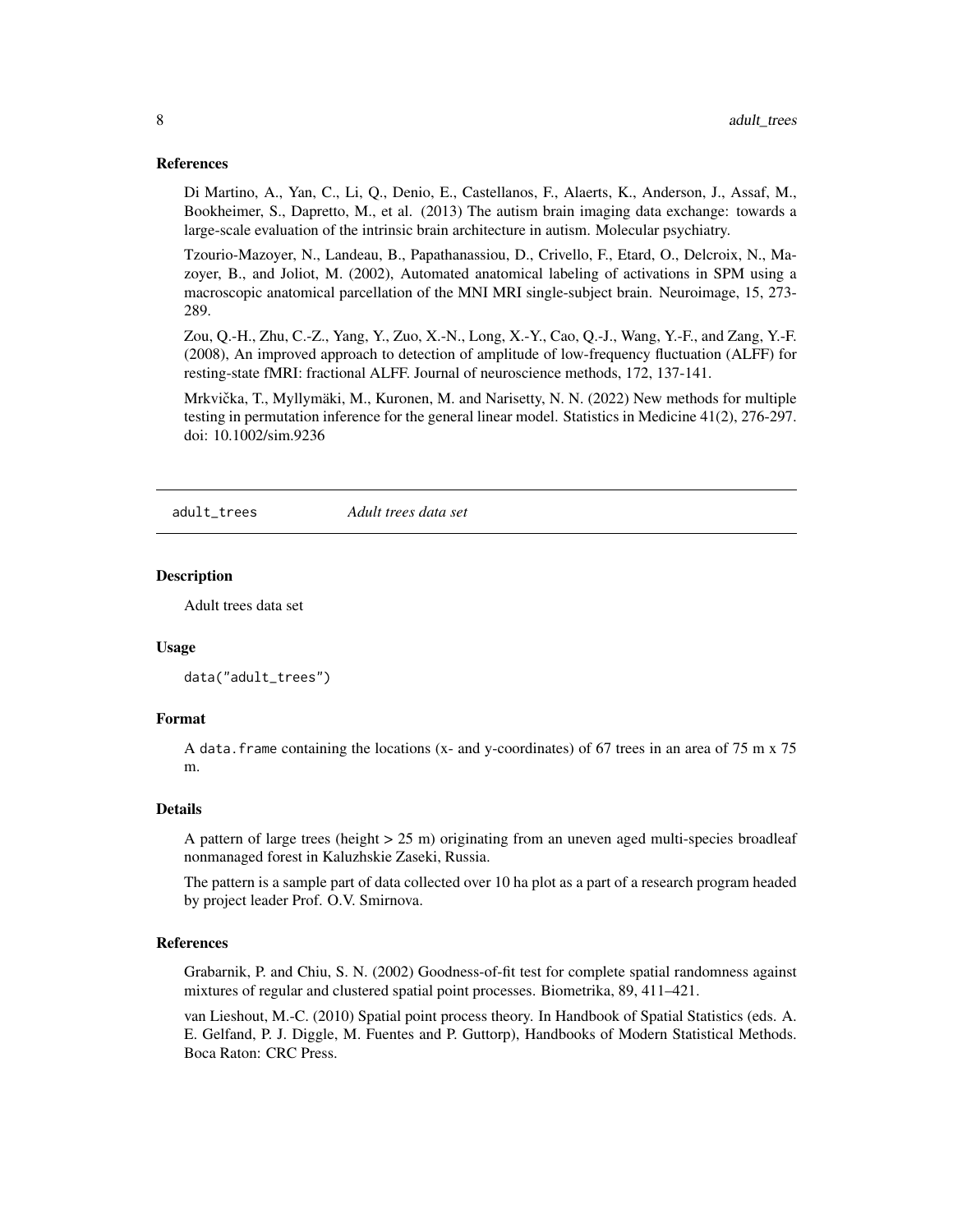# <span id="page-8-0"></span>central\_region 9

# See Also

[saplings](#page-81-1)

# Examples

```
if(require("spatstat.core", quietly=TRUE)) {
  data("adult_trees")
  adult_trees <- as.ppp(adult_trees, W = square(75))
 plot(adult_trees)
}
```
<span id="page-8-1"></span>central\_region *Central region / Global envelope*

# Description

Provides central regions or global envelopes or confidence bands

# Usage

```
central_region(
  curve_sets,
  type = "er1",coverage = 0.5,
  alternative = c("two.sided", "less", "greater"),
 probs = c(0.25, 0.75),
 quantile.type = 7,
 central = "median",
 nstep = 2,
  ...
\mathcal{L}
```
# Arguments

| curve_sets  | A curve_set object or a list of curve_set objects.                                                                                                                                                                                      |
|-------------|-----------------------------------------------------------------------------------------------------------------------------------------------------------------------------------------------------------------------------------------|
| type        | The type of the global envelope with current options for 'rank', 'erl', 'cont',<br>'area', 'qdir', 'st' and 'unscaled'. See details.                                                                                                    |
| coverage    | A number between 0 and 1. The $100*$ coverage% central region will be calcu-<br>lated. A vector of values can also be provided, leading to the corresponding<br>number of central regions.                                              |
| alternative | A character string specifying the alternative hypothesis. Must be one of the<br>following: "two.sided" (default), "less" or "greater". The last two options only<br>available for types 'rank', 'erl', 'cont' and 'area'.               |
| probs       | A two-element vector containing the lower and upper quantiles for the measure<br>$q'$ or 'qdir', in that order and on the interval [0, 1]. The default values are 0.025<br>and $0.975$ , suggested by Myllymäki et al. $(2015, 2017)$ . |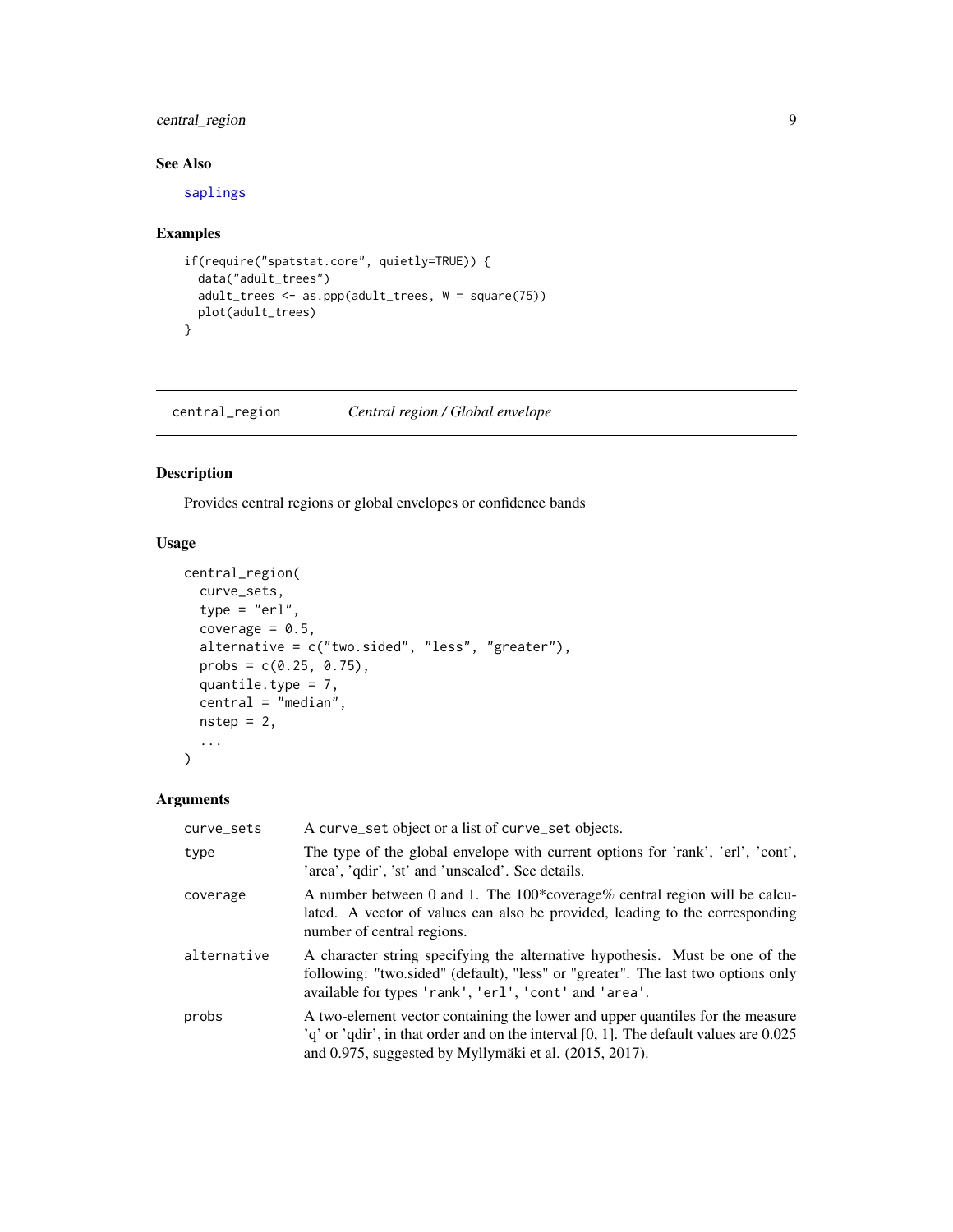| quantile.type | As type argument of quantile, how to calculate quantiles for 'q' or 'qdir'.                                                                                                                                                                                          |
|---------------|----------------------------------------------------------------------------------------------------------------------------------------------------------------------------------------------------------------------------------------------------------------------|
| central       | Either "mean" or "median". If the curve sets do not contain the component theo<br>for the theoretical central function, then the central function (used for plotting<br>only) is calculated either as the mean or median of functions provided in the<br>curve sets. |
| nstep         | 1 or 2 for how to contruct a combined global envelope if list of curve sets is<br>provided. 2 (default) for a two-step combining procedure, 1 for one-step.                                                                                                          |
| $\ddots$      | Ignored.                                                                                                                                                                                                                                                             |

# Details

Given a curve\_set (see [create\\_curve\\_set](#page-16-1) for how to create such an object) or an envelope object of spatstat or fdata object of fda.usc, the function central\_region construcst a central region, i.e. a global envelope, from the given set of functions (or vectors).

Generally an envelope is a band bounded by the vectors (or functions)  $T_{low}$  and  $T_{hi}$ . A 100(1– $\alpha$ )% or 100\*coverage% global envelope is a set  $(T_{low}, T_{hi})$  of envelope vectors such that the probability that  $T_i$  falls outside this envelope in any of the d points of the vector  $T_i$  is less or equal to  $\alpha$ . The global envelopes can be constructed based on different measures that order the functions from the most extreme one to the least extreme one. We use such orderings of the functions for which we are able to construct global envelopes with intrinsic graphical interpretation.

The type of the global envelope can be chosen with the argument type and the options are given in the following. Further information about the measures, on which the global envelopes are based, can be found in Myllymäki and Mrkvička (2020, Section 2.).

- 'rank': The global rank envelope proposed by Myllymäki et al. (2017) based on the extreme rank defined as the minimum of pointwise ranks.
- 'erl': The global rank envelope based on the extreme rank length (Myllymäki et al., 2017, Mrkvička et al.,  $2018$ ). This envelope is constructed as the convex hull of the functions which have extreme rank length measure that is larger or equal to the critical  $\alpha$  level of the extreme rank length measure.
- 'cont': The global rank envelope based on the continuous rank (Hahn, 2015; Mrkvička et al., 2019) based on minimum of continuous pointwise ranks. It is contructed as the convex hull in a similar way as the 'erl' envelope.
- 'area': The global rank envelope based on the area rank (Mrkvička et al., 2019) which is based on area between continuous pointwise ranks and minimum pointwise ranks for those argument (r) values for which pointwise ranks achieve the minimum (it is a combination of erl and cont). It is contructed as the convex hull in a similar way as the 'erl' and 'area' envelopes.
- 'qdir': The directional quantile envelope based on the directional quantile maximum absolute deviation (MAD) test (Myllymäki et al., 2017, 2015), which takes into account the unequal variances of the test function  $T(r)$  for different distances r and is also protected against asymmetry of distribution of  $T(r)$ .
- 'st': The studentised envelope based on the studentised MAD measure (Myllymäki et al., 2017, 2015), which takes into account the unequal variances of the test function T(r) for different distances r.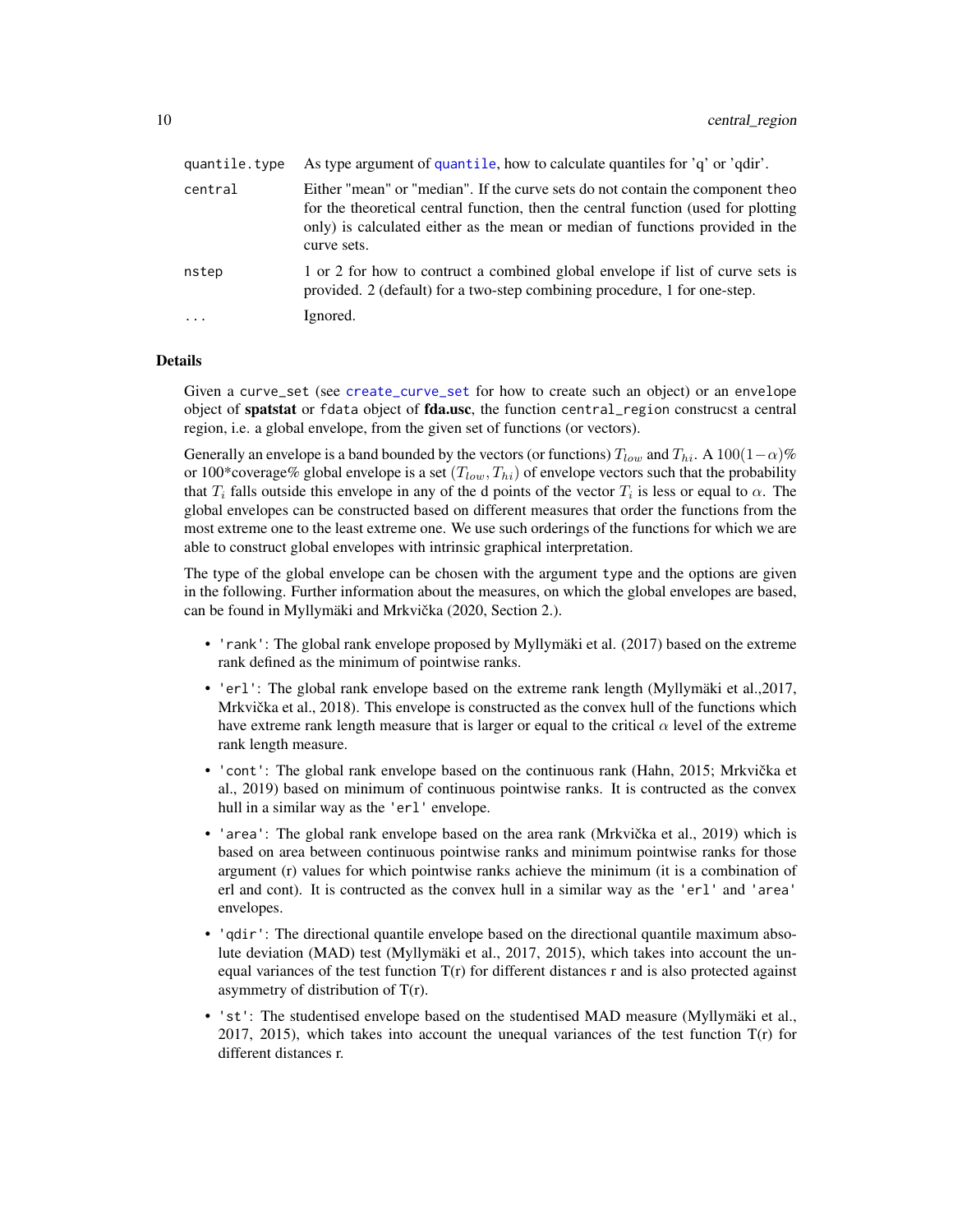#### central\_region 11

• 'unscaled': The unscaled envelope (Ripley, 1981), which leads to envelopes with constant width. It corresponds to the classical maximum deviation test without scaling. This test suffers from unequal variance of  $T(r)$  over the distances r and from the asymmetry of distribution of  $T(r)$ . We recommend to use the other alternatives instead. This unscaled global envelope is provided for reference.

The values of the chosen measure M are determined for each curve in the curve\_set, and based on the chosen measure, the central region, i.e. the global envelope, is constructed for the given curves.

If a list of (suitable) objects are provided in the argument curve\_sets, then by default (nstep = 2) the two-step combining procedure is used to construct the combined global envelope as described in Myllymäki and Mrkvička (2020, Section 2.2.). If  $nstep = 1$  and the lengths of the multivariate vectors in each component of the list are equal, then the one-step combining procedure is used where the functions are concatenated together into a one long vector (see again Myllymäki and Mrkvička, 2020, Section 2.2.).

# Value

Either an object of class global\_envelope and or an combined\_global\_envelope object. The former class is obtained when a set of curves is provided, while the latter in the case that curve\_sets is a list of objects. The print and plot function are defined for the returned objects (see examples).

The global\_envelope object is essentially a data frame containing columns

- $\bullet$  r = the vector of values of the argument r at which the test was made
- lo = the lower envelope based on the simulated functions; in case of a vector of coverage values, several 'lo' exist with names paste0("lo.", 100\*coverage)
- hi = the upper envelope based on the simulated functions; in case of a vector of coverage values, several 'lo' exist with names paste0("hi.", 100\*coverage)
- central = If the curve\_set (or envelope object) contains a theoretical curve, then this function is used as the central curve and returned in this component. Otherwise, the central curve is the mean or median (according to the argument central) of the test functions  $T_i(r)$ , i=2, ..., s+1. Used for visualization only.

and potentially additionally

• obs = the data function, if there is only one data function in the given curve\_sets. Otherwise not existing.

(Most often central\_region is directly applied to functional data where all curves are observed.) Additionally, the returned object has some attributes, where

- $\bullet$  M = A vector of the values of the chosen measure for all the function. If there is only one observed function, then M[1] gives the value of the measure for this.
- M\_alpha = The critical value of M corresponding to the  $100(1$ -alpha)% global envelope (see Myllymäki and Mrkvička, 2020, Definition 1.1. IGI).

Further the object has some attributes for printing and plotting purposes, where alternative, type, ties, alpha correspond to those in the function call and method gives a name for the method. Attributes of an object res can be obtained using the function [attr](#page-0-0), e.g. attr(res,"M") for the values of the ordering measure.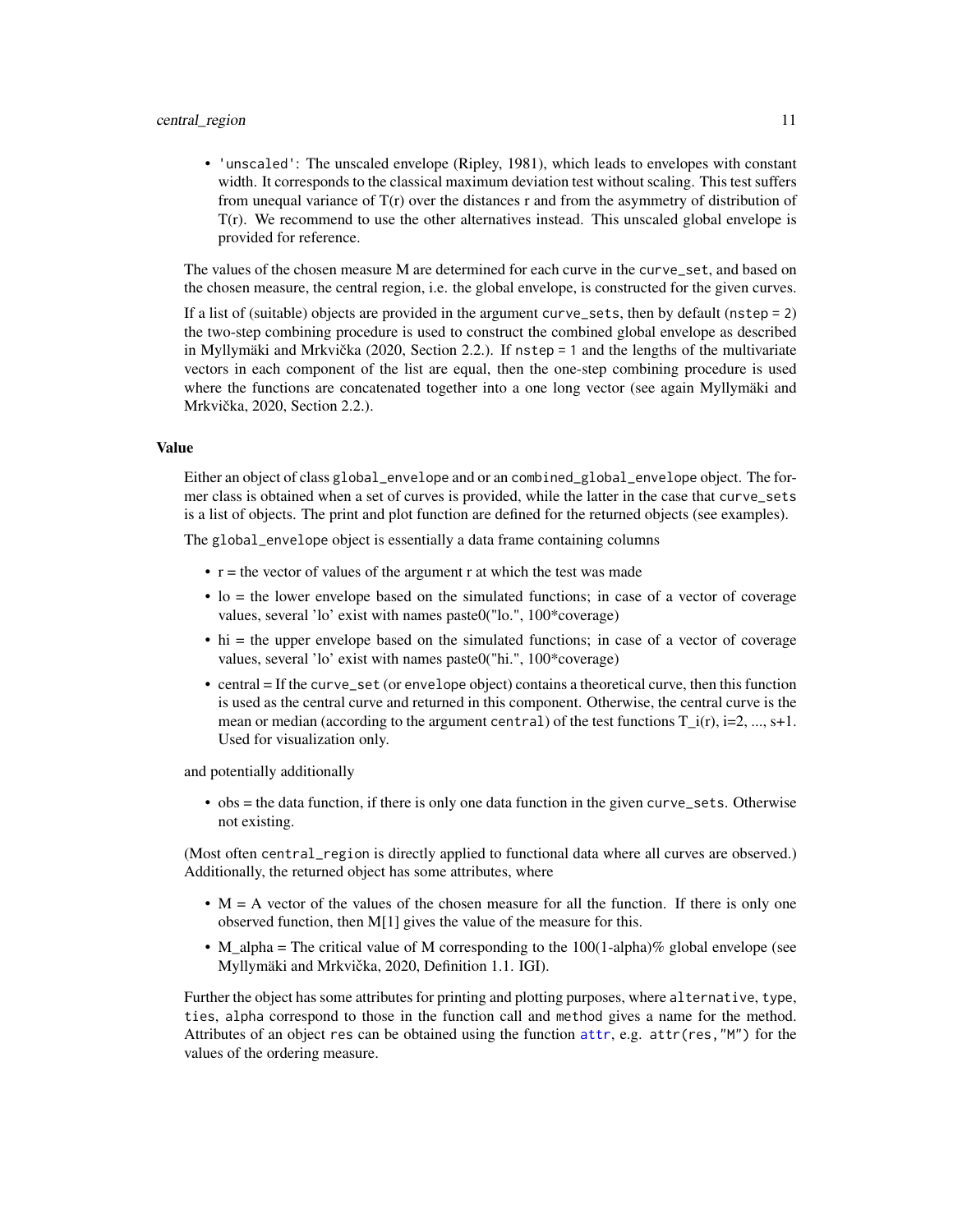If the given set of curves had the class envelope of spatstat, then the returned global\_envelope object has also the class fv of spatstat, whereby one can utilize also the plotting functions of spatstat, see example in [plot.global\\_envelope](#page-69-1). However, the envelope objects are most often used with [global\\_envelope\\_test](#page-46-1) and not with central\_region. For an fv object, also some further attributes exists as required by fv of spatstat.

The combined\_global\_envelope is a list of global\_envelope objects, where the components correspond to the components of curve\_sets. The combined\_global\_envelope object constructed with nstep = 2 contains, in addition to some conventional ones (method, alternative, type, alpha, M, M\_alpha, see above), the second level envelope information as the attributes

- level2\_ge = The second level envelope on which the envelope construction is based
- level2\_curve\_set = The second level curve\_set from which level2\_ge is constructed

In the case that the given curve sets are two-dimensional, i.e., their arguments values are twodimensional, then the returned objects have in addition to the class global\_envelope or combined\_global\_envelope, the class global\_envelope2d or combined\_global\_envelope2d, respectively. This class is assigned for plotting purposes: For the 2d envelopes, also the default plots are 2d. Otherwise the 1d and 2d objects are similar.

#### References

Mrkvička, T., Myllymäki, M., Jilek, M. and Hahn, U. (2020) A one-way ANOVA test for functional data with graphical interpretation. Kybernetika 56(3), 432-458. doi: 10.14736/kyb-2020-3-0432

Mrkvička, T., Myllymäki, M., Kuronen, M. and Narisetty, N. N. (2022) New methods for multiple testing in permutation inference for the general linear model. Statistics in Medicine 41(2), 276-297. doi: 10.1002/sim.9236

Myllymäki, M., Grabarnik, P., Seijo, H. and Stoyan. D. (2015). Deviation test construction and power comparison for marked spatial point patterns. Spatial Statistics 11, 19-34. doi: 10.1016/j.spasta.2014.11.004

Myllymäki, M., Mrkvicka, T., Grabarnik, P., Seijo, H. and Hahn, U. (2017). Global envelope tests ˇ for spatial point patterns. Journal of the Royal Statistical Society: Series B (Statistical Methodology) 79, 381-404. doi: 10.1111/rssb.12172

Myllymäki, M. and Mrkvička, T. (2020). GET: Global envelopes in R. arXiv:1911.06583 [stat.ME]

Ripley, B.D. (1981). Spatial statistics. Wiley, New Jersey.

#### See Also

[forder](#page-26-1), [global\\_envelope\\_test](#page-46-1)

```
## A central region of a set of functions
#----------------------------------------
if(requireNamespace("fda", quietly=TRUE)) {
 curve_set <- create_curve_set(list(r=as.numeric(row.names(fda::growth$hgtf)),
                                     obs=fda::growth$hgtf))
 plot(curve_set) + ggplot2::ylab("height")
 cr <- central_region(curve_set, coverage=0.50, type="erl")
 plot(cr)
```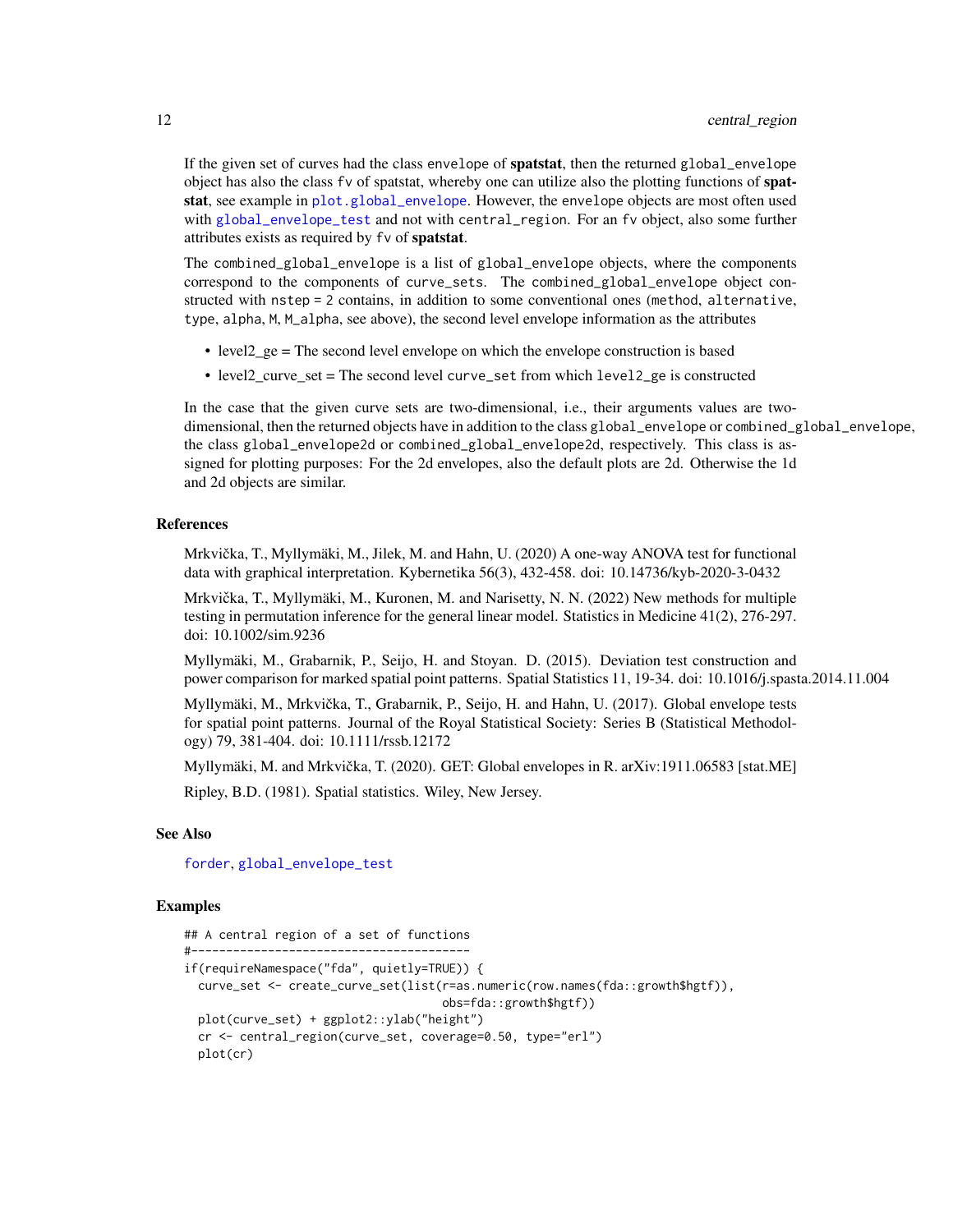<span id="page-12-0"></span> $c\text{gec}$  and  $\frac{13}{2}$ 

}

```
## Confidence bands for linear or polynomial regression
#------------------------------------------------------
# Simulate regression data according to the cubic model
# f(x) = 0.8x - 1.8x^2 + 1.05x^3 for x in [0,1]
par \leq c(0, 0.8, -1.8, 1.05) # Parameters of the true polynomial model
res <- 100 # Resolution
x \le - seq(0, 1, by=1/res); x2=x^2; x3=x^3;
f <- par[1] + par[2]*x + par[3]*x^2 + par[4]*x^3 # The true function
d \leq f + \text{norm}(\text{length}(x), 0, 0.04) \neq \text{Data}# Plot the true function and data
plot(f, type="l", ylim=range(d))
points(d)
# Estimate polynomial regression model
reg \leftarrow lm(d \sim x + x2 + x3)ftheta <- reg$fitted.values
resid0 <- reg$residuals
s0 <- sd(resid0)
# Bootstrap regression
B <- 2000 # Number of bootstrap samples
ftheta1 <- array(0, c(B, length(x)))s1 \leftarrow array(0, B)for(i in 1:B) {
  u <- sample(resid0, size=length(resid0), replace=TRUE)
  reg1 <- lm(ftheta+u) \sim x + x^2 + x^3ftheta1[i,] <- reg1$fitted.values
  s1[i] <- sd(reg1$residuals)
}
# Centering and scaling
meanftheta <- apply(ftheta1, 2, mean)
m \leftarrow \text{array}(0, c(B, length(x)))for(i in 1:B) { m[i, ] \leftarrow (ftheta1[i,]-meanftheta)/s1[i] }
# Central region computation
boot.cset <- create_curve_set(list(r=1:length(x), obs=ftheta+s0*t(m)))
cr <- central_region(boot.cset, coverage=0.95, type="erl")
# Plotting the result
plot(cr) + ggplot2::labs(x=expression(italic(x)), y=expression(italic(f(x)))) +
  ggplot2::geom_point(data=data.frame(id=1:length(d), points=d),
                       ggplot2::aes(x=id, y=points)) + # data points
  ggplot2::geom_line(data=data.frame(id=1:length(d), points=f),
                      ggplot2::aes(x=id, y=points)) # true function
```
<span id="page-12-1"></span>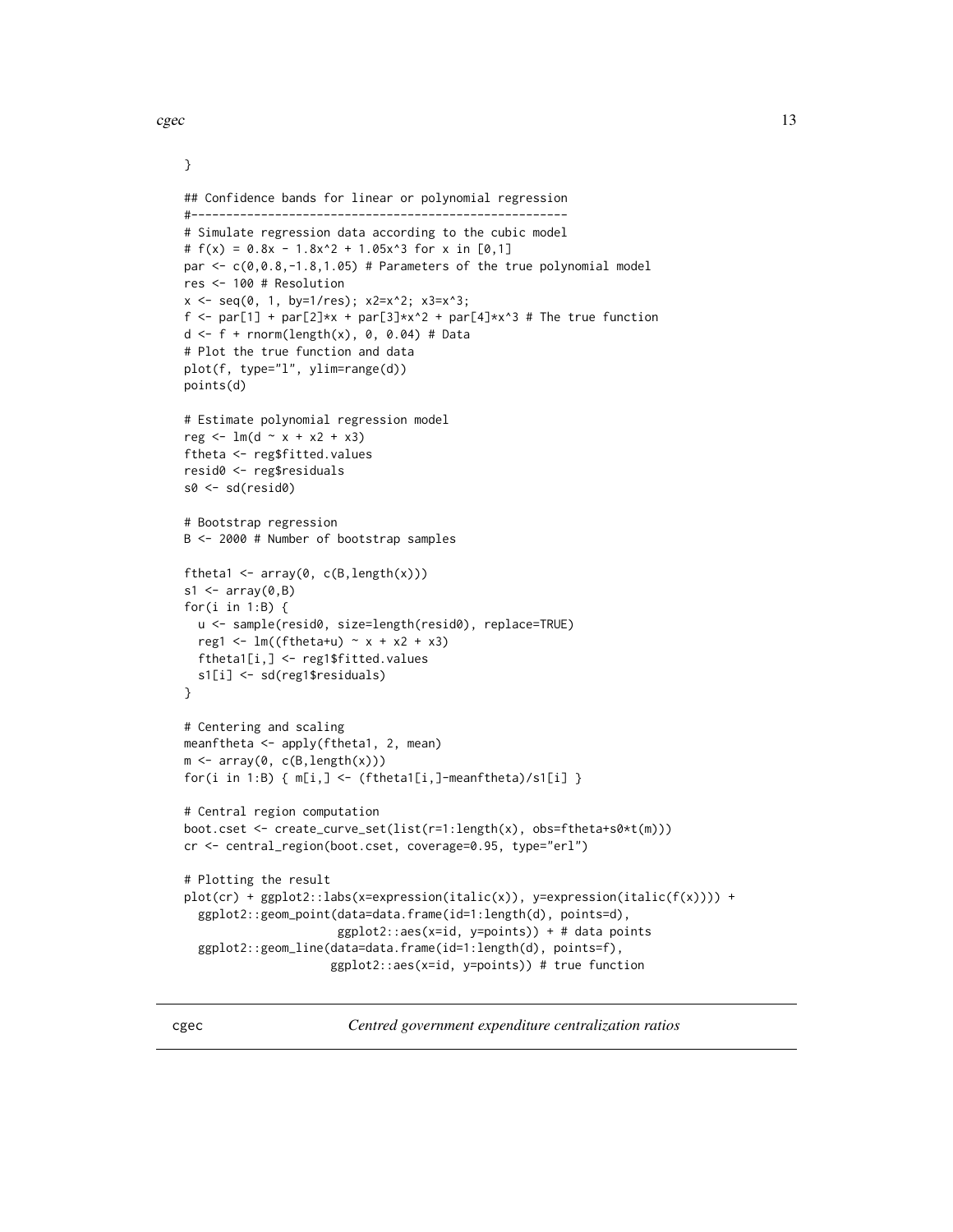# Description

Centred government expenditure centralization (GEC) ratios

# Usage

data("cgec")

# Format

A list of two components. The first one is the curve\_set object containing the observed values of centred GEC observed in year 1995-2016 for the above countries. The second component group gives the grouping.

# Details

The data includes the government expenditure centralization (GEC) ratio in percent that has been centred with respect to country average in order to remove the differences in absolute values of GEC. The GEC ratio is the ratio of central government expenditure to the total general government expenditure. Data were collected from the Eurostat (2018) database. Only those European countries were included, where the data were available from 1995 to 2016 without interruption. Finally, 29 countries were classified into three groups in the following way:

- Group 1: Countries joining EC between 1958 and 1986 (Belgium, Denmark, France, Germany (until 1990 former territory of the FRG), Greece, Ireland, Italy, Luxembourg, Netherlands, Portugal, Spain, United Kingdom. These countries have long history of European integration, representing the core of integration process.
- Group 2: Countries joining the EU in 1995 (Austria, Sweden, Finland) and 2004 (Malta, Cyprus), except CEEC (separate group), plus highly economically integrated non-EU countries, EFTA members (Norway, Switzerland). Countries in this group have been, or in some case even still are standing apart from the integration mainstream. Their level of economic integration is however very high.
- Group 3: Central and Eastern European Countries (CEEC), having similar features in political end economic history. The process of economic and political integration have been initiated by political changes in 1990s. CEEC joined the EU in 2004 and 2007 (Bulgaria, Czech Republic, Estonia, Hungary, Latvia, Lithuania, Poland, Romania, Slovakia, Slovenia, data for Croatia joining in 2013 are incomplete, therefore not included).

This grouping is used in examples.

#### References

Eurostat (2018). "Government revenue, expenditure and main aggregates (gov10amain)". Retrieved from https://ec.europa.eu/eurostat/data/database(26/10/2018).

Mrkvička, T., Myllymäki, M., Jilek, M. and Hahn, U. (2020) A one-way ANOVA test for functional data with graphical interpretation. Kybernetika 56 (3), 432-458. doi: 10.14736/kyb-2020-3-0432

# See Also

[graph.fanova](#page-52-1)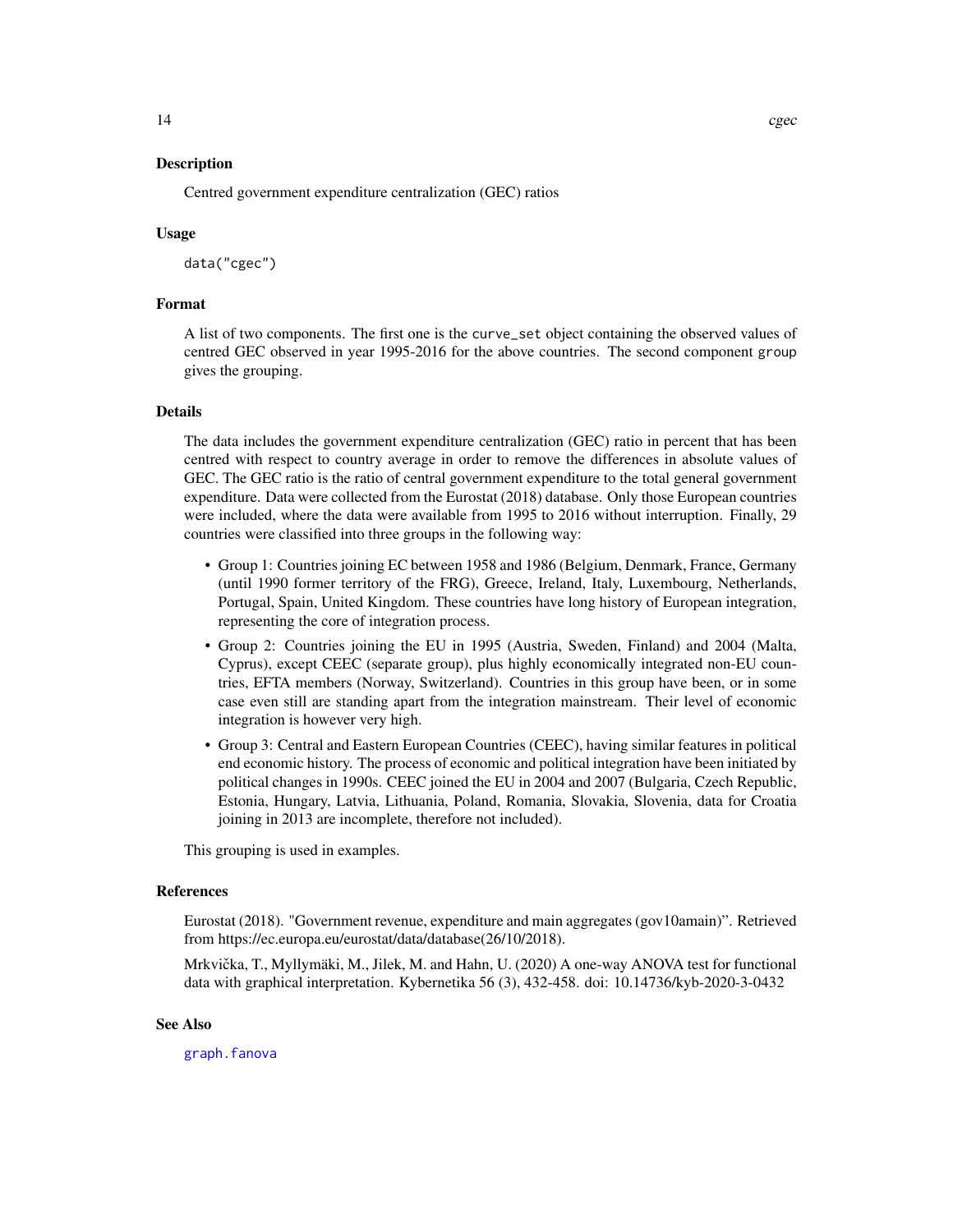# <span id="page-14-0"></span>Examples

```
data("cgec")
# Plot data in groups
for(i in 1:3)assign(paste0("p", i), plot(subset(cgec$cgec, cgec$group == i)) +
    ggplot2::labs(title=paste("Group ", i, sep=""), y="Centred GEC"))
p3
if(require("patchwork", quietly=TRUE))
  p1 + p2 + p3
```

```
combined_scaled_MAD_envelope_test
```
*Combined global scaled maximum absolute difference (MAD) envelope tests*

# Description

Given a list of 'curve\_set' objects (see [create\\_curve\\_set](#page-16-1)), a combined global scaled (directional quantile or studentized) MAD envelope test is performed with the test functions saved in the curve set objects. Details of this combined test can be found in Mrkvicka et al. (2017). The implementation of this test is provided here for historical reasons: we recommend now instead the use of [global\\_envelope\\_test](#page-46-1) also for combined tests; these combined tests are there implemented as described in Myllymäki and Mrkvička (2020).

# Usage

```
combined_scaled_MAD_envelope_test(
  curve_sets,
  type = c("qdir", "st"),
  alpha = 0.05,
  probs = c(0.025, 0.975),
  central = "mean",...
)
```
# Arguments

| curve_sets | A curve_set (see create_curve_set) or an envelope object of spatstat con-<br>taining a data function and simulated functions. If an envelope object is given,<br>it must contain the summary functions from the simulated patterns which can<br>be achieved by setting savefuns = TRUE when calling the envelope function. |
|------------|----------------------------------------------------------------------------------------------------------------------------------------------------------------------------------------------------------------------------------------------------------------------------------------------------------------------------|
|            | Alternatively, a list of curve_set or envelope objects can be given.                                                                                                                                                                                                                                                       |
| type       | Either "qdir" for the direction quantile envelope test or "st" for the studentized<br>envelope test.                                                                                                                                                                                                                       |
| alpha      | The significance level. The 100(1-alpha)% global envelope will be calculated.<br>If a vector of values is provided, the global envelopes are calculated for each<br>value.                                                                                                                                                 |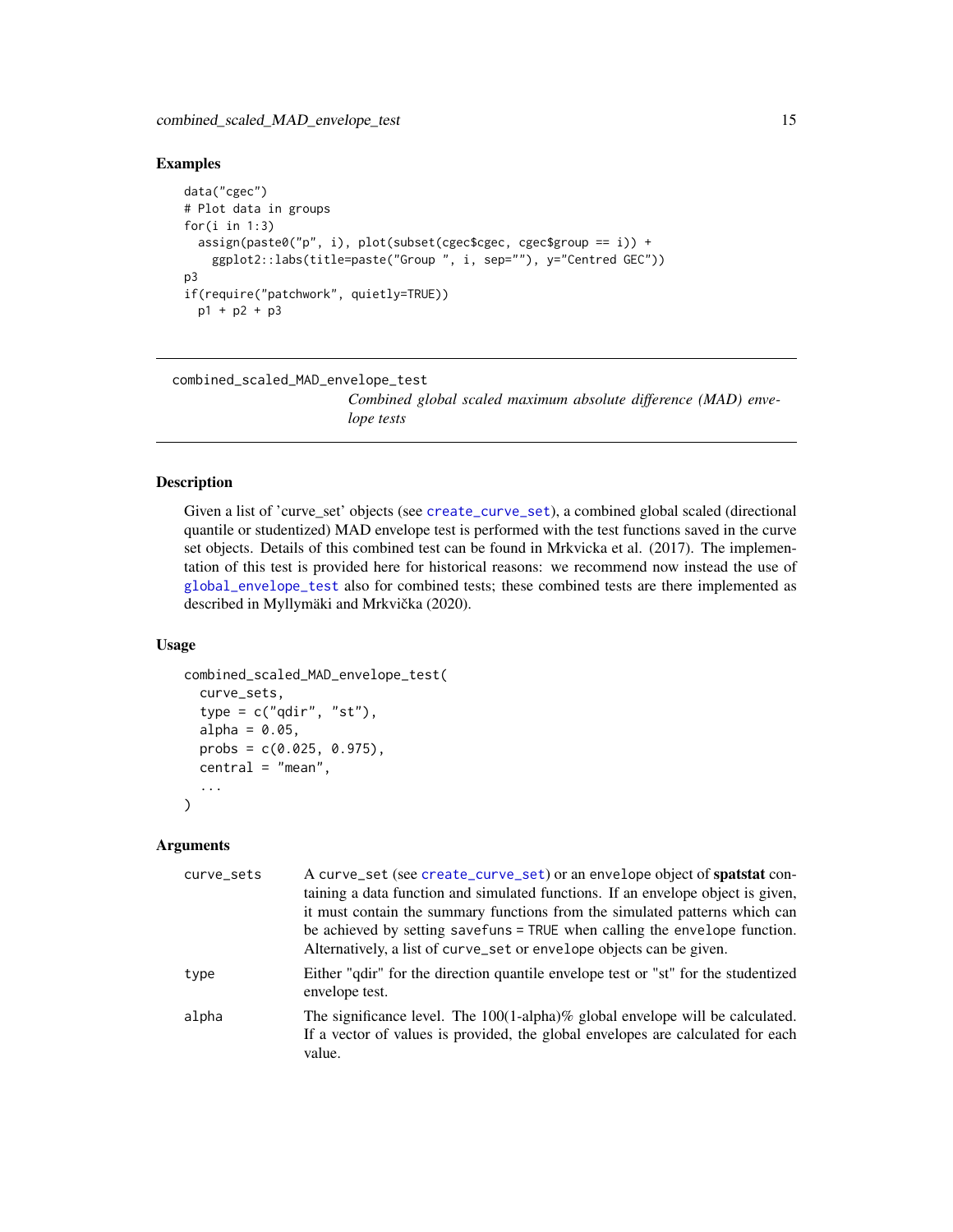| probs   | A two-element vector containing the lower and upper quantiles for the measure<br>$q'$ or 'qdir', in that order and on the interval [0, 1]. The default values are 0.025<br>and $0.975$ , suggested by Myllymäki et al. $(2015, 2017)$ .                              |
|---------|----------------------------------------------------------------------------------------------------------------------------------------------------------------------------------------------------------------------------------------------------------------------|
| central | Either "mean" or "median". If the curve sets do not contain the component theo<br>for the theoretical central function, then the central function (used for plotting<br>only) is calculated either as the mean or median of functions provided in the<br>curve sets. |

#### References

Mrkvička, T., Myllymäki, M. and Hahn, U. (2017) Multiple Monte Carlo testing, with applications in spatial point processes. Statistics & Computing 27(5): 1239–1255. DOI: 10.1007/s11222-016- 9683-9

... Additional parameters to be passed to [central\\_region](#page-8-1).

Myllymäki, M. and Mrkvicka, T. (2020). GET: Global envelopes in R. arXiv:1911.06583 [stat.ME] ˇ

```
if(require("spatstat.core", quietly=TRUE)) {
 # As an example test CSR of the saplings point pattern from spatstat by means of
 # L, F, G and J functions.
 data("saplings")
 X <- as.ppp(saplings, W=square(75))
 nsim <- 499 # Number of simulations for the tests
 # Specify distances for different test functions
 n <- 500 # the number of r-values
 rmin <- 0; rmax <- 20; rstep <- (rmax-rmin)/n
 rminJ <- 0; rmaxJ <- 8; rstepJ <- (rmaxJ-rminJ)/n
 r \leq -\text{seq}(0, \text{rmax}, \text{by=rstep}) # r-distances for Lest
 rJ <- seq(0, rmaxJ, by=rstepJ) # r-distances for Fest, Gest, Jest
 # Perform simulations of CSR and calculate the L-functions
 env_L <- envelope(X, nsim=nsim,
  simulate=expression(runifpoint(ex=X)),
   fun="Lest", correction="translate",
   transform=expression(.-r), # Take the L(r)-r function instead of L(r)r=r, \qquad # Specify the distance vector
  savefuns=TRUE, \qquad \qquad \qquad \text{# Save the estimated functions}savepatterns=TRUE) # Save the simulated patterns
 # Take the simulations from the returned object
 simulations <- attr(env_L, "simpatterns")
 # Then calculate the other test functions F, G, J for each simulated pattern
 env_F <- envelope(X, nsim=nsim,
                    simulate=simulations,
                    fun="Fest", correction="Kaplan", r=rJ,
                    savefuns=TRUE)
 env_G <- envelope(X, nsim=nsim,
                    simulate=simulations,
```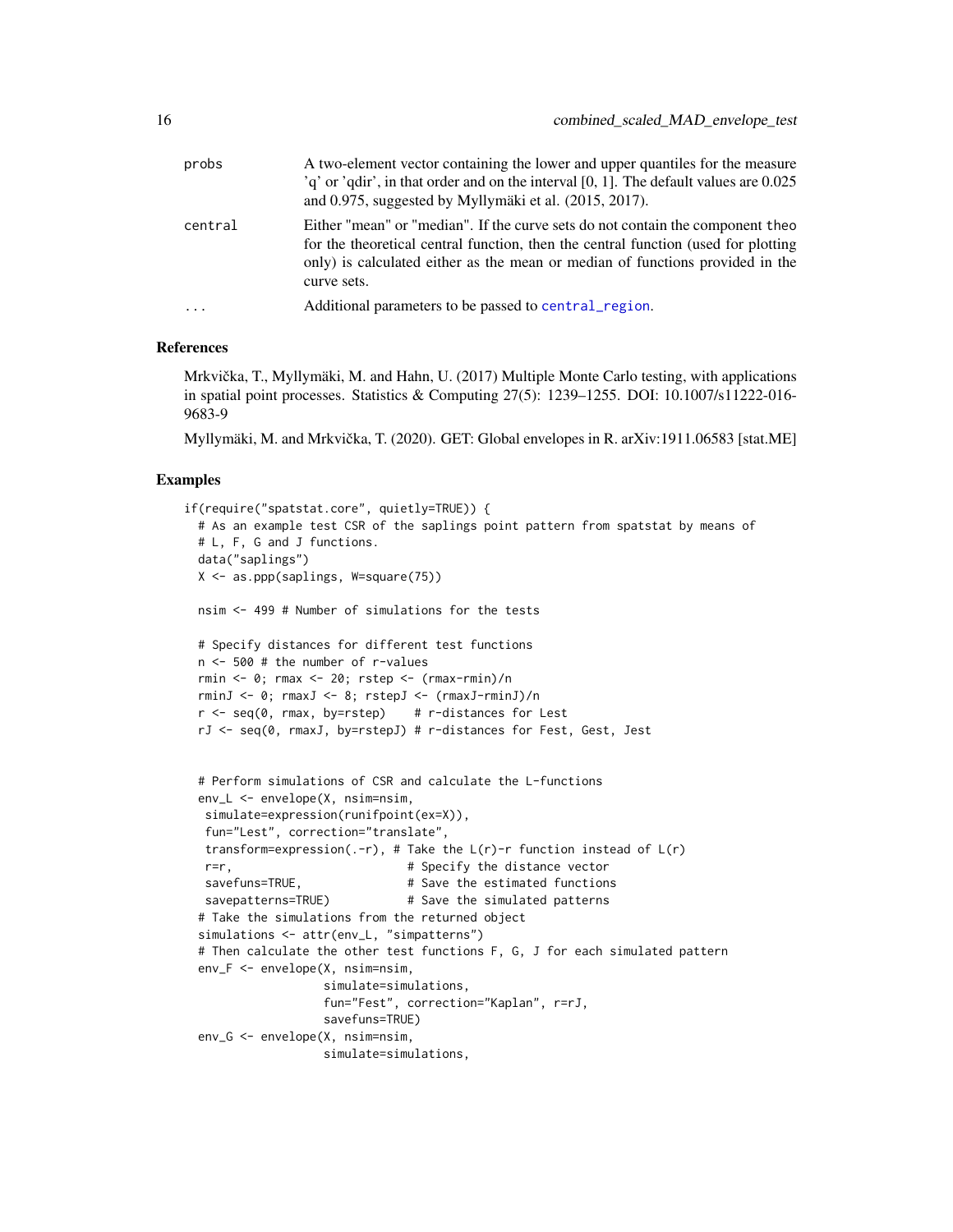```
fun="Gest", correction="km", r=rJ,
                   savefuns=TRUE)
 env_J <- envelope(X, nsim=nsim,
                    simulate=simulations,
                    fun="Jest", correction="none", r=rJ,
                    savefuns=TRUE)
 # Crop the curves to the desired r-interval I
 curve_set_L <- crop_curves(env_L, r_min=rmin, r_max=rmax)
 curve_set_F <- crop_curves(env_F, r_min=rminJ, r_max=rmaxJ)
 curve_set_G <- crop_curves(env_G, r_min=rminJ, r_max=rmaxJ)
 curve_set_J <- crop_curves(env_J, r_min=rminJ, r_max=rmaxJ)
 # The combined directional quantile envelope test
 res <- combined_scaled_MAD_envelope_test(
             curve_sets=list(L=curve_set_L, F=curve_set_F,
                             G=curve_set_G, J=curve_set_J),
             type="qdir")
 plot(res)
}
```
<span id="page-16-1"></span>create\_curve\_set *Create a curve\_set object*

# Description

Create a curve\_set object out of a list in the right form.

#### Usage

```
create_curve_set(curve_set, ...)
```
## Arguments

| curve set | A list containing the element obs, and optionally the elements r, sim m and theo.<br>See details. |
|-----------|---------------------------------------------------------------------------------------------------|
| $\cdots$  | For expert use only.                                                                              |

#### Details

The function is used to clump together the functional data in the form that can be handled by the other GET functions ([forder](#page-26-1), [central\\_region](#page-8-1), [global\\_envelope\\_test](#page-46-1) etc.). The function create\_curve\_set takes care of checking the content of the data, and saves relevant information of the curves for global envelope methods to be used in particular for plotting the results with graphical interpretation.

obs must be either

• a vector containing the data function/vector, or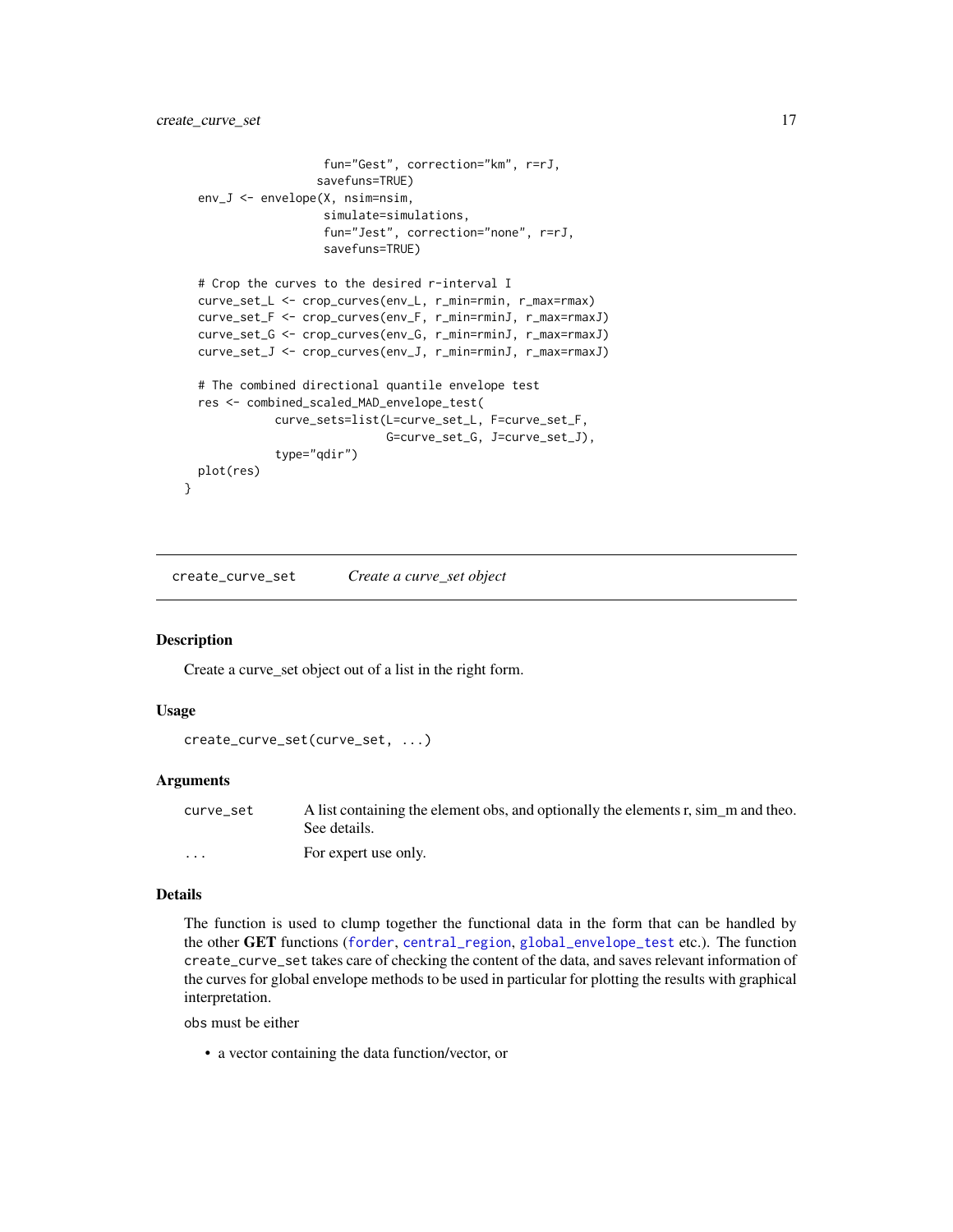<span id="page-17-0"></span>• a matrix containing the s data functions/vectors, in which case it is assumed that each column corresponds to a data function/vector.

If given, r describes the 1- or 2-dimensional argument values where the functions/vectors have been observed (or simulated). It must be either

- a vector,
- a data.frame with columns "x", "y", "width" and "height", where the width and height give the width and height of the pixels placed at x and y, or
- a data.frame with columns "xmin", "xmax", "ymin" and "ymax" giving the corner coordinates of the pixels where the data have been observed.

If obs is a vector, sim\_m must be a matrix containing the simulated functions. Each column is assumed to correspond to a function, and the number of rows must match the length of obs. If obs is a matrix, sim\_m is ignored.

If obs is a vector, theo can be given and it should then correspond to a theoretical function (e.g., under the null hypothesis). If present, its length must match the length of obs.

# Value

An object of class curve\_set containing the data. If the argument values are two-dimensional, then the curve\_set is additionally a curve\_set2d object.

# See Also

[plot.curve\\_set](#page-66-1), [plot.curve\\_set2d](#page-67-1)

# Examples

```
# 1d
cset \le create_curve_set(list(r = 1:10, obs = matrix(runif(10*5), ncol=5)))
plot(cset)
# 2d
cset \le create_curve_set(list(r = data.frame(x=c(rep(1:3, 3), 4), y=c(rep(1:3, each=3), 1),
                                            width=1, height=1),
                              obs = matrix(runit(10*5), ncol=5))plot(cset)
```
create\_image\_set *Create a curve set of images*

# Description

Create a curve set consisting of a set of images, given a list containing the values of the 2d functions in the right form. Only 2d functions in a rectangular windows are supported; the values are provided in matrices (arrays). For more general 2d functions see [create\\_curve\\_set](#page-16-1).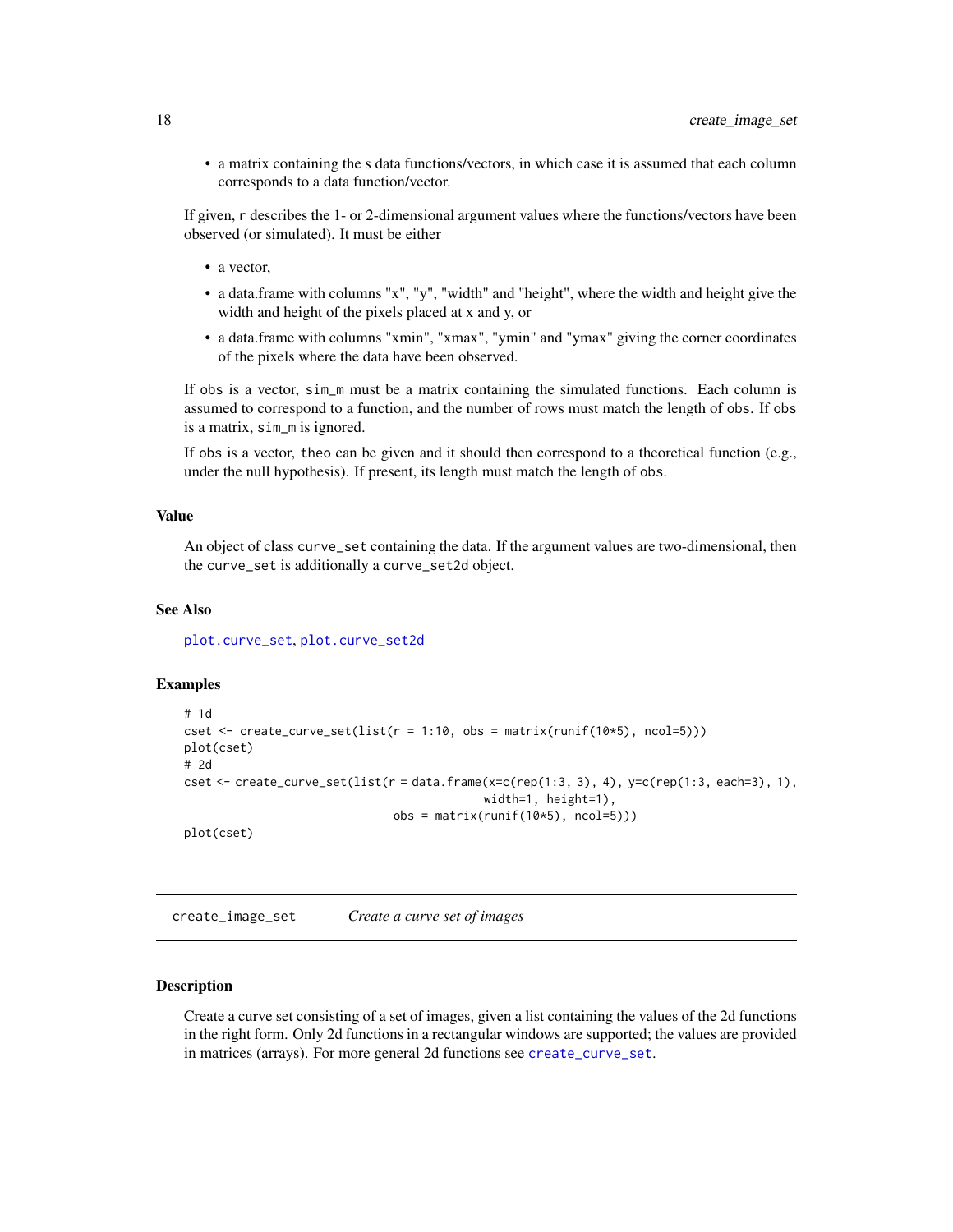# Usage

create\_image\_set(image\_set, ...)

#### Arguments

image\_set A list containing elements r, obs, sim\_m and theo. r, sim\_m and theo are optional, obs needs to be provided always. If provided, r must be a list describing the argument values where the images have been observed (or simulated). It must consist of the following two or four components: a) "x" and "y" giving the equally spaced argument values for the x- and y-coordinates (first and second dimension of the 2d functions) where the data have been observed, b) "x", "y", "width" and "height", where the width and height give the width and height of the pixels placed at x and y, or c) "xmin", "xmax", "ymin" and "ymax" giving the corner coordinates of the pixels where the data have been observed. If not given, r is set to be a list of values from 1 to the number of first/second dimension of 2d functions in obs. obs must be either a 2d matrix (dimensions matching the lengths of r vectors) or 3d array containing the observed 2d functions (the third dimension matching the number of functions). If obs is a 3d array, then sim\_m is ignored. If obs is a 2d array, then sim\_m must be a 3d array containing the simulated images (2d functions) (the third dimension matching the number of functions). If included, theo corresponds to the theoretical function (e.g., under the null hypothesis) and its dimensions must either match the dimensions of 2d functions in obs or it must be a constant.

... Do not use. (For internal use only.)

#### Value

The given list as a curve\_set.

```
a <- create_image_set(list(obs=array(runif(4*5*6), c(4,5,6))))
plot(a)
plot(a, idx=1:6)
a <- create_image_set(list(r=list(x=c(10,20,30,40), y=1:5*0.1),
                            obs=array(runif(4*5*6), c(4,5,6))))
plot(a)
a \leftarrow \text{create\_image\_set(list(r=list(xmin=c(1, 2, 4, 7), xmax=c(2, 4, 7, 11)),ymin=c(1,1.1,2,2.1,3), ymax=c(1.1,2,2.1,3,3.1)),
                            obs=array(runif(4*5*6), c(4,5,6))))
plot(a)
plot(a, idx=1:5)
```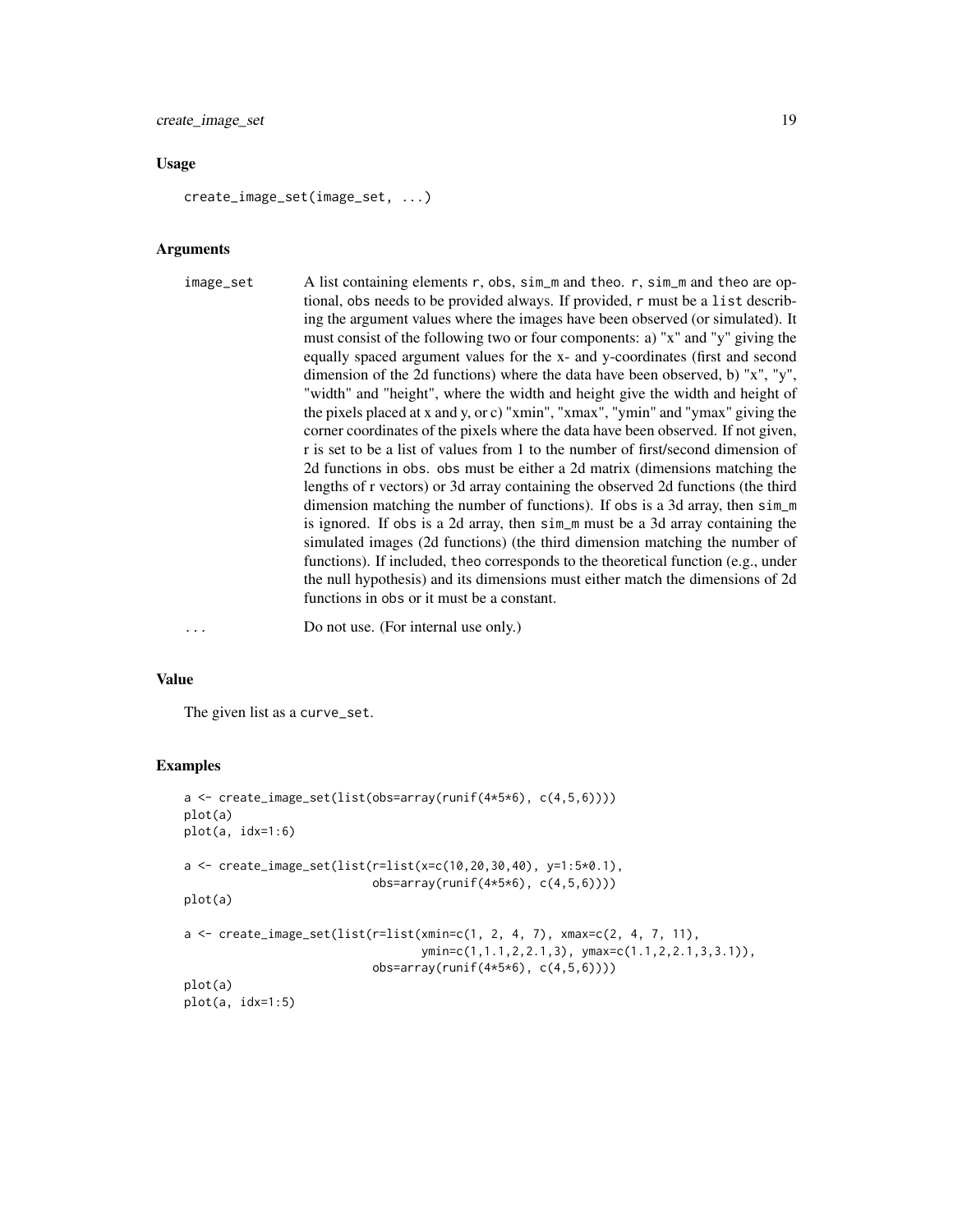<span id="page-19-2"></span><span id="page-19-0"></span>

# Description

Crop the curves to a certain interval

### Usage

crop\_curves(curve\_set, r\_min = NULL, r\_max = NULL)

# Arguments

| curve_set | A curve_set (see create_curve_set) or an envelope object of spatstat. If<br>an envelope object is given, it must contain the summary functions from the<br>simulated patterns which can be achieved by setting savefuns = TRUE when<br>calling the envelope function. |
|-----------|-----------------------------------------------------------------------------------------------------------------------------------------------------------------------------------------------------------------------------------------------------------------------|
| $r$ _min  | The minimum radius to include.                                                                                                                                                                                                                                        |
| r_max     | The maximum radius to include.                                                                                                                                                                                                                                        |

# Details

The curves can be cropped to a certain interval defined by the arguments r\_min and r\_max. The interval should generally be chosen carefully for classical deviation tests.

# Value

A curve\_set object containing the cropped summary functions and the cropped radius vector.

<span id="page-19-1"></span>deviation\_test *Deviation test*

# Description

Crop the curve set to the interval of distances  $[r_mmin, r_max]$ , calculate residuals, scale the residuals and perform a deviation test with a chosen deviation measure. The deviation tests are well known in spatial statistics; in GET they are provided for comparative purposes. Some (maximum type) of the deviation test have their corresponding envelope tests available, see Myllymäki et al., 2017 (and 'unscaled', 'st' and 'qdir' in [global\\_envelope\\_test](#page-46-1)).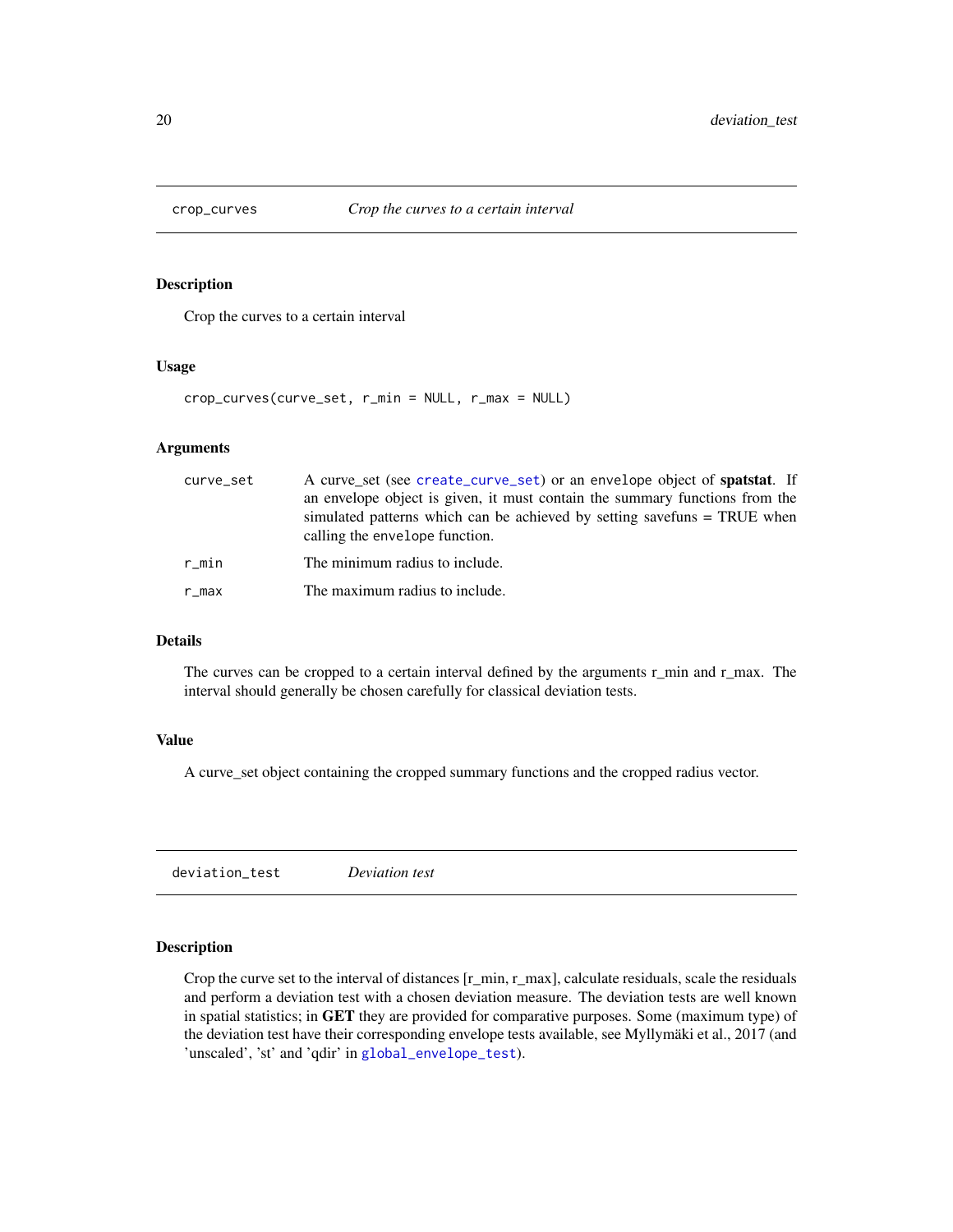deviation\_test 21

# Usage

```
deviation_test(
  curve_set,
  r_{min} = NULL,
  r_{max} = NULL,
  use_theo = TRUE,
  scaling = "qdir",
  measure = "max",
  savedevs = FALSE
)
```
# Arguments

| curve_set | A residual curve_set object. Can be obtained by using residual().                                           |
|-----------|-------------------------------------------------------------------------------------------------------------|
| $r$ _min  | The minimum radius to include.                                                                              |
| $r_{max}$ | The maximum radius to include.                                                                              |
| use_theo  | Whether to use the theoretical summary function or the mean of the functions in<br>the curve set.           |
| scaling   | The name of the scaling to use. Options include 'none', 'q', 'qdir' and 'st'.<br>'qdir' is default.         |
| measure   | The deviation measure to use. Default is 'max'. Must be one of the following:<br>$'$ max', 'int' or 'int2'. |
| savedevs  | Logical. Should the global rank values $k_i$ , $i=1,,n$ sim+1 be returned? Default:<br>FALSE.               |

# Details

The deviation test is based on a test function  $T(r)$  and it works as follows:

1) The test function estimated for the data,  $T_1(r)$ , and for nsim simulations from the null model,  $T_2(r), \ldots, T_{nsim+1}(r)$ , must be saved in 'curve\_set' and given to the deviation\_test function.

2) The deviation\_test function then

- Crops the functions to the chosen range of distances  $[r_{\min}, r_{\max}]$ .
- If the curve\_set does not consist of [residual](#page-79-1)s (see residual), then the residuals  $d_i(r)$  =  $T_i(r) - T_0(r)$  are calculated, where  $T_0(r)$  is the expectation of  $T(r)$  under the null hypothesis. If use\_theo = TRUE, the theoretical value given in the curve\_set\$theo is used for as  $T_0(r)$ , if it is given. Otherwise,  $T_0(r)$  is estimated by the mean of  $T_j(r)$ ,  $j = 2, ..., nsim + 1$ .
- Scales the residuals. Options are
	- 'none' No scaling. Nothing done.
	- 'q' Quantile scaling.
	- 'qdir' Directional quantile scaling.
	- 'st' Studentised scaling.

See for details Myllymäki et al. (2013).

• Calculates the global deviation measure  $u_i$ ,  $i = 1, ..., nsim + 1$ , see options for 'measure'.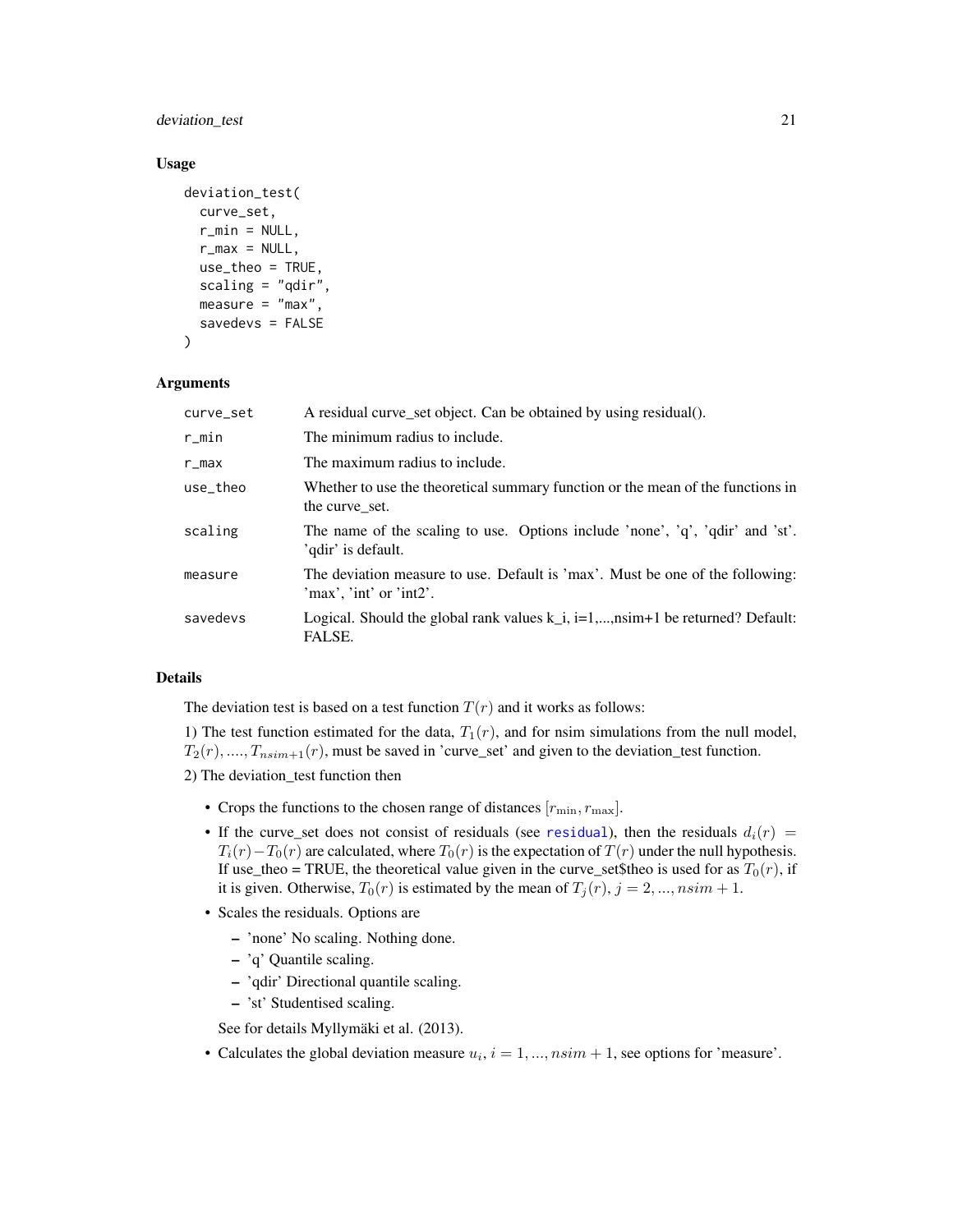– 'max' is the maximum deviation measure

$$
u_i = \max_{r \in [r_{\min}, r_{\max}]} |w(r)(T_i(r) - T_0(r))|
$$

– 'int2' is the integral deviation measure

$$
u_i = \int_{r_{\min}}^{r_{\max}} (w(r)(T_i(r) - T_0(r)))^2 dr
$$

– 'int' is the 'absolute' integral deviation measure

$$
u_i = \int_{r_{\min}}^{r_{\max}} |w(r)(T_i(r) - T_0(r))| dr
$$

• Calculates the p-value.

Currently, there is no special way to take care of the same values of  $T_i(r)$  occuring possibly for small distances. Thus, it is preferable to exclude from the test the very small distances r for which ties occur.

# Value

If 'savedevs=FALSE' (default), the p-value is returned. If 'savedevs=TRUE', then a list containing the p-value and calculated deviation measures  $u_i$ ,  $i = 1, ..., nsim + 1$  (where  $u_1$  corresponds to the data pattern) is returned.

# References

Myllymäki, M., Grabarnik, P., Seijo, H. and Stoyan. D. (2015). Deviation test construction and power comparison for marked spatial point patterns. Spatial Statistics 11: 19-34. doi: 10.1016/j.spasta.2014.11.004

Myllymäki, M., Mrkvička, T., Grabarnik, P., Seijo, H. and Hahn, U. (2017). Global envelope tests for spatial point patterns. Journal of the Royal Statistical Society: Series B (Statistical Methodology), 79: 381–404. doi: 10.1111/rssb.12172

```
## Testing complete spatial randomness (CSR)
#-------------------------------------------
if(require("spatstat.core", quietly=TRUE)) {
 pp <- unmark(spruces)
 nsim <- 999
 # Generate nsim simulations under CSR, calculate L-function for the data and simulations
 env <- envelope(pp, fun="Lest", nsim=nsim, savefuns=TRUE, correction="translate")
 # The deviation test using the integral deviation measure
 res <- deviation_test(env, measure='int')
 res
 # or
 res <- deviation_test(env, r_min=0, r_max=7, measure='int2')
}
```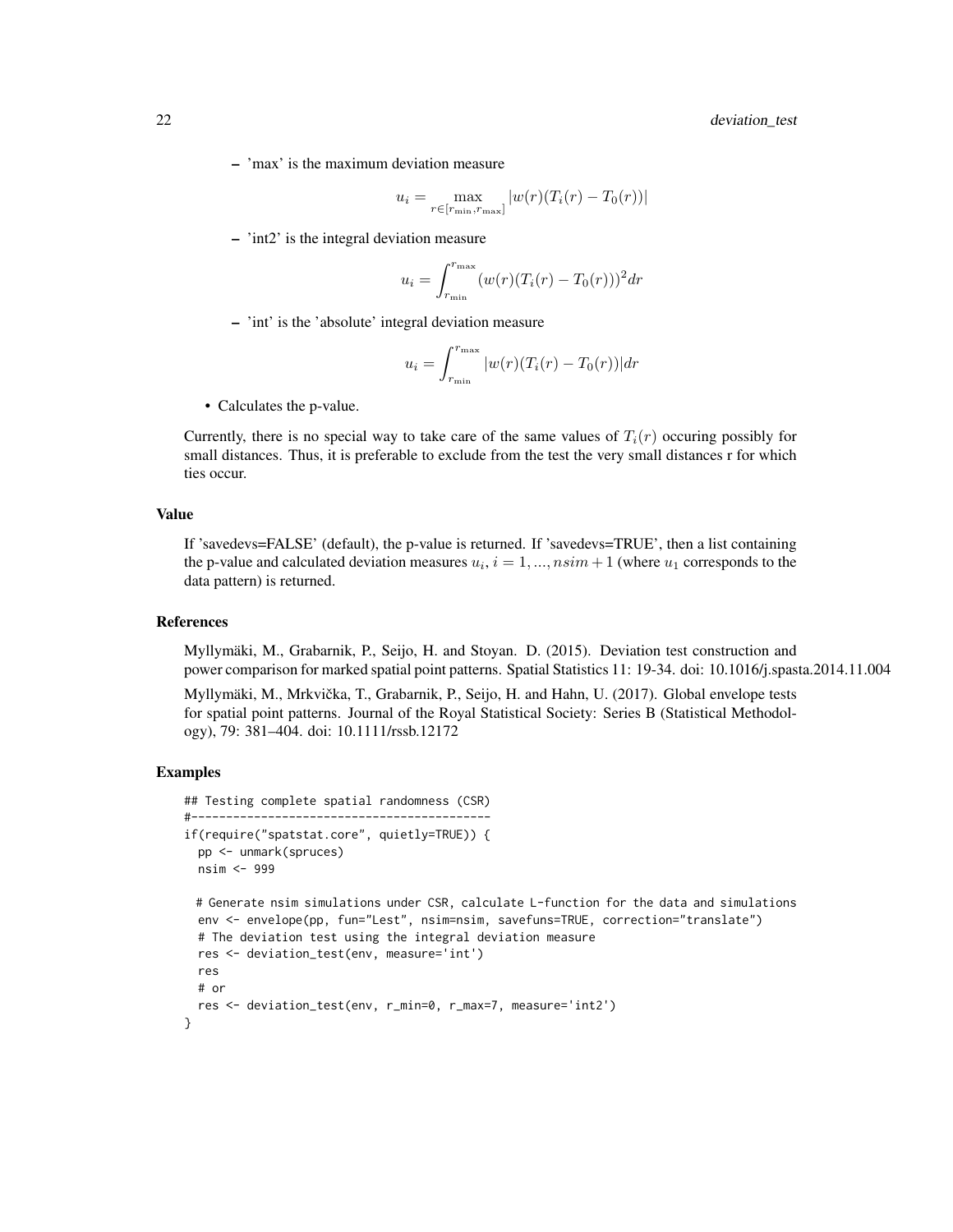<span id="page-22-1"></span><span id="page-22-0"></span>fallen\_trees *Fallen trees*

# **Description**

Fallen trees

# Usage

```
data("fallen_trees")
```
# Format

A [list](#page-0-0) of two data frames, where trees contains the locations (x and y coordinates) and heights (=marks) of 232 trees in a window with polygonal boundary, and window species the polygonal window (see examples).

# Details

The dataset comprised the locations and heights of 232 trees, which fell during two large wind gusts (1967 and 1990) in the west of France (Pontailler et al., 1997). The study area was a biological reserve, which had been preserved for at least four centuries, with little human influence for a long period (Guinier, 1950). Thus, the forest stand followed almost natural dynamics. It was an unevenaged beech stand with a few old oaks.

The data was analysed in Myllymäki et al. (2017, Supplementary material).

# References

Guinier, P. (1950) Foresterie et protection de la nature. l'exemple de fontainebleau. Rev Forestière Fr., II, 703-717.

Pontailler, J.-Y., Faille, A. and Lemée, G. (1997) Storms drive successional dynamics in natural forests: a case study in fontainebleau forest (france). Forest Ecol. Manag., 98, 1-15.

Myllymäki, M., Mrkvička, T., Grabarnik, P., Seijo, H. and Hahn, U. (2017). Global envelope tests for spatial point patterns. Journal of the Royal Statistical Society: Series B (Statistical Methodology), 79: 381–404. doi: 10.1111/rssb.12172

```
data("fallen_trees")
if(require("spatstat.core", quietly=TRUE)) {
 fallen_trees <- as.ppp(fallen_trees$trees, W = owin(poly=fallen_trees$window))
 plot(fallen_trees)
}
```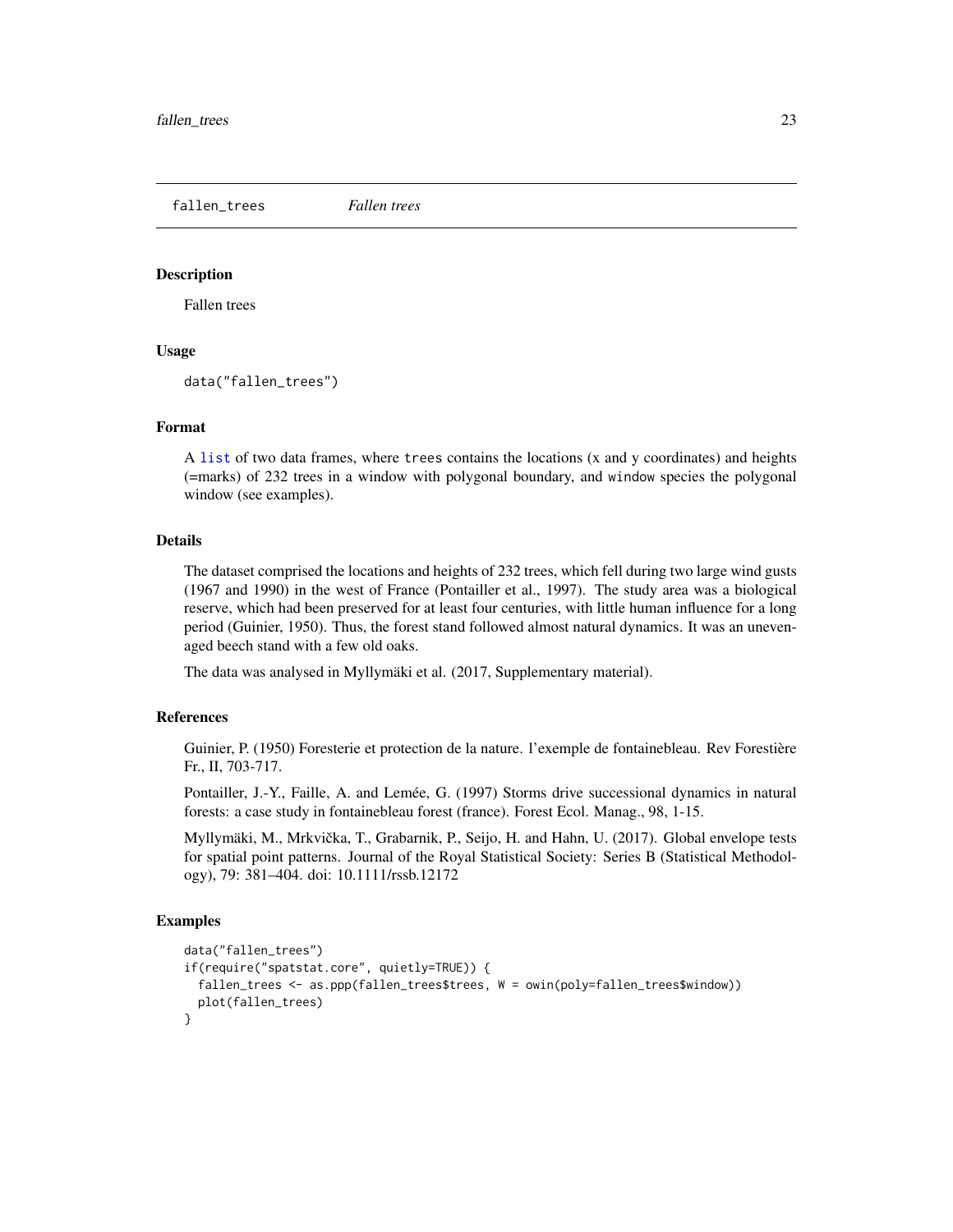<span id="page-23-1"></span><span id="page-23-0"></span>

# Description

Functional boxplot based on central region computed by a specified measure. The options of the measures can be found in [central\\_region](#page-8-1).

# Usage

```
fBoxplot(curve_sets, factor = 1.5, coverage = 0.5, ...)
```
# Arguments

| curve_sets | A curve_set object or a list of curve_set objects.                                                                                                                                      |
|------------|-----------------------------------------------------------------------------------------------------------------------------------------------------------------------------------------|
| factor     | The constant factor to inflate the central region to produce a functional boxplot<br>and determine fences for outliers. Default is 1.5 as in a classical boxplot.                       |
| coverage   | A number between 0 and 1. The 100*coverage% central region will be calcu-<br>lated. A vector of values can also be provided, leading to the corresponding<br>number of central regions. |
| $\cdots$   | Additional parameters to be passed to central region, which is responsible<br>for calculating the central region (global envelope) on which the functional box-<br>plot is based.       |

```
if(requireNamespace("fda", quietly=TRUE)) {
 years <- paste(1:18)
 curves <- fda::growth[['hgtf']][years,]
 # Heights
 cset1 <- create_curve_set(list(r = as.numeric(years),
                                obs = curves))
 bp <- fBoxplot(cset1, coverage=0.50, type="area", factor=1)
 plot(bp)
 # Considering simultaneously heights and height differences
 cset2 <- create_curve_set(list(r = as.numeric(years[-1]),
            obs = curves[-1,] - curves[-nrow(curve),])csets <- list(Height=cset1, Change=cset2)
 res <- fBoxplot(csets, type='area', factor=1.5)
 plot(res) + ggplot2::labs(x="Age (years)", y="")
}
```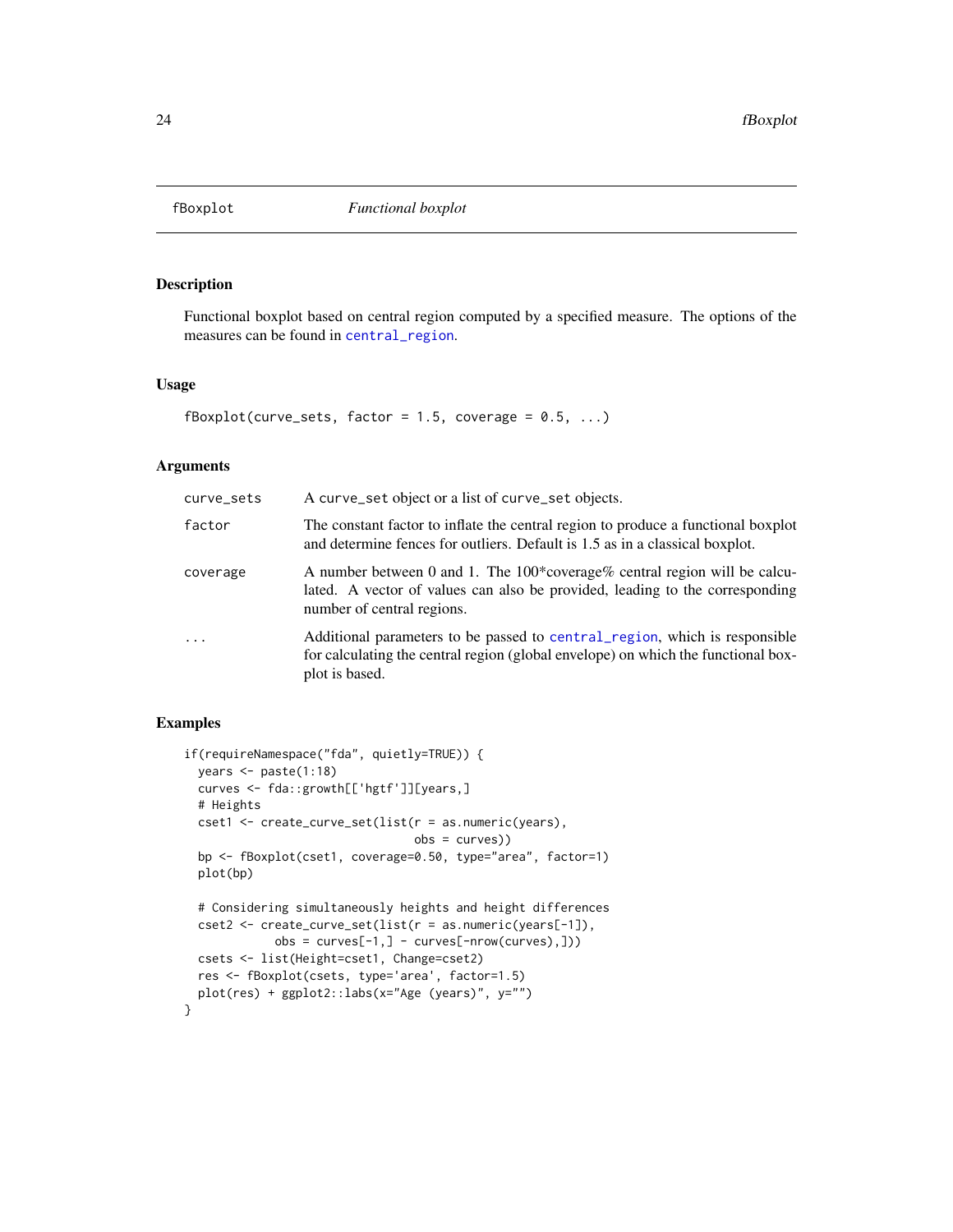# <span id="page-24-0"></span>Description

Functional clustering based on a specified measure. The options of the measures can be found in [central\\_region](#page-8-1).

# Usage

```
fclustering(curve_sets, k, type = c("area", "st", "erl", "cont"), ...)
```
## Arguments

| curve_sets | A curve_set object or a list of curve_set objects to which the functional clus-<br>tering is to be applied. If list of curve_set objects is provided, then the joined<br>functional clustering is applied, which provides an equal weight combination<br>of curve_set objects, if the curve_set objects contain the same numbers of<br>elements (same lengths of vector $r$ ). |
|------------|--------------------------------------------------------------------------------------------------------------------------------------------------------------------------------------------------------------------------------------------------------------------------------------------------------------------------------------------------------------------------------|
| k          | The number of clusters.                                                                                                                                                                                                                                                                                                                                                        |
| type       | The measure which is used to compute the dissimilarity matrix. The preferred<br>options are "area" and "st", but "erl" and "cont" can be also used with<br>caution.                                                                                                                                                                                                            |
| .          | Additional parameters to be passed to central region, which is responsible<br>for calculating the central region (global envelope) on which the functional clus-<br>tering is based.                                                                                                                                                                                           |

# Details

Functional clustering joins the list of curve\_set objects in one curve\_set with long functions and applies on the differences of all functions the specified measure. This provides a dissimilarity matrix which is used in partitioning around medoids procedure. The resulting clusters can then be shown by plotting the function respectively for each curve\_set. Thus for each curve\_set, the panel with all the medoids is shown followed by all clusters represented by central region, medoid and all curves belonging to it, when the result object is plotted.

If there are less than three curves in some of the groups, then the central region is not plotted. This leads to a warning message from ggplot2.

# Value

An object having the class fclust, containing

- curve\_sets = The set(s) of functions determined for clustering
- $k =$  Number of clusters
- type = Type of clustering method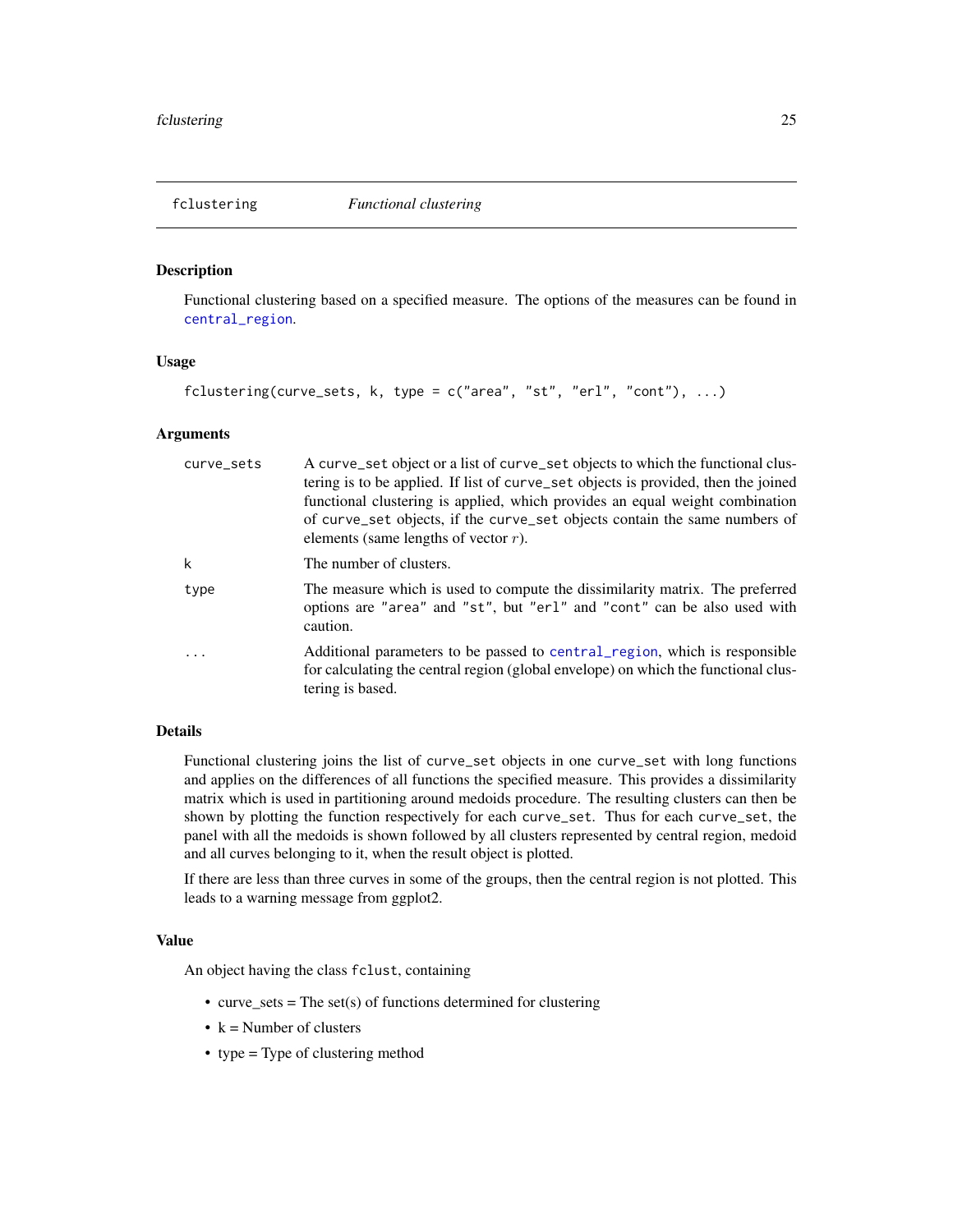- triangineq = The proportion of combinations of functions which satisfies the triangular inequality. The triangular inequality must hold to ensure the chosen measure forms a metric. In some weird cases it does not hold for 'area' measure, therefore this check is provided to ensure the data forms metric with the 'area' measure. The triangineq must be 1 to ensure the inequality holds for all functions.
- dis = The joined dissimilarity matrix
- pam = Results of the partitioning around medoids (pam) method applied on the joined functions with the dissimilarity matrix (dis). See [pam](#page-0-0).

# References

Dai, W., Athanasiadis, S., Mrkvička, T. (2021) A new functional clustering method with combined dissimilarity sources and graphical interpretation. Intech open, London, UK. DOI: 10.5772/intechopen.100124

#### See Also

# [central\\_region](#page-8-1), [plot.fclust](#page-68-1)

```
# Read raw data from population growth rdata
# with countries over million inhabitants
data("popgrowthmillion")
# Create centred data
m <- apply(popgrowthmillion, 2, mean) # Country-wise means
cpopgrowthmillion <- popgrowthmillion
for(i in 1:dim(popgrowthmillion)[1]) {
 cpopgrowthmillion[i,] <- popgrowthmillion[i,] - m
}
# Create scaled data
t2 <- function(v) { sqrt(sum(v^2)) }
s <- apply(cpopgrowthmillion, 2, t2)
spopgrowthmillion <- popgrowthmillion
for(i in 1:dim(popgrowthmillion)[1]) {
  spopgrowthmillion[i,] <- cpopgrowthmillion[i,]/s
}
# Create curve sets
r <- 1951:2015
cset1 <- createst\_curve_set(list(r = r, obs = popgrowthmillion))cset2 \leq creet2 create_curve_set(list(r = r, obs = spopgrowthmillion))
csets <- list(Raw = cset1, Shape = cset2)
# Functional clustering with respect to joined "st" difference measure
# and "joined" central regions of each group
res <- fclustering(csets, k=3, type="area")
p \le - plot(res, plotstyle = "marginal", coverage = 0.5)
```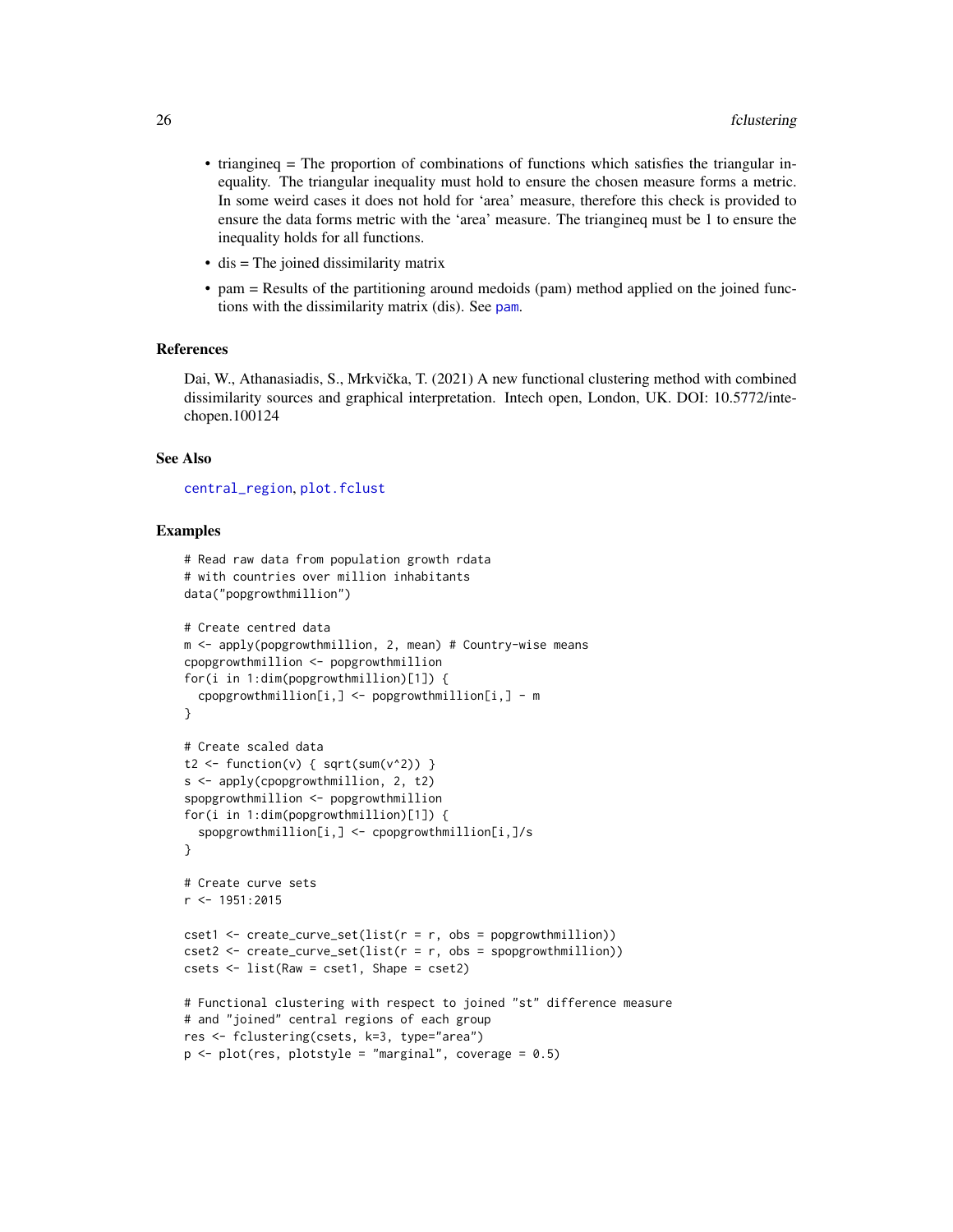# <span id="page-26-0"></span>forder 27

```
p[[1]] # Central functions
p[[2]] # Groups: central functions and regions
# To collect the two figures into one use, e.g., patchwork:
if(require("patchwork", quietly=TRUE)) {
 p[[1]] + p[[2]] + plot\_layout(widths = c(1, res}
# Silhouette plot of pam
plot(res$pam)
```
<span id="page-26-1"></span>

forder *Functional ordering*

# Description

Calculates different measures for ordering the functions (or vectors) from the most extreme to least extreme one

# Usage

```
forder(
 curve_sets,
 measure = "er1",scaling = "qdir",
 alternative = c("two.sided", "less", "greater"),
 use_theo = TRUE,
 probs = c(0.025, 0.975),
 quantile.type = 7
)
```
# Arguments

| curve_sets    | A curve_set object or a list of curve_set objects.                                                                                                                                                                                |
|---------------|-----------------------------------------------------------------------------------------------------------------------------------------------------------------------------------------------------------------------------------|
| measure       | The measure to use to order the functions from the most extreme to the least<br>extreme one. Must be one of the following: 'rank', 'erl', 'cont', 'area', 'max',<br>'int', 'int2'. Default is 'erl'.                              |
| scaling       | The name of the scaling to use if measure is 'max', 'int' or 'int2'. Options<br>include 'none', 'q', 'qdir' and 'st', where 'qdir' is the default.                                                                                |
| alternative   | A character string specifying the alternative hypothesis. Must be one of the<br>following: "two.sided" (default), "less" or "greater". The last two options only<br>available for types 'rank', 'erl', 'cont' and 'area'.         |
| use_theo      | Logical. When calculating the measures 'max', 'int', 'int2', should the theoreti-<br>cal function from curve_set be used (if 'theo' provided), see deviation_test.                                                                |
| probs         | A two-element vector containing the lower and upper quantiles for the measure<br>$q'$ or 'qdir', in that order and on the interval [0, 1]. The default values are 0.025<br>and 0.975, suggested by Myllymäki et al. (2015, 2017). |
| quantile.type | As type argument of quantile, how to calculate quantiles for 'q' or 'qdir'.                                                                                                                                                       |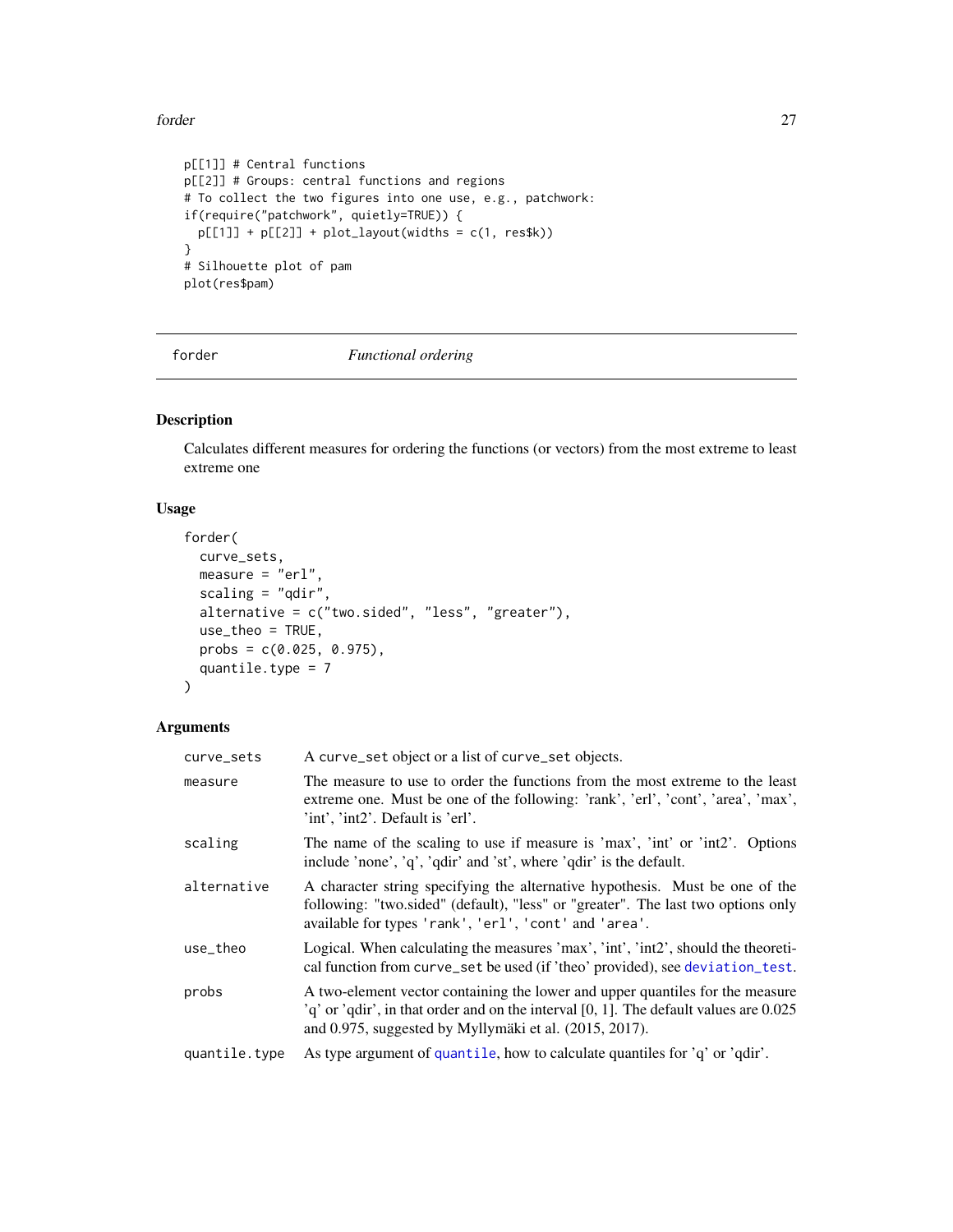# Details

Given a curve\_set (see [create\\_curve\\_set](#page-16-1) for how to create such an object) or an envelope object of **spatstat**, which contains curves  $T_1(r), \ldots, T_s(r)$ , the functions are ordered from the most extreme one to the least extreme one by one of the following measures (specified by the argument measure). Note that 'erl', 'cont' and 'area' were proposed as a refinement to the extreme ranks 'rank', because the extreme ranks can contain many ties. All of these completely nonparametric measures are smallest for the most extreme functions and largest for the least extreme ones, whereas the deviation measures ('max', 'int' and 'int2') obtain largest values for the most extreme functions.

- 'rank': extreme rank (Myllymäki et al., 2017). The extreme rank  $R_i$  is defined as the minimum of pointwise ranks of the curve  $T_i(r)$ , where the pointwise rank is the rank of the value of the curve for a specific r-value among the corresponding values of the s other curves such that the lowest ranks correspond to the most extreme values of the curves. How the pointwise ranks are determined exactly depends on the whether a one-sided (alternative is "less" or "greater") or the two-sided test (alternative="two.sided") is chosen.
- 'erl': extreme rank length (Myllymäki et al., 2017). Considering the vector of pointwise ordered ranks  $\mathbf{R}_i$  of the ith curve, the extreme rank length measure  $R_i^{erl}$  is equal to

$$
R_i^{erl} = \frac{1}{s} \sum_{j=1}^s \mathbf{1}(\mathbf{R}_j" < \text{``}\mathbf{R}_i)
$$

where  $\mathbf{R}_j$ "  $\lt$  " $\mathbf{R}_i$  if and only if there exists  $n \leq d$  such that for the first k,  $k < n$ , pointwise ordered ranks of  ${\bf R}_j$  and  ${\bf R}_i$  are equal and the n'th rank of  ${\bf R}_j$  is smaller than that of  ${\bf R}_i.$  The scaling by

s

is applied to normalize the ranks following Mrkvička et al.  $(2019)$  and Narisetty and Nair (2016).

- 'cont': continuous rank (Hahn, 2015; Mrkvička et al., 2019) based on minimum of continuous pointwise ranks
- 'area': area rank (Mrkvička et al., 2019) based on area between continuous pointwise ranks and minimum pointwise ranks for those argument (r) values for which pointwise ranks achieve the minimum (it is a combination of erl and cont)
- 'max' and 'int' and 'int2': Further options for the measure argument that can be used together with scaling. See the help in [deviation\\_test](#page-19-1) for these options of measure and scaling. These measures are largest for the most extreme functions and smallest for the least extreme ones. The arguments use\_theo and probs are relevant for these measures only (otherwise ignored).

For details see Myllymäki and Mrkvička et al. (2020, Section 2)

# Value

A vector containing one of the above mentioned measures k for each of the functions in the curve set. If the component obs in the curve set is a vector, then its measure will be the first component (named 'obs') in the returned vector.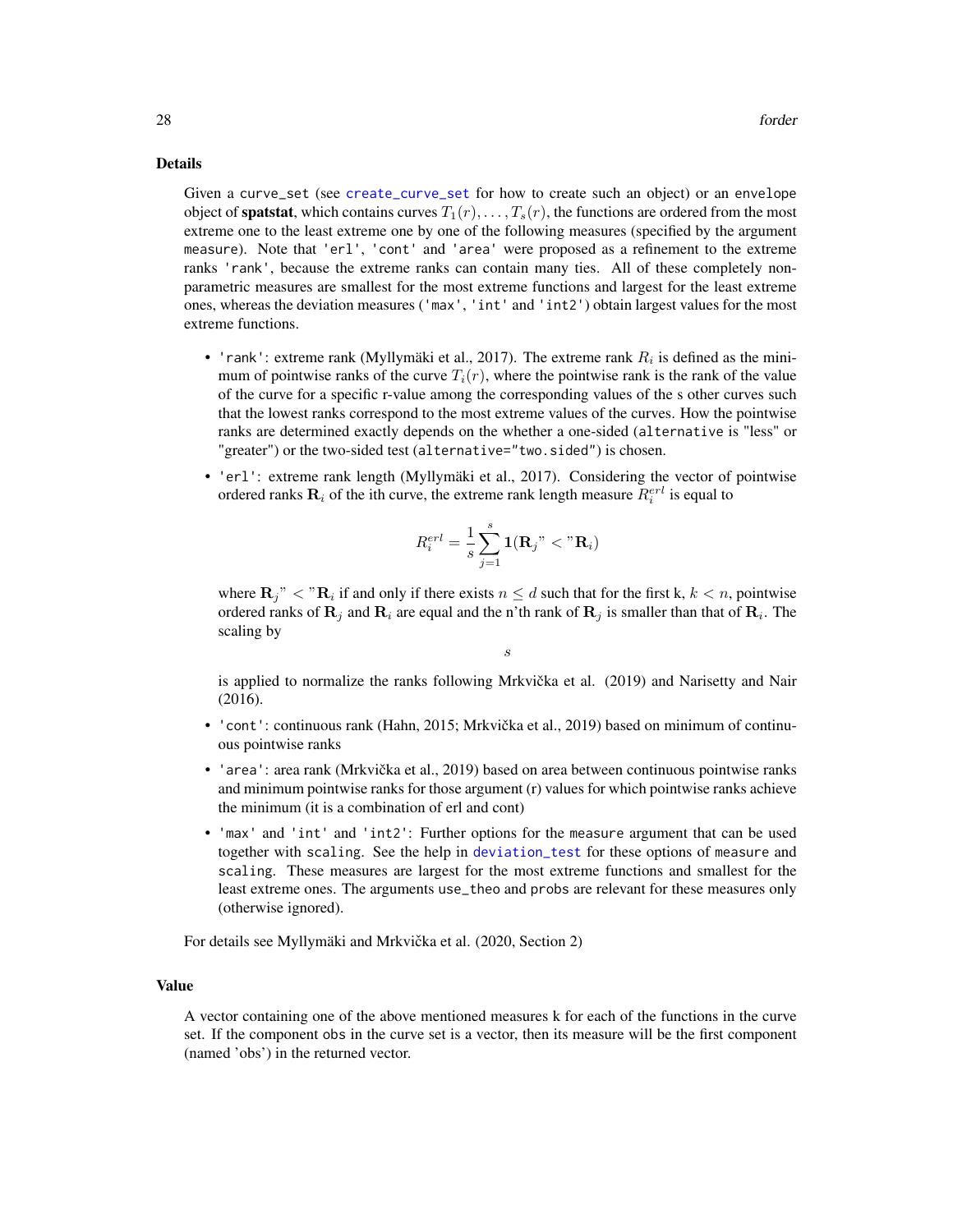#### forder the contract of the contract of the contract of the contract of the contract of the contract of the contract of the contract of the contract of the contract of the contract of the contract of the contract of the con

# References

Hahn U (2015). "A note on simultaneous Monte Carlo tests." Technical report, Centre for Stochastic Geometry and advanced Bioimaging, Aarhus University.

Mrkvička, T., Myllymäki, M., Jilek, M. and Hahn, U. (2020) A one-way ANOVA test for functional data with graphical interpretation. Kybernetika 56(3), 432-458. doi: 10.14736/kyb-2020-3-0432

Mrkvička, T., Myllymäki, M., Kuronen, M. and Narisetty, N. N. (2022) New methods for multiple testing in permutation inference for the general linear model. Statistics in Medicine 41(2), 276-297. doi: 10.1002/sim.9236

Myllymäki, M., Grabarnik, P., Seijo, H. and Stoyan. D. (2015). Deviation test construction and power comparison for marked spatial point patterns. Spatial Statistics 11, 19-34. doi: 10.1016/j.spasta.2014.11.004

Myllymäki, M., Mrkvicka, T., Grabarnik, P., Seijo, H. and Hahn, U. (2017). Global envelope tests ˇ for spatial point patterns. Journal of the Royal Statistical Society: Series B (Statistical Methodology) 79, 381-404. doi: 10.1111/rssb.12172

Narisetty, N. N. and Nair, V. J. (2016) Extremal depth for functional data and applications. Journal of the American Statistical Association 111, 1705-1714.

# See Also

[partial\\_forder](#page-61-1)

```
if(requireNamespace("fda", quietly = TRUE)) {
 # Consider ordering of the girls in the Berkeley Growth Study data
 # available from the R package fda, see ?growth, according to their
 # annual heights or/and changes within years.
 # First create sets of curves (vectors), for raw heights and
 # for the differences within the years
 years <- paste(1:18)
 curves <- fda::growth[['hgtf']][years,]
 cset1 <- create_curve_set(list(r = as.numeric(years),
                                 obs = curves))
 cset2 <- create_curve_set(list(r = as.numeric(years[-1]),
                                 obs = curves[-1,] - curves[-nrow(curve),])# Order the girls from most extreme one to the least extreme one, below using the 'area' measure
 # a) according to their heights
 forder(cset1, measure = 'area')
 # Print the 10 most extreme girl indices
 order(forder(cset1, measure = 'area'))[1:10]
 # b) according to the changes (print indices)
 order(forder(cset2, measure = 'area'))[1:10]
 # c) simultaneously with respect to heights and changes (print indices)
 csets <- list(Height = cset1, Change = cset2)
 order(forder(csets, measure = 'area'))[1:10]
}
```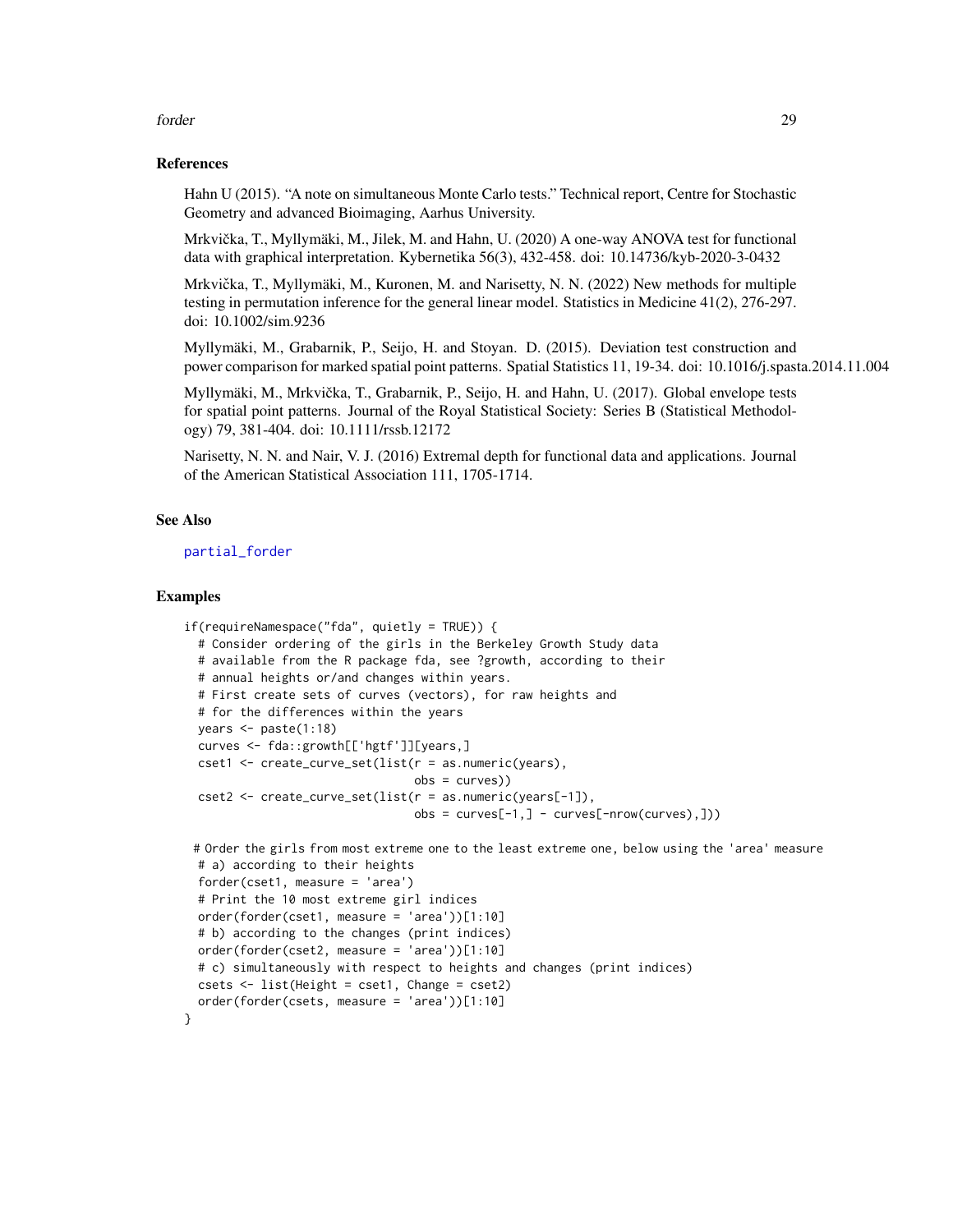<span id="page-29-1"></span><span id="page-29-0"></span>

# Description

A one-way functional ANOVA based on the rank envelope applied to F values

# Usage

```
frank.fanova(
  nsim,
 curve_set,
  groups,
 variances = "equal",
  test.equality = c("mean", "var", "cov"),
  cov.lag = 1,
  savefuns = FALSE,
  ...
)
```
# Arguments

| nsim          | The number of random permutations.                                                                                                                                                                                                                                                                      |
|---------------|---------------------------------------------------------------------------------------------------------------------------------------------------------------------------------------------------------------------------------------------------------------------------------------------------------|
| curve_set     | The original data (an array of functions) provided as a curve_set object (see<br>create_curve_set) or a fdata object (see fdata). The curve set should include<br>the argument values for the functions in the component $r$ , and the observed<br>functions in the component obs.                      |
| groups        | The original groups (a factor vector representing the assignment to groups).                                                                                                                                                                                                                            |
| variances     | Either "equal" or "unequal". If "equal", then the traditional F-values are used.<br>If "unequal", then the corrected F-values are used. The current implementation<br>uses $\mathbf{1}\mathbf{m}$ to get the corrected F-values.                                                                        |
| test.equality | A character with possible values mean (default), var and cov. If mean, the func-<br>tional ANOVA is performed to compare the means in the groups. If var, then<br>the equality of variances of the curves in the groups is tested by performing the<br>graphical functional ANOVA test on the functions |
|               | $Z_{ij}(r) = T_{ij}(r) - \bar{T}_i(r).$                                                                                                                                                                                                                                                                 |

If cov, then the equality of lag cov.lag covariance is tested by performing the fANOVA with

$$
W_{ij}(r) = \sqrt{|V_{ij}(r)| \cdot sign(V_{ij}(r))},
$$

where

$$
V_{ij}(r) = (T_{ij}(r) - \bar{T}_j(r))((T_{ij}(r+s) - \bar{T}_j(r+s))).
$$

See Mrkvicka et al. (2020) for more details.

cov.lag The lag of the covariance for testing the equality of covariances, see test.equality.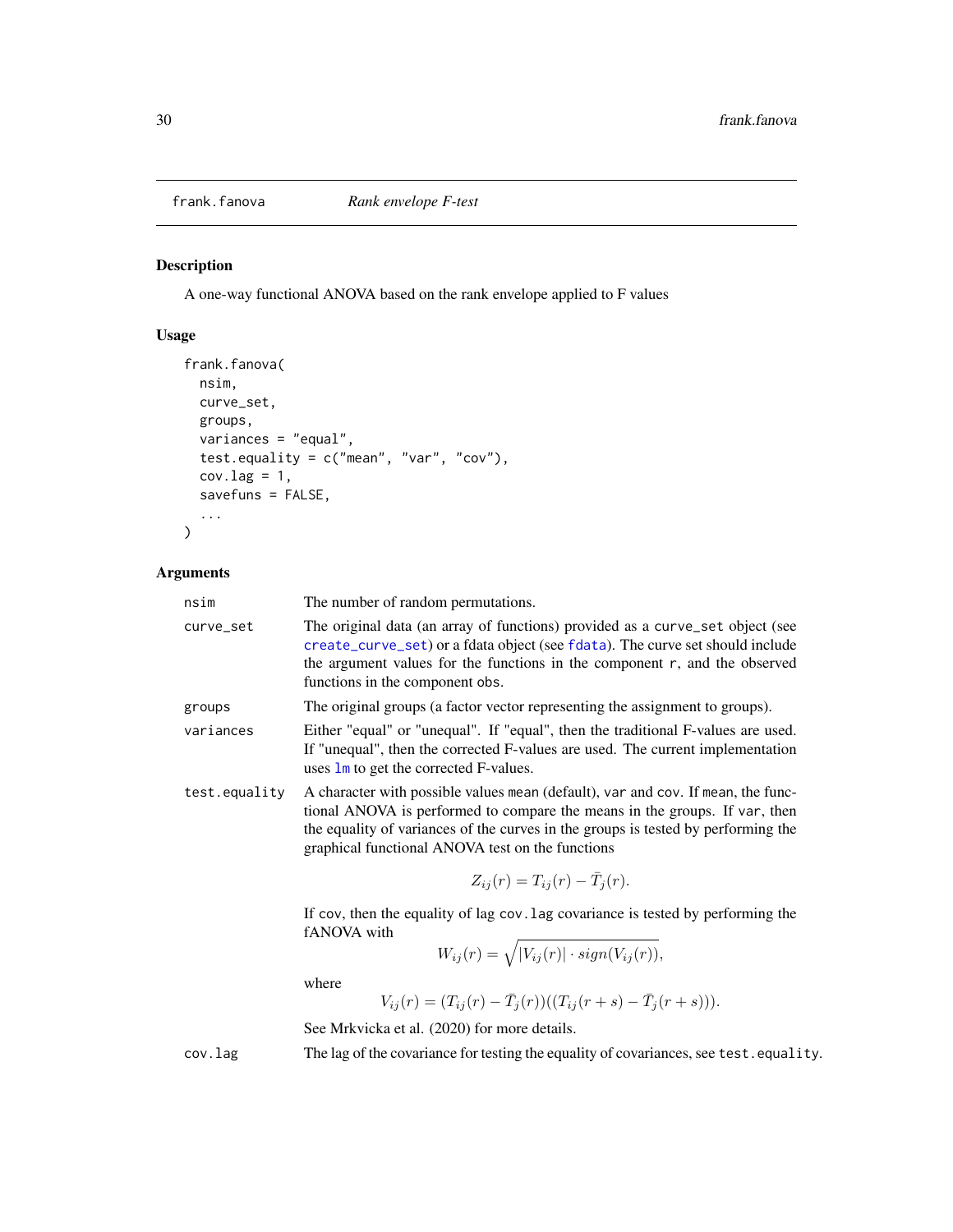| savefuns                | Logical. If TRUE, then the functions from permutations are saved to the attribute<br>simfuns. |
|-------------------------|-----------------------------------------------------------------------------------------------|
| $\cdot$ $\cdot$ $\cdot$ | Additional parameters to be passed to global_envelope_test.                                   |

#### Details

The test assumes that there are J groups which contain  $n_1, \ldots, n_J$  functions  $T_{ij}, i = \ldots, J, j =$  $1, \ldots, n_j$ . The functions should be given in the argument x, and the groups in the argument groups. The test assumes that there exists non random functions  $\mu(r)$  and  $\mu_i(r)$  such that

$$
T_{ij}(r) = \mu(r) + \mu_i(r) + e_{ij}(r), i = 1, \dots, J, j = 1, \dots, n_j
$$

where  $e_{ij}(r)$  are independent and normally distributed. The test vector is

$$
\mathbf{T}=(F(r_1),F(r_2),\ldots,F(r_K)),
$$

where  $F(r_i)$  stands for the F-statistic. The simulations are performed by permuting the test functions. Further details can be found in Mrkvička et al. (2020).

The argument variances="equal" means that equal variances across groups are assumed. The correction for unequal variances can be done by using the corrected F-statistic (option variances="unequal").

Unfortunately this test is not able to detect which groups are different from each other.

# References

Mrkvička, T., Myllymäki, M., Jilek, M. and Hahn, U. (2020) A one-way ANOVA test for functional data with graphical interpretation. Kybernetika 56 (3), 432-458. doi: 10.14736/kyb-2020-3-0432

# See Also

graph.fanova

```
data("rimov")
groups \le factor(c(rep(1, times=12), rep(2, times=12), rep(3, times=12)))
res <- frank.fanova(nsim = 2499, curve_set = rimov, groups = groups)
plot(res)
data("imageset3")
res2 <- frank.fanova(nsim = 19, # Increase nsim for serious analysis!
                     curve_set = imageset3$image_set,
                     groups = imageset3$Group)
plot(res2)
plot(res2, fixedscales=FALSE)
```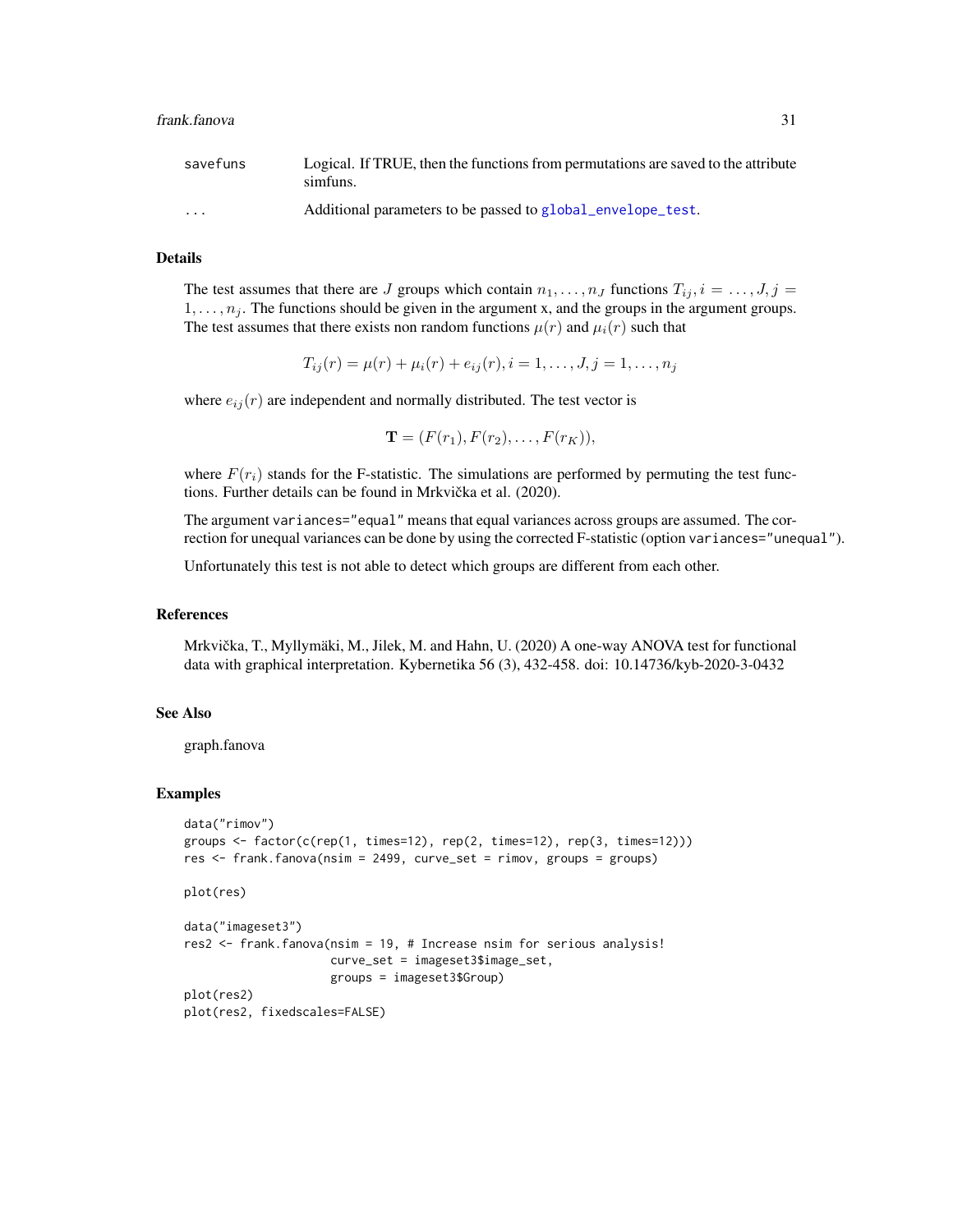<span id="page-31-1"></span><span id="page-31-0"></span>

# Description

Multiple testing in permutation inference for the general linear model (GLM)

# Usage

```
frank.flm(
 nsim,
  formula.full,
  formula.reduced,
  curve_sets,
  factors = NULL,
  savefuns = TRUE,
 lm.args = NULL,
 GET.args = NULL,
 mc.cores = 1,
 mc.args = NULL,
 cl = NULL,method = c("best", "simple", "mlm", "complex", "lm")
\mathcal{L}
```
# Arguments

| nsim            | The number of random permutations.                                                                                                                                                                                                                                                                                                                                       |
|-----------------|--------------------------------------------------------------------------------------------------------------------------------------------------------------------------------------------------------------------------------------------------------------------------------------------------------------------------------------------------------------------------|
| formula.full    | The formula specifying the general linear model, see formula in $\text{Im}$ .                                                                                                                                                                                                                                                                                            |
| formula.reduced |                                                                                                                                                                                                                                                                                                                                                                          |
|                 | The formula of the reduced model with nuisance factors only. This model should<br>be nested within the full model.                                                                                                                                                                                                                                                       |
| curve_sets      | A named list of sets of curves giving the dependent variable $(Y)$ , and possibly<br>additionally factors whose values vary across the argument values of the func-<br>tions. The dimensions of the elements should match with each other. Note that<br>factors that are fixed across the functions can be given in the argument factors.<br>Also fdata objects allowed. |
| factors         | A data frame of factors. An alternative way to specify factors when they are<br>constant for all argument values of the functions. The number of rows of the<br>data frame should be equal to the number of curves. Each column should specify<br>the values of a factor.                                                                                                |
| savefuns        | Logical or "return". If TRUE, then the functions from permutations are saved to<br>the attribute simfuns. If "return", then the function returns the permutations in a<br>curve_set, instead of the result of the envelope test on those; this can be used by<br>partial_forder.                                                                                         |
| lm.args         | A named list of additional arguments to be passed to $\text{lm}$ . See details.                                                                                                                                                                                                                                                                                          |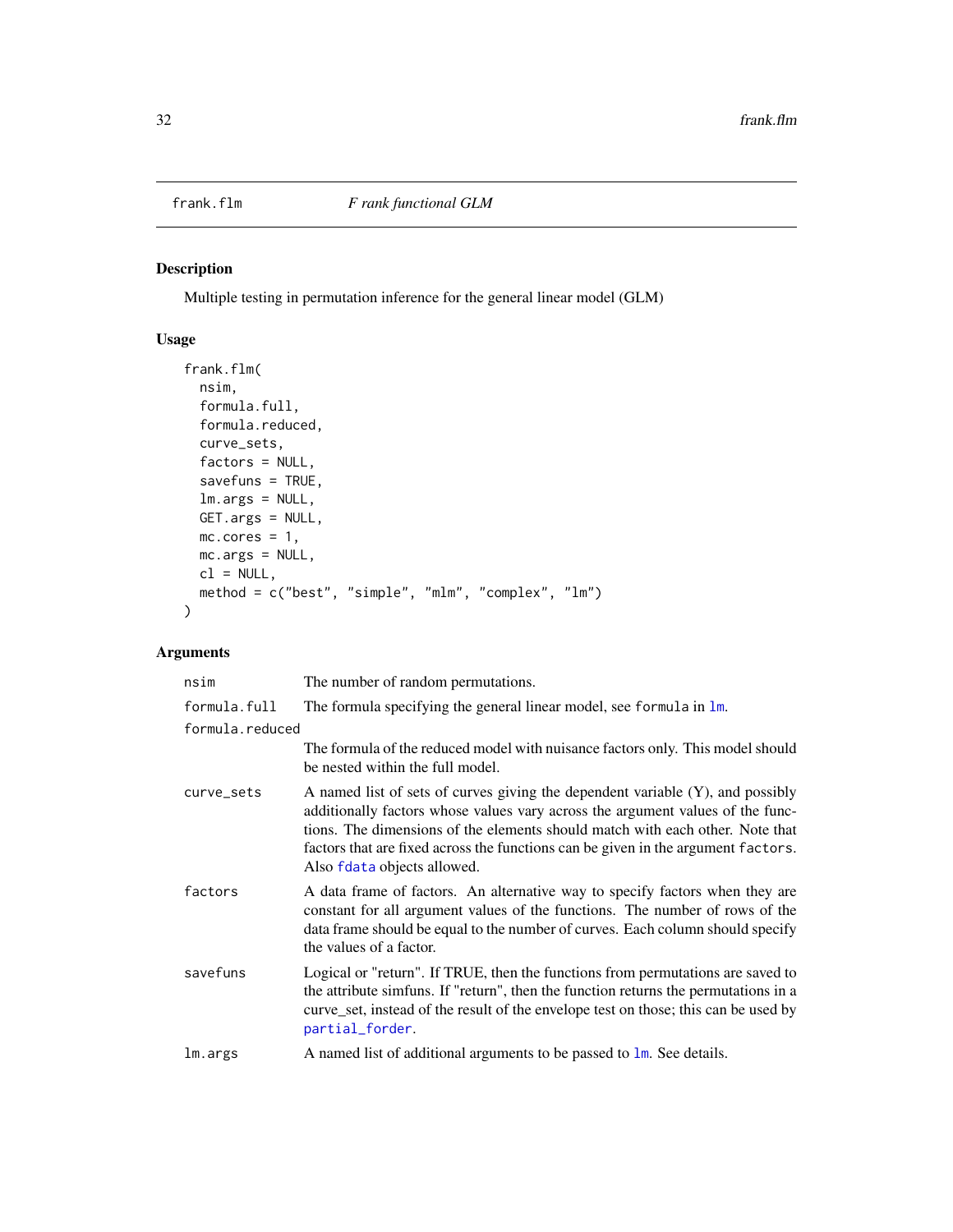#### frank.flm 33

| GET.args | A named list of additional arguments to be passed to global_envelope_test.                                                                                                                                                                                                                                                                                                                                           |
|----------|----------------------------------------------------------------------------------------------------------------------------------------------------------------------------------------------------------------------------------------------------------------------------------------------------------------------------------------------------------------------------------------------------------------------|
| mc.cores | The number of cores to use, <i>i.e.</i> at most how many child processes will be run<br>simultaneously. Must be at least one, and parallelization requires at least two<br>cores. On a Windows computer mc.cores must be 1 (no parallelization). For<br>details, see molapply, for which the argument is passed. Parallelization can be<br>used in generating simulations and in calculating the second stage tests. |
| mc.args  | A named list of additional arguments to be passed to moltapply. Only relevant<br>if mc. cores is more than 1.                                                                                                                                                                                                                                                                                                        |
| c1       | Allows parallelization through the use of parlapply (works also in Windows),<br>see the argument c1 there, and examples.                                                                                                                                                                                                                                                                                             |
| method   | For advanced use.                                                                                                                                                                                                                                                                                                                                                                                                    |

# Details

The function frank. flm performs a nonparametric test of significance of a covariate in the functional GLM. Similarly as in the graphical functional GLM ([graph.flm](#page-56-1)), the Freedman-Lane algorithm (Freedman and Lane, 1983) is applied to permute the functions (to obtain the simulations under the null hypothesis of "no effects"); consequently, the test achieves the desired significance level only approximately. If the reduced model contains only a constant, then the algorithm corresponds to simple permutation of raw data. In contrast to the graphical functional GLM, the F rank functional GLM is based on the F-statistics that are calculated at each argument value of the functions. The global envelope test is applied to the observed and simulated F-statistics. The test is able to find if the factor of interest is significant and also which argument values of the functional domain are responsible for the potential rejection.

The specification of the full and reduced formulas is important. The reduced model should be nested within the full model. The full model should include in addition to the reduced model the interesting factors whose effects are under investigation.

There are different versions of the implementation depending on the application.

- If all the covariates are constant across the functions, i.e. they can be provided in the argument factors, and there are no extra arguments given by the user in lm.args, then a fast implementation is used to directly compute the F-statistics.
- If all the covariates are constant across the functions, but there are some extra arguments, then a linear model is fitted separately by least-squares estimation to the data at each argument value of the functions fitting a multiple linear model by [lm](#page-0-0). The possible extra arguments passed in  $\text{Im} \cdot \text{args}$  to  $\text{Im} \cdot \text{must}$  be of the form that  $\text{Im} \cdot \text{accepts}$  for fitting a multiple linear model. In the basic case, no extra arguments are needed.
- If some of the covariates vary across the space, i.e. they are provided in the list of curve sets in the argument curve\_sets together with the dependent functions, but there are no extra arguments given by the user in lm.args, there is a rather fast implementation of the F-value calculation (which does not use  $\mathbf{lm}$  $\mathbf{lm}$  $\mathbf{lm}$ ).
- If some of the covariates vary across the space and there are user specified extra arguments given in lm.args, then the implementation fits a linear model at each argument value of the functions using  $\text{lm}$  $\text{lm}$  $\text{lm}$ , which can be rather slow. The arguments  $\text{lm}$  args are passed to  $\text{lm}$  for fitting each linear model.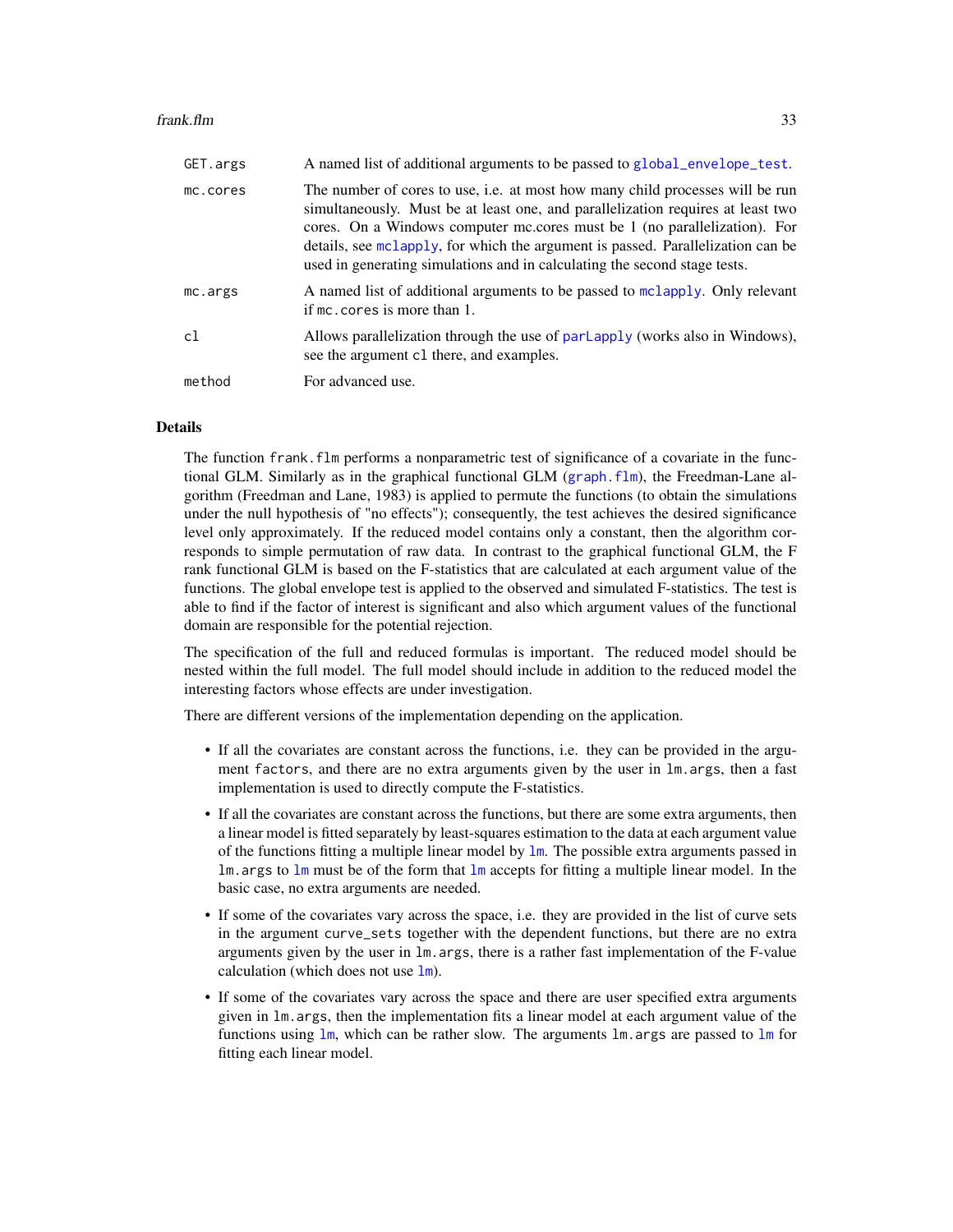<span id="page-33-0"></span>By default the fastest applicable method is used. This can be changed by setting method argument. The cases above correspond to "simple", "mlm", "complex" and "lm". Changing the default can be useful for checking the validity of the implementation.

# Value

A global\_envelope object, which can be printed and plotted directly.

# References

Mrkvička, T., Myllymäki, M., Kuronen, M. and Narisetty, N. N. (2022) New methods for multiple testing in permutation inference for the general linear model. Statistics in Medicine 41(2), 276-297. doi: 10.1002/sim.9236

Freedman, D., & Lane, D. (1983) A nonstochastic interpretation of reported significance levels. Journal of Business & Economic Statistics 1(4), 292-298. doi:10.2307/1391660

# Examples

```
data("GDPtax")
factors.df <- data.frame(Group = GDPtax$Group, Tax = GDPtax$Profittax)
nsim <- 999
res.tax_within_group <- frank.flm(nsim = nsim,
 formula.full = Y~Group+Tax+Group:Tax,
 formula.reduced = Y~Group+Tax,
 curve_sets = list(Y=GDPtax$GDP),
 factors = factors.dfplot(res.tax_within_group)
# Image set examples
data("abide_9002_23")
iset <- abide_9002_23$curve_set
res.F <- frank.flm(nsim = 19, # Increase nsim for serious analysis!
 formula.full = Y \sim Group + Age + Sex,
 formula.reduced = Y \sim Age + Sex,
 curve\_sets = list(Y = iset),factors = abide_9002_23[['factors']],
 GET.args = list(type = "area")plot(res.F)
```
<span id="page-33-1"></span>GDPtax *GDP per capita with country groups and profit tax*

# **Description**

GDP per capita with country groups and profit tax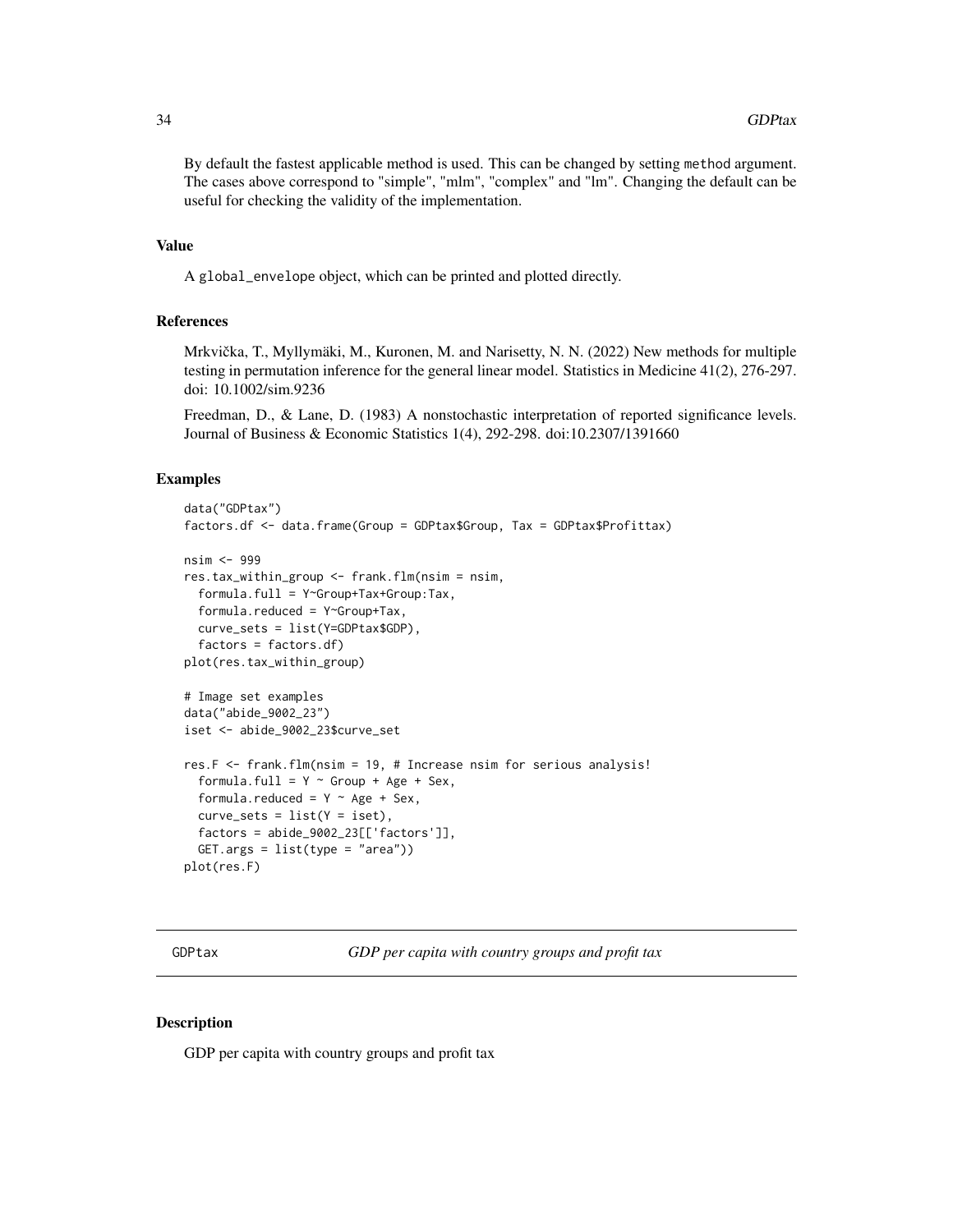# GDPtax 35

#### Usage

data("GDPtax")

# Format

A list of a three components. The first one (GDP) is a curve\_set object with components r and obs containing the years of observations and the GDP curves, i.e. the observed values of GDP in those years. Each column of obs contains the GDP for the years for a particular country (seen as column names). The country grouping is given in the list component Group and the profit tax in Profittax.

# Details

The data includes the GDP per capita (current US\$) for years 1980-2017 (World Bank national accounts data, and OECD National Accounts data files). The data have been downloaded from the webpage https://datamarket.com/data/set/15c9/gdp-per-capita-current-us#!ds=15c9!hd1&display=line, distributed under the CC-BY 4.0 (https://datacatalog.worldbank.org/public-licenses#cc-by). From the same webpage the profit tax in 2010 (World Bank, Doing Business Project (http://www.doingbusiness.org/ExploreTopics/) and Total tax rate ( were downloaded. Furthermore, different country groups were formed from countries for which the GDP was available for 1980-2017 and profit tax for 2010:

- Group 1 (Major Advanced Economies (G7)): "Canada", "France", "Germany", "Italy", Japan"
- Group 2 (Euro Area excluding G7): "Austria", "Belgium", "Cyprus", "Finland", "Greece", "Ireland", "Luxembourg", "Netherlands", "Portugal", "Spain"
- Group 3 (Other Advanced Economies (Advanced Economies excluding G7 and Euro Area)): "Australia", "Denmark", "Iceland", "Norway", "Sweden", "Switzerland"
- Group 4 (Emerging and Developing Asia): "Bangladesh", "Bhutan", "China", "Fiji", "India", "Indonesia", "Malaysia", "Nepal", "Philippines", "Thailand", "Vanuatu"

# References

World Bank national accounts data, and OECD National Accounts data files. URL: https://data.worldbank.org/indicator/NY.C World Bank, Doing Business Project (http://www.doingbusiness.org/ExploreTopics/PayingTaxes/). URL: https://data.worldbank.org/indicator/IC.TAX.PRFT.CP.ZS

# See Also

[graph.flm](#page-56-1)

```
data("GDPtax")
# Plot data in groups
for(i in 1:4)
  assign(paste0("p", i), plot(subset(GDPtax$GDP, GDPtax$Group == i)) +
    ggplot2::labs(title=paste("Group ", i, sep=""), y="GDP"))
p4
if(require("patchwork", quietly=TRUE))
 p1 + p2 + p3 + p4
```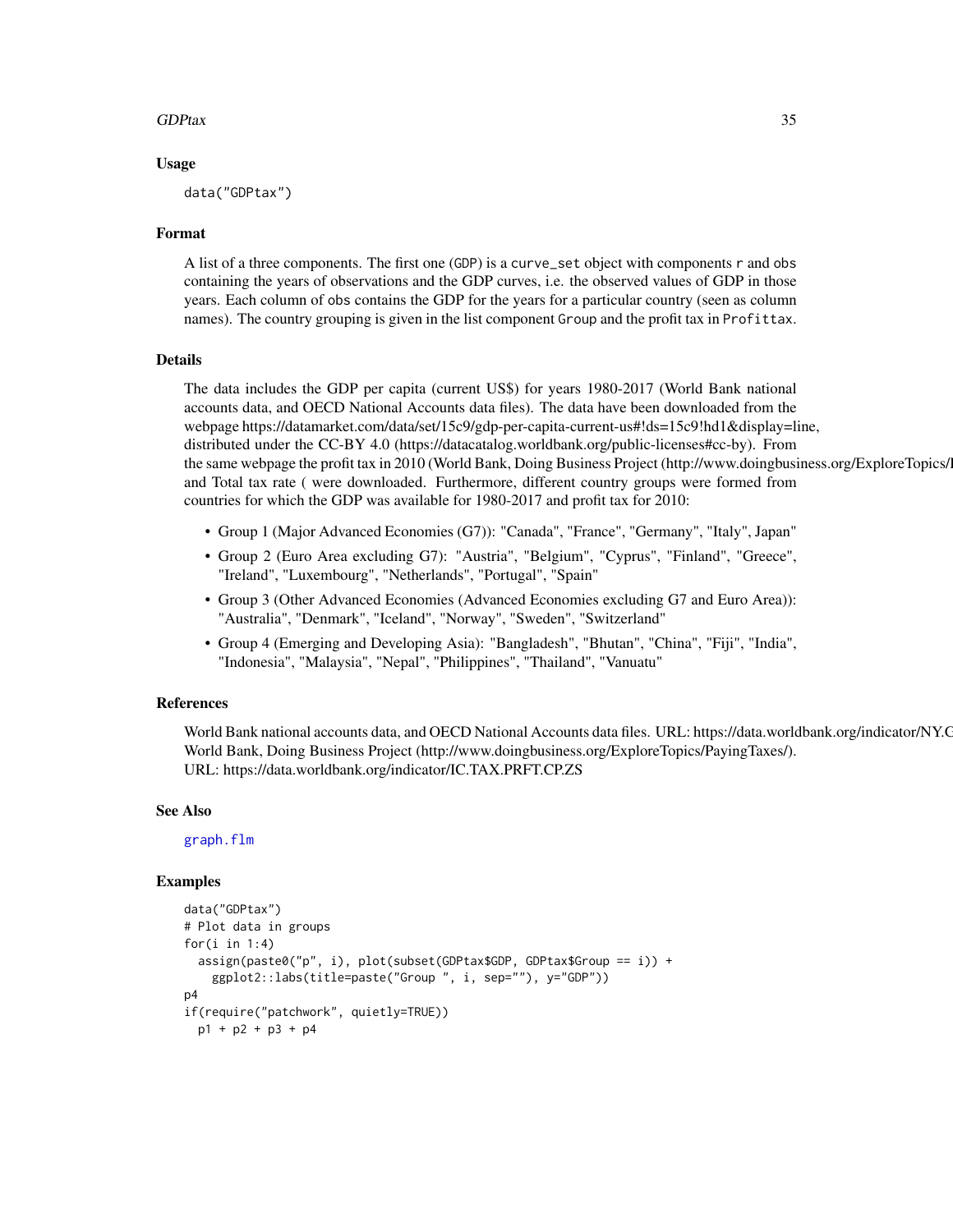<span id="page-35-1"></span><span id="page-35-0"></span>

# Description

Adjusted global envelope tests for composite null hypothesis.

# Usage

```
GET.composite(
 X,
 X.ls = NULL,nsim = 499,nsimub = nsim,simfun = NULL,
 fitfun = NULL,
 calcfun = function(X) \{ X \},
  testfuns = NULL,
  ...,
  type = "erl",
  alpha = 0.05,
 alternative = c("two.sided", "less", "greater"),
 probs = c(0.025, 0.975),
 r_{\text{min}} = \text{NULL},
 r_{max} = NULL,
  take_residual = FALSE,
  save.cons.envelope = savefuns,
 savefuns = FALSE,
 verbose = TRUE,
 MrkvickaEtal2017 = FALSE,
 mc.cores = 1L
)
```
# Arguments

|      | An object containing the data in some form. A curve_set (see create_curve_set)<br>or an envelope object (of the spatstat package), as the curve_sets argument<br>of global_envelope_test (need to provide X.1s), or a fitted point process<br>model of spatstat (e.g. object of class ppm or kppm), or a point pattern object of<br>class ppp of <b>spatstat</b> , or another data object (need to provide simfun, fitfun,<br>calcfun). |
|------|-----------------------------------------------------------------------------------------------------------------------------------------------------------------------------------------------------------------------------------------------------------------------------------------------------------------------------------------------------------------------------------------------------------------------------------------|
| X.1s | A list of objects as curve_sets argument of global_envelope_test, giving<br>the second stage simulations, see details.                                                                                                                                                                                                                                                                                                                  |
| nsim | The number of simulations to be generated in the primary test. Ignored if X. ls<br>provided.                                                                                                                                                                                                                                                                                                                                            |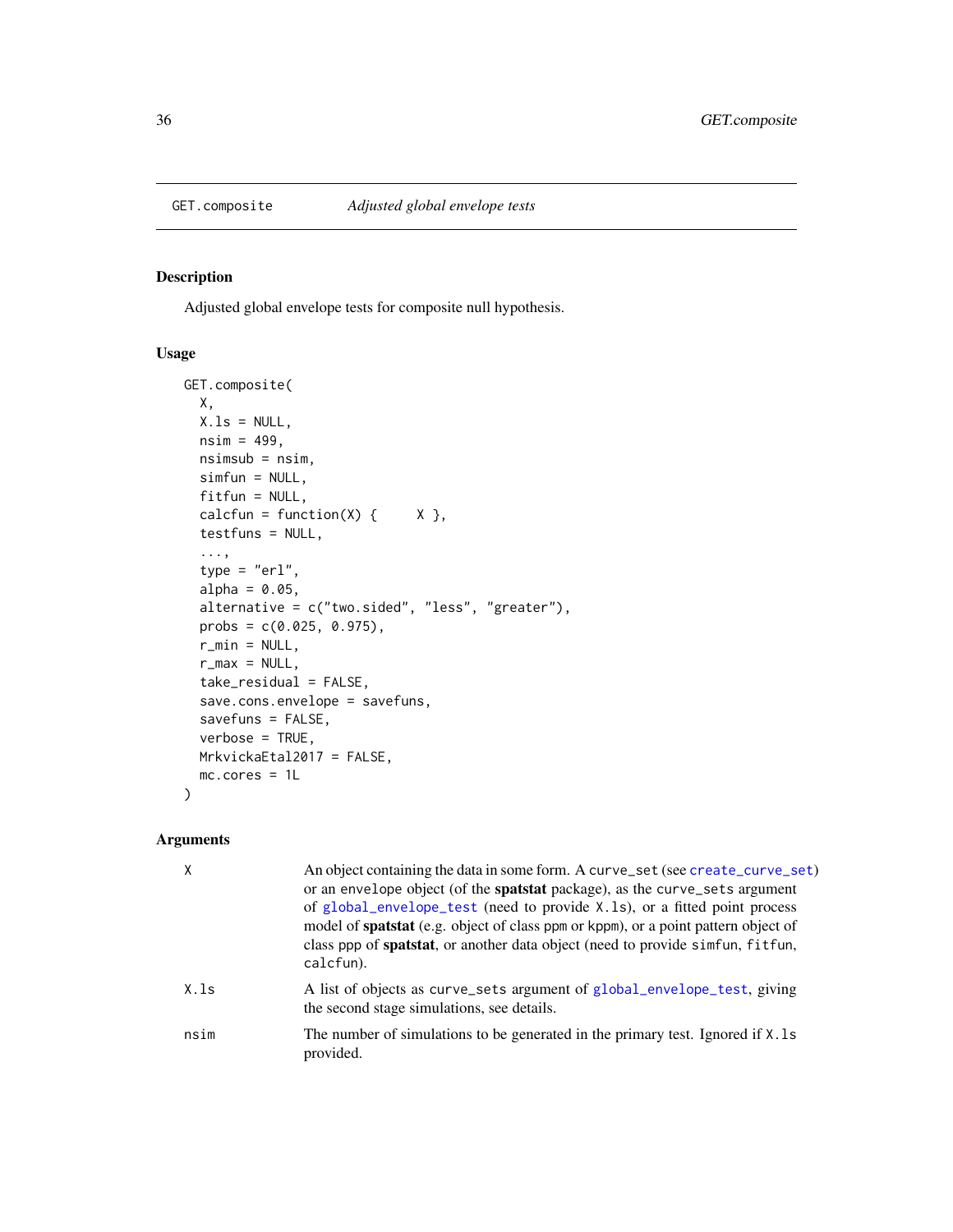| nsimsub            | Number of simulations in each basic test. There will be nsim repetitions of<br>the basic test, each involving nsimsub simulated realisations. Total number of<br>simulations will be nsim $*$ (nsimsub + 1).                                                                                                                                                                          |
|--------------------|---------------------------------------------------------------------------------------------------------------------------------------------------------------------------------------------------------------------------------------------------------------------------------------------------------------------------------------------------------------------------------------|
| simfun             | A function for generating simulations from the null model. If given, this function<br>is called by replicate(n=nsim, simfun(simfun.arg), simplify=FALSE) to<br>make nsim simulations. Here simfun. arg is obtained by fitfun(X).                                                                                                                                                      |
| fitfun             | A function for estimating the parameters of the null model. The function should<br>return the fitted model in the form that it can be directly passed to simfun as its<br>argument.                                                                                                                                                                                                   |
| calcfun            | A function for calculating a summary function from a simulation of the model.<br>The default is the identity function, i.e. the simulations from the model are func-<br>tions themselves. The use of calcfun is still experimental. Preferably provide X<br>and X.1s instead, if X is not a point pattern or fitted point process model object<br>of spatstat.                        |
| testfuns           | A list of lists of parameters to be passed to the envelope function of <b>spatstat</b> if X<br>is a point pattern of a fitted point process model of <b>spatstat</b> . A list of parameters<br>should be provided for each test function that is to be used in the combined test.                                                                                                     |
|                    | Additional parameters to the envelope function of spatstat in the case where<br>only one test function is used. In that case, this is an alternative to providing<br>the parameters in the argument testfuns. If envelope is also used to generate<br>simulations under the null hypothesis (if simfun not provided), then also recall<br>to specify how to generate the simulations. |
| type               | The type of the global envelope with current options for 'rank', 'erl', 'cont',<br>'area', 'qdir', 'st' and 'unscaled'. See details.                                                                                                                                                                                                                                                  |
| alpha              | The significance level. The $100(1$ -alpha)% global envelope will be calculated.<br>If a vector of values is provided, the global envelopes are calculated for each<br>value.                                                                                                                                                                                                         |
| alternative        | A character string specifying the alternative hypothesis. Must be one of the<br>following: "two.sided" (default), "less" or "greater". The last two options only<br>available for types 'rank', 'erl', 'cont' and 'area'.                                                                                                                                                             |
| probs              | A two-element vector containing the lower and upper quantiles for the measure<br>'q' or 'qdir', in that order and on the interval [0, 1]. The default values are 0.025<br>and 0.975, suggested by Myllymäki et al. (2015, 2017).                                                                                                                                                      |
| r_min              | The minimum argument value to include in the test.                                                                                                                                                                                                                                                                                                                                    |
| r_max              | The maximum argument value to include in the test. in calculating functions by<br>the envelope function of spatstat.                                                                                                                                                                                                                                                                  |
| take_residual      | Logical. If TRUE (needed for visual reasons only) the mean of the simulated<br>functions is reduced from the functions in each first and second stage test.                                                                                                                                                                                                                           |
| save.cons.envelope |                                                                                                                                                                                                                                                                                                                                                                                       |
|                    | Logical flag indicating whether to save the unadjusted envelope test results.                                                                                                                                                                                                                                                                                                         |
| savefuns           | Logical flag indicating whether to save all the simulated function values. Similar<br>to the same argument of the envelope function of spatstat.                                                                                                                                                                                                                                      |
| verbose            | Logical flag indicating whether to print progress reports during the simulations.<br>Similar to the same argument of envelope function of spatstat.                                                                                                                                                                                                                                   |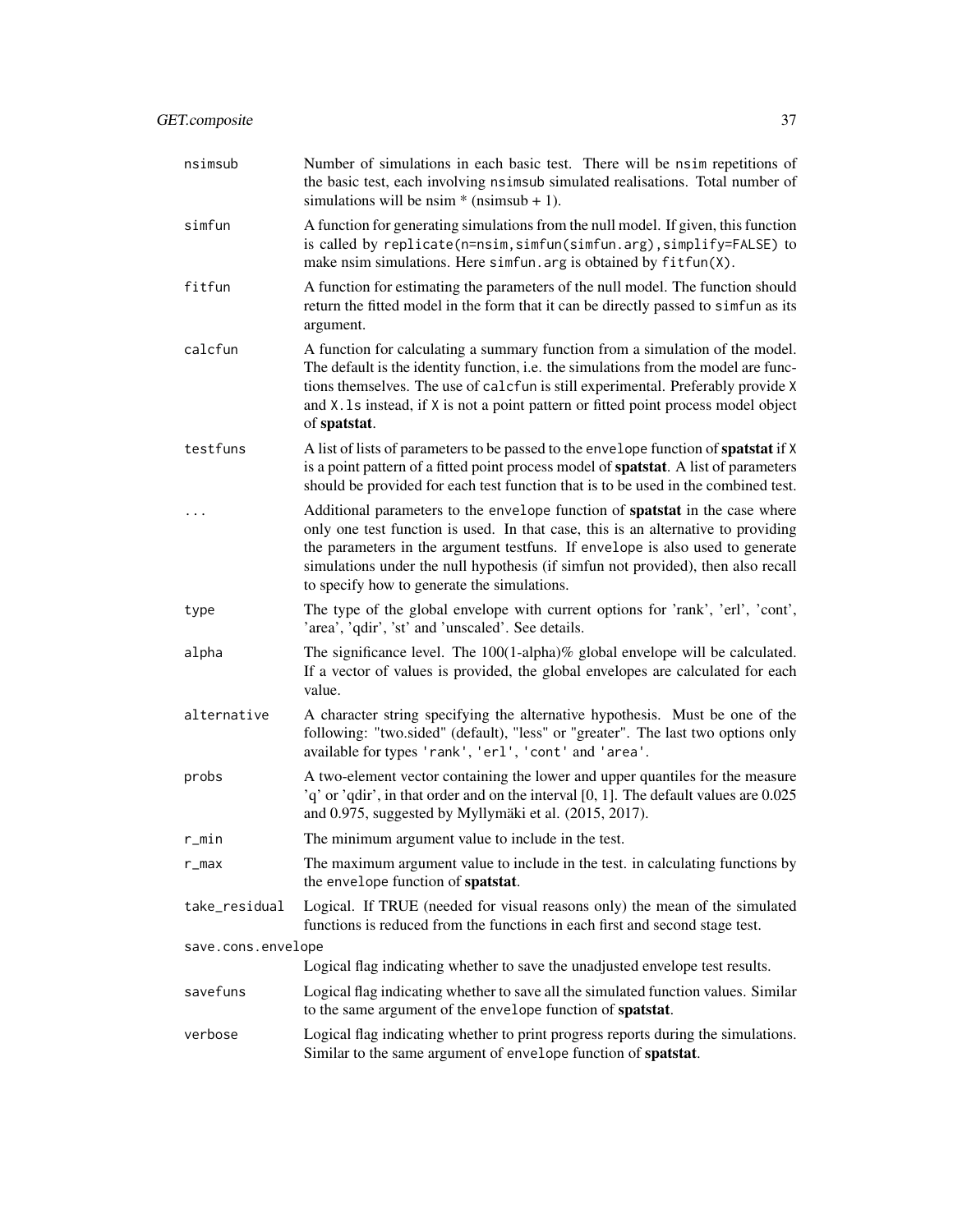| MrkvickaEtal2017 |                                                                                                                                                                                                                                                                                                                                                                                                                      |
|------------------|----------------------------------------------------------------------------------------------------------------------------------------------------------------------------------------------------------------------------------------------------------------------------------------------------------------------------------------------------------------------------------------------------------------------|
|                  | Logical. If TRUE, type is "st" or "gdir" and several test functions are used, then<br>the combined scaled MAD envelope presented in Mrkvička et al. (2017) is cal-<br>culated. Otherwise, the two-step procedure described in global_envelope_test<br>is used for combining the tests. Default to FALSE. The option is kept for histor-<br>ical reasons.                                                             |
| mc.cores         | The number of cores to use, <i>i.e.</i> at most how many child processes will be run<br>simultaneously. Must be at least one, and parallelization requires at least two<br>cores. On a Windows computer mc.cores must be 1 (no parallelization). For<br>details, see mclapply, for which the argument is passed. Parallelization can be<br>used in generating simulations and in calculating the second stage tests. |

#### Details

The specification of X, X.ls, fitfun, simfun is important:

- If X.ls is provided, then the global envelope test is calculated based on functions in these objects. X should be a curve\_set (see [create\\_curve\\_set](#page-16-0)) or an envelope object of spatstat including the observed function and simulations from the tested model. X.ls should be a list of curve\_set or envelope (of R package spatstat) objects, where each component contains an "observed" function f that has been simulated from the model fitted to the data and the simulations that have been obtained from the same model that has been fitted to the "observed" f. The user has the responsibility that the functions have been generated correctly, the test is done based on these provided simulations. See the examples.
- Otherwise, if simfun and fitfun are provided, X can be general. The function fitfun is used for fitting the desired model M and the function simfun for simulating from a fitted model M. These functions should be coupled with each other such that the object returned by fitfun is directly accepted as the (single) argument in simfun. In the case, that the global envelope should not be calculated directly for X (X is not a function), calcfun can be used to specify how to calculate the function from X and from simulations generated by simfun. Special attention is needed in the correct specification of the functions, see examples.
- Otherwise, X should be either a fitted (point process) model object or a ppp object of the R package spatstat.
	- $-$  If  $X$  is a fitted (point process) model object of the R package **spatstat**, then the simulations from this model are generated and summary functions for testing calculated by the envelope function of spatstat. Which summary function to use and how to calculate it, can be passed to envelope either in ... or testfuns. Unless otherwise specified the default function of envelope, i.g. the K-function, is used. The argument testfuns should be used to specify the test functions in the case where one wants to base the test on several test functions.
	- $-$  If X is a ppp object of **spatstat**, then the envelope function is used for simulations and model fitting and the complete spatial randomness (CSR) is tested (with intensity parameter).

For the rank envelope test, the global envelope test is the test described in Myllymäki et al. (2017) with the adjustment of Baddeley et al. (2017). For other test types, the test (also) uses the two-stage procedure of Dao and Genton (2014) with the adjustment of Baddeley et al. (2017) as descripbed in Myllymäki and Mrkvička (2020).

See examples also in [saplings](#page-81-0).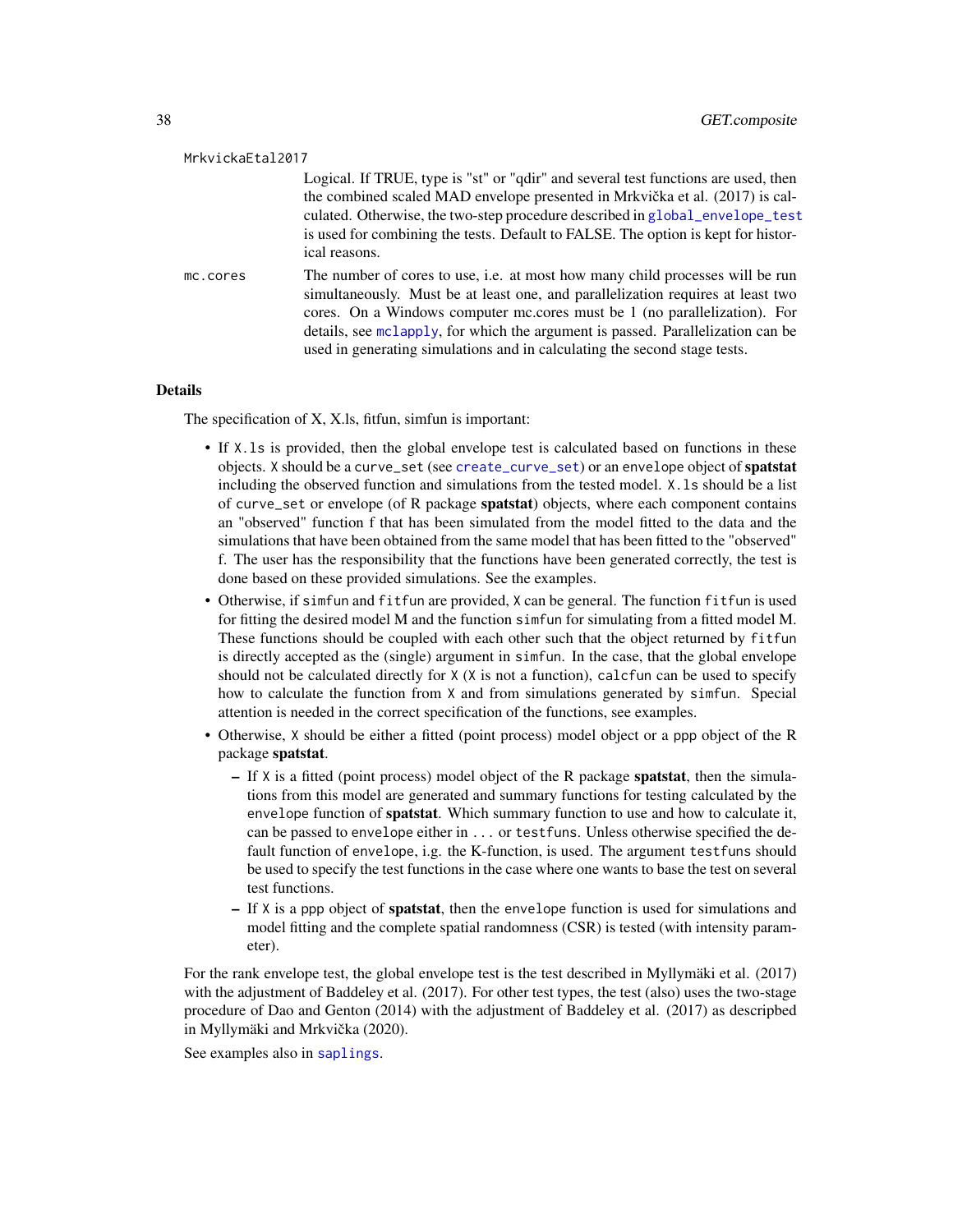### GET.composite 39

#### Value

An object of class global\_envelope or combined\_global\_envelope, which can be printed and plotted directly. See [global\\_envelope\\_test](#page-46-0).

### References

Baddeley, A., Hardegen, A., Lawrence, T., Milne, R. K., Nair, G. and Rakshit, S. (2017). On twostage Monte Carlo tests of composite hypotheses. Computational Statistics and Data Analysis 114: 75-87. doi: http://dx.doi.org/10.1016/j.csda.2017.04.003

Dao, N.A. and Genton, M. (2014). A Monte Carlo adjusted goodness-of-fit test for parametric models describing spatial point patterns. Journal of Graphical and Computational Statistics 23, 497-517.

Mrkvička, T., Myllymäki, M. and Hahn, U. (2017) Multiple Monte Carlo testing, with applications in spatial point processes. Statistics & Computing 27(5): 1239-1255. DOI: 10.1007/s11222-016- 9683-9

Myllymäki, M., Mrkvicka, T., Grabarnik, P., Seijo, H. and Hahn, U. (2017). Global envelope tests ˇ for spatial point patterns. Journal of the Royal Statistical Society: Series B (Statistical Methodology), 79: 381-404. doi: 10.1111/rssb.12172

Myllymäki, M. and Mrkvicka, T. (2020). GET: Global envelopes in R. arXiv:1911.06583 [stat.ME] ˇ

#### See Also

[global\\_envelope\\_test](#page-46-0), [plot.global\\_envelope](#page-69-0), [saplings](#page-81-0)

```
# Graphical normality test (Myllymaki and Mrkvicka, 2020, Section 3.3.)
#=========================
if(require("fda.usc", quietly=TRUE)) {
 data("poblenou")
 dat <- poblenou[['nox']][['data']][,'H10']
 n <- length(dat)
 # The number of simulations
 nsim <- nsimsub <- 199
 set.seed(200127)
 # General setup
 #==============
 # 1. Fit the model
 mu <- mean(dat)
 sigma <- sd(dat)
 # 2. Simulate a sample from the fitted null model and
      compute the test vectors for data (obs) and each simulation (sim)
 r <- seq(min(dat), max(dat), length=100)
 obs <- stats::ecdf(dat)(r)
 sim <- sapply(1:nsimsub, function(i) {
   x \le - rnorm(n, mean = mu, sd = sigma)
```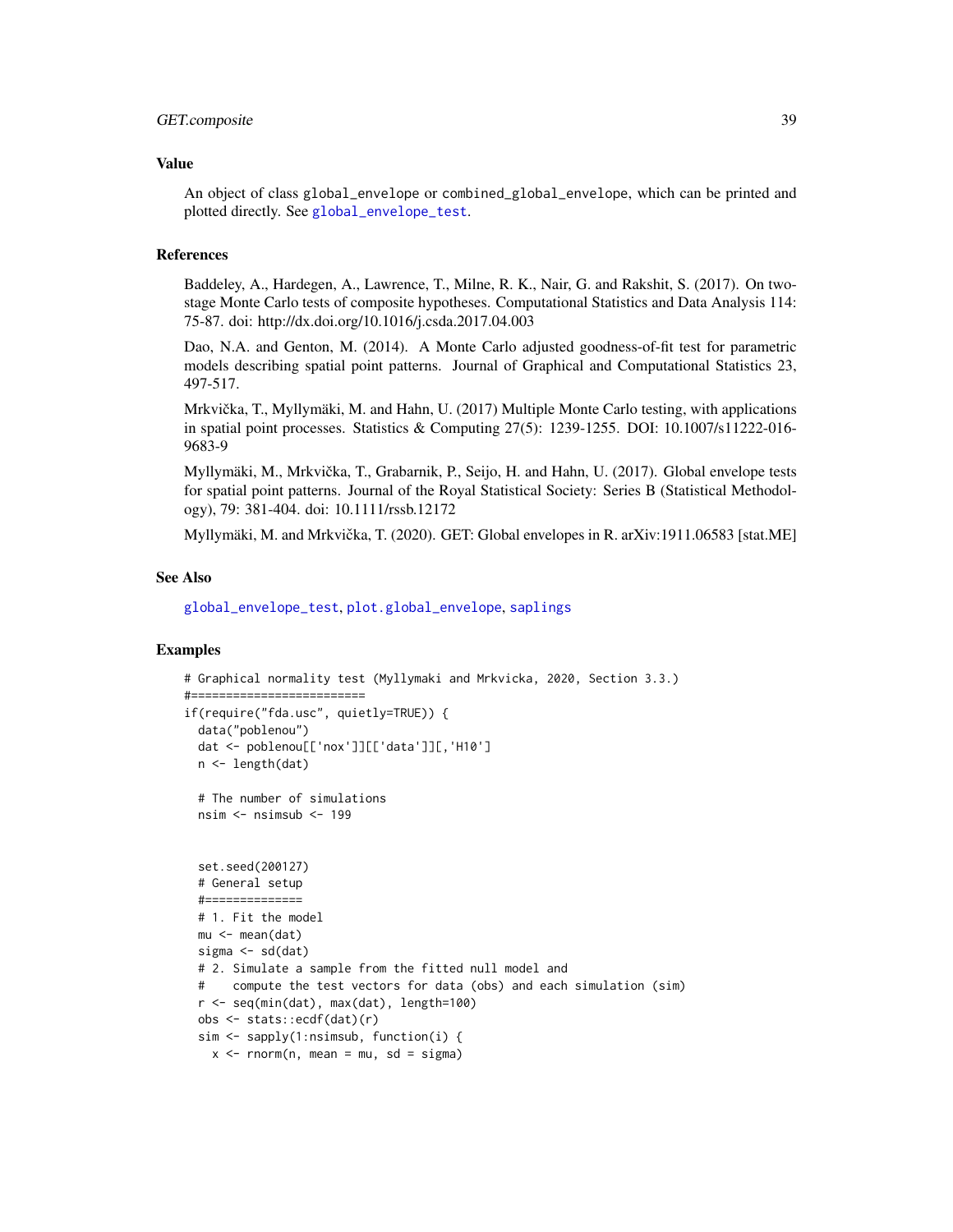```
stats::ecdf(x)(r)
 })
 cset \leq create_curve_set(list(r = r, obs = obs, sim_m = sim))
 # 3. Simulate another sample from the fitted null model.
 # 4. Fit the null model to each of the patterns,
 # simulate a sample from the null model,
       and compute the test vectors for all.
 cset.ls <- list()
 for(rep in 1:nsim) {
    x < - rnorm(n, mean = mu, sd = sigma)
   mu2 < - mean(x)sigma2 \leftarrow sd(x)
    obs2 \leftarrow stats::ecdf(x)(r)sim2 <- sapply(1:nsimsub, function(i) {
     x2 \le - rnorm(n, mean = mu2, sd = sigma2)
     stats::ecdf(x2)(r)
   })
    cset.ls[[rep]] \leq createst\_curve\_set(list(r = r, obs = obs2, sim_m = sim2))}
 # Perform the adjusted test
 res \leq GET.composite(X = cset, X.ls = cset.ls, type = 'erl')
 plot(res) + ggplot2::labs(x = "NOx", y = "Ecdf")}
# Example of a point pattern data
#================================
# Test the fit of a Matern cluster process.
if(require("spatstat.core", quietly=TRUE)) {
 data("saplings")
 saplings \leq as.ppp(saplings, W = square(75))
 # First choose the r-distances
 rmin <- 0.3; rmax <- 10; rstep <- (rmax-rmin)/500
 r \leq -\text{seq}(0, \text{rmax}, \text{by} = \text{rstep})# Number of simulations
 nsim <- 19 # Increase nsim for serious analysis!
 # Option 1: Give the fitted model object to GET.composite
 #--------------------------------------------------------
 # This can be done and is preferable when the model is
 # a point process model of spatstat.
 # 1. Fit the Matern cluster process to the pattern
 # (using minimum contrast estimation with the K-function)
 M1 <- kppm(saplings~1, clusters = "MatClust", statistic = "K")
 summary(M1)
 # 2. Make the adjusted global area rank envelope test using the L(r)-r function
 adjenvL <- GET.composite(X = M1, nsim = nsim,
              testfuns = list(L =list(fun="Lest", correction="translate",
                            transform=expression(.-r), r=r)), # passed to envelope
              type = "area", r=min = rmin, r_max = rmax)
```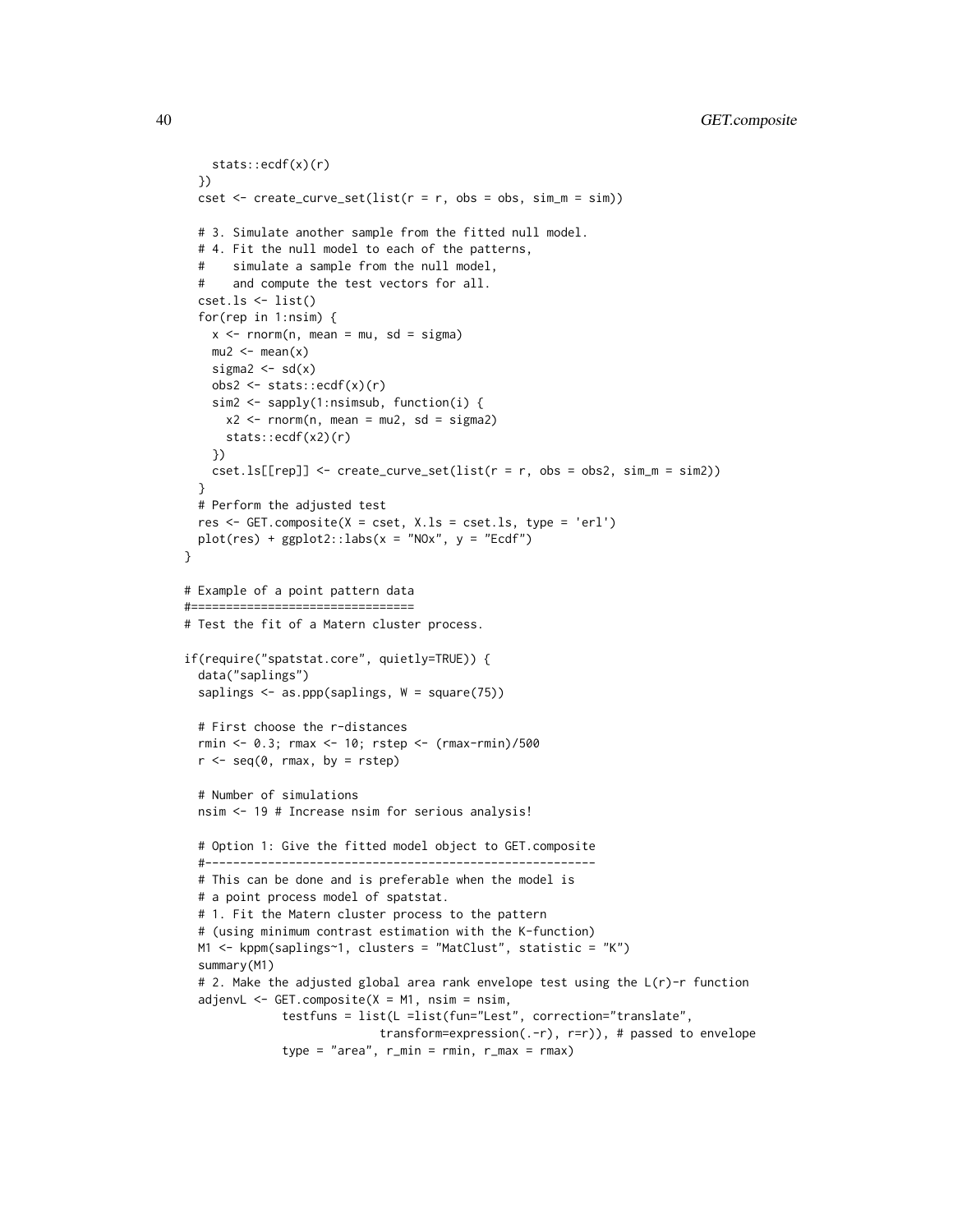#### GET.necdf 41

```
# Plot the test result
 plot(adjenvL)
 # Option 2: Generate the simulations "by yourself"
 #-------------------------------------------------
 # and provide them as curve_set or envelope objects
 # Preferable when you want to have a control
 # on the simulations yourself.
 # 1. Fit the model
 M1 <- kppm(saplings~1, clusters = "MatClust", statistic = "K")
 # 2. Generate nsim simulations by the given function using the fitted model
 X <- envelope(M1, nsim = nsim, savefuns = TRUE,
                fun = "Lest", correction = "translate",
                transform = expression(. - r), r = r)
 plot(X)
 # 3. Create another set of simulations to be used to estimate
 # the second-state p-value (as proposed by Baddeley et al., 2017).
 simpatterns2 <- simulate(M1, nsim = nsim)
 # 4. Calculate the functions for each pattern
 simf <- function(rep) {
    # Fit the model to the simulated pattern Xsims[[rep]]
   sim_fit <- kppm(simpatterns2[[rep]], clusters = "MatClust", statistic = "K")
   # Generate nsim simulations from the fitted model
   envelope(sim_fit, nsim = nsim, savefuns = TRUE,
             fun = "Lest", correction = "translate",
             transform = expression(. - r), r = r)
 }
 X.ls <- parallel::mclapply(X = 1:nsim, FUN = simf, mc.cores = 1) # list of envelope objects
 # 5. Perform the adjusted test
 res \le GET.composite(X = X, X.ls = X.ls, type = "area",
                     r_min = rmin, r_max = rmax)
 plot(res)
}
```
GET.necdf *Graphical n sample test of correspondence of distribution functions*

### Description

Compare the distributions of two (or more) samples.

#### Usage

```
GET.necdf(
  x,
 r = \text{seq}(\text{min}(\text{unlist}((\text{lapping}(x, \text{min})))), \text{max}(\text{unlist}((\text{lapping}(x, \text{max})))), length = 100),
  contrasts = FALSE,
  nsim,
   ...
)
```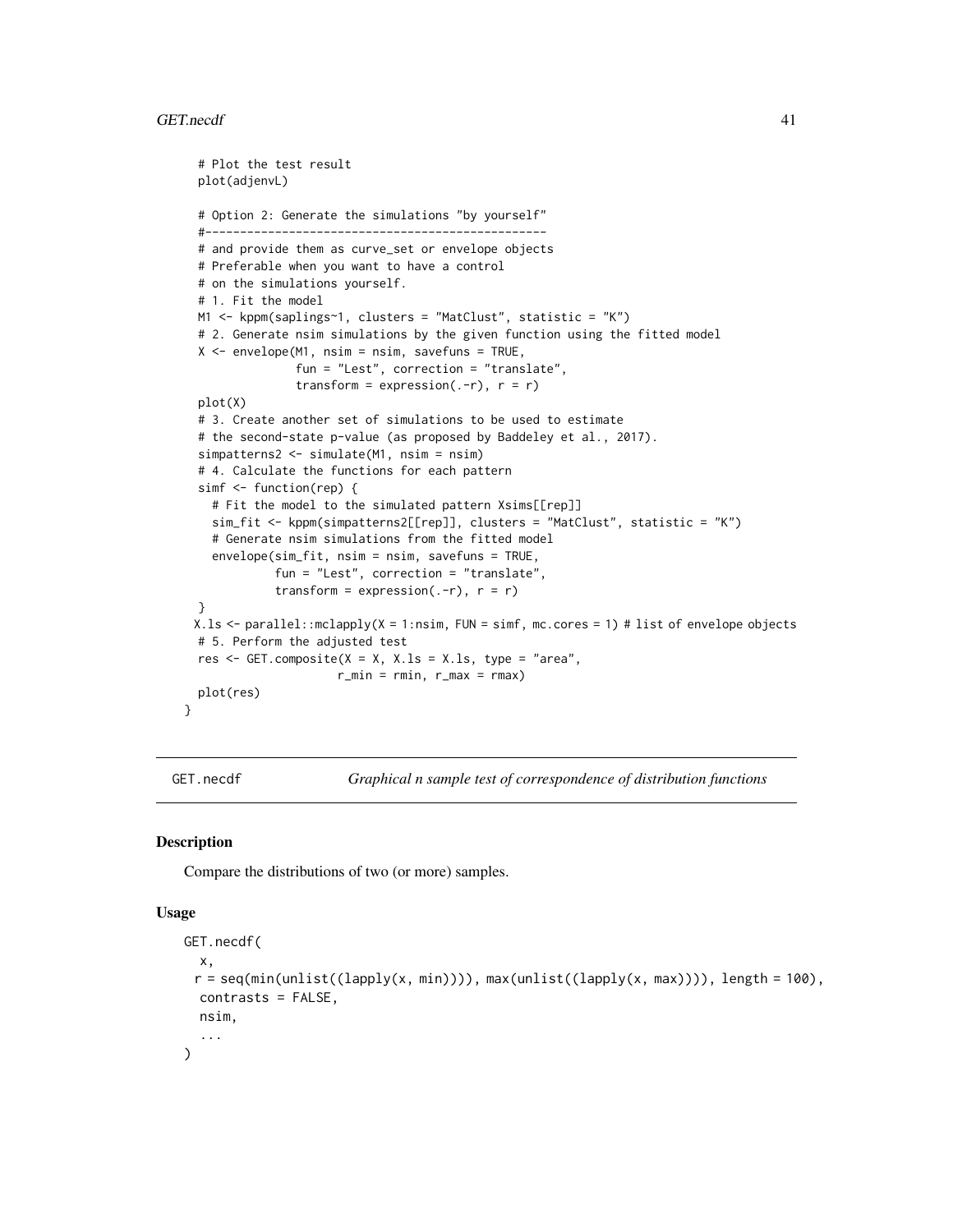#### Arguments

| x         | A list of numeric vectors, one for each sample.                                                                                                                                         |
|-----------|-----------------------------------------------------------------------------------------------------------------------------------------------------------------------------------------|
| r         | The sequence of argument values at which the distribution functions are to be<br>compared. The default is 100 equally spaced values between the minimum and<br>maximum over all groups. |
| contrasts | Logical. FALSE and TRUE specify the two test functions as described in de-<br>scription part of this help file.                                                                         |
| nsim      | The number of random permutations.                                                                                                                                                      |
| $\ddotsc$ | Additional parameters to be passed to global_envelope_test.                                                                                                                             |
|           |                                                                                                                                                                                         |

#### Details

A global envelope test can be performed to investigate whether the n distribution functions differ from each other and how do they differ. This test is a generalization of the two-sample Kolmogorov-Smirnov test with a graphical interpretation. We assume that the observations in the sample  $i$  are an i.i.d. sample from the distribution  $F_i(r)$ ,  $i = 1, \ldots, n$ , and we want to test the hypothesis

$$
F_1(r)=\ldots=F_n(r).
$$

If contrasts = FALSE (default), then the test statistic is taken to be

$$
\mathbf{T}=(\hat{F}_1(r),\ldots,\hat{F}_n(r))
$$

where  $\hat{F}_i(r) = (\hat{F}_i(r_1), \dots, \hat{F}_i(r_k))$  is the ecdf of the *i*th sample evaluated at argument values  $r = (r_1, \ldots, r_k)$ . This is our recommended test function for the test. Another possibility is given by contrasts = TRUE, and then the test statistic is contructed from all pairwise differences,

$$
\mathbf{T} = (\hat{F}_1(r) - \hat{F}_2(r), \hat{F}_1(r) - \hat{F}_3(r), \dots, \hat{F}_{n-1}(r) - \hat{F}_n(r))
$$

The simulations under the null hypothesis that the distributions are the same are obtained by permuting the individuals of the groups. The default number of permutation, if nsim is not specified, is n\*1000 - 1 for the case contrasts = FALSE and  $(n*(n-1)/2)*1000 - 1$  for the case contrasts = TRUE, where n is the length of x.

```
if(require(fda, quietly=TRUE)) {
 # Heights of boys and girls at age 10
 f.a \leq growth$hgtf["10",] # girls at age 10
 m.a \leq growth$hgtm['10",] # boys at age 10# Empirical cumulative distribution functions
 plot(ecdf(f.a))
 plot(ecdf(m.a), col='grey70', add=TRUE)
 # Create a list of the data
 fm.list <- list(Girls=f.a, Boys=m.a)
 res_m <- GET.necdf(fm.list)
 plot(res_m)
 res_c <- GET.necdf(fm.list, contrasts=TRUE)
```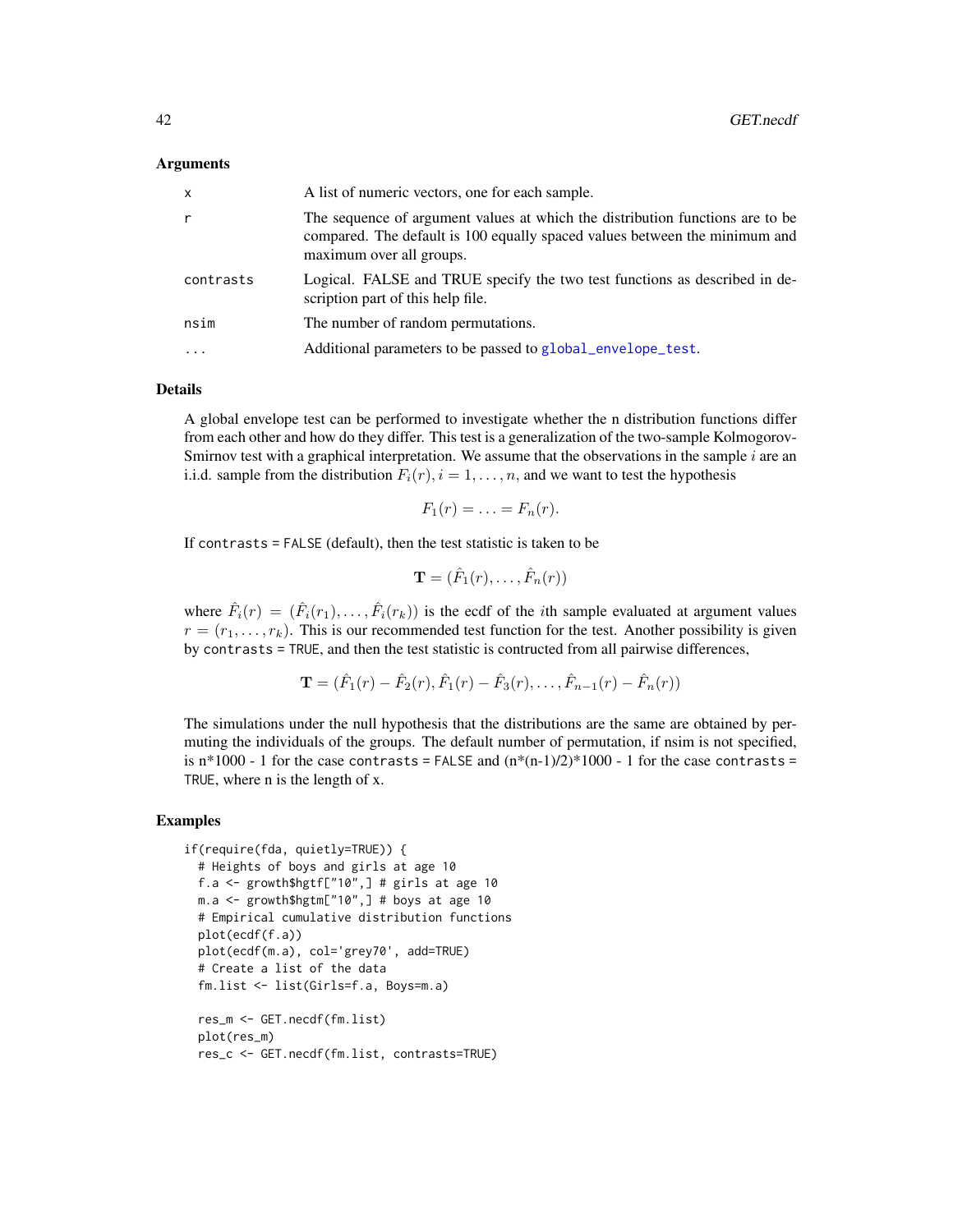## GET.spatialF 43

plot(res\_c)

```
# Heights of boys and girls at age 14
f.a <- growth$hgtf["14",] # girls at age 14
m.a <- growth$hgtm["14",] # boys at age 14
# Empirical cumulative distribution functions
plot(ecdf(f.a))
plot(ecdf(m.a), col='grey70', add=TRUE)
# Create a list of the data
fm.list <- list(Girls=f.a, Boys=m.a)
res_m <- GET.necdf(fm.list)
plot(res_m)
res_c <- GET.necdf(fm.list, contrasts=TRUE)
plot(res_c)
```
}

GET.spatialF *Testing global and local dependence of point patterns on covariates*

### Description

Compute the spatial F- and S-statistics and perform the one-stage global envelope tests proposed by Myllymäki et al. (2020).

### Usage

```
GET.spatialF(
 X,
  formula.full,
  formula.reduced,
 fitfun,
  covariates,
 nsim,
 bw = spatstat.core::bw.scott(X),
 bw.S = bw,dimyx = NULL,...
)
```

|              | A ppp object of <b>spatstat</b> representing the observed point pattern. |
|--------------|--------------------------------------------------------------------------|
| formula.full | A formula for the trend of the full model.                               |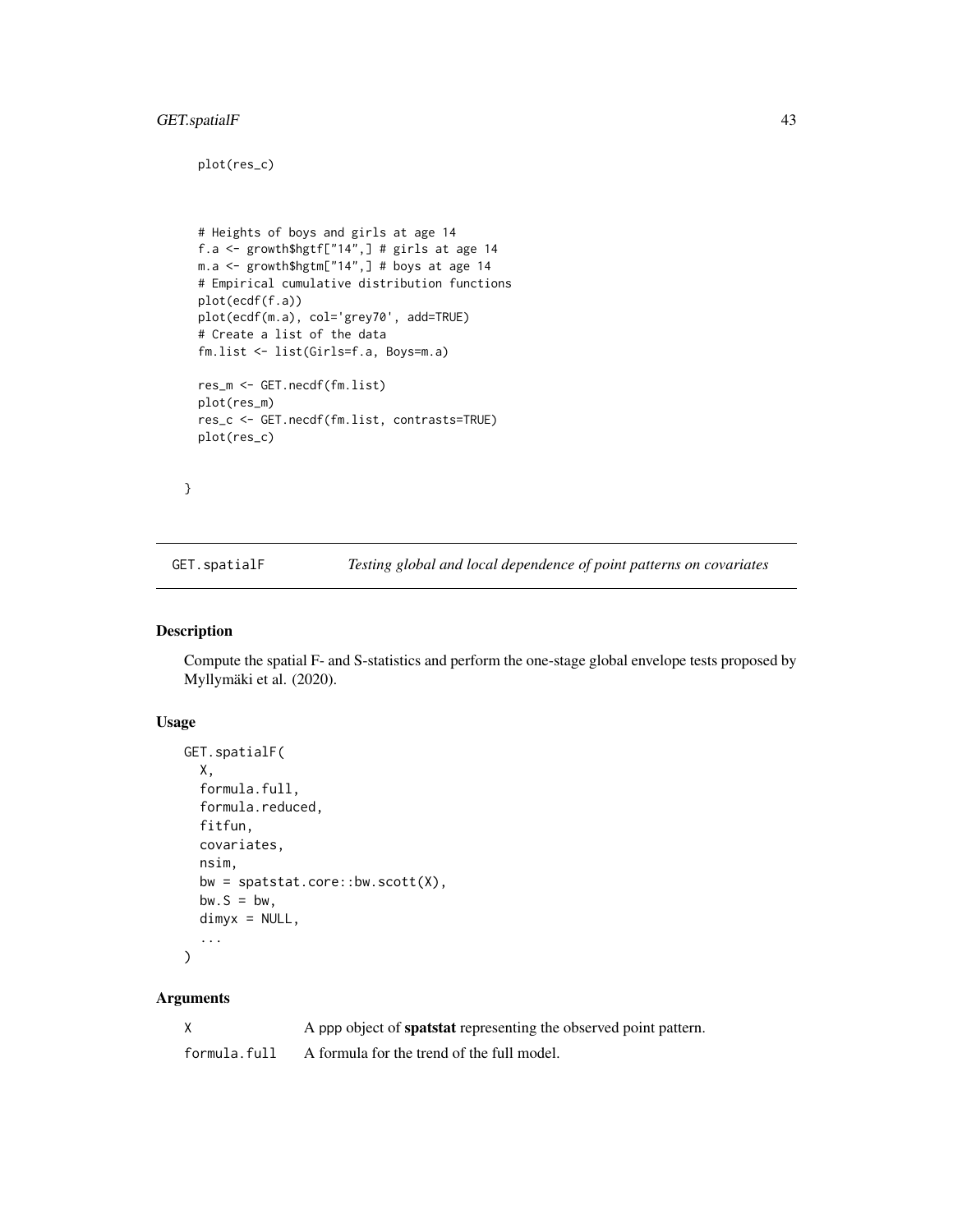| formula.reduced |                                                                                                                              |
|-----------------|------------------------------------------------------------------------------------------------------------------------------|
|                 | A formula for the trend of the reduced model that is a submodel of the full<br>model.                                        |
| fitfun          | A function of a point pattern, model formula and covariates, giving a fitted<br>model object that can be used with simulate. |
| covariates      | A list of covariates.                                                                                                        |
| nsim            | The number of simulations.                                                                                                   |
| bw              | The bandwidth for smoothed residuals.                                                                                        |
| bw.S            | The radius for the local $S(u)$ -statistic.                                                                                  |
| dimyx           | Pixel array dimensions for smoothed residuals. See as mask of <b>spatstat</b> .                                              |
| $\ddots$ .      | Additional arguments to be passed to global_envelope_test.                                                                   |
|                 |                                                                                                                              |

## Value

list with three components

- $F =$  the global envelope test based on the  $F(u)$  statistic
- $S =$  the global envelope test based on the  $S(u)$  statistic
- $\bullet$  coef = the coefficients of the full model given by fitfun

#### References

Myllymäki, M., Kuronen, M. and Mrkvička, T. (2020). Testing global and local dependence of point patterns on covariates in parametric models. Spatial Statistics 42, 100436. doi: 10.1016/j.spasta.2020.100436

```
if(require("spatstat.core", quietly=TRUE)) {
 # Example of tropical rain forest trees
 data("bei")
 fullmodel <- ~ grad
 reducedmodel <- ~ 1
 fitppm <- function(X, model, covariates) {
   ppm(X, model, covariates=covariates)
 }
 nsim <- 19 # Increase nsim for serious analysis!
 res <- GET.spatialF(bei, fullmodel, reducedmodel, fitppm, bei.extra, nsim)
 plot(res$F)
 plot(res$S)
 # Example of forest fires
 data("clmfires")
 # Choose the locations of the lightnings in years 2004-2007:
 pp.lightning <- unmark(subset(clmfires, cause == "lightning" &
```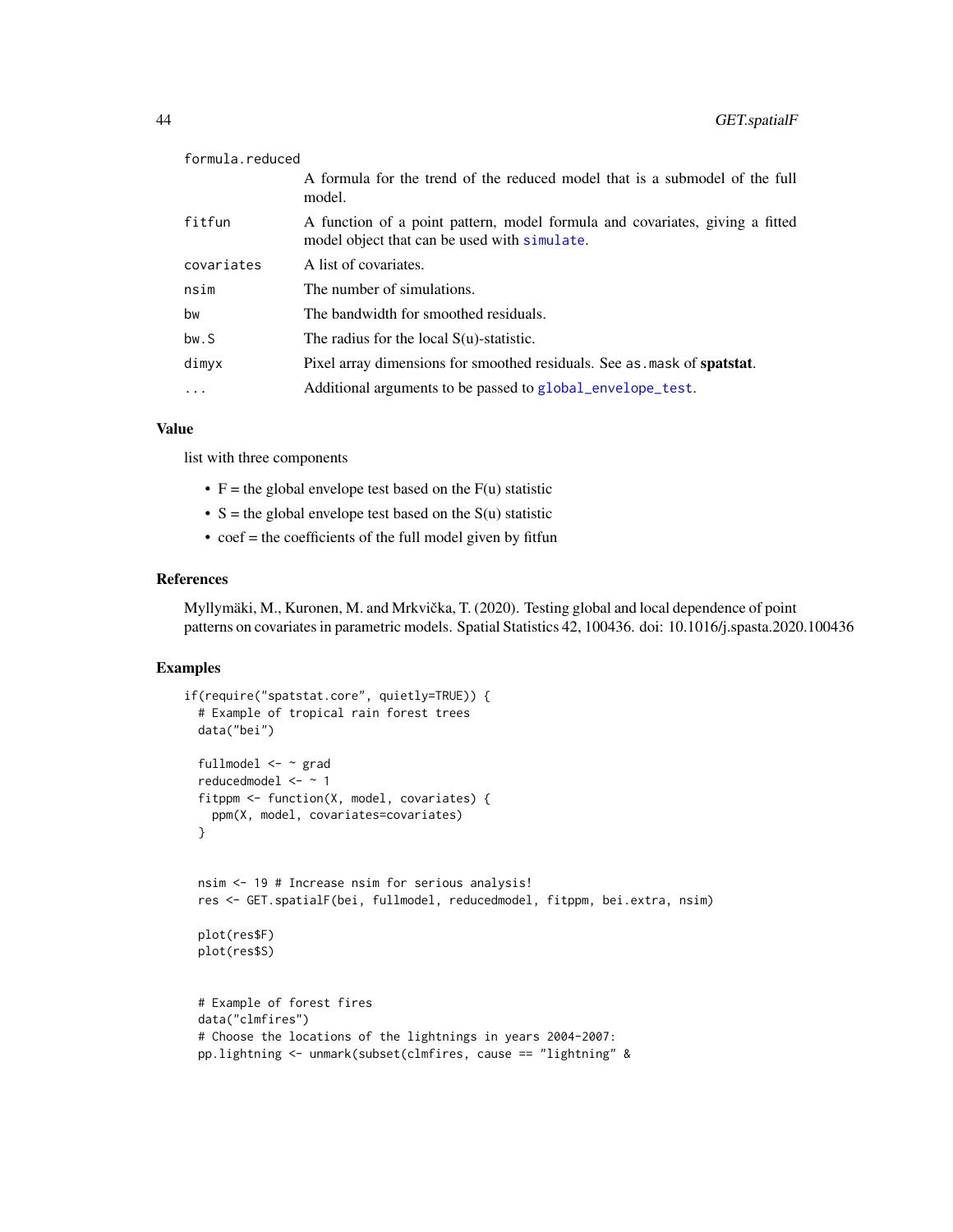```
date >= "2004-01-01" & date < "2008-01-01"))
covariates <- clmfires.extra$clmcov100
covariates$forest <- covariates$landuse == "conifer" | covariates$landuse == "denseforest" |
                      covariates$landuse == "mixedforest"
fullmodel <- ~ elevation + landuse
reducedmodel <- ~ landuse
nsim <- 19 # Increase nsim for serious analysis!
res <- GET.spatialF(pp.lightning, fullmodel, reducedmodel, fitppm, covariates, nsim)
plot(res$F)
plot(res$S)
# Examples of the fitfun functions for clustered and regular processes
# fitfun for the log Gaussian Cox Process with exponential covariance function
fitLGCPexp <- function(X, model, covariates) {
  kppm(X, model, clusters="LGCP", model="exponential", covariates=covariates)
}
# fitfun for the hardcore process with hardcore radius 0.01
fitHardcore <- function(X, model, covariates) {
  ppm(X, model, interaction=Hardcore(0.01), covariates=covariates)
}
```
GET.variogram *Variogram and residual variogram with global envelopes*

### Description

}

The function accompanies the function [variogram](#page-0-0) with global envelopes that are based on permutations of the variable(s) or residuals for which the variogram is calculated. Therefore, one can inspect the hypothesis of "no spatial autocorrelation" of the variable or the residuals of the fitted model.

#### Usage

```
GET.variogram(
  object,
  nsim = 999,
 data = NULL,...,
 GET.args = NULL,
  savefuns = TRUE
)
```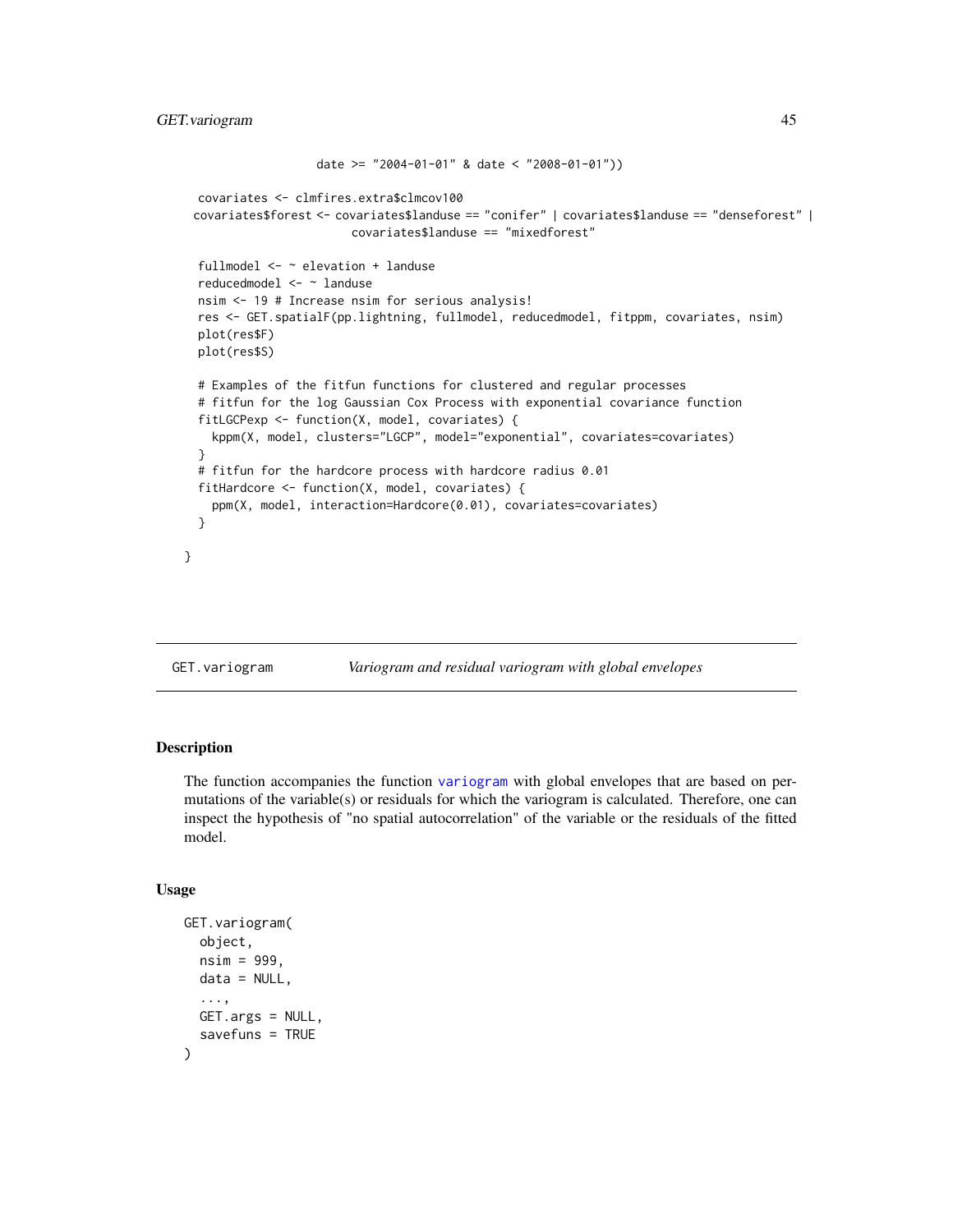#### **Arguments**

| object   | An object of class gstat or a variogram. formula. In the first case, direct<br>(residual) variograms are calculated for the variable defined in object. Only one<br>variable allowed. In the second case, a formula defining the response vector<br>and (possible) regressors, in case of absence of regressors, use e.g. $z \sim 1$ . See<br>variogram. |
|----------|----------------------------------------------------------------------------------------------------------------------------------------------------------------------------------------------------------------------------------------------------------------------------------------------------------------------------------------------------------|
| nsim     | The number of permutations.                                                                                                                                                                                                                                                                                                                              |
| data     | A data frame where the names in formula are to be found. If NULL, the data are<br>assumed to be found in the object.                                                                                                                                                                                                                                     |
| .        | Additional parameters to be passed to variogram.                                                                                                                                                                                                                                                                                                         |
| GET.args | A named list of additional arguments to be passed to global_envelope_test.                                                                                                                                                                                                                                                                               |
| savefuns | Logical. If TRUE, then the functions from permutations are saved to the attribute<br>simfuns.                                                                                                                                                                                                                                                            |

```
if(require("sp", quietly=TRUE) & require("gstat", quietly=TRUE)) {
  # Examples from gstat complemented with global envelopes
 #-------------------------------------------------------
 data("meuse")
 coordinates(meuse) <- ~x+y
 # topsoil zinc concentration, mg kg-1 soil ("ppm")
 bubble(meuse, "zinc",
        col=c("#00ff0088", "#00ff0088"), main="zinc concentrations (ppm)")
 # Variogram can be calculated as follows by the function variogram of the gstat package.
 # The function variogram takes a formula as its first argument:
 # log(zinc)~1 means that we assume a constant trend for the variable log(zinc).
 lzn.vgm <- variogram(object=log(zinc)~1, data=meuse)
 plot(lzn.vgm)
 # Variogram with global envelopes is as easy:
 lzn.vgm.GET <- GET.variogram(object=log(zinc)~1, data=meuse)
 plot(lzn.vgm.GET)
 # Instead of the constant mean, denoted by ~1, a mean function can
 # be specified, e.g. using ~sqrt(dist) as a predictor variable:
 lznr.vgm <- variogram(log(zinc)~sqrt(dist), meuse)
 # In this case, the variogram of residuals with respect
 # to a fitted mean function are shown.
 plot(lznr.vgm)
 # The variogram with global envelopes (obtained by permuting the residuals):
 lznr.vgm.GET <- GET.variogram(object=log(zinc)~sqrt(dist), data=meuse)
 plot(lznr.vgm.GET)
 # Directional variograms
 lzn.dir <- variogram(object=log(zinc)~1, data=meuse, alpha=c(0, 45, 90, 135))
 plot(lzn.dir)
 # with global envelopes
 lzn.dir.GET <- GET.variogram(object=log(zinc)~1, data=meuse, alpha=c(0, 45, 90, 135))
```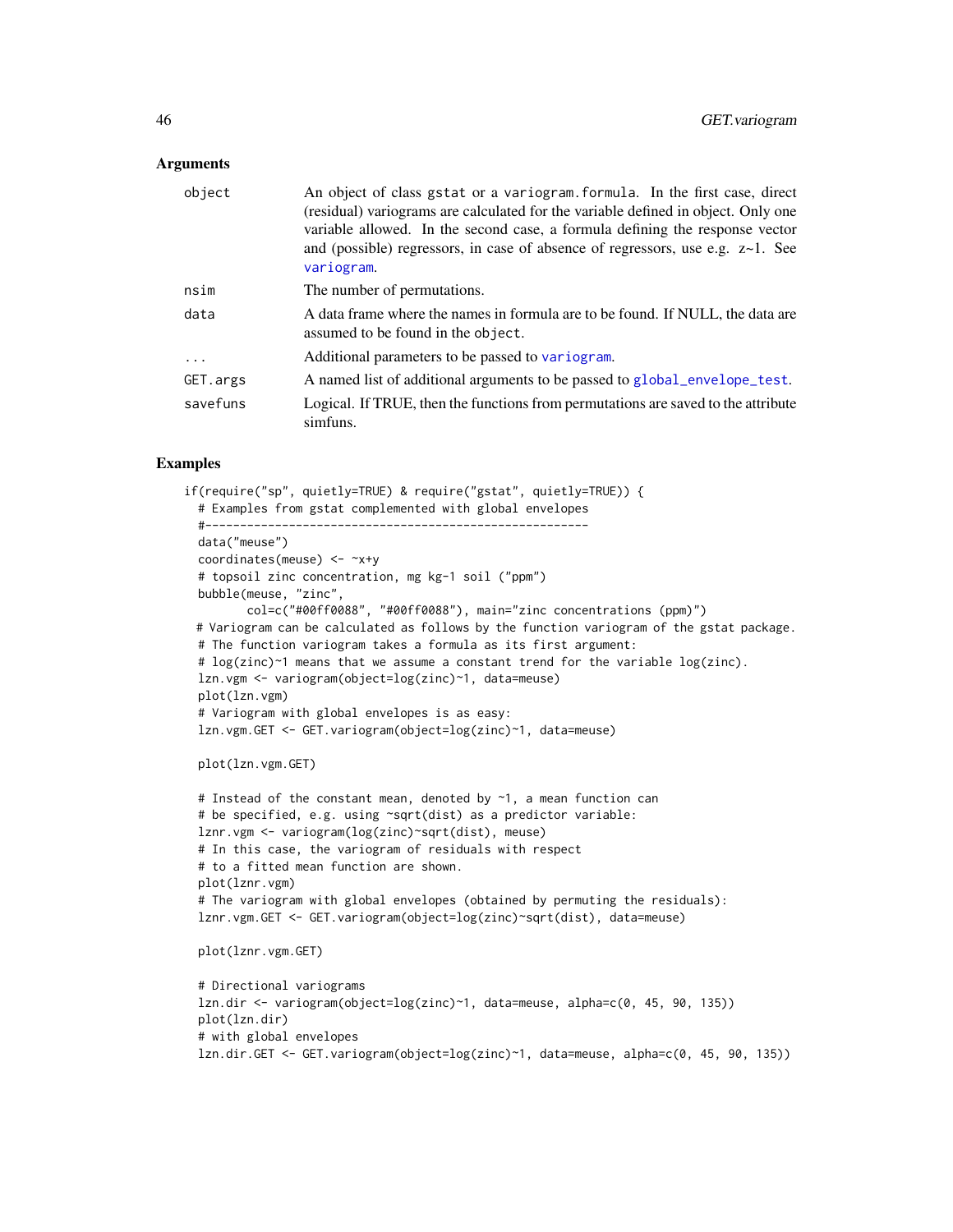```
plot(lzn.dir.GET)
 # Use instead gstat objects
 g <- gstat(id="ln.zinc", formula=log(zinc)~1, data=meuse)
 # or: g <- gstat(id="ln.zinc", formula=log(zinc)~sqrt(dist), data=meuse)
 # The variogram
 plot(variogram(g))
 # The variogram with global envelopes:
 g.GET <- GET.variogram(object=g)
 plot(g.GET)
}
```
<span id="page-46-0"></span>global\_envelope\_test *Global envelope test*

### Description

Global envelope test, global envelopes and p-values

## Usage

```
global_envelope_test(
  curve_sets,
  type = "er1",alpha = 0.05,
  alternative = c("two.sided", "less", "greater"),
  ties = "erl",
 probs = c(0.025, 0.975),
  quantile.type = 7,
  central = "mean",
 nstep = 2,
  ...
)
```

| curve_sets | A curve_set (see create_curve_set) or an envelope object of spatstat con-<br>taining a data function and simulated functions. If an envelope object is given,<br>it must contain the summary functions from the simulated patterns which can<br>be achieved by setting savefuns = TRUE when calling the envelope function.<br>Alternatively, a list of curve_set or envelope objects can be given. |
|------------|----------------------------------------------------------------------------------------------------------------------------------------------------------------------------------------------------------------------------------------------------------------------------------------------------------------------------------------------------------------------------------------------------|
| type       | The type of the global envelope with current options for 'rank', 'erl', 'cont',<br>'area', 'qdir', 'st' and 'unscaled'. See details.                                                                                                                                                                                                                                                               |
| alpha      | The significance level. The 100(1-alpha)% global envelope will be calculated.<br>If a vector of values is provided, the global envelopes are calculated for each<br>value.                                                                                                                                                                                                                         |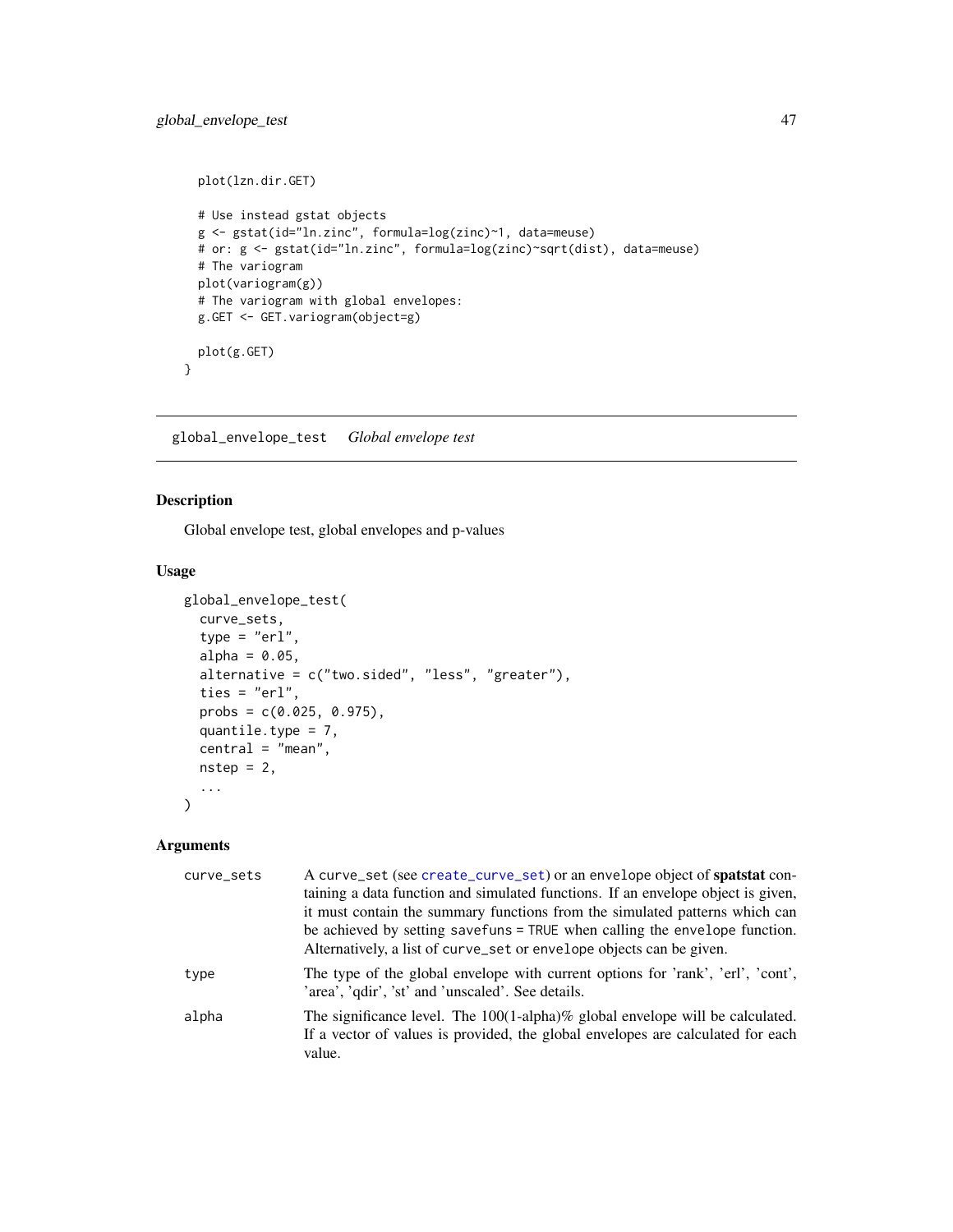| alternative   | A character string specifying the alternative hypothesis. Must be one of the<br>following: "two.sided" (default), "less" or "greater". The last two options only<br>available for types 'rank', 'erl', 'cont' and 'area'.                                                                                                                                                                                                                                                                                                                                                                                            |
|---------------|----------------------------------------------------------------------------------------------------------------------------------------------------------------------------------------------------------------------------------------------------------------------------------------------------------------------------------------------------------------------------------------------------------------------------------------------------------------------------------------------------------------------------------------------------------------------------------------------------------------------|
| ties          | The method to obtain a unique p-value when type = 'rank'. Possible values<br>are 'midrank', 'random', 'conservative', 'liberal' and 'erl'. For 'conservative'<br>the resulting p-value will be the highest possible. For 'liberal' the p-value will<br>be the lowest possible. For 'random' the rank of the obs within the tied values<br>is uniformly sampled so that the resulting p-value is at most the conservative<br>option and at least the liberal option. For 'midrank' the mid-rank within the tied<br>values is taken. For 'erl' the extreme rank length p-value is calculated. The<br>default is 'erl'. |
| probs         | A two-element vector containing the lower and upper quantiles for the measure<br>$'q'$ or 'qdir', in that order and on the interval [0, 1]. The default values are $0.025$<br>and 0.975, suggested by Myllymäki et al. (2015, 2017).                                                                                                                                                                                                                                                                                                                                                                                 |
| quantile.type | As type argument of quantile, how to calculate quantiles for 'q' or 'qdir'.                                                                                                                                                                                                                                                                                                                                                                                                                                                                                                                                          |
| central       | Either "mean" or "median". If the curve sets do not contain the component theo<br>for the theoretical central function, then the central function (used for plotting<br>only) is calculated either as the mean or median of functions provided in the<br>curve sets.                                                                                                                                                                                                                                                                                                                                                 |
| nstep         | 1 or 2 for how to contruct a combined global envelope if list of curve sets is<br>provided. 2 (default) for a two-step combining procedure, 1 for one-step.                                                                                                                                                                                                                                                                                                                                                                                                                                                          |
|               | Additional parameters to be passed to central_region.                                                                                                                                                                                                                                                                                                                                                                                                                                                                                                                                                                |

## Details

Given a curve\_set (see [create\\_curve\\_set](#page-16-0) for how to create such an object) or an envelope object of **spatstat**, which contains both the data curve (or function or vector)  $T_1(r)$  (in the component obs) and the simulated curves  $T_2(r), \ldots, T_{s+1}(r)$  (in the component sim\_m), the function global\_envelope\_test performs a global envelope test. The functionality of the function is rather similar to the function [central\\_region](#page-8-0), but in addition to ordering the functions from the most extreme one to the least extreme one using different measures and providing the global envelopes with intrinsic graphical interpretation, p-values are calculated for the test. Thus, while [central\\_region](#page-8-0) can be used to construct global envelopes in a general setting, the function [global\\_envelope\\_test](#page-46-0) is devoted to testing as its name suggests.

The function global\_envelope\_test is the main function for global envelope tests (for simple hypotheses). Different type of global envelope tests can be performed. We use such ordering of the functions for which we are able to construct global envelopes with intrinsic graphical interpretation.

- 'rank': the completely non-parametric rank envelope test (Myllymäki et al., 2017) based on minimum of pointwise ranks
- 'erl': the completely non-parametric rank envelope test based on extreme rank lengths (Myllymäki et al., 2017; Mrkvička et al., 2018) based on number of minimal pointwise ranks
- 'cont': the completely non-parametric rank envelope test based on continuous rank (Hahn, 2015; Mrkvička et al., 2019) based on minimum of continuous pointwise ranks
- 'area': the completely non-parametric rank envelope test based on area rank (Mrkvička et al., 2019) based on area between continuous pointwise ranks and minimum pointwise ranks for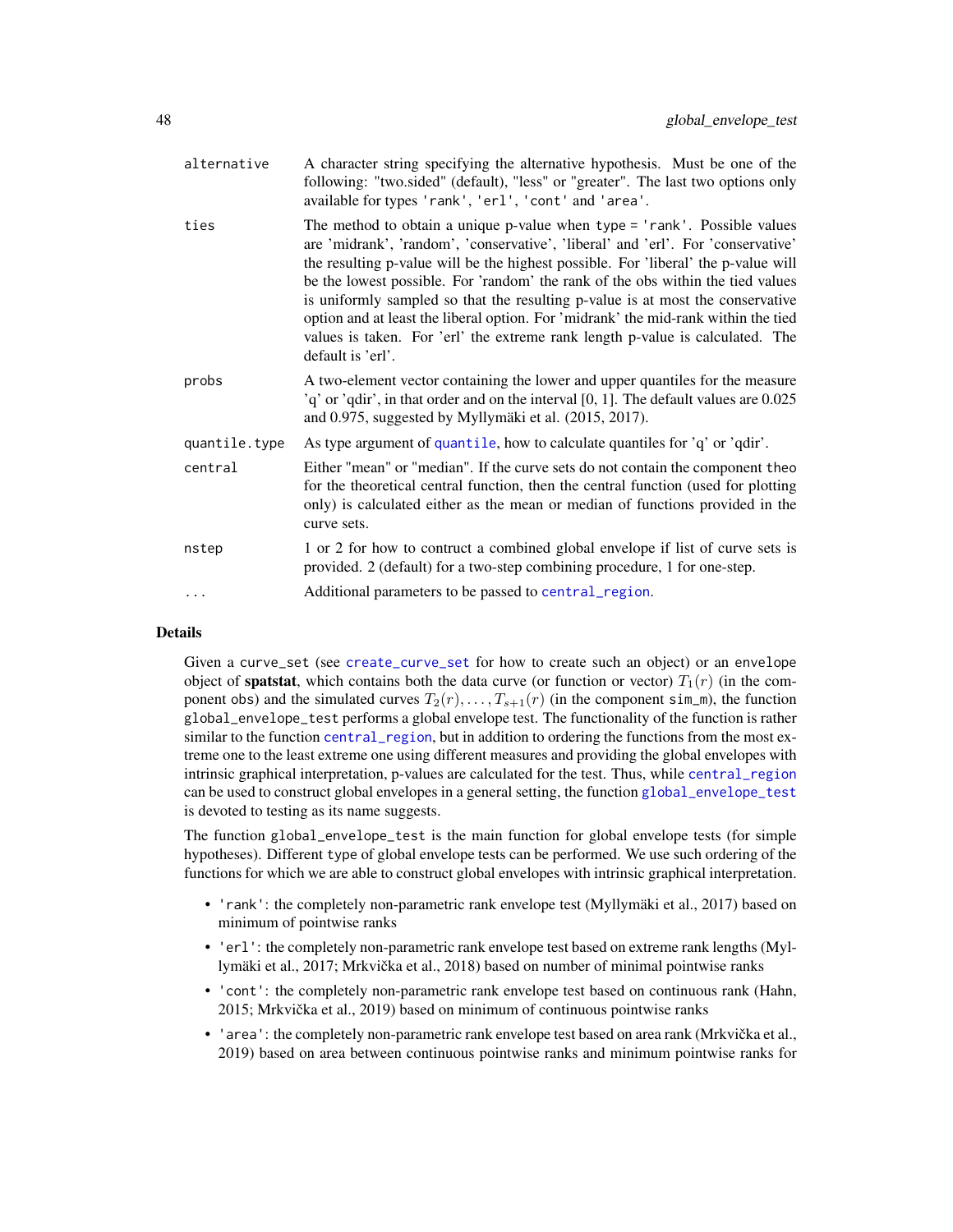those argument (r) values for which pointwise ranks achieve the minimum (it is a combination of erl and cont)

- "qdir", the directional quantile envelope test, protected against unequal variance and asymmetry of T(r) for different distances r (Myllymäki et al., 2015, 2017)
- "st", the studentised envelope test, protected against unequal variance of  $T(r)$  for different distances r (Myllymäki et al., 2015, 2017)
- "unscaled", the unscaled envelope (providing a baseline) that has a contant width and that corresponds to the classical maximum deviation test (Ripley, 1981).

The first four types are global rank envelopes. The 'rank' envelope test is a completely nonparametric test, which provides the  $100(1$ -alpha)  $T(r)$  on the chosen interval of distances and associated p-values. The other three are modifications of 'rank' to treat the ties in the extreme rank ordering on which the 'rank' test is based on. The last three envelopes are global scaled maximum absolute difference (MAD) envelope tests. The unscaled envelope test leads to envelopes with constant width over the distances r. Thus, it suffers from unequal variance of  $T(r)$  over the distances r and from the asymmetry of distribution of  $T(r)$ . We recommend to use the other global envelope tests available. The unscaled envelope is provided as a reference.

See Myllymäki and Mrkvička (2020, Section 2.), i.e. vignette ("GET"), for more detailed description of the measures and the corresponding envelopes.

See vignette("pointpatterns") for examples of point pattern analyses.

#### Value

Either an object of class "global\_envelope" or "combined\_global\_envelope", similarly as the objects returned by [central\\_region](#page-8-0).

The global\_envelope is essentially a data frame containing columns

- the values of the argument r at which the test was made, copied from the argument curve\_sets with the corresponding names
- obs = values of the data function, copied from the argument curve\_sets (unlike for central regions, obs always exists for a global envelope test)
- lo = the lower envelope; in case of a vector of alpha values, several 'lo' exist with names paste0("lo.", 100\*(1-alpha))
- hi = the upper envelope; in case of a vector of alpha values, several 'lo' exist with names paste0("hi.", 100\*(1-alpha))
- central = a central curve as specified in the argument central.

Moreover, the returned object has the same attributes as the global\_envelope object returned by [central\\_region](#page-8-0) and in addition

•  $p = A$  point estimate for the p-value (default is the mid-rank p-value).

and in the case that type = 'rank' also

- p\_interval = The p-value interval  $[p_{liberal}, p_{conservative}]$ .
- ties = As the argument ties.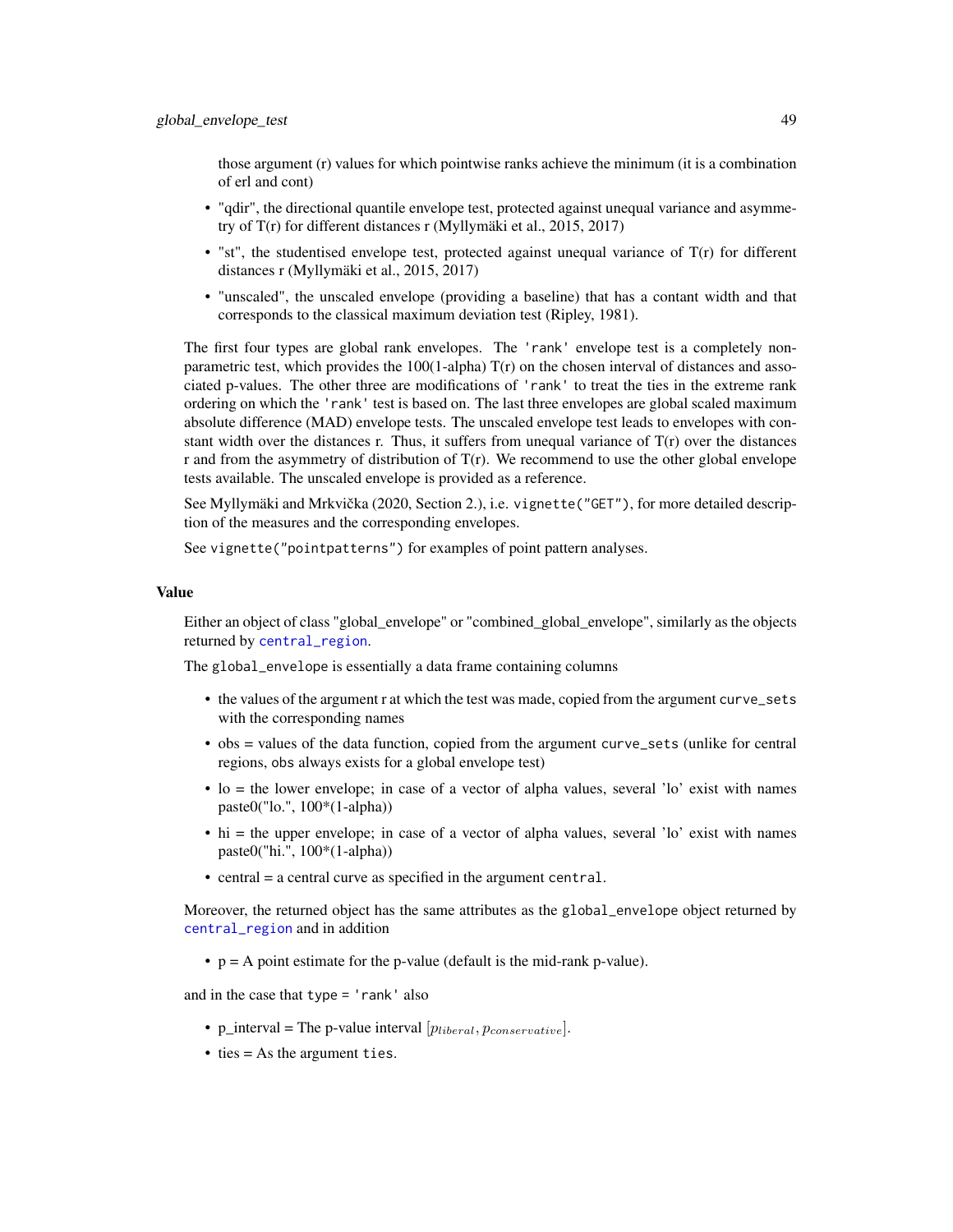The combined\_global\_envelope is a list of global\_envelope objects containing the above mentioned columns and which all together form the global envelope. It has the same attributes as described in [central\\_region](#page-8-0), and in addition also the p-value p. The 2d classes are attached as described in [central\\_region](#page-8-0).

#### Procedure

1) First the curves are ranked from the most extreme one to the least extreme one by a measure that is specified by the argument type. The options are

- 'rank': extreme ranks (Myllymäki et al., 2017)
- 'erl': extreme rank lengths (Myllymäki et al., 2017; Mrkvička et al., 2018)
- 'cont': continuous ranks (Hahn, 2015; Mrkvička et al., 2019)
- 'area': area ranks (Mrkvička et al., 2019)
- 'qdir': the directional quantile maximum absolute deviation (MAD) measure (Myllymäki et al., 2015, 2017)
- 'st': the studentized MAD measure (Myllymäki et al., 2015, 2017)
- 'unscaled': the unscaled MAD measure (Ripley, 1981)

2) Based on the measures used to rank the functions, the 100(1-alpha)% global envelope is provided. It corresponds to the 100\*coverage% central region.

3) P-values: In the case type="rank", based on the extreme ranks  $k_i$ ,  $i = 1, ..., s+1$ , the p-interval is calculated. Because the extreme ranks contain ties, there is not just one p-value. The p-interval is given by the most liberal and the most conservative p-value estimate. Also a single p-value is calculated. By default this single p-value is the extreme rank length p-value ("erl") as specified by the argument ties. If the case of other measures, a (single) p-value based on the given ordering of the functions is calculated and returned in the attribute p.

## Number of simulations

For the global "rank" envelope test, Myllymäki et al. (2017) recommended to use at least 2500 simulations for testing at the significance level alpha = 0.05 for single function tests, based on experiments with summary functions for point processes evaluated approximately at 500 argument values. In this case, the width of the p-interval associated with the extreme rank measure tended to be smaller than 0.01. The tests 'erl', 'cont' and 'area', similarly as the MAD deviation/envelope tests 'qdir', 'st' and 'unscaled', allow in principle a lower number of simulations to be used than the test based on extreme ranks ('rank'), because no ties occur for these measures. If affordable, we recommend in any case some thousands of simulations for all the measures to achieve a good power and repeatability of the test. If the dimension of the test functions is higher, also the number of simulations should preferably be higher.

### Tests based on several functions

If a list of (suitable) objects are provided in the argument curve\_sets, then by default (nstep = 2) the two-step combining procedure is used to perform the combined global test as described in Myllymäki and Mrkvička  $(2020)$ . If  $nstep = 1$  and the lengths of the multivariate vectors in each component of the list are equal, then the one-step combining procedure is used where the functions are concatenated together into a one long vector.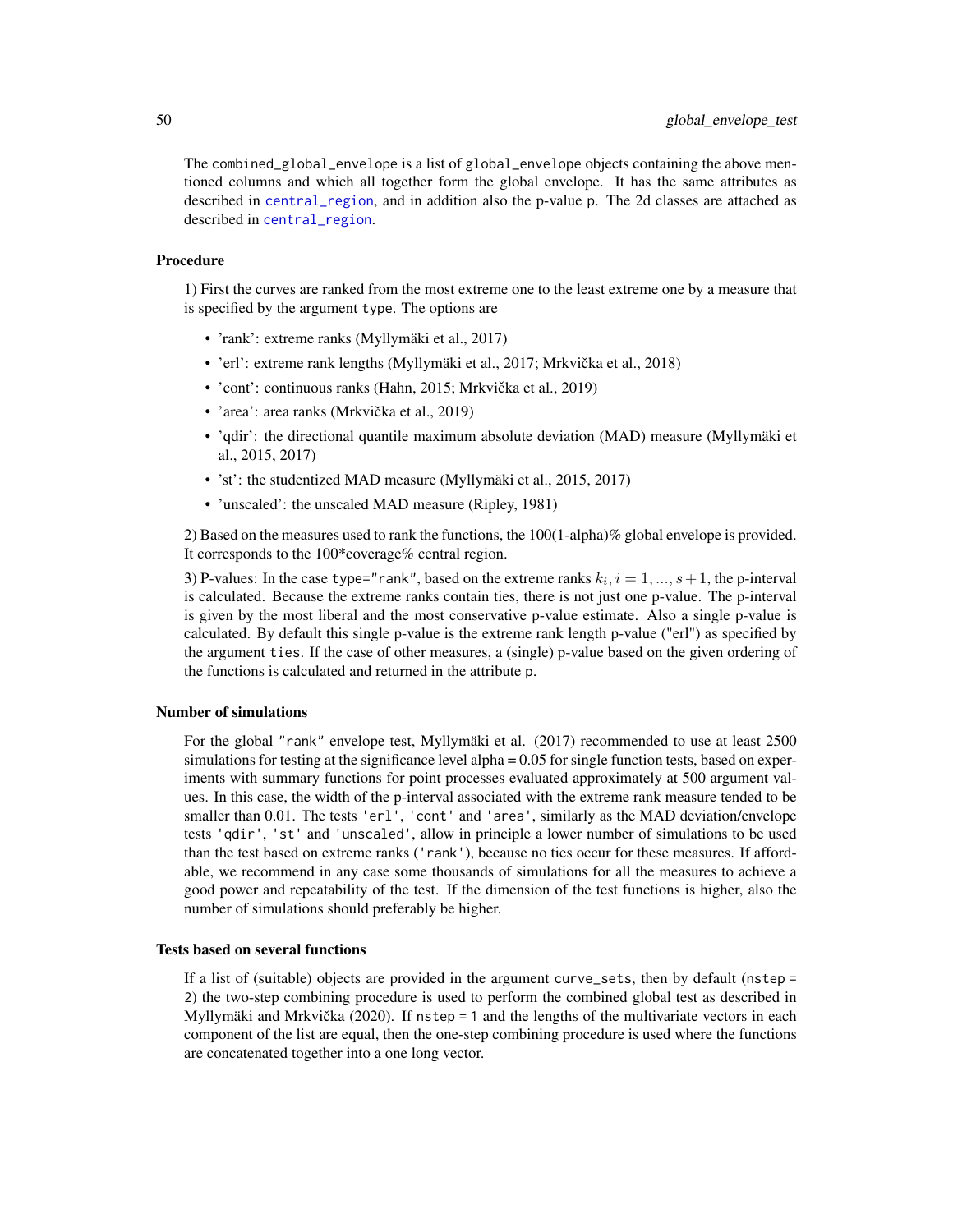#### References

Mrkvička, T., Myllymäki, M. and Hahn, U. (2017). Multiple Monte Carlo testing, with applications in spatial point processes. Statistics & Computing 27(5), 1239-1255. doi: 10.1007/s11222-016- 9683-9

Mrkvička, T., Myllymäki, M., Jilek, M. and Hahn, U. (2020) A one-way ANOVA test for functional data with graphical interpretation. Kybernetika 56(3), 432-458. doi: 10.14736/kyb-2020-3-0432

Mrkvička, T., Myllymäki, M., Kuronen, M. and Narisetty, N. N. (2022) New methods for multiple testing in permutation inference for the general linear model. Statistics in Medicine 41(2), 276-297. doi: 10.1002/sim.9236

Myllymäki, M., Grabarnik, P., Seijo, H. and Stoyan. D. (2015). Deviation test construction and power comparison for marked spatial point patterns. Spatial Statistics 11, 19-34. doi: 10.1016/j.spasta.2014.11.004

Myllymäki, M., Mrkvicka, T., Grabarnik, P., Seijo, H. and Hahn, U. (2017). Global envelope tests ˇ for spatial point patterns. Journal of the Royal Statistical Society: Series B (Statistical Methodology) 79, 381–404. doi: 10.1111/rssb.12172

Myllymäki, M. and Mrkvička, T. (2020). GET: Global envelopes in R. arXiv:1911.06583 [stat.ME]

Ripley, B.D. (1981). Spatial statistics. Wiley, New Jersey.

#### See Also

[plot.global\\_envelope](#page-69-0), [central\\_region](#page-8-0), [GET.composite](#page-35-0)

### Examples

```
# Goodness-of-fit testing for simple hypothesis
if(require("spatstat.core", quietly=TRUE)) {
 # Testing complete spatial randomness (CSR)
 #==========================================
 X <- unmark(spruces)
```
nsim <- 1999 # Number of simulations

# Illustration of general workflow for simple hypotheses

```
#=======================================================
# First illustrate the general workflow for the test by this example
# of CSR test for a point pattern X using the empirical L-function.
# Define the argument values at which the functions are evaluated
obs.L <- Lest(X, correction="translate")
r <- obs.L[['r']]
# The test function for the data
obs <- obs.L[['trans']] - r
# Prepare simulations and calculate test functions for them at same r as 'obs'
sim <- matrix(nrow=length(r), ncol=nsim)
for(i in 1:nsim) {
  sim.X <- runifpoint(ex=X) # simulation under CSR
  sim[, i] <- Lest(sim.X, correction="translate", r=r)[['trans']] - r
}
# Create a curve_set containing argument values, observed and simulated functions
cset <- create_curve_set(list(r=r, obs=obs, sim_m=sim))
```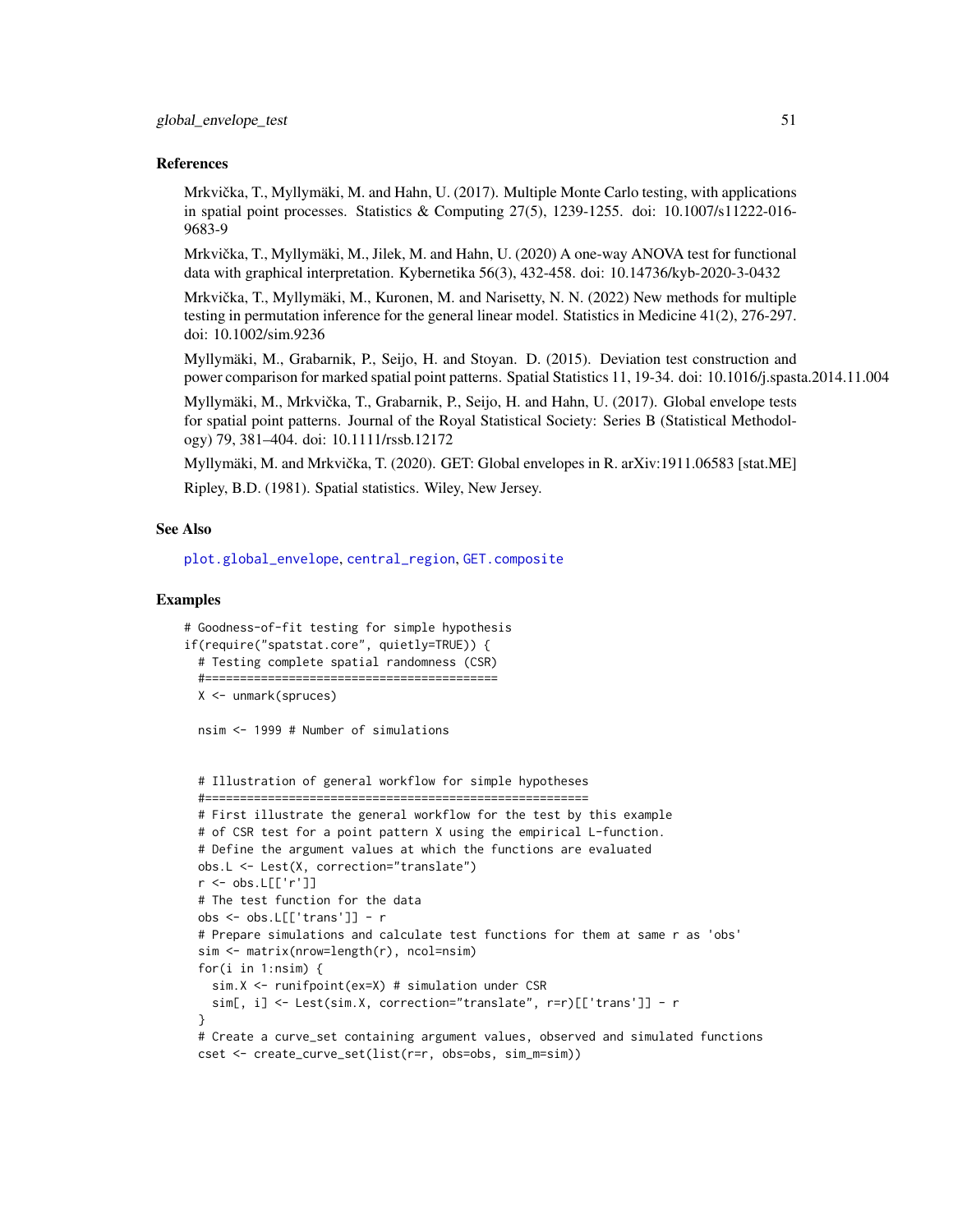```
# Perform the test
res <- global_envelope_test(cset, type="erl")
plot(res) + ggplot2::ylab(expression(italic(hat(L)(r)-r)))
# Simple hypothesis for a point pattern utilizing the spatstat package
#=====================================================================
# Generate nsim simulations under CSR, calculate L-function for the data and simulations
env <- envelope(X, fun="Lest", nsim=nsim,
                savefuns=TRUE, # save the functions
                correction="translate", # edge correction for L
                transform=expression(.-r), # centering
                simulate=expression(runifpoint(ex=X))) # Simulate CSR
# The rank envelope test (ERL)
res <- global_envelope_test(env, type="erl")
# Plot the result
plot(res)
## Advanced use:
# Choose the interval of distances [r_min, r_max] (at the same time create a curve_set from 'env')
cset <- crop_curves(env, r_min=1, r_max=7)
# Do the rank envelope test (erl)
res <- global_envelope_test(cset, type="erl")
plot(res) + ggplot2::ylab(expression(italic(L(r)-r)))
# A combined global envelope test
#================================
# As an example test CSR of the saplings point pattern by means of
# L, F, G and J functions.
data(saplings)
X <- as.ppp(saplings, W=square(75))
nsim <- 499 # Number of simulations
# Specify distances for different test functions
n <- 500 # the number of r-values
rmin <- 0; rmax <- 20; rstep <- (rmax-rmin)/n
rminJ <- 0; rmaxJ <- 8; rstepJ <- (rmaxJ-rminJ)/n
r < - seq(0, rmax, by=rstep) # r-distances for Lest
rJ <- seq(0, rmaxJ, by=rstepJ) # r-distances for Fest, Gest, Jest
# Perform simulations of CSR and calculate the L-functions
env_L <- envelope(X, nsim=nsim,
 simulate=expression(runifpoint(ex=X)),
 fun="Lest", correction="translate",
 transform=expression(.-r), # Take the L(r)-r function instead of L(r)r=r, \qquad # Specify the distance vector
 savefuns=TRUE, # Save the estimated functions
 savepatterns=TRUE) # Save the simulated patterns
# Take the simulations from the returned object
simulations <- attr(env_L, "simpatterns")
# Then calculate the other test functions F, G, J for each simulated pattern
env_F <- envelope(X, nsim=nsim, simulate=simulations,
```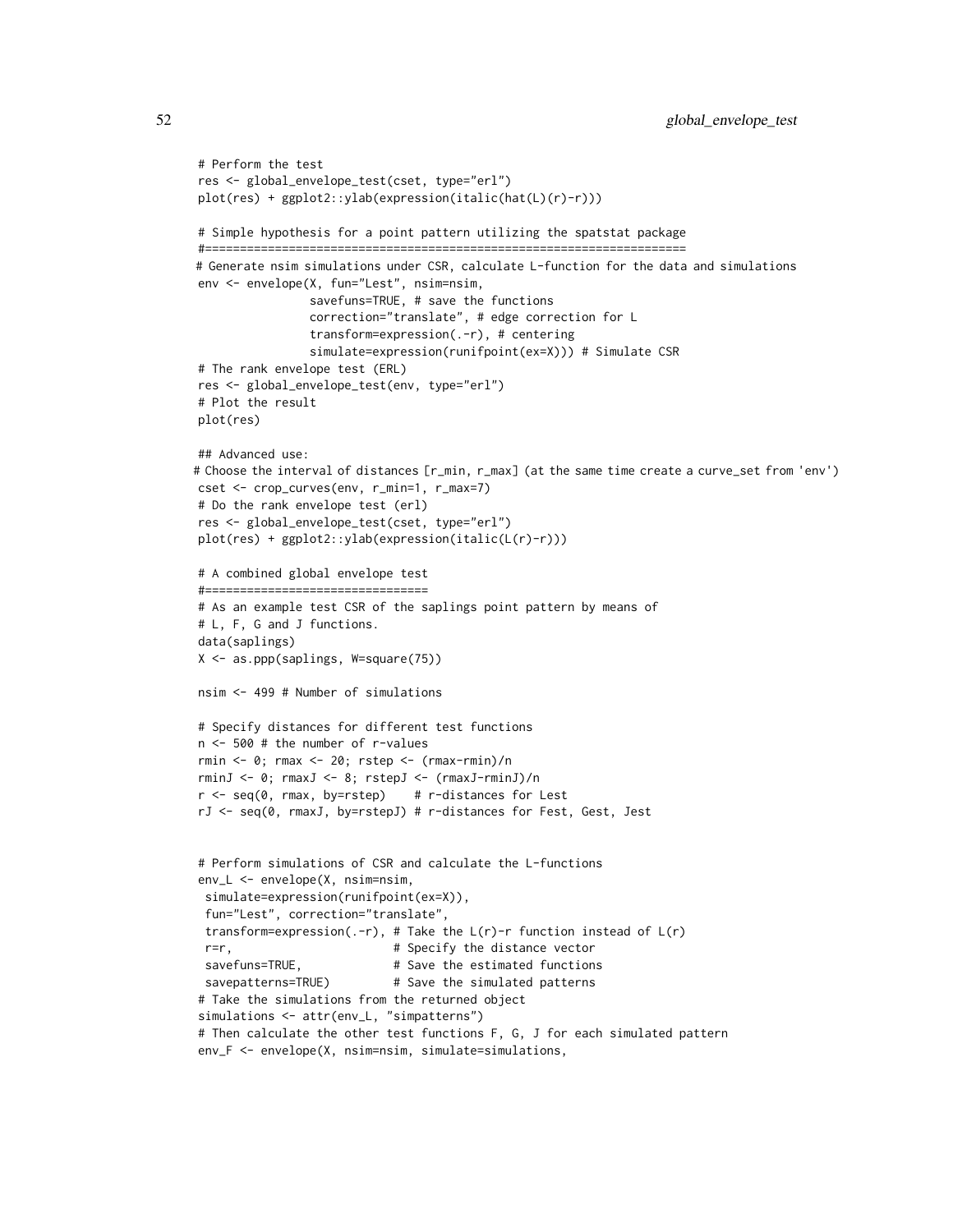```
fun="Fest", correction="Kaplan", r=rJ,
                    savefuns=TRUE)
 env_G <- envelope(X, nsim=nsim, simulate=simulations,
                    fun="Gest", correction="km", r=rJ,
                    savefuns=TRUE)
 env_J <- envelope(X, nsim=nsim, simulate=simulations,
                    fun="Jest", correction="none", r=rJ,
                    savefuns=TRUE)
 # Crop the curves to the desired r-interval I
 curve_set_L <- crop_curves(env_L, r_min=rmin, r_max=rmax)
 curve_set_F <- crop_curves(env_F, r_min=rminJ, r_max=rmaxJ)
 curve_set_G <- crop_curves(env_G, r_min=rminJ, r_max=rmaxJ)
 curve_set_J <- crop_curves(env_J, r_min=rminJ, r_max=rmaxJ)
 res <- global_envelope_test(curve_sets=list(L=curve_set_L, F=curve_set_F,
                                               G=curve_set_G, J=curve_set_J))
 plot(res)
 plot(res, labels=c("L(r)-r", "F(r)", "G(r)", "J(r)"))
}
# A test based on a low dimensional random vector
#================================================
# Let us generate some example data.
X \leq matrix(c(-1.6,1.6),1,2) # data pattern X=(X_1,X_2)
if(requireNamespace("mvtnorm", quietly=TRUE)) {
 Y <- mvtnorm::rmvnorm(200,c(0,0),matrix(c(1,0.5,0.5,1),2,2)) # simulations
 plot(Y, xlim=c(min(X[,1],Y[,1]), max(X[,1],Y[,1])), ylim=c(min(X[,2],Y[,2]), max(X[,2],Y[,2])))
 points(X, col=2)
 # Test the null hypothesis is that X is from the distribution of Y's (or if it is an outlier).
 # Case 1. The test vector is (X_1, X_2)
 cset1 <- create_curve_set(list(r=1:2, obs=as.vector(X), sim_m=t(Y)))
 res1 <- global_envelope_test(cset1)
 plot(res1)
 # Case 2. The test vector is (X_1, X_2, (X_1-mean(Y_1))*(X_2-mean(Y_2))).
 t3 <- function(x, y) { (x[,1]-mean(y[,1]))*(x[,2]-mean(y[,2])) }
 cset2 <- create_curve_set(list(r=1:3, obs=c(X[,1],X[,2],t3(X,Y)), sim_m=rbind(t(Y), t3(Y,Y))))
 res2 <- global_envelope_test(cset2)
 plot(res2)
}
```
<span id="page-52-0"></span>graph.fanova *One-way graphical functional ANOVA*

#### Description

One-way ANOVA tests for functional data with graphical interpretation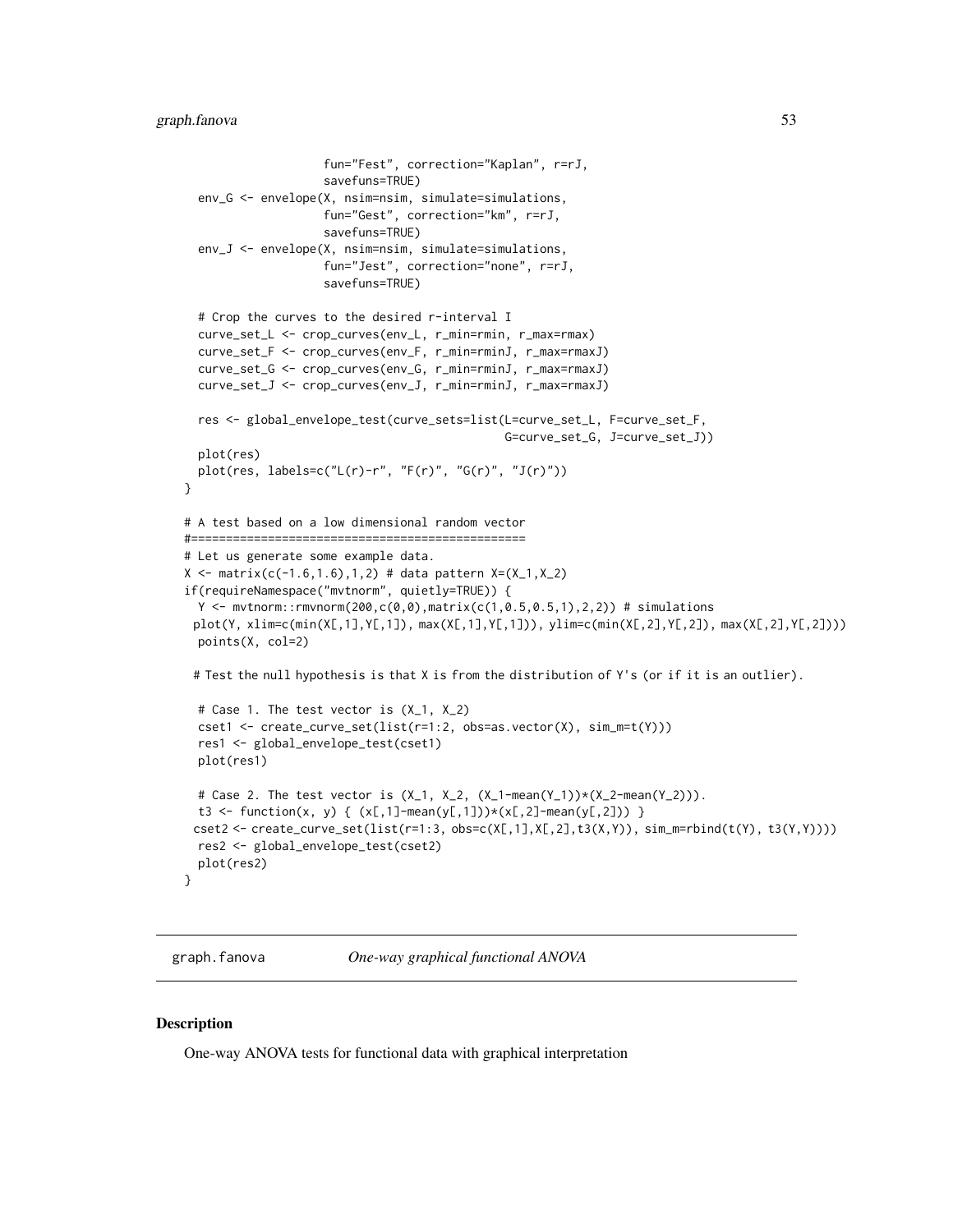# Usage

```
graph.fanova(
  nsim,
  curve_set,
  groups,
  variances = "equal",
  contrasts = FALSE,
  n.aver = 1L,mirror = FALSE,
  savefuns = FALSE,
  test.equality = c("mean", "var", "cov"),
  cov.lang = 1,...
\mathcal{L}
```
## Arguments

| nsim          | The number of random permutations.                                                                                                                                                                                                                                                                      |
|---------------|---------------------------------------------------------------------------------------------------------------------------------------------------------------------------------------------------------------------------------------------------------------------------------------------------------|
| curve_set     | The original data (an array of functions) provided as a curve_set object (see<br>create_curve_set) or a fdata object (see fdata). The curve set should include<br>the argument values for the functions in the component r, and the observed<br>functions in the component obs.                         |
| groups        | The original groups (a factor vector representing the assignment to groups).                                                                                                                                                                                                                            |
| variances     | Either "equal" or "unequal". If "unequal", then correction for unequal variances<br>as explained in details will be done. Only relevant for the case test. equality<br>$=$ "means" (default).                                                                                                           |
| contrasts     | Logical. FALSE and TRUE specify the two test functions as described in de-<br>scription part of this help file.                                                                                                                                                                                         |
| n.aver        | If variances $=$ "unequal", there is a possibility to use variances smoothed by<br>appying moving average to the estimated sample variances. n.aver determines<br>how many values on each side do contribute (incl. value itself).                                                                      |
| mirror        | The complement of the argument circular of filter. Another parameter for the<br>moving average to estimate sample variances (see n. aver).                                                                                                                                                              |
| savefuns      | Logical. If TRUE, then the functions from permutations are saved to the attribute<br>simfuns.                                                                                                                                                                                                           |
| test.equality | A character with possible values mean (default), var and cov. If mean, the func-<br>tional ANOVA is performed to compare the means in the groups. If var, then<br>the equality of variances of the curves in the groups is tested by performing the<br>graphical functional ANOVA test on the functions |
|               | $\pi$ ( ) $\pi$ ( ) $\pi$ ( )                                                                                                                                                                                                                                                                           |

 $Z_{ij}(r) = T_{ij}(r) - \bar{T}_j(r).$ 

If cov, then the equality of lag cov.lag covariance is tested by performing the fANOVA with

 $W_{ij}(r) = \sqrt{|V_{ij}(r)| \cdot sign(V_{ij}(r))},$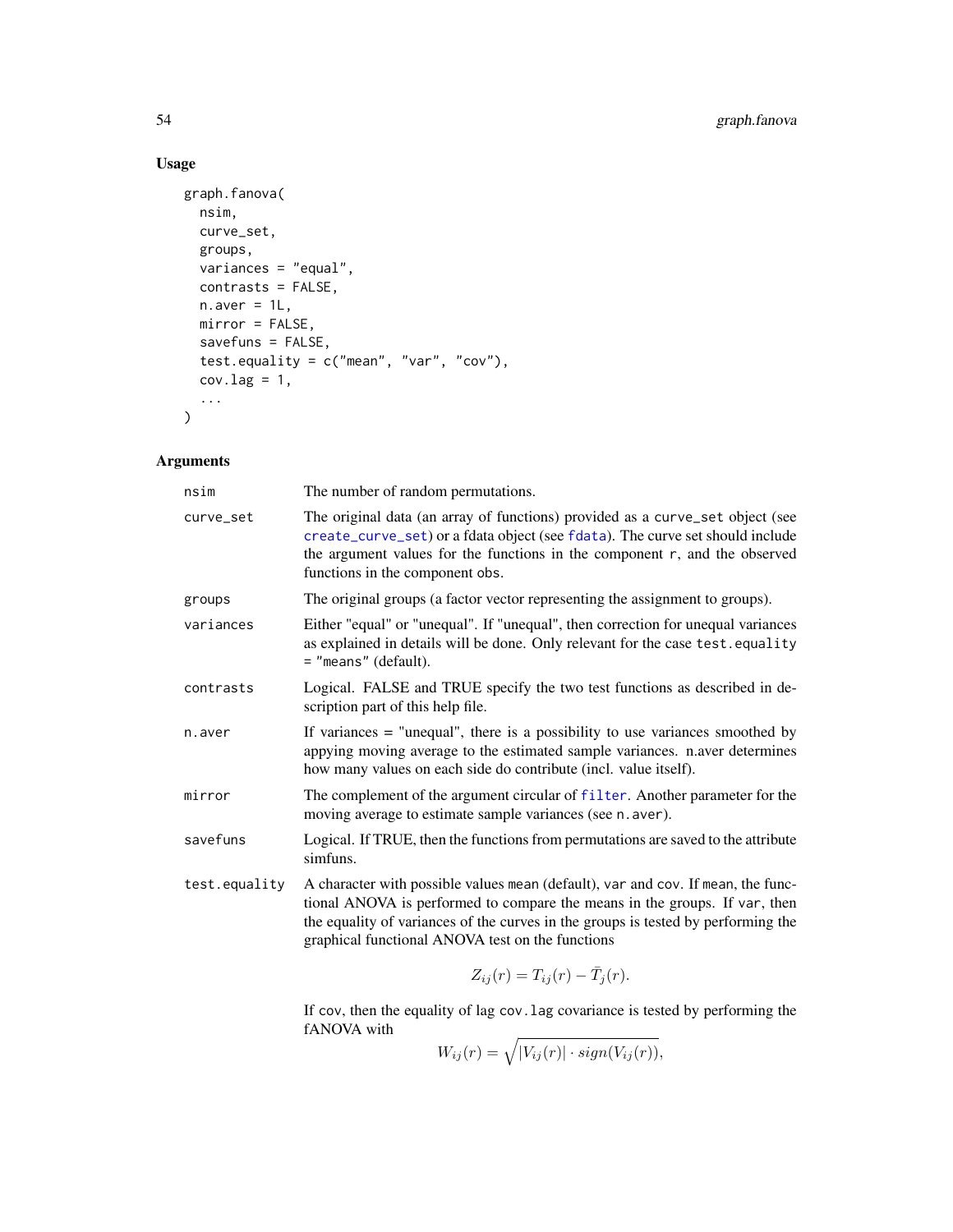where

|          | $V_{ij}(r) = (T_{ij}(r) - \bar{T}_j(r))((T_{ij}(r+s) - \bar{T}_j(r+s))).$              |
|----------|----------------------------------------------------------------------------------------|
|          | See Mrkvicka et al. (2020) for more details.                                           |
| cov.lag  | The lag of the covariance for testing the equality of covariances, see test. equality. |
| $\cdots$ | Additional parameters to be passed to global_envelope_test.                            |

#### Details

This function can be used to perform one-way graphical functional ANOVA tests described in Mrkvička et al. (2020). Both 1d and 2d functions are allowed in curve sets.

The tests assume that there are J groups which contain  $n_1, \ldots, n_J$  functions  $T_{ij}$ ,  $i = \ldots, J, j =$  $1, \ldots, n_j$ . The functions should be given in the argument curve\_set, and the groups in the argument groups. The tests assume that  $T_{ij}$ ,  $i = 1, ..., n_j$  is an iid sample from a stochastic process with mean function  $\mu_j$  and covariance function  $\gamma_j(s, t)$  for s,t in R and j = 1,..., J.

To test the hypothesis

$$
H_0: \mu_1(r) \equiv \mu_2(r) \equiv \ldots \equiv \mu_J(r),
$$

you can use the test function

$$
\mathbf{T}=(\overline{T}_1(\mathbf{r}),\overline{T}_2(\mathbf{r}),\ldots,\overline{T}_J(\mathbf{r}))
$$

where  $\overline{T}_i(\mathbf{r})$  is a vector of mean values of functions in the group j. This test function is used when contrasts = FALSE (default).

The hypothesis can equivalently be written as

$$
H_0: \mu_i(r) - \mu_j(r) = 0, i = 1, \dots, J-1, j = 1, \dots, J.
$$

and, alternatively, one can use the test function (vector) taken to consist of the differences of the group averages,

$$
\mathbf{T}' = (\overline{T}_1(\mathbf{r}) - \overline{T}_2(\mathbf{r}), \overline{T}_1(\mathbf{r}) - \overline{T}_3(\mathbf{r}), \dots, \overline{T}_{J-1}(\mathbf{r}) - \overline{T}_J(\mathbf{r})).
$$

The choice is available with the option contrasts = TRUE. This test corresponds to the post-hoc test done usually after an ANOVA test is significant, but it can be directed tested by means of the combined rank test (Mrkvička et al., 2017) with this test vector.

The test as such assumes that the variances are equal across the groups of functions. To deal with unequal variances, the differences are rescaled as the first step as follows

$$
S_{ij}(r) = \frac{T_{ij}(r) - \overline{T}(r)}{\sqrt{Var(T_j(r))}} \sqrt{Var(T(r))} + \overline{T}(r))
$$

where  $\overline{T}(\mathbf{r})$  is the overall sample mean and  $\sqrt{Var(T(r))}$  is the overall sample standard deviation. This scaling of the test functions can be obtained by giving the argument variances = "unequal".

### References

Mrkvička, T., Myllymäki, M., Jilek, M. and Hahn, U. (2020) A one-way ANOVA test for functional data with graphical interpretation. Kybernetika 56 (3), 432-458. doi: 10.14736/kyb-2020-3-0432 Mrkvička, T., Myllymäki, M., and Hahn, U. (2017). Multiple Monte Carlo testing, with applications in spatial point processes. Statistics and Computing 27 (5): 1239-1255. doi:10.1007/s11222-016- 9683-9

Myllymäki, M and Mrkvicka, T. (2020). GET: Global envelopes in R. arXiv:1911.06583 [stat.ME] ˇ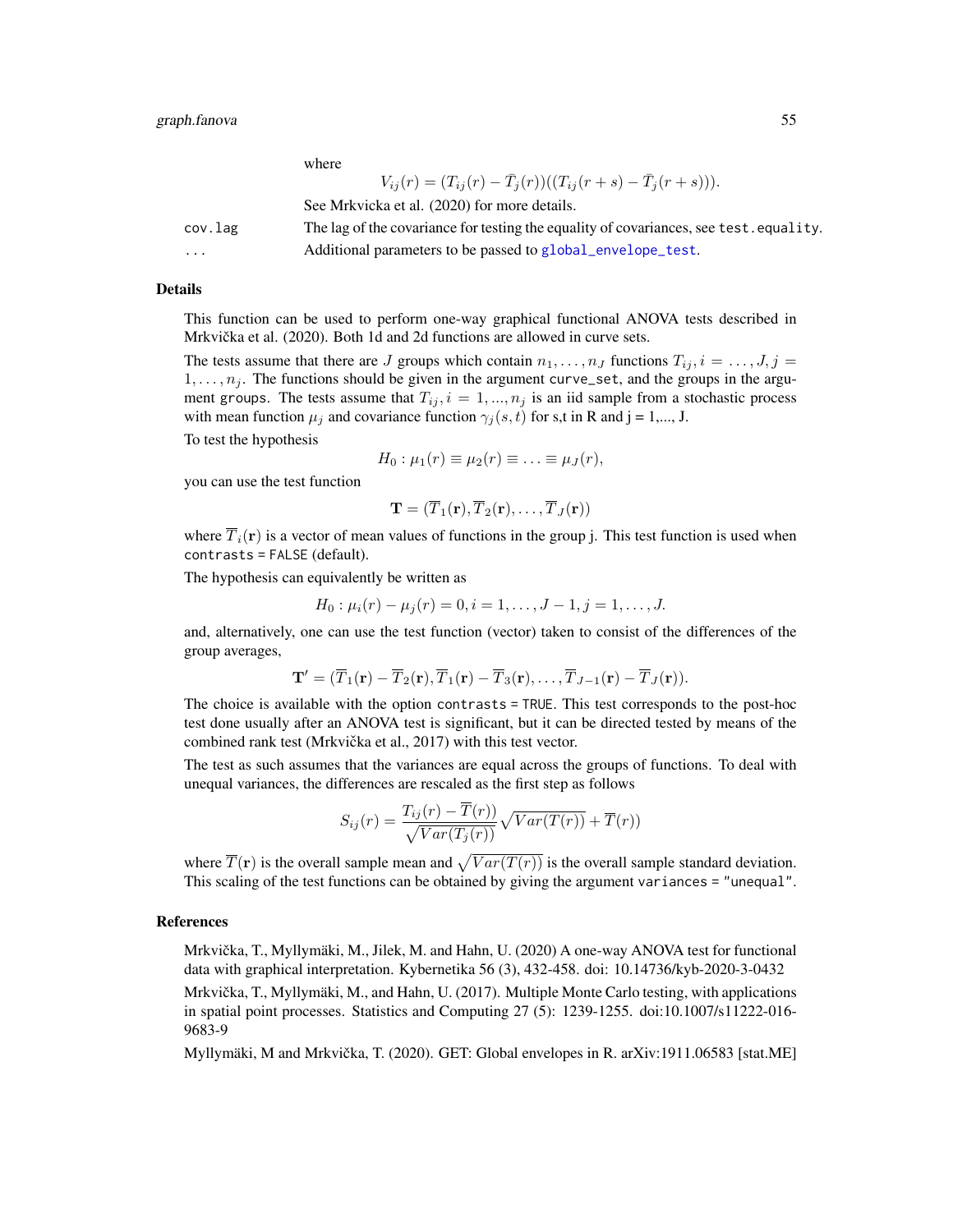## See Also

[frank.fanova](#page-29-0)

```
#-- NOx levels example (see for details Myllymaki and Mrkvicka, 2020)
if(require("fda.usc", quietly=TRUE)) {
  # Prepare data
  data("poblenou")
  fest <- poblenou$df$day.festive; week <- as.integer(poblenou$df$day.week)
  Type <- vector(length=length(fest))
  Type[fest == 1 | week >= 6] <- "Free"
  Type[fest == 0 & week %in% 1:4] <- "MonThu"
  Type[fest == 0 & week == 5] <- "Fri"
  Type <- factor(Type, levels = c("MonThu", "Fri", "Free"))
  # (log) Data as a curve_set
  cset \le create_curve_set(list(r = 0:23,
             obs = t(log(poblenou[['nox']][['data']]))))
  # Graphical functional ANOVA
  nsim <- 2999
  res.c \leq graph. fanova(nsim = nsim, curve_set = cset,
                        groups = Type, variances = "unequal",
                        contrasts = TRUE)
  plot(res.c) + ggplot2::labs(x = "Hour", y = "Diff.")}
#-- Centred government expenditure centralization ratios example
# This is an example analysis of the centred GEC in Mrkvicka et al.
data("cgec")
# Number of simulations
nsim <- 2499 # increase to reduce Monte Carlo error
# Test for unequal lag 1 covariances
res.cov1 <- graph.fanova(nsim = nsim, curve_set = cgec$cgec,
                         groups = cgec$group,
                         test.equality = "cov", cov.lang = 1)
plot(res.cov1)
# Add labels
plot(res.cov1, labels = paste("Group ", 1:3, sep="")) +
 ggplot2::xlab(substitute(paste(italic(i), " (", j, ")", sep=""), list(i="r", j="Year")))
# Test for equality of variances among groups
res.var <- graph.fanova(nsim = nsim, curve_set = cgec$cgec,
                        groups = cgec$group,
                        test.equality = "var")
plot(res.var)
# Test for equality of means assuming equality of variances
# a) using 'means'
```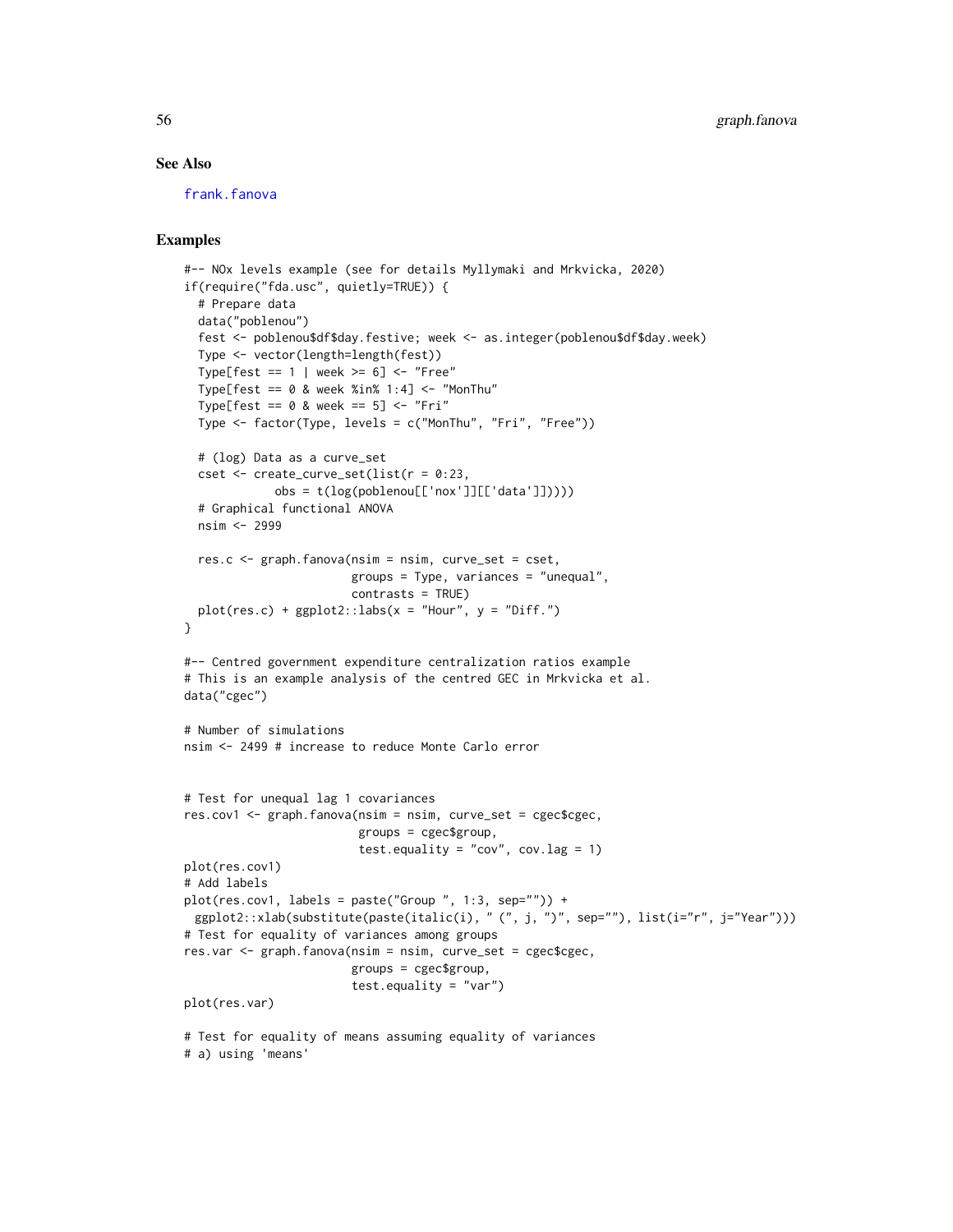#### graph.flm 57 (1999) and 57 (1999) and 57 (1999) and 58 (1999) and 57 (1999) and 57 (1999) and 57 (1999) and 57

```
res <- graph.fanova(nsim = nsim, curve_set = cgec$cgec,
                    groups = cgec$group,
                    variances = "equal", contrasts = FALSE)
plot(res)
# b) using 'contrasts'
res2 <- graph.fanova(nsim = nsim, curve_set = cgec$cgec,
                     groups = cgec$group,
                     variances = "equal", contrasts = TRUE)
plot(res2)
# Image set examples
data("imageset3")
res <- graph.fanova(nsim = 19, # Increase nsim for serious analysis!
                    curve_set = imageset3$image_set,
                    groups = imageset3$Group)
plot(res)
# Contrasts
res.c <- graph.fanova(nsim = 19, # Increase nsim for serious analysis!
                      curve_set = imageset3$image_set, groups = imageset3$Group,
                      contrasts = TRUE)
plot(res.c)
```

```
graph.flm Graphical functional GLM
```
### Description

Non-parametric graphical tests of significance in functional general linear model (GLM)

## Usage

```
graph.flm(
  nsim,
  formula.full,
  formula.reduced,
  curve_sets,
  factors = NULL,
  contrasts = FALSE,
  savefuns = FALSE,
  lm.args = NULL,
  GET.args = NULL,
 mc.cores = 1L,
 mc.args = NULL,
 cl = NULL,fast = TRUE)
```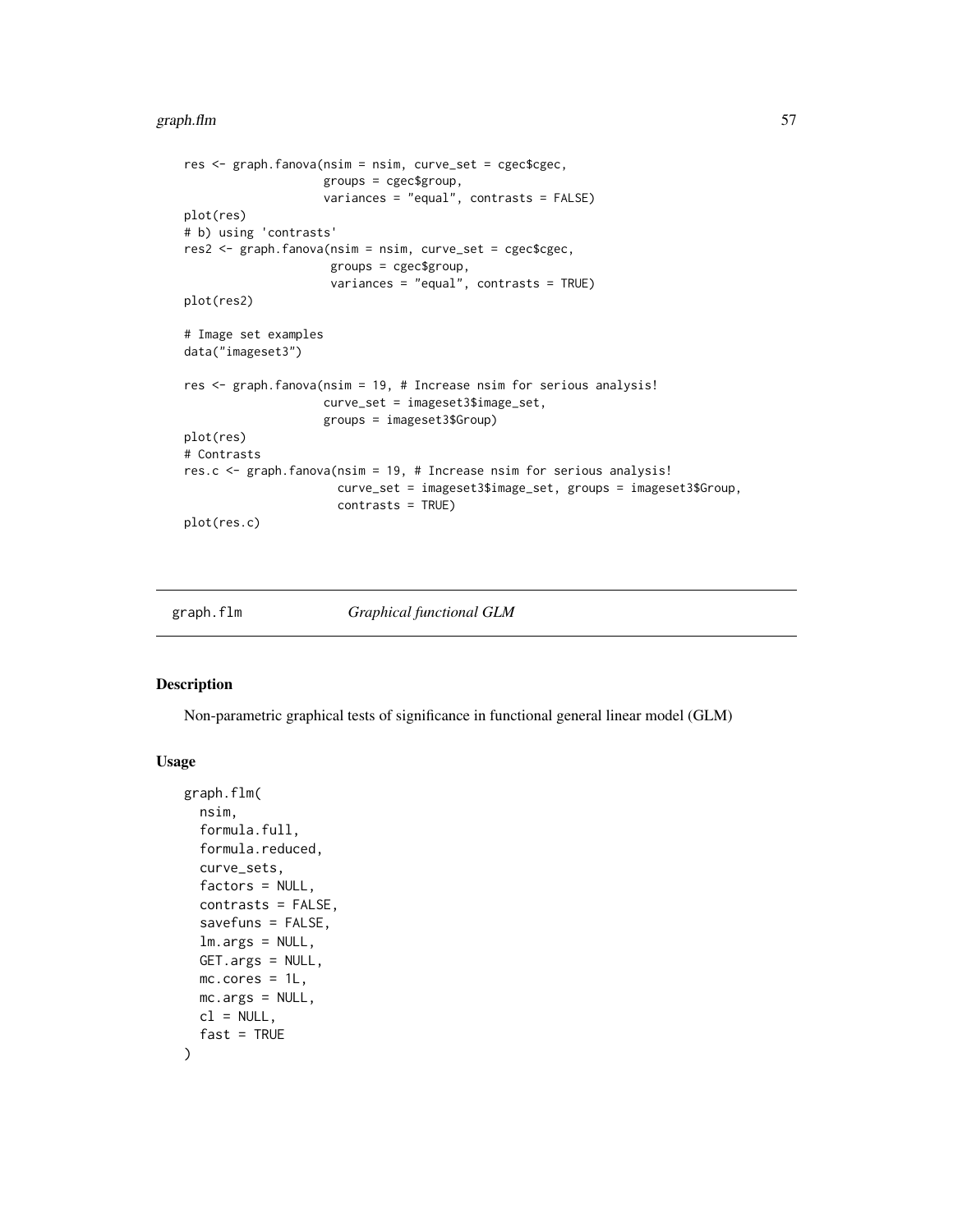#### **Arguments**

| nsim            | The number of random permutations.                                                                                                                                                                                                                                                                                                                                                                            |
|-----------------|---------------------------------------------------------------------------------------------------------------------------------------------------------------------------------------------------------------------------------------------------------------------------------------------------------------------------------------------------------------------------------------------------------------|
| formula.full    | The formula specifying the general linear model, see formula in lm.                                                                                                                                                                                                                                                                                                                                           |
| formula.reduced |                                                                                                                                                                                                                                                                                                                                                                                                               |
|                 | The formula of the reduced model with nuisance factors only. This model should<br>be nested within the full model.                                                                                                                                                                                                                                                                                            |
| curve_sets      | A named list of sets of curves giving the dependent variable (Y), and possibly<br>additionally factors whose values vary across the argument values of the func-<br>tions. The dimensions of the elements should match with each other. Note that<br>factors that are fixed across the functions can be given in the argument factors.<br>Also fdata objects allowed.                                         |
| factors         | A data frame of factors. An alternative way to specify factors when they are<br>constant for all argument values of the functions. The number of rows of the<br>data frame should be equal to the number of curves. Each column should specify<br>the values of a factor.                                                                                                                                     |
| contrasts       | Logical. FALSE and TRUE specify the two test functions as described in de-<br>scription part of this help file.                                                                                                                                                                                                                                                                                               |
| savefuns        | Logical. If TRUE, then the functions from permutations are saved to the attribute<br>simfuns.                                                                                                                                                                                                                                                                                                                 |
| lm.args         | A named list of additional arguments to be passed to $\text{lm}$ . See details.                                                                                                                                                                                                                                                                                                                               |
| GET.args        | A named list of additional arguments to be passed to global_envelope_test.                                                                                                                                                                                                                                                                                                                                    |
| mc.cores        | The number of cores to use, i.e. at most how many child processes will be run<br>simultaneously. Must be at least one, and parallelization requires at least two<br>cores. On a Windows computer mc.cores must be 1 (no parallelization). For<br>details, see mclapply, for which the argument is passed. Parallelization can be<br>used in generating simulations and in calculating the second stage tests. |
| mc.args         | A named list of additional arguments to be passed to mclapply. Only relevant<br>if mc. cores is more than 1.                                                                                                                                                                                                                                                                                                  |
| cl              | Allows parallelization through the use of parlapply (works also in Windows),<br>see the argument c1 there, and examples.                                                                                                                                                                                                                                                                                      |
| fast            | Logical. See details.                                                                                                                                                                                                                                                                                                                                                                                         |

## Details

The function graph. flm performs the graphical functional GLM of Mrkvička et al. (2021), described also in Section 3.6 of Myllymäki and Mrkvička (2020) (type vignette("GET") in R). This is a nonparametric graphical test of significance of a covariate in functional GLM. The test is able to find not only if the factor of interest is significant, but also which functional domain is responsible for the potential rejection. In the case of functional multi-way main effect ANOVA or functional main effect ANCOVA models, the test is able to find which groups differ (and where they differ). In the case of functional factorial ANOVA or functional factorial ANCOVA models, the test is able to find which combination of levels (which interactions) differ (and where they differ). The described tests are global envelope tests applied in the context of GLMs. The Freedman-Lane algorithm (Freedman and Lane, 1983) is applied to permute the functions (to obtain the simulations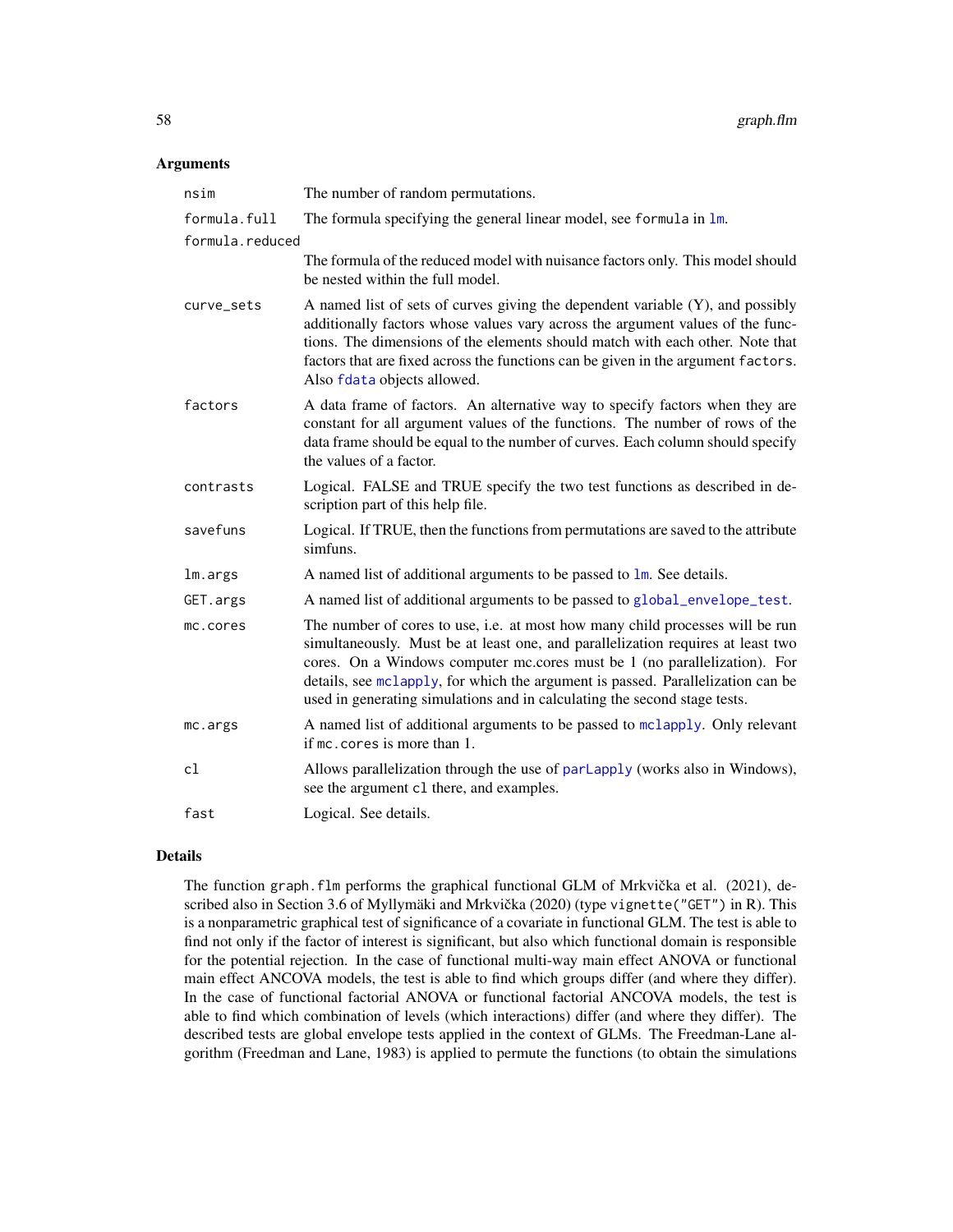#### graph.flm 59

under the null hypothesis of "no effects"); consequently, the test approximately achieves the desired significance level.

The specification of the full and reduced formulas is important. The reduced model should be nested within the full model. The full model should include in addition to the reduced model the interesting factors whose effects are under investigation. The implementation to find the coefficients of the interesting factors is based on [dummy.coef](#page-0-0) and the restrictions there apply.

The regression coefficients serve as test functions in the graphical functional GLM. For a continuous interesting factor, the test function is its regression coefficient across the functional domain. For a discrete factor, there are two possibilities that are controlled by the arguments contrasts. If contrasts = FALSE, then the test statistic is the function/long vector where the coefficients related to all levels of the factor are joined together. If contrasts = TRUE, then the differences between the same coefficients are considered instead. Given the coefficients in a specific order that is obtained through the use of  $\text{Im}$  and [dummy.coef](#page-0-0), the differences are taken for couples i and j where  $i < j$  and reducing j from i (e.g. for three groups 1,2,3, the constrasts are 1-2, 1-3, 2-3).

There are different versions of the implementation depending on the application. Given that the argument fast is TRUE, then

- If all the covariates are constant across the functions, i.e. they can be provided in the argument factors, then a linear model is fitted separately by least-squares estimation to the data at each argument value of the functions fitting a multiple linear model by  $\text{lm}$  $\text{lm}$  $\text{lm}$ . The possible extra arguments passed in  $\text{Im} \cdot \text{args}$  to  $\text{Im} \text{ must be of the form that } \text{Im} \text{ accepts}$  for fitting a multiple linear model. In the basic case, no extra arguments are needed.
- If some of the covariates vary across the space and there are user specified extra arguments given in lm.args, then the implementation fits a linear model at each argument value of the functions using [lm](#page-0-0), which can be rather slow. The arguments lm.args are passed to [lm](#page-0-0) for fitting each linear model.

By setting fast = FALSE, it is possible to use the slow version for any case. Usually this is not desired.

### Value

A global\_envelope or combined\_global\_envelope object, which can be printed and plotted directly.

# References

Mrkvička, T., Roskovec, T. and Rost, M. (2021) A nonparametric graphical tests of significance in functional GLM. Methodology and Computing in Applied Probability 23, 593-612. doi: 10.1007/s11009- 019-09756-y

Myllymäki, M and Mrkvicka, T. (2020). GET: Global envelopes in R. arXiv:1911.06583 [stat.ME] ˇ

Freedman, D., & Lane, D. (1983) A nonstochastic interpretation of reported significance levels. Journal of Business & Economic Statistics, 1(4), 292-298. doi:10.2307/1391660

```
data("rimov")
res <- graph.flm(nsim=19, # Increase the number of simulations for serious analysis!
```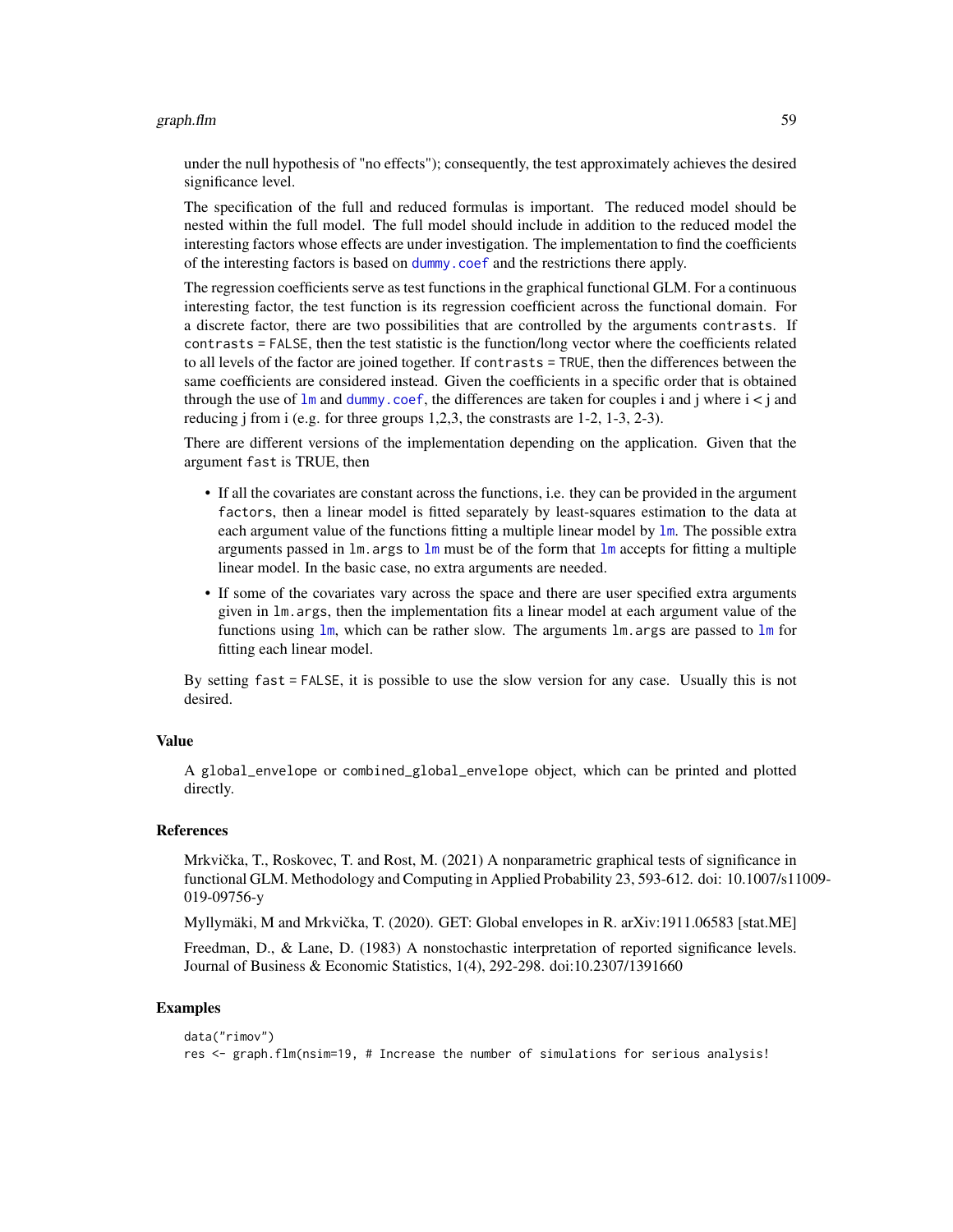```
formula.full = Y~Year,
 formula.reduced = Y~1,
 curve_sets = list(Y=rimov), factors = data.frame(Year = 1979:2014))
plot(res)
# Test if there is a change in the slope in 1994,
# i.e. the full model is T = a + b*year + c*year:group,res <- graph.flm(nsim = 19, # Increase the number of simulations for serious analysis!
 formula.full = Y \sim Year + Year:Groupformula.reduced = Y \sim Year,
 curve_sets = list(Y=rimov),
 factors = data.frame(Year = 1979:2014,Group = factor(c(rep(1,times=24), rep(2,times=12)),levels=1:2)),
 contrasts = FALSE)
plot(res)
# An example of testing the joint effect of a discrete and a continuous variable
nsim <- 999
data("GDPtax")
factors.df <- data.frame(Group = GDPtax$Group, Tax = GDPtax$Profittax)
res.tax_within_group <- graph.flm(nsim = nsim,
 formula.full = Y~Group+Tax+Group:Tax,
 formula.reduced = Y~Group+Tax,
 curve_sets = list(Y=GDPtax$GDP),
  factors = factors.df)
plot(res.tax_within_group)
# Image data examples
data("abide_9002_23")
iset <- abide_9002_23$curve_set
# Testing the discrete factor 'group' with contrasts
# (Use contrasts = FALSE for 'means'; and for continuous factors)
res <- graph.flm(nsim = 19, # Increase nsim for serious analysis!
 formula.full = Y \sim Group + Sex + Age,
 formula.reduced = Y \sim Sex + Age,
 curve\_sets = list(Y = iset),factors = abide_9002_23[['factors']],
 contrasts = TRUE,
 GET.args = list(type = "area"))
plot(res)
```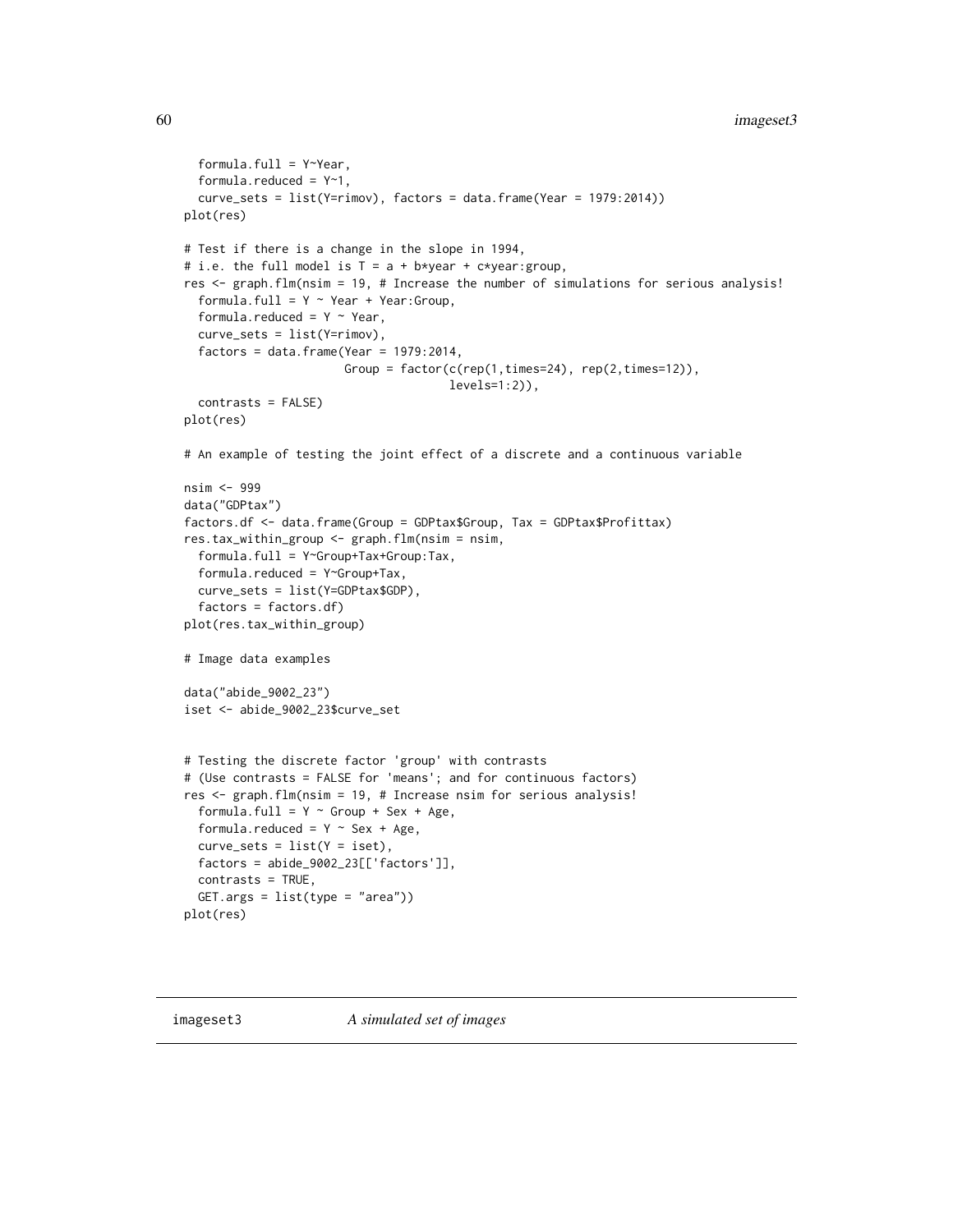#### imageset3 61

#### Description

A simulated set of images with a categorical factor (with three levels)

#### Usage

```
data("imageset3")
```
### Format

A list of the image\_set containing the simulated images, and the discrete group factor in the list component Group.

## Details

We considered a categorical factor Group obtaining the values 0, 1 or 2 according to the group to which the image belongs to (10 images in each of the three groups). The images were simulated in the square window  $[-1,1]^2$  from the general linear model (GLM)

$$
Y(r) = \exp(-10 \cdot ||r||) \cdot (1 + \mathbf{1}(g = 2)) + \epsilon(r),
$$

where  $\|$ rll denotes the Euclidean distance of the pixel to the origin, g is the group and the error stems from an inhomogeneous distribution over \$I\$ with the normal and bimodal errors in the middle and periphery of the image:

$$
\epsilon(r) = \mathbf{1}(\|r\| \le 0.5)G(r) + \mathbf{1}(\|r\| > 0.5)\frac{1}{2}G(r)^{1/5},
$$

where  $G(r)$  is a Gaussian random field with the exponential correlation structure with scale parameter 0.15 and standard deviation 0.2. Consequently, the first two groups (0,1) have the same mean, while a bigger bump appears in the third group (2) in the middle of the image.

### References

Mrkvička, T., Myllymäki, M., Kuronen, M. and Narisetty, N. N. (2022) New methods for multiple testing in permutation inference for the general linear model. Statistics in Medicine 41(2), 276-297. doi: 10.1002/sim.9236

## See Also

[graph.fanova](#page-52-0), [frank.fanova](#page-29-0)

```
data("imageset3")
plot(imageset3$image_set, idx=c(1:5, 11:15, 21:25), ncol=5)
# Colors can be changed as follows:
plot(imageset3$image_set, idx=c(1:5, 11:15, 21:25), ncol=5) +
 ggplot2::scale_fill_gradient(low="black", high="white")
```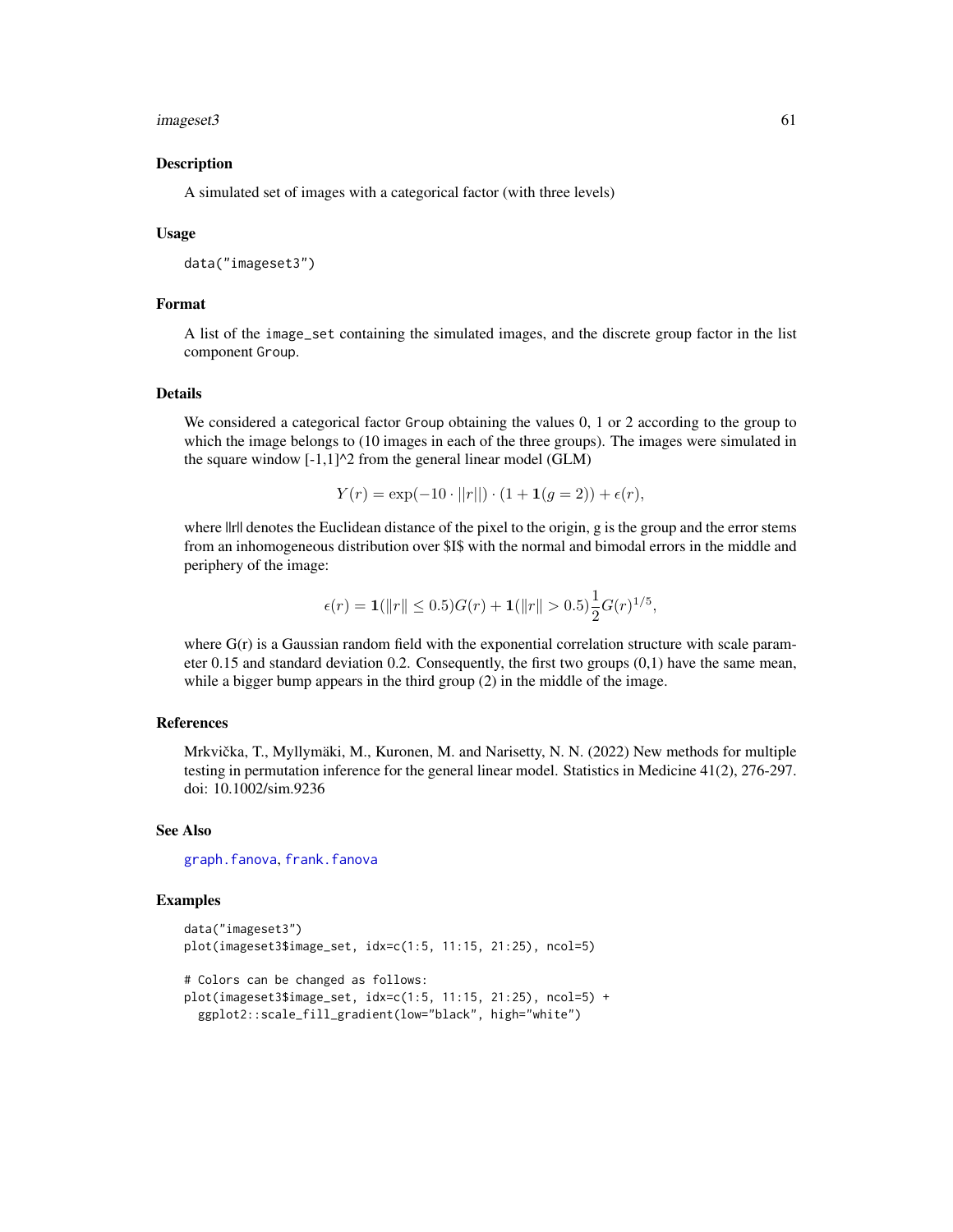is.curve\_set *Check class.*

## Description

Check class.

# Usage

is.curve\_set(x)

### Arguments

x An object to be checked.

partial\_forder *Functional ordering in parts*

# Description

If the functional data doesn't comfortably fit in memory it is possible to compute functional ordering by splitting the domain of the data (voxels in a brain image), using partial\_forder on each part and finally combining the results with combine\_forder.

## Usage

```
partial_forder(
 curve_set,
 measure = c("erl", "rank", "cont", "area"),
 alternative = c("two.sided", "less", "greater")
)
```
combine\_forder(ls)

| curve_set   | A curve_set object, usually a part of a larger curve_set.                                                                                                                                                                 |
|-------------|---------------------------------------------------------------------------------------------------------------------------------------------------------------------------------------------------------------------------|
| measure     | The measure to use to order the functions from the most extreme to the least<br>extreme one. Must be one of the following: 'rank', 'erl', 'cont', 'area', 'max',<br>'int', 'int2'. Default is 'erl'.                      |
| alternative | A character string specifying the alternative hypothesis. Must be one of the<br>following: "two.sided" (default), "less" or "greater". The last two options only<br>available for types 'rank', 'erl', 'cont' and 'area'. |
| 1s          | List of objects returned by partial_forder                                                                                                                                                                                |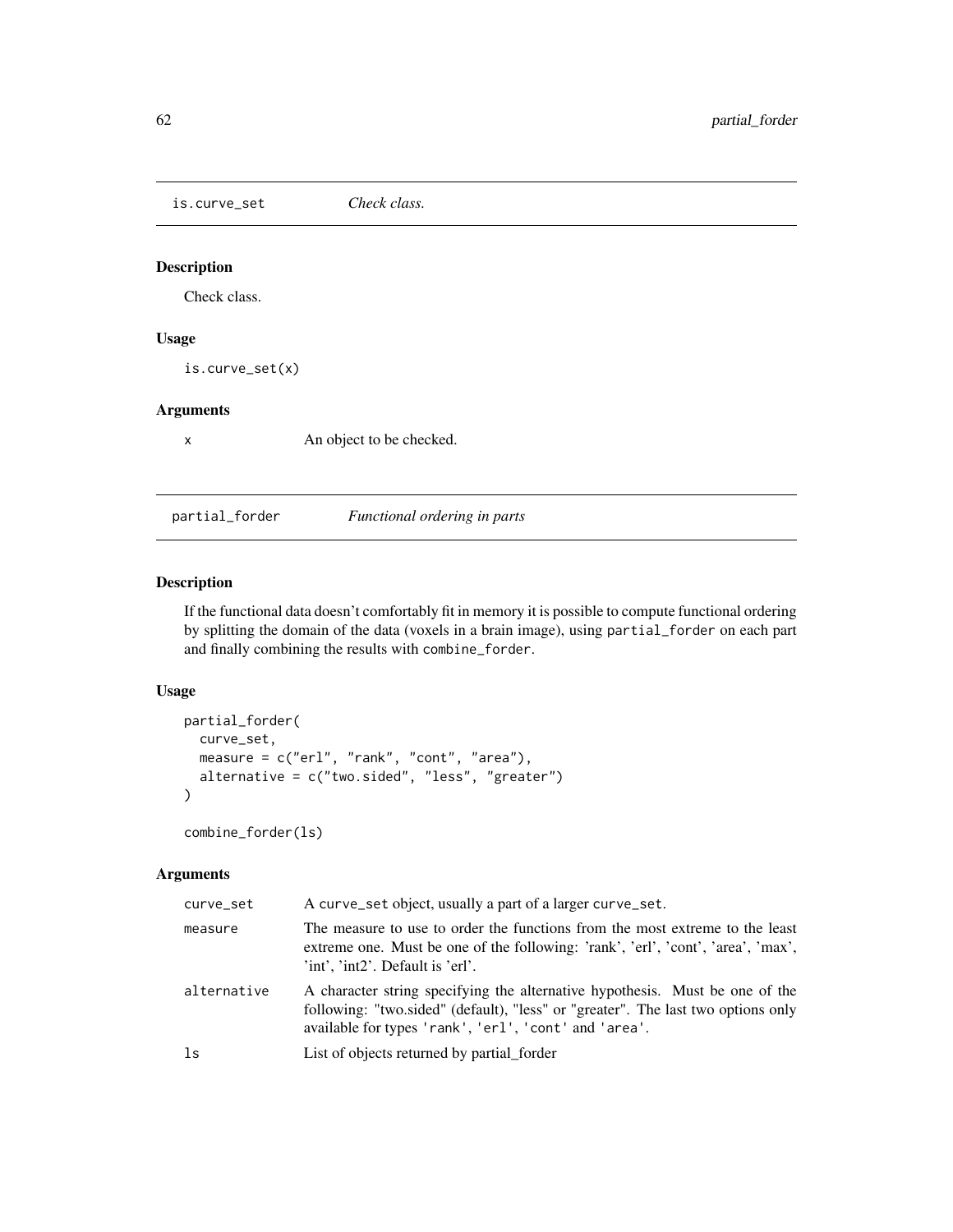## plot.combined\_fboxplot 63

# Value

See [forder](#page-26-0)

## See Also

[forder](#page-26-0)

### Examples

```
data("abide_9002_23")
res <- lapply(list(1:100, 101:200, 201:261), function(part) {
  set.seed(123) # When using partial_forder, all parts must use the same seed.
  fset \leq frank.flm(nsim=99, formula.full = Y \sim Group + Sex + Age,
                  formula.reduced = Y \sim Group + Sex,
                  curve_sets = list(Y = abide_9002_23$curve_set[part,]),
                  factors = abide_9002_23$factors, savefuns = "return")
  partial_forder(fset, measure="erl")
})
combine_forder(res)
```
plot.combined\_fboxplot

*Plot method for the class 'combined\_fboxplot'*

## Description

Plot method for the class 'combined\_fboxplot'

### Usage

```
## S3 method for class 'combined_fboxplot'
plot(
  x,
 labels,
  scales = "free",
 ncol = 2 + 1 * (length(x) == 3),digits = 3,
  outliers = TRUE,
  ...
)
```

|        | an 'combined_fboxplot' object                                                      |
|--------|------------------------------------------------------------------------------------|
| labels | A character vector of suitable length. If dotplot $=$ TRUE (for the level 2 test), |
|        | then labels for the tests at x-axis. Otherwise labels for the separate plots.      |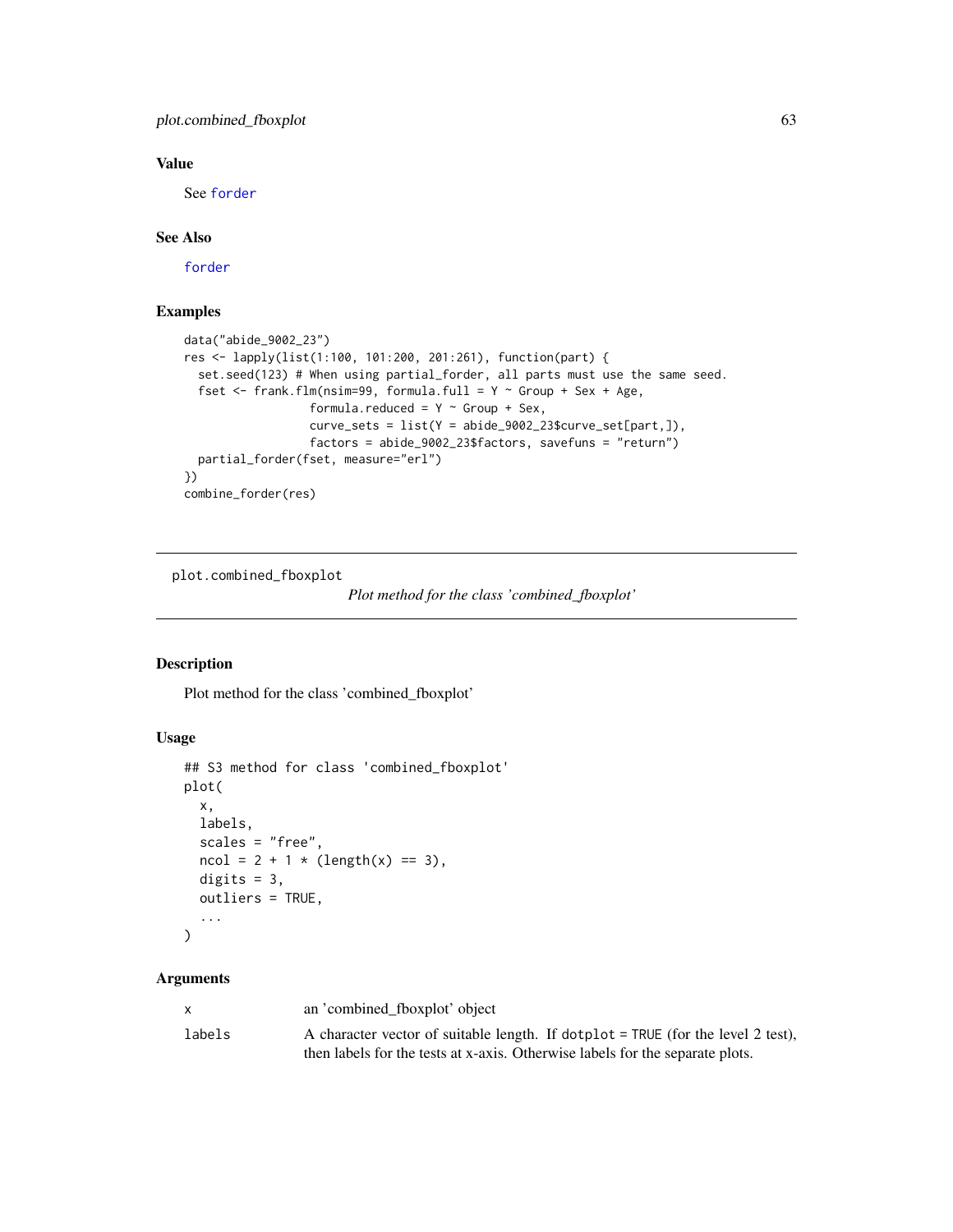| scales   | See facet_wrap. Use scales = "free" when the scales of the functions in the<br>global envelope vary. scales = "fixed" is a good choice, when you want the<br>same y-axis for all components. A sensible default based on r-values exists. |
|----------|-------------------------------------------------------------------------------------------------------------------------------------------------------------------------------------------------------------------------------------------|
| ncol     | The maximum number of columns for the figures. Default 2 or 3, if the length<br>of x equals 3. (Relates to the number of curve_sets that have been combined.)                                                                             |
| digits   | The number of digits used for printing the p-value or p-interval in the default<br>main.                                                                                                                                                  |
| outliers | Logical. If TRUE, then the functions outside the functional boxplot are drawn.                                                                                                                                                            |
|          | Ignored.                                                                                                                                                                                                                                  |
|          |                                                                                                                                                                                                                                           |

```
plot.combined_global_envelope
```
*Plot method for the class 'combined\_global\_envelope'*

# Description

This function provides plots for combined global envelopes.

## Usage

```
## S3 method for class 'combined_global_envelope'
plot(
 x,
 labels,
 scales,
 sign.col = "red",ncol = 2 + 1 * (length(x) == 3),digits = 3,
 level = 1,...
\mathcal{L}
```

| X        | An 'combined_global_envelope' object                                                                                                                                                                                                                      |
|----------|-----------------------------------------------------------------------------------------------------------------------------------------------------------------------------------------------------------------------------------------------------------|
| labels   | A character vector of suitable length. If dotplot = TRUE (for the level 2 test),<br>then labels for the tests at x-axis. Otherwise labels for the separate plots.                                                                                         |
| scales   | See facet_wrap. Use scales = "free" when the scales of the functions in the<br>global envelope vary. scales = "fixed" is a good choice, when you want the<br>same y-axis for all components. A sensible default based on r-values exists.                 |
| sign.col | The color for the observed curve when outside the global envelope (significant<br>regions). Default to "red". Setting the color to NULL corresponds to no coloring.<br>If the object contains several envelopes, the coloring is done for the widest one. |
| ncol     | The maximum number of columns for the figures. Default 2 or 3, if the length<br>of x equals 3. (Relates to the number of curve_sets that have been combined.)                                                                                             |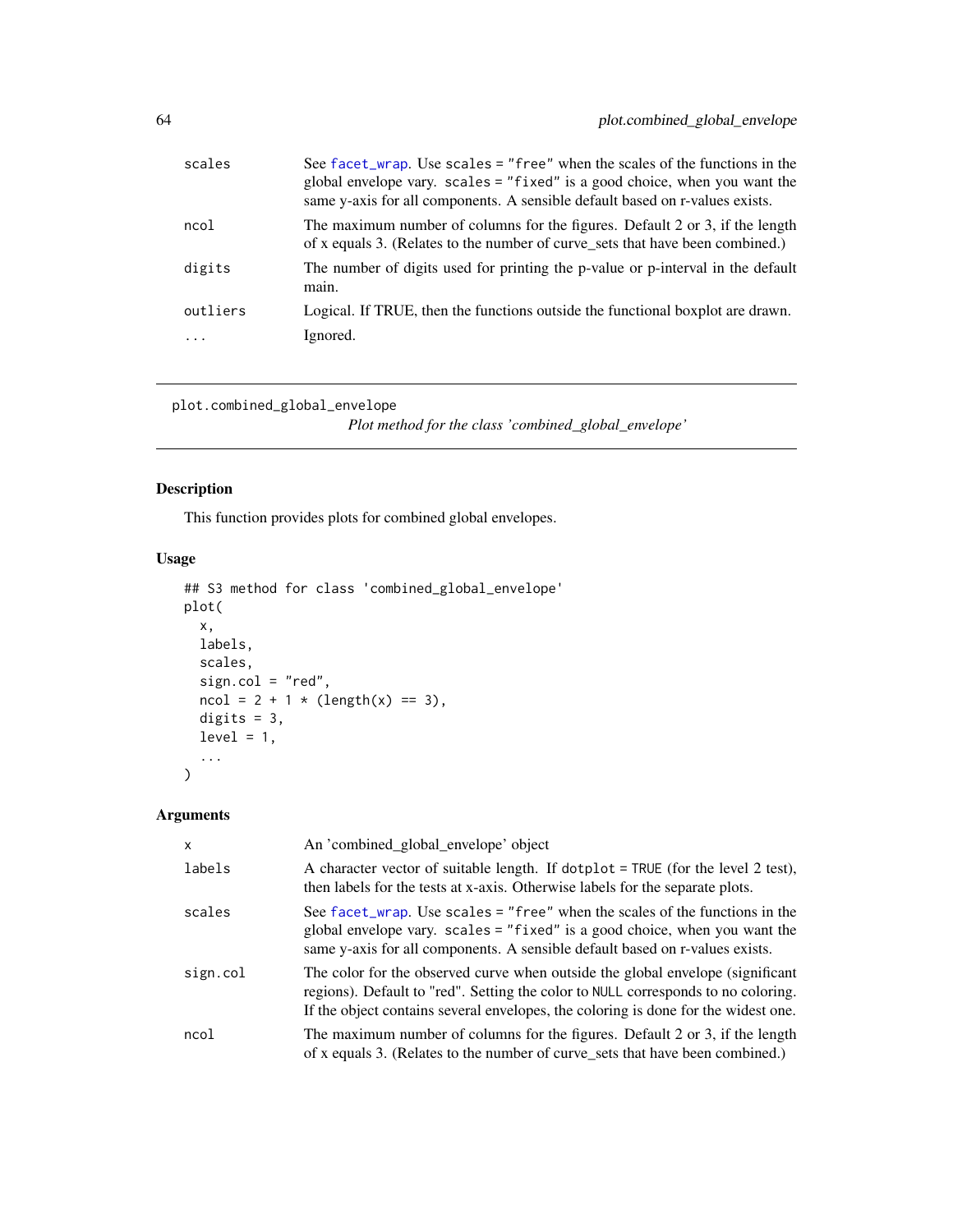| digits   | The number of digits used for printing the p-value or p-interval in the default<br>main.                                                                                                                                                            |
|----------|-----------------------------------------------------------------------------------------------------------------------------------------------------------------------------------------------------------------------------------------------------|
| level    | 1 or 2. In the case of two-step combined tests (with several test functions),<br>two different plots are available: 1 for plotting the combined global envelopes<br>(default and most often wanted) or 2 for plotting the second level test result. |
| $\cdots$ | Ignored.                                                                                                                                                                                                                                            |

# Details

Plotting method for the class 'combined\_global\_envelope', i.e. combined envelopes for 1d functions.

## See Also

[central\\_region](#page-8-0)

plot.combined\_global\_envelope2d

*Plotting function for combined 2d global envelopes*

## Description

If fixedscales is FALSE (or 0) all images will have separate scale. If fixedscales is TRUE (or 1) each x[[i]] will have a common scale. If fixedscales is 2 all images will have common scale.

If more than one envelope has been calculated (corresponding to several coverage/alpha), only the largest one is plotted.

#### Usage

```
## S3 method for class 'combined_global_envelope2d'
plot(
  x,
  fixedscales = 2,
  labels,
  what = c("obs", "lo", "hi", "lo.sign", "hi.sign"),sign.col = "red",
  transparency = 155/255,
  digits = 3,
  ...
)
```
### Arguments

x A 'global\_envelope' object for two-dimensional functions fixedscales 0, 1 or 2. See details.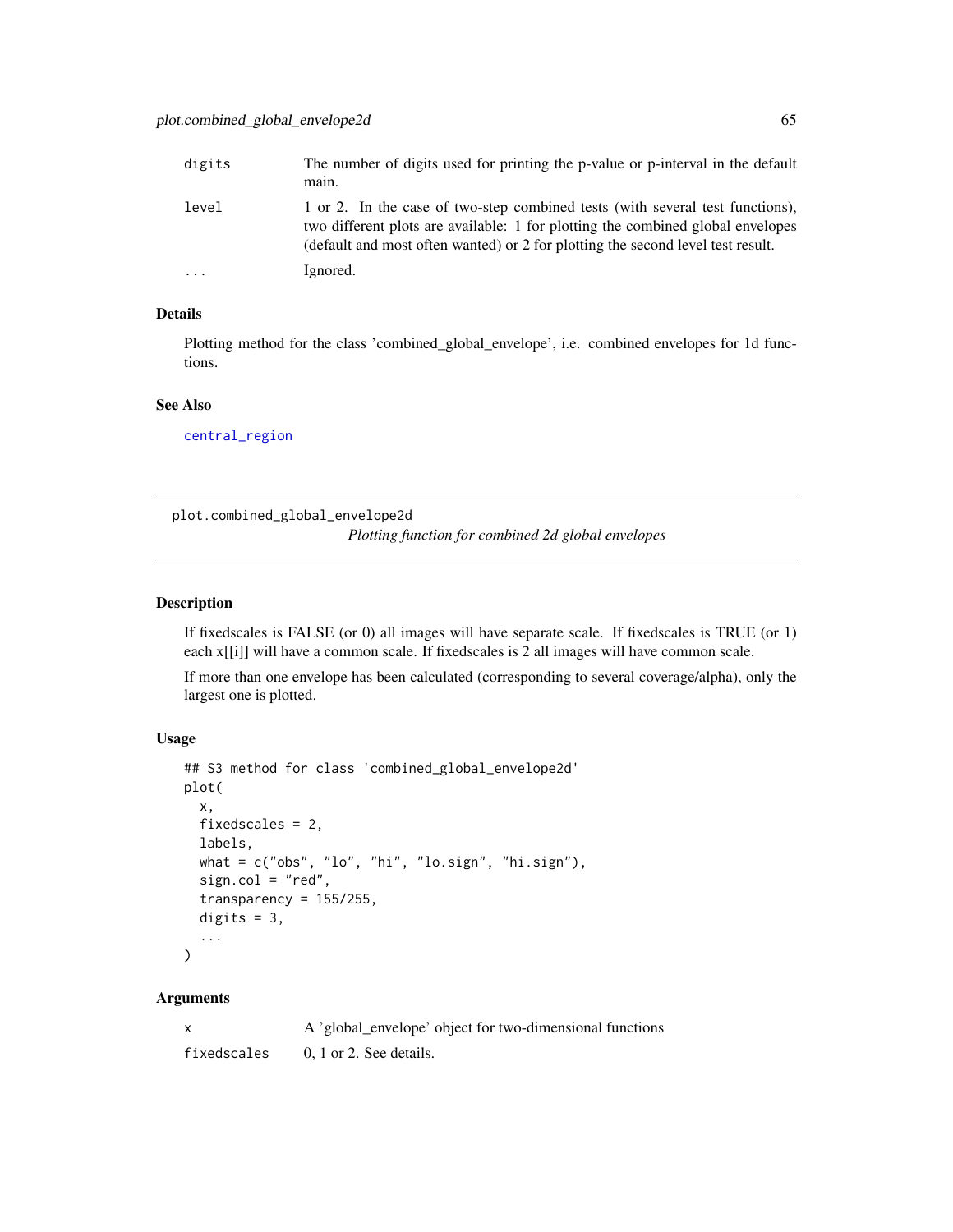| labels       | A character vector of suitable length giving the labels for the separate plots.<br>Default exists. This parameter allows replacing the default.                                                                                                                                                                     |
|--------------|---------------------------------------------------------------------------------------------------------------------------------------------------------------------------------------------------------------------------------------------------------------------------------------------------------------------|
| what         | Character vector specifying what information should be plotted for 2d functions.<br>A combination of: Observed ("obs"), upper envelope ("hi"), lower envelope<br>("lo"), observed with significantly higher values highlighted ("hi.sign"), ob-<br>served with significantly lower values highlighted ("lo. sign"). |
| sign.col     | The color for the observed curve when outside the global envelope (significant<br>regions). Default to "red". Setting the color to NULL corresponds to no coloring.<br>If the object contains several envelopes, the coloring is done for the widest one.                                                           |
| transparency | A number between 0 and 1 (default 155/255, 60 Similar to alpha of rgb. Used<br>in plotting the significant regions for 2d functions.                                                                                                                                                                                |
| digits       | The number of digits used for printing the p-value or p-interval in the default<br>main.                                                                                                                                                                                                                            |
| $\ddotsc$    | Ignored.                                                                                                                                                                                                                                                                                                            |

```
data("abide_9002_23")
iset <- subset(abide_9002_23[['curve_set']], 1:50)
factors <- abide_9002_23[['factors']][1:50,]
res \leq graph.flm(nsim = 19, # Increase nsim for serious analysis!
  formula.full = Y \sim Group + Sex + Age,
  formula.reduced = Y \sim Sex + Age,
  curve_sets = list(Y=iset), factors = factors,
  contrasts = FALSE, GET.args = list(type="area"))
plot(res)
plot(res, what=c("obs", "hi"))
plot(res, what=c("hi", "lo"), fixedscales=1)
plot(res, what=c("obs", "lo", "hi"), fixedscales=FALSE)
if(requireNamespace("gridExtra", quietly=TRUE)) {
  # Edit style of "fixedscales = 2" plots
  plot(res, what=c("obs", "hi")) + ggplot2::theme_minimal()
  plot(res, what=c("obs", "hi")) + ggplot2::theme_bw()
  # Edit style (e.g. theme) of "fixedscales = 1 or 0" plots
  gs \le lapply(res, function(x, what) { plot(x, what=what) +
     ggplot2::ggtitle("") }, what=c("obs", "hi"))
  gridExtra::grid.arrange(grobs=gs, ncol=1, top="My main")
  gs <- outer(res, c("obs", "hi"), FUN=Vectorize(function(res, what)
   list(plot(res, what=what) + ggplot2::ggtitle("") +
      ggplot2::theme(axis.ticks=ggplot2::element_blank(),
      axis.text=ggplot2::element_blank(), axis.title=ggplot2::element_blank()))))
  gridExtra::grid.arrange(grobs=t(gs))
}
```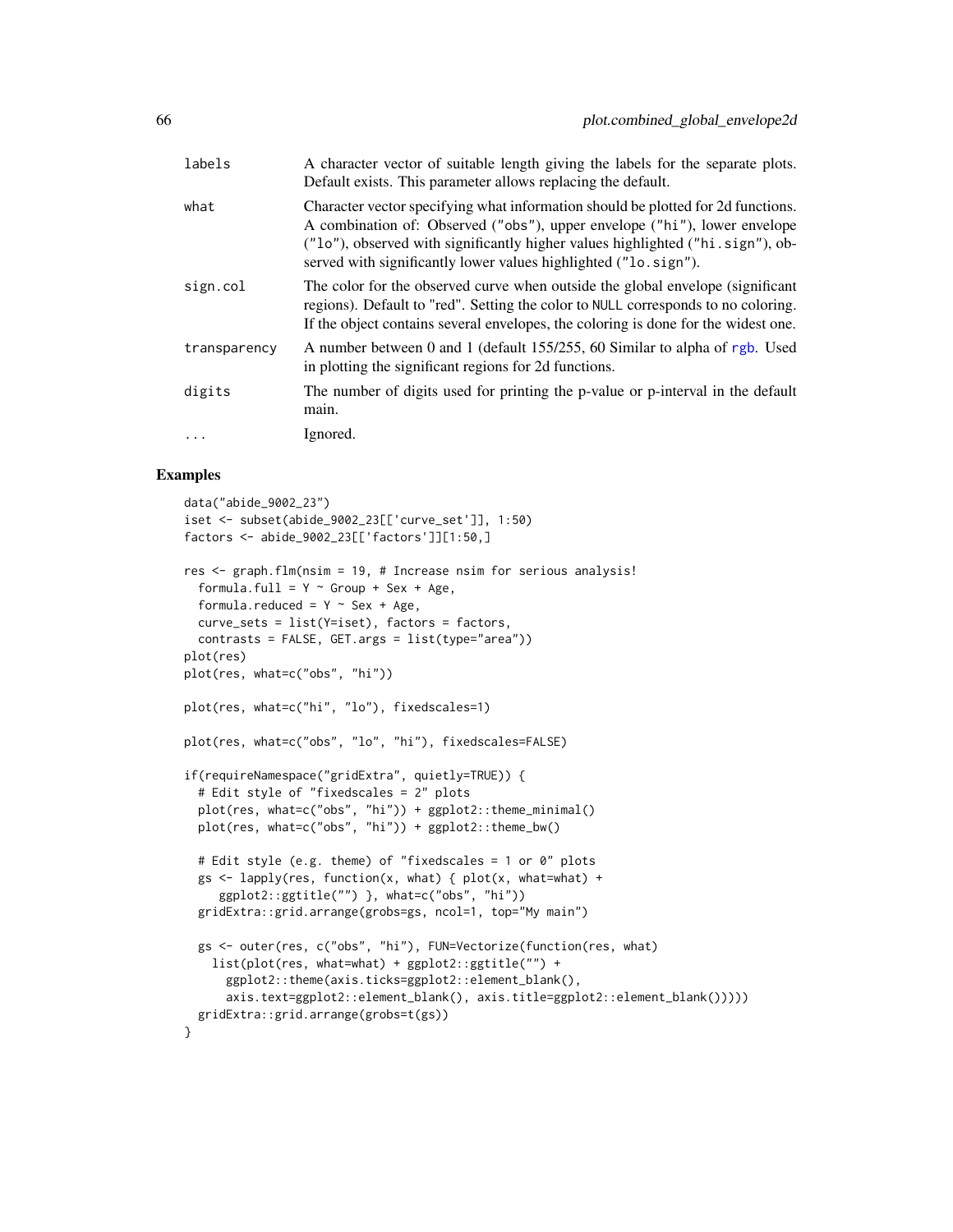#### Description

Plot method for the class 'curve\_set'

#### Usage

```
## S3 method for class 'curve_set'
plot(x, idx, col_idx, idx_name = "", col = "grey70", ...)
```
## Arguments

| X        | An curve_set object.                                                                                                                                                                                                                                                  |
|----------|-----------------------------------------------------------------------------------------------------------------------------------------------------------------------------------------------------------------------------------------------------------------------|
| idx      | Indices of functions to highlight with color col_idx. Default to the observed<br>function, if there is just one. The legend of curves' colours is shown if indices<br>are given or x contains one observed function. See examples to remove the<br>legend if desired. |
| col_idx  | A color for the curves to highlight, or a vector of the same length as idx con-<br>taining the colors for the highlighted functions. Default exists.                                                                                                                  |
| idx_name | A variable name to be printed with the highlighted functions' idx. Default to<br>empty.                                                                                                                                                                               |
| col      | The basic color for the curves (which are not highlighted).                                                                                                                                                                                                           |
| .        | Ignored.                                                                                                                                                                                                                                                              |

#### See Also

[create\\_curve\\_set](#page-16-0)

```
cset \le create_curve_set(list(r = 1:10, obs = matrix(runif(10*5), ncol=5)))
plot(cset)
# Highlight some functions
plot(cset, idx=c(1,3))
plot(cset, idx=c(1,3), col_idx=c("black", "red"))
# Change legend
plot(cset, idx=c(1,3), col_idx=c("black", "red"), idx_name="Special functions")
plot(cset, idx=c(1,3)) + ggplot2::theme(legend.position="bottom")
# Add labels
plot(cset, idx=c(1,3)) + ggplot2::labs(x="x", y="Value")
# and title
plot(cset) + ggplot2::labs(title="Example curves", x="x", y="Value")
# A curve_set with one observed function (other simulated)
if(requireNamespace("mvtnorm", quietly=TRUE)) {
 cset \le create_curve_set(list(obs = c(-1.6, 1.6),
```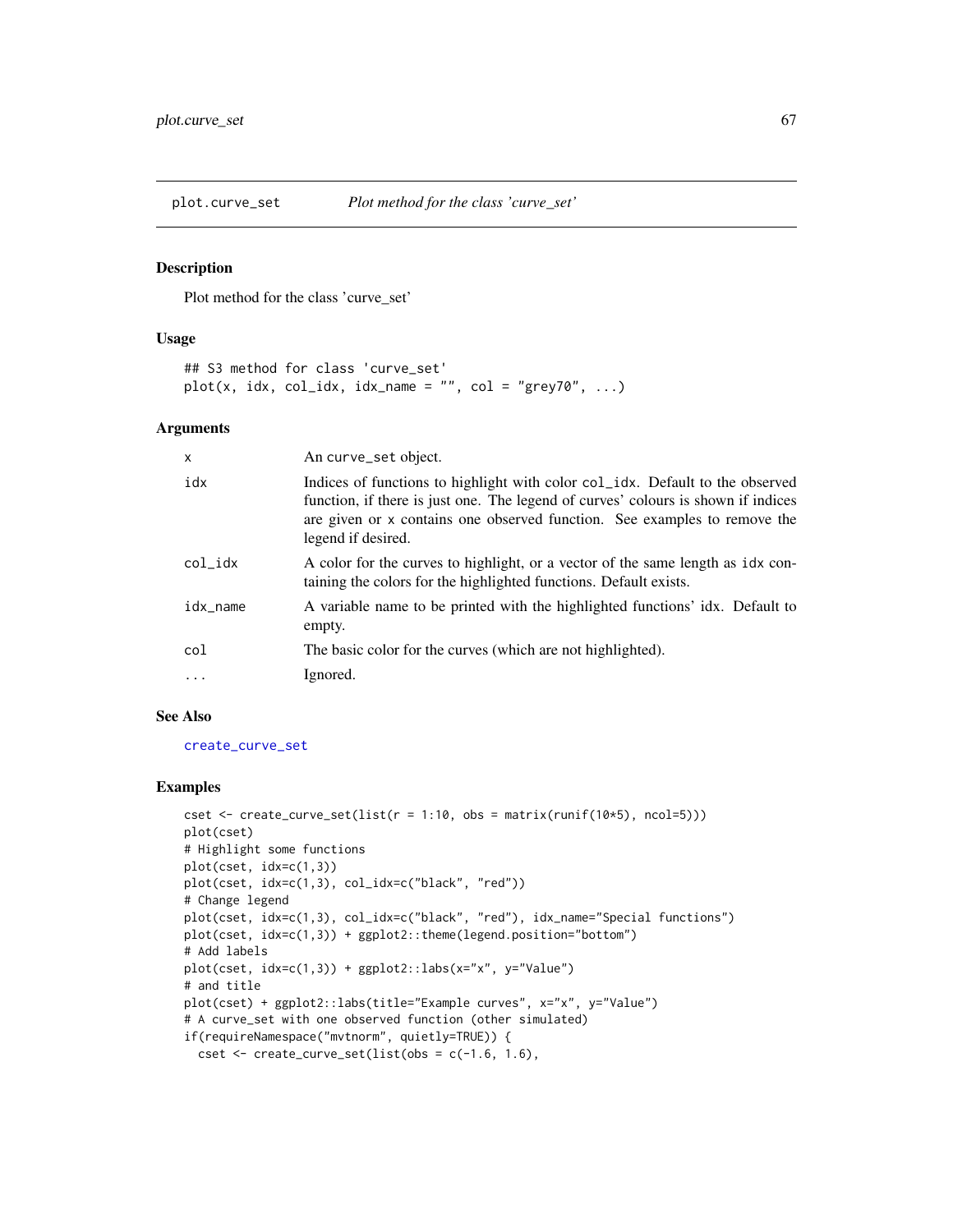```
sim_m = t(mvtnorm::rmvnorm(200, c(0,0), matrix(c(1,0.5,0.5,1), 2, 2))))plot(cset)
 # Remove legend
 plot(cset) + ggplot2::theme(legend.position="none")
}
```
plot.curve\_set2d *Plot method for the class 'curve\_set2d'*

## Description

Plot method for the class 'curve\_set2d', i.e. two-dimensional functions

## Usage

```
## S3 method for class 'curve_set2d'
plot(x, idx = 1, ncol = 2 + 1 * (length(idx) == 3), ...)
```
### Arguments

| x         | An curve_set2d object                                                                                                                                         |
|-----------|---------------------------------------------------------------------------------------------------------------------------------------------------------------|
| idx       | Indices of 2d functions to plot.                                                                                                                              |
| ncol      | The maximum number of columns for the figures. Default 2 or 3, if the length<br>of x equals 3. (Relates to the number of curve sets that have been combined.) |
| $\ddotsc$ | Ignored.                                                                                                                                                      |

## Examples

data("abide\_9002\_23") plot(abide\_9002\_23\$curve\_set, idx=c(1, 27))

plot.fboxplot *Plot method for the class 'fboxplot'*

## Description

Plot method for the class 'fboxplot'

## Usage

```
## S3 method for class 'fboxplot'
plot(x, digits = 3, outliers = TRUE, ...)
```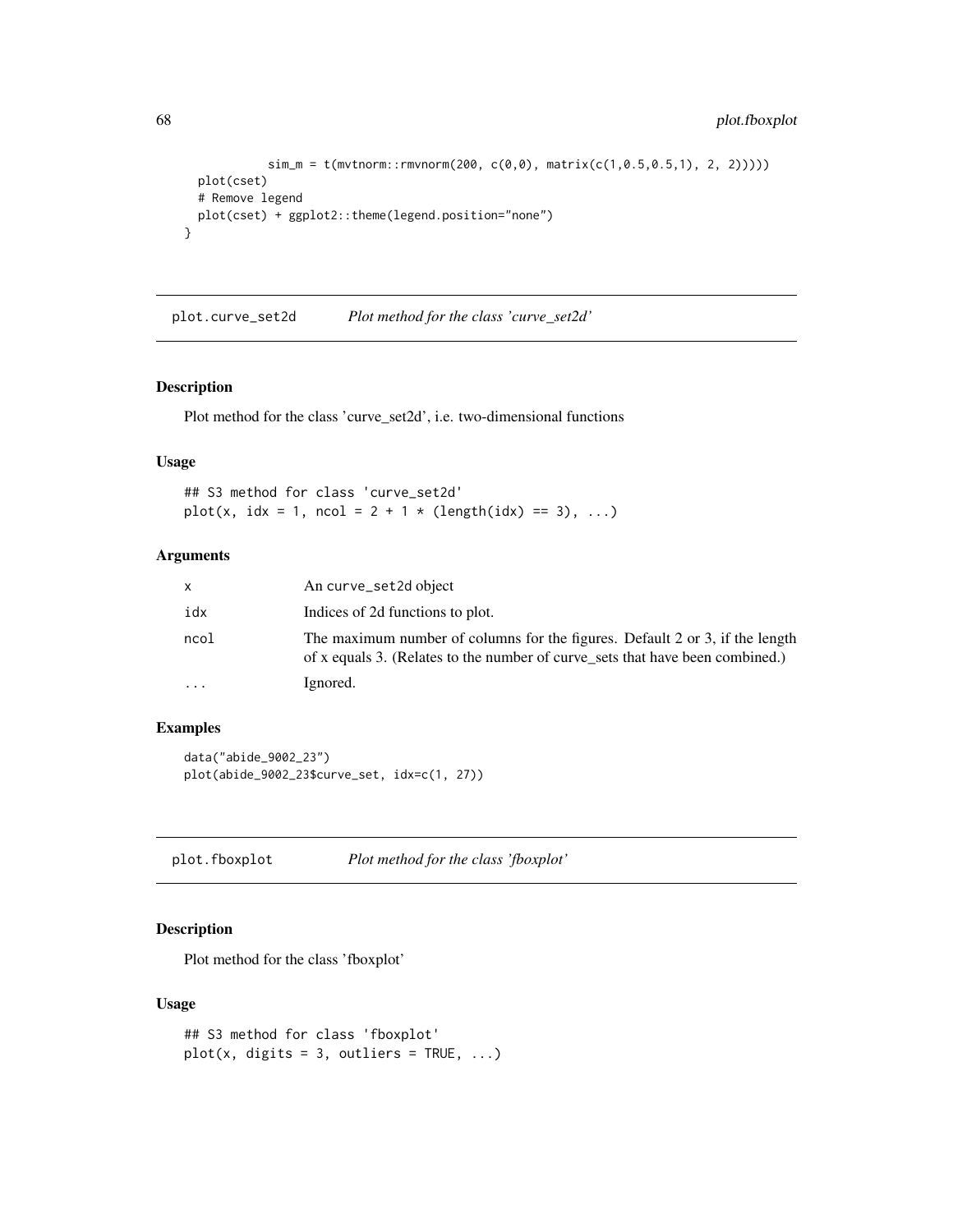#### plot.fclust 69 and 50 and 50 and 50 and 50 and 50 and 50 and 50 and 50 and 50 and 50 and 50 and 50 and 50 and 50

## Arguments

| X         | an 'fboxplot' object                                                                     |
|-----------|------------------------------------------------------------------------------------------|
| digits    | The number of digits used for printing the p-value or p-interval in the default<br>main. |
| outliers  | Logical. If TRUE, then the functions outside the functional boxplot are drawn.           |
| $\ddotsc$ | Ignored.                                                                                 |

## Examples

```
if(requireNamespace("fda", quietly=TRUE)) {
  years <- paste(1:18)
  curves <- fda::growth[['hgtf']][years,]
  # Heights
 cset1 <- create_curve_set(list(r = as.numeric(years),
                                 obs = curves))
  bp <- fBoxplot(cset1, coverage=0.50, type="area", factor=1)
  plot(bp)
  plot(bp) + ggplot2::theme(legend.position="bottom")
  plot(bp) + ggplot2::theme(legend.position="none")
  plot(bp, plot_outliers=FALSE)
}
```
plot.fclust *Plot method for the class 'fclust'*

## Description

Plot method for the 'fclust' objects returned by [fclustering](#page-24-0).

## Usage

```
## S3 method for class 'fclust'
plot(x, plotstyle = c("marginal", "joined"), coverage = 0.5, nstep, ncol, ...)
```

| $\mathsf{x}$ | An 'fclust' object.                                                                                                                                                                                                                                                                                                                                                                                                                                                                                                         |
|--------------|-----------------------------------------------------------------------------------------------------------------------------------------------------------------------------------------------------------------------------------------------------------------------------------------------------------------------------------------------------------------------------------------------------------------------------------------------------------------------------------------------------------------------------|
| plotstyle    | The resulting central regions of clusters can be plotted by sorting the appro-<br>priate curve_set only 'marginal' or by sorting the joined list of curve_set<br>objects 'joined'. If 'joined' is used the shown central regions corresponds to<br>the joined ordering used to cluster the functional data. If 'marginal' is used the<br>shown central regions do not correspond to the joined ordering used to cluster<br>the functional data, but better express the shape of cluster with respect to given<br>curve_set. |
| coverage     | The coverage of central regions to be used to show the clusters.                                                                                                                                                                                                                                                                                                                                                                                                                                                            |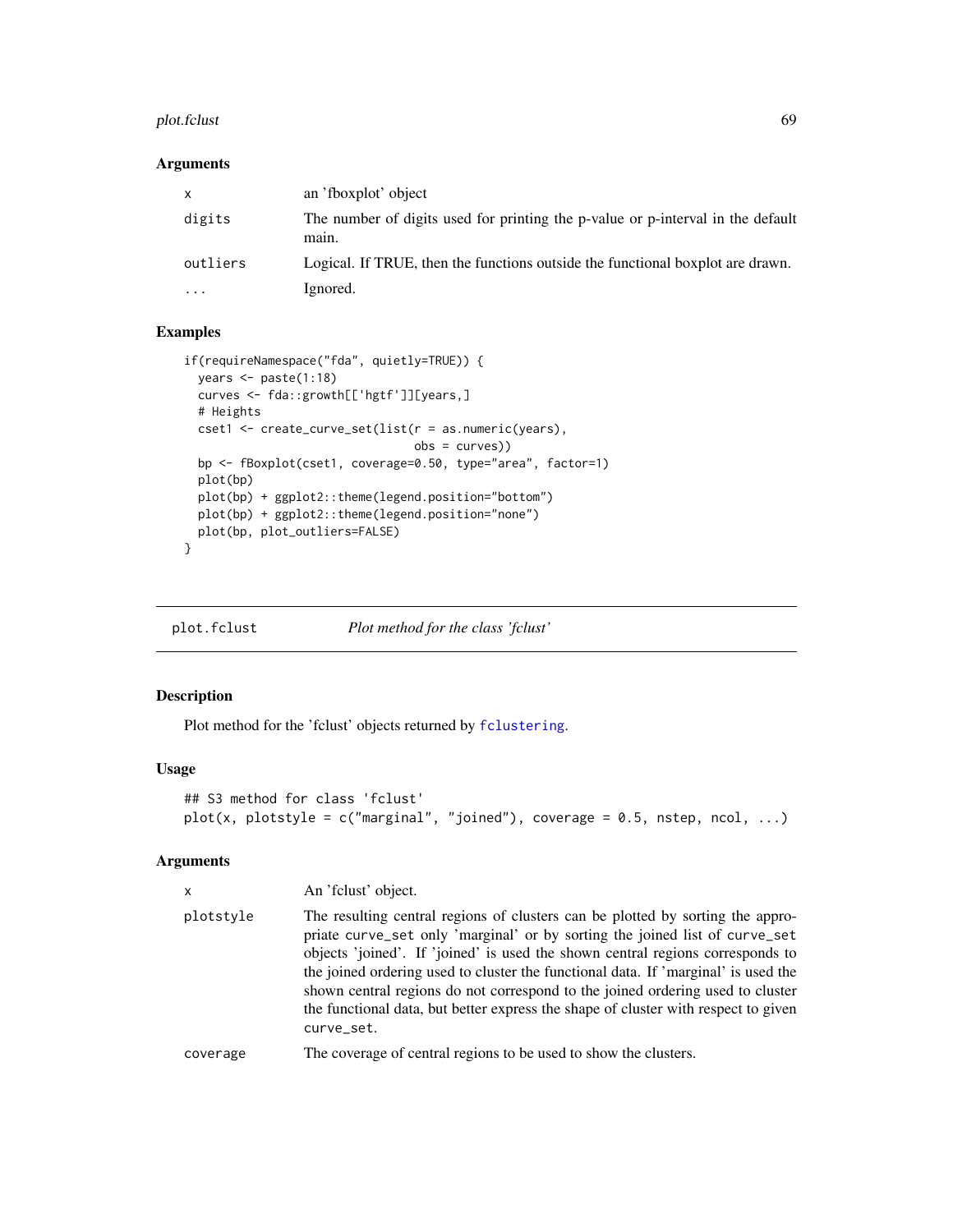| nstep                   | 1 or 2 for how to contruct a combined (joined) global envelope if there are more<br>than one sets of curves. Default to 1, if the numbers of points where the curves<br>are observed (r) are the same in each set, and 2 otherwise.                                                    |
|-------------------------|----------------------------------------------------------------------------------------------------------------------------------------------------------------------------------------------------------------------------------------------------------------------------------------|
| ncol                    | The number of columns in the graphical output, when there is just one set of<br>curves that has been ordered. If not given, $c(1, k+1)$ is used, which gives all<br>plots in one row. For more sets of curves, the rows are fixed to correspond to the<br>sets (one row for each set). |
| $\cdot$ $\cdot$ $\cdot$ | Ignored.                                                                                                                                                                                                                                                                               |

### Details

The clusters are shown respectively for each curve\_set. Thus for each curve\_set the panel with all the medoids is shown followed by all clusters represented by central region, medoid and all curves belonging to it.

For all sources, the function plots the deepest curves for all clusters and the deepest curve of each cluster together with the desired central region and all the curves of the group.

## References

Dai, W., Athanasiadis, S., Mrkvička, T. (2021) A new functional clustering method with combined dissimilarity sources and graphical interpretation. Intech open, London, UK. DOI: 10.5772/intechopen.100124

<span id="page-69-0"></span>plot.global\_envelope *Plot method for the class 'global\_envelope'*

## Description

Plot method for the class 'global\_envelope'

## Usage

```
## S3 method for class 'global_envelope'
plot(
  x,
  dotplot = length(x$r) < 10,
  sign.col = "red",labels = NULL,
 digits = 3,
  ...
)
```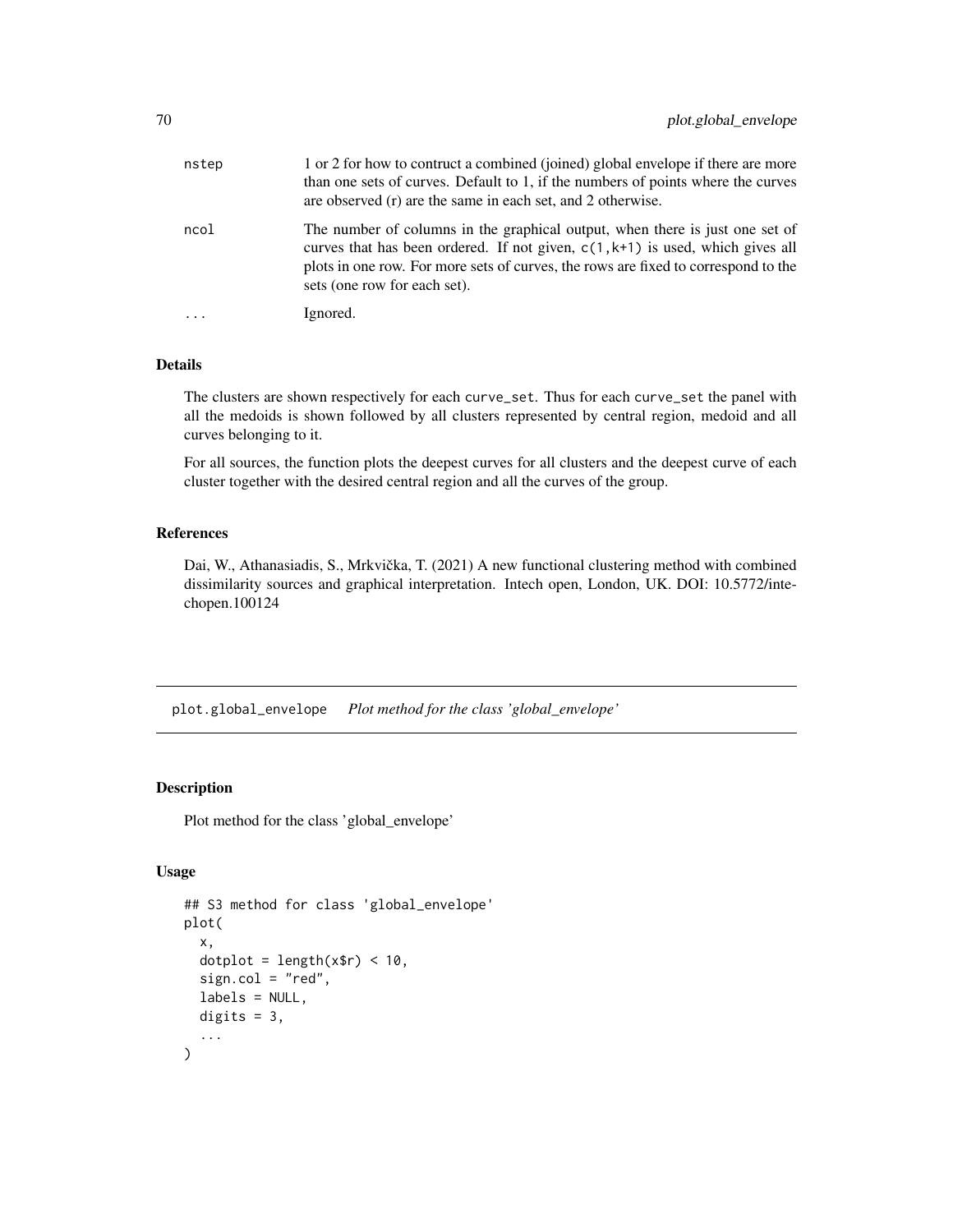#### **Arguments**

| $\times$  | An 'global_envelope' object                                                                                                                                                                                                                               |
|-----------|-----------------------------------------------------------------------------------------------------------------------------------------------------------------------------------------------------------------------------------------------------------|
| dotplot   | Logical. If TRUE, then instead of envelopes a dot plot is done. Suitable for<br>low dimensional test vectors. Default: TRUE if the dimension is less than 10,<br>FALSE otherwise.                                                                         |
| sign.col  | The color for the observed curve when outside the global envelope (significant<br>regions). Default to "red". Setting the color to NULL corresponds to no coloring.<br>If the object contains several envelopes, the coloring is done for the widest one. |
| labels    | A character vector of suitable length. If dotplot = TRUE, then labels for the tests<br>at x-axis.                                                                                                                                                         |
| digits    | The number of digits used for printing the p-value or p-interval in the default<br>main.                                                                                                                                                                  |
| $\ddotsc$ | Ignored.                                                                                                                                                                                                                                                  |

#### See Also

[central\\_region](#page-8-0), [global\\_envelope\\_test](#page-46-0)

```
if(require("spatstat.core", quietly=TRUE)) {
 X <- unmark(spruces)
 nsim <- 1999 # Number of simulations
 env <- envelope(X, fun="Kest", nsim=nsim,
                  savefuns=TRUE, # save the functions
                 correction="translate", # edge correction for K
                 simulate=expression(runifpoint(ex=X))) # Simulate CSR
 res <- global_envelope_test(env, type="erl")
 # Default plot
 plot(res)
 # Plots can be edited, e.g.
 # Remove legend
 plot(res) + ggplot2::theme(legend.position="none")
 # Change its position
 plot(res) + ggplot2::theme(legend.position="right")
 # Change the outside color
 plot(res, sign.col="#5DC863FF")
 plot(res, sign.col=NULL)
 # Change default title and x- and y-labels
 plot(res) + ggplot2::labs(title="95% global envelope", x="x", y="f(x)")
 # Prior to the plot, you can set your preferred ggplot theme by theme_set
 old <- ggplot2::theme_set(ggplot2::theme_bw())
 plot(res)
 # Do other edits, e.g. turn off expansion with the default limits
```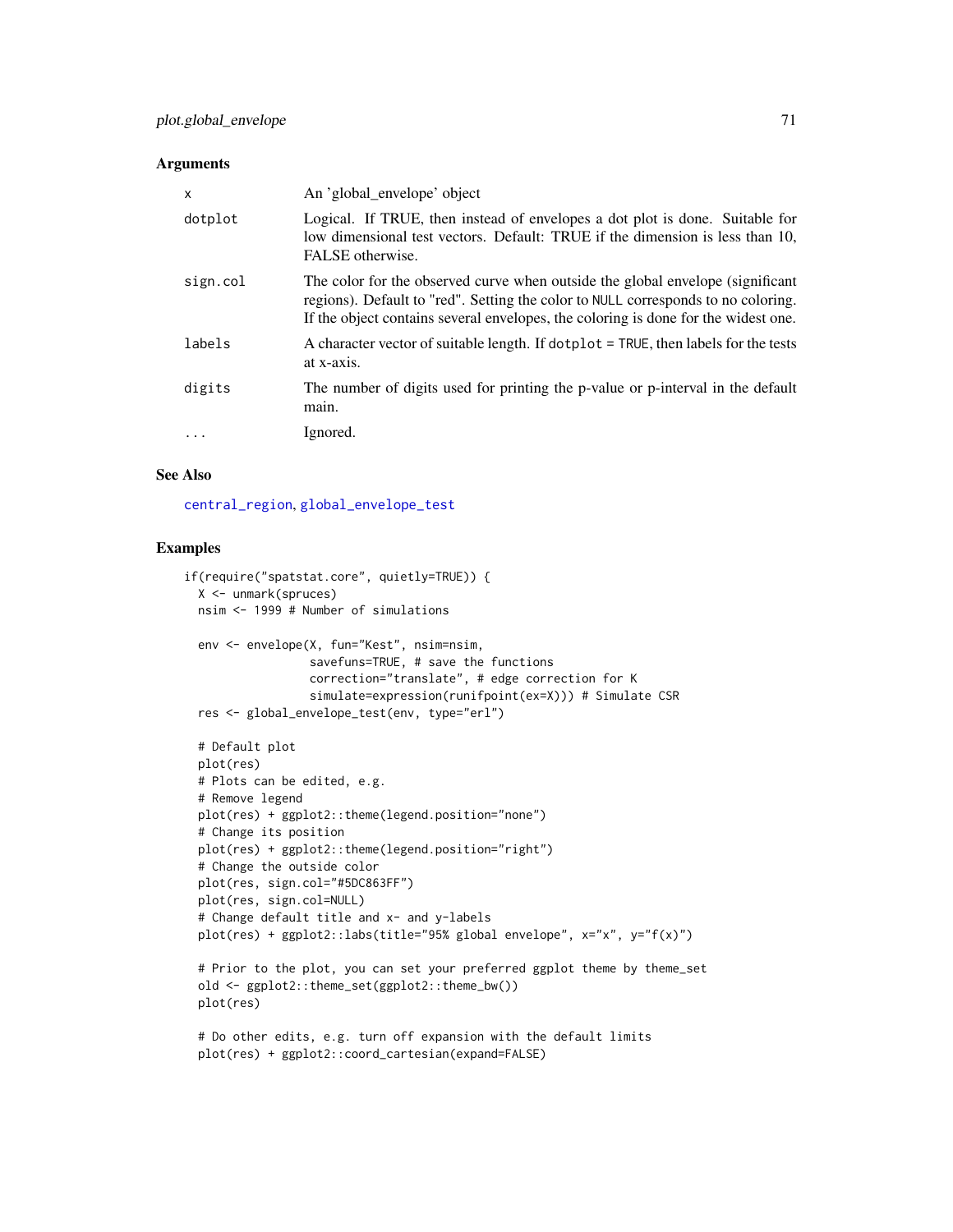```
# Go back to the old theme
 ggplot2::theme_set(old)
 # If you are working with the R package spatstat and its envelope-function,
 # you can obtain global envelope plots in the style of spatstat using plot.fv:
 plot.fv(res)
}
```
plot.global\_envelope2d

*Plotting function for 2d global envelopes*

# Description

If more than one envelope has been calculated (corresponding to several coverage/alpha), only the largest one is plotted.

## Usage

```
## S3 method for class 'global_envelope2d'
plot(
  x,
  fixedscales = TRUE,
 what = c("obs", "lo", "hi", "lo.sign", "hi.sign"),
  sign.col = "red",transparency = 155/255,
  digits = 3,
  ...
)
```

| A 'global_envelope' object for two-dimensional functions                                                                                                                                                                                                                                                           |
|--------------------------------------------------------------------------------------------------------------------------------------------------------------------------------------------------------------------------------------------------------------------------------------------------------------------|
| Logical. TRUE for the same scales for all images.                                                                                                                                                                                                                                                                  |
| Character vector specifying what information should be plotted for 2d functions.<br>A combination of: Observed ("obs"), upper envelope ("hi"), lower envelope<br>("lo"), observed with significantly higher values highlighted ("hi.sign"), ob-<br>served with significantly lower values highlighted ("lo.sign"). |
| The color for the observed curve when outside the global envelope (significant<br>regions). Default to "red". Setting the color to NULL corresponds to no coloring.<br>If the object contains several envelopes, the coloring is done for the widest one.                                                          |
| A number between 0 and 1 (default 155/255, 60 Similar to alpha of rgb. Used<br>in plotting the significant regions for 2d functions.                                                                                                                                                                               |
| The number of digits used for printing the p-value or p-interval in the default<br>main.                                                                                                                                                                                                                           |
| Ignored.                                                                                                                                                                                                                                                                                                           |
|                                                                                                                                                                                                                                                                                                                    |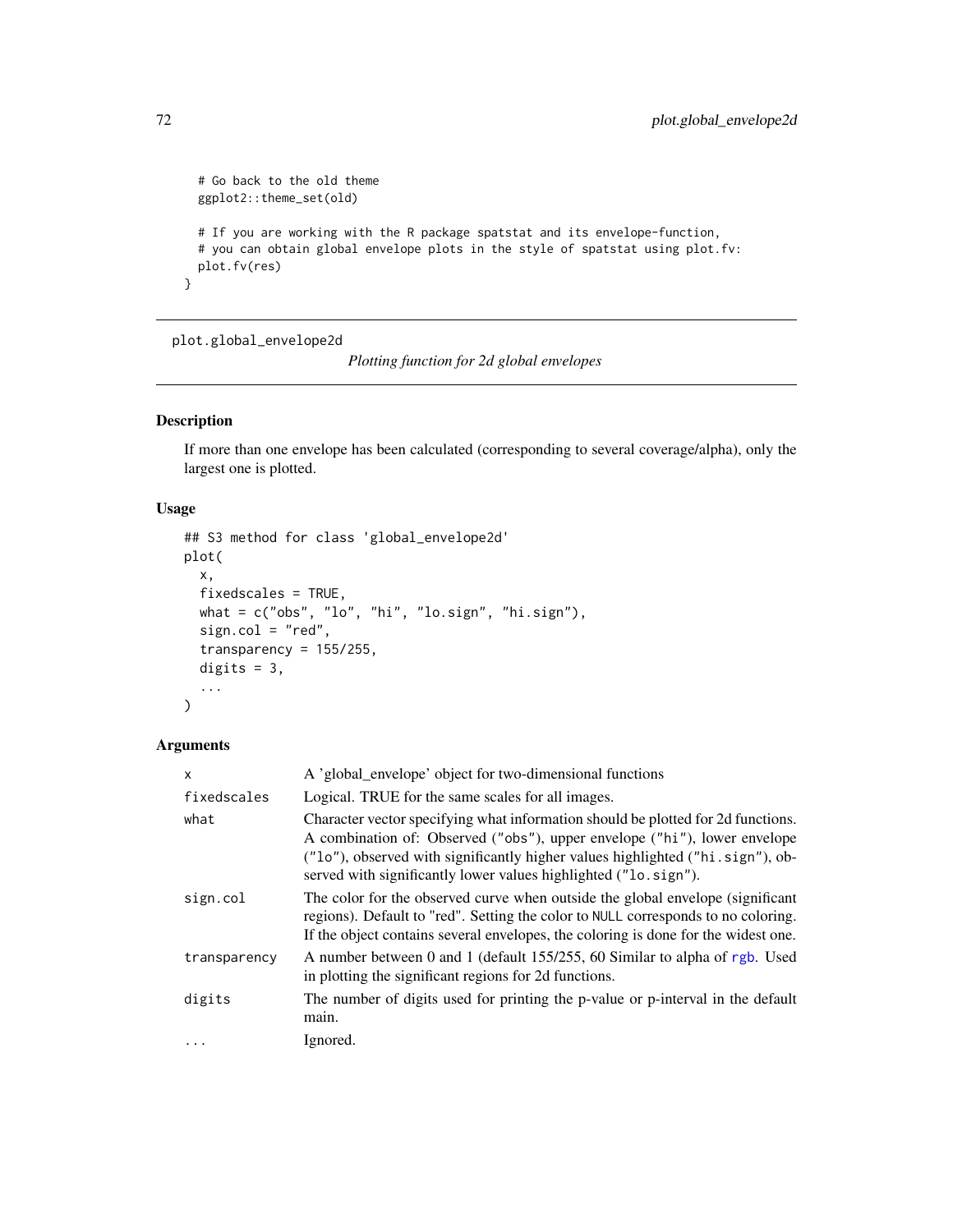<span id="page-72-0"></span>popgrowthmillion *Population growth*

#### Description

Population growth

## Usage

data("popgrowthmillion")

## Format

A matrix, where each row corresponds to a year and each column to a country. Column names correspond to the countries, and row names to the years.

#### Details

This dataset includes population growth, i.e. population at the end of the year divided by population at the beginning of the year, in 134 countries in years from 1950 to 2015. The dataset includes only countries over million inhabitants in 1950. The data were extracted from the supplement of Nagy et al. (2017) distributed under the GPL-2 license.

#### References

Nagy, S., I. Gijbels, and D. Hlubinka (2017). Depth-based recognition of shape outlying functions. Journal of Computational and Graphical Statistics 26 (4), 883-893.

print.combined\_fboxplot

*Print method for the class 'combined\_fboxplot'*

## Description

Print method for the class 'combined\_fboxplot'

### Usage

## S3 method for class 'combined\_fboxplot'  $print(x, \ldots)$ 

#### Arguments

|          | an 'combined_fboxplot' object |
|----------|-------------------------------|
| $\cdots$ | Ignored.                      |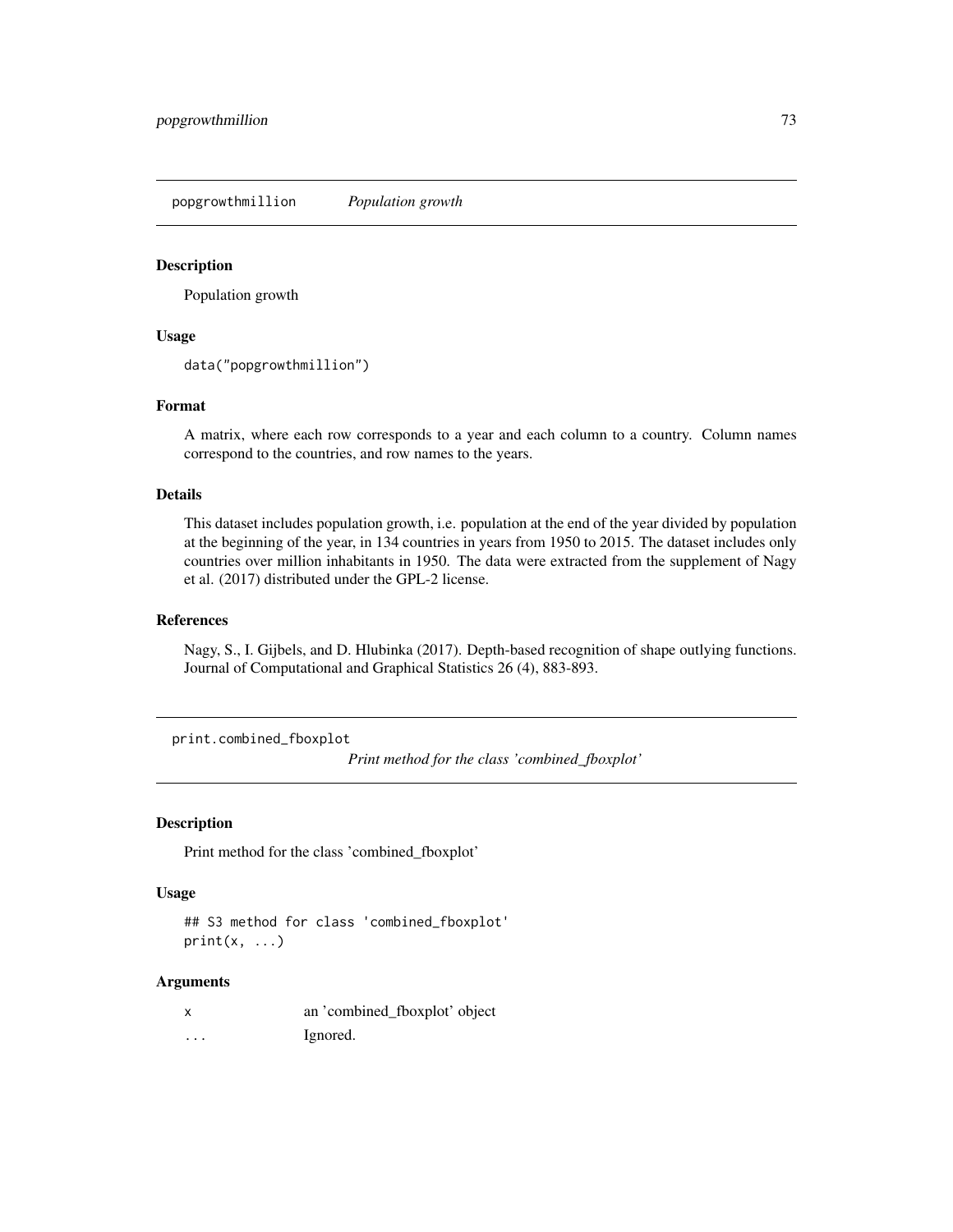<span id="page-73-0"></span>print.combined\_global\_envelope

*Print method for the class 'combined\_global\_envelope'*

# Description

Print method for the class 'combined\_global\_envelope'

## Usage

```
## S3 method for class 'combined_global_envelope'
print(x, \ldots)
```
## Arguments

|          | A 'combined_global_envelope' object |
|----------|-------------------------------------|
| $\cdots$ | Ignored.                            |

|  | print.curve_set | Print method for the class 'curve_set' |  |
|--|-----------------|----------------------------------------|--|
|--|-----------------|----------------------------------------|--|

## Description

Print method for the class 'curve\_set'

## Usage

## S3 method for class 'curve\_set'  $print(x, \ldots)$ 

# Arguments

... Passed to [str](#page-0-0).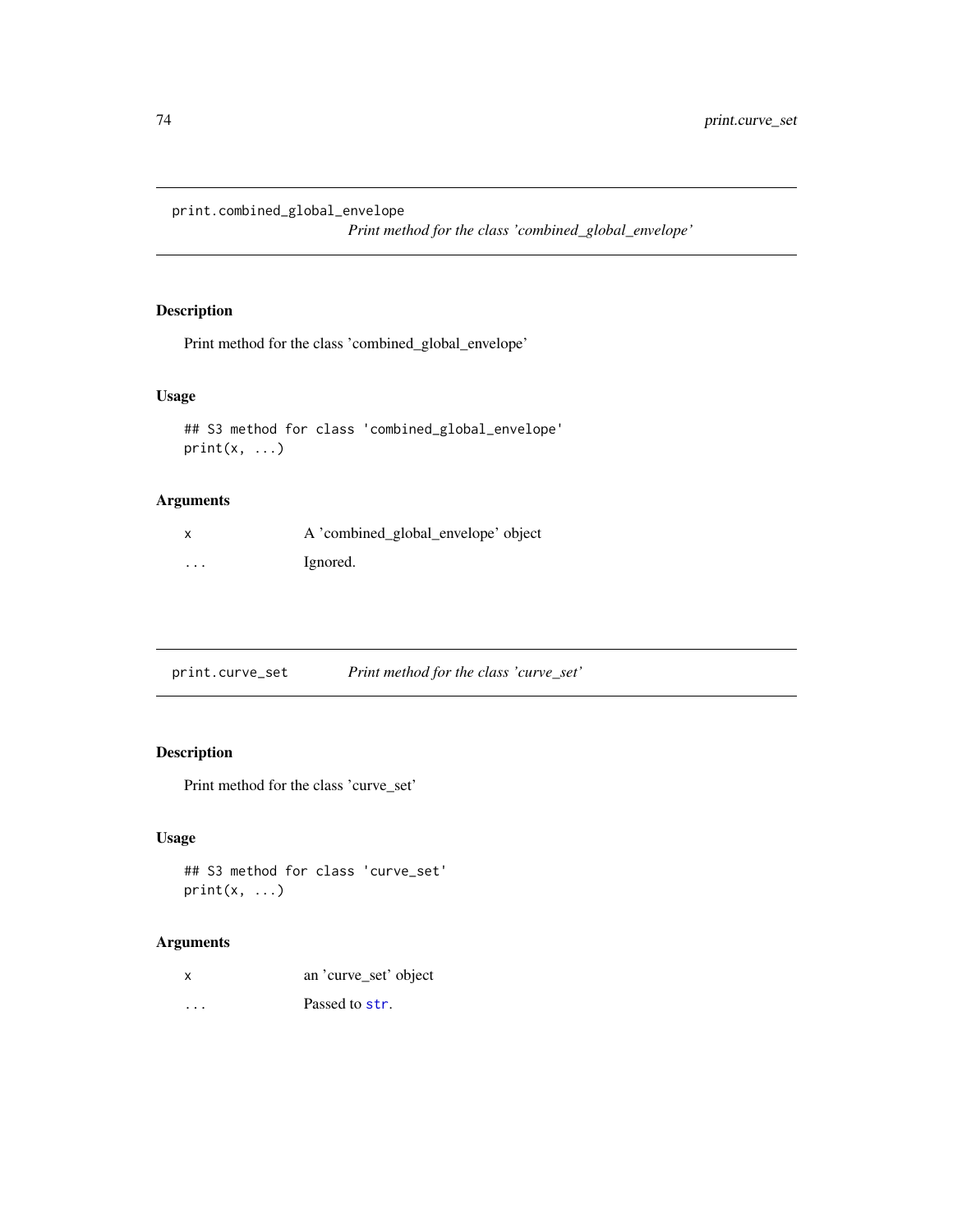<span id="page-74-0"></span>print.deviation\_test *Print method for the class 'deviation\_test'*

# Description

Print method for the class 'deviation\_test'

## Usage

```
## S3 method for class 'deviation_test'
print(x, \ldots)
```
## Arguments

| X | an 'deviation_test' object |
|---|----------------------------|
| . | Ignored.                   |

print.fboxplot *Print method for the class 'fboxplot'*

# Description

Print method for the class 'fboxplot'

# Usage

```
## S3 method for class 'fboxplot'
print(x, \ldots)
```
## Arguments

| an 'fboxplot' object |
|----------------------|
|                      |

... Ignored.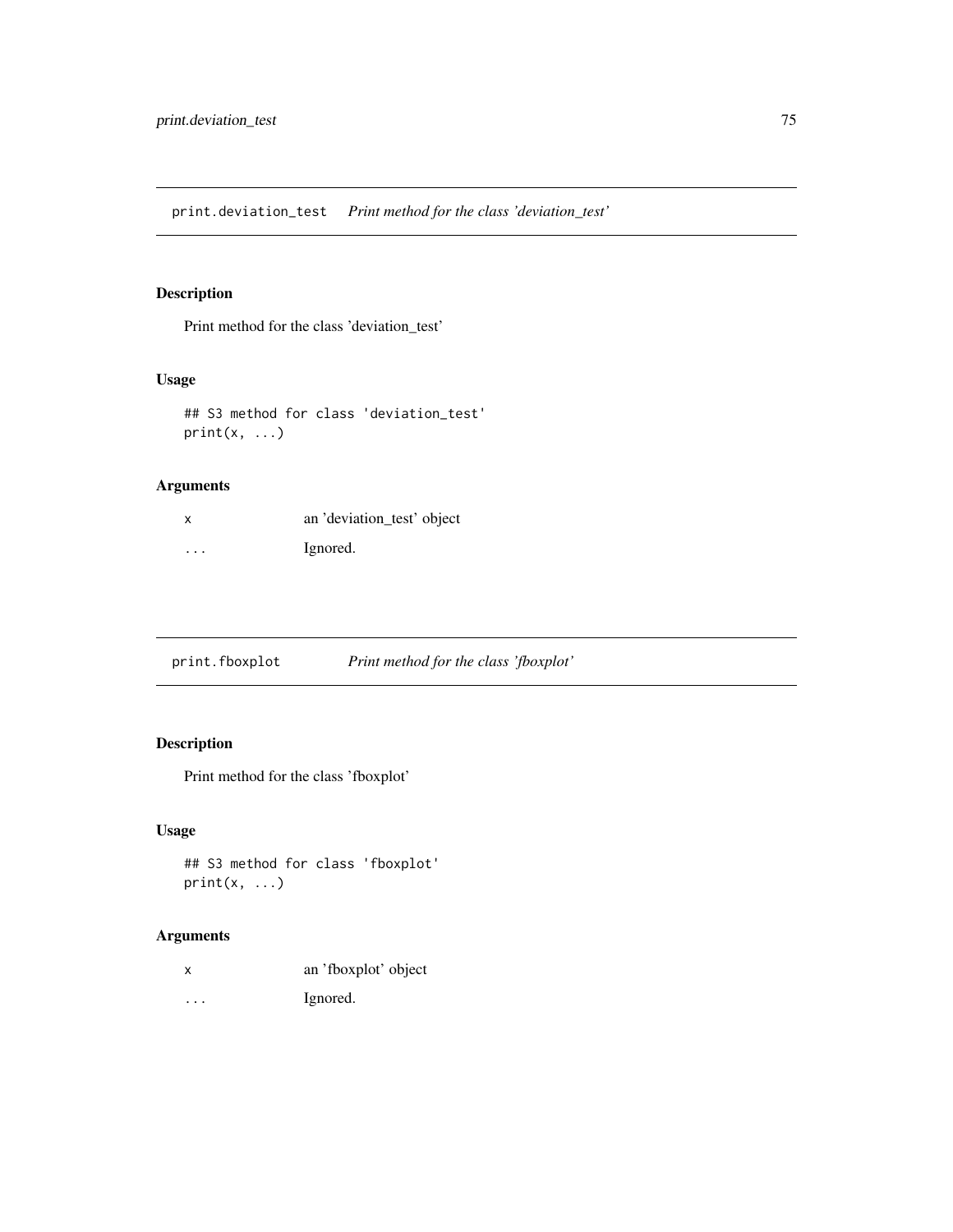<span id="page-75-0"></span>

# Description

Print method for the 'fclust' objects returned by [fclustering](#page-24-0).

## Usage

```
## S3 method for class 'fclust'
print(x, \ldots)
```
## Arguments

| X       | A object of class 'felust'. |
|---------|-----------------------------|
| $\cdot$ | Ignored.                    |

print.global\_envelope *Print method for the class 'global\_envelope'*

# Description

Print method for the class 'global\_envelope'

# Usage

```
## S3 method for class 'global_envelope'
print(x, \ldots)
```
## Arguments

|  |  | A 'global_envelope' object. |  |
|--|--|-----------------------------|--|
|  |  |                             |  |

... Ignored.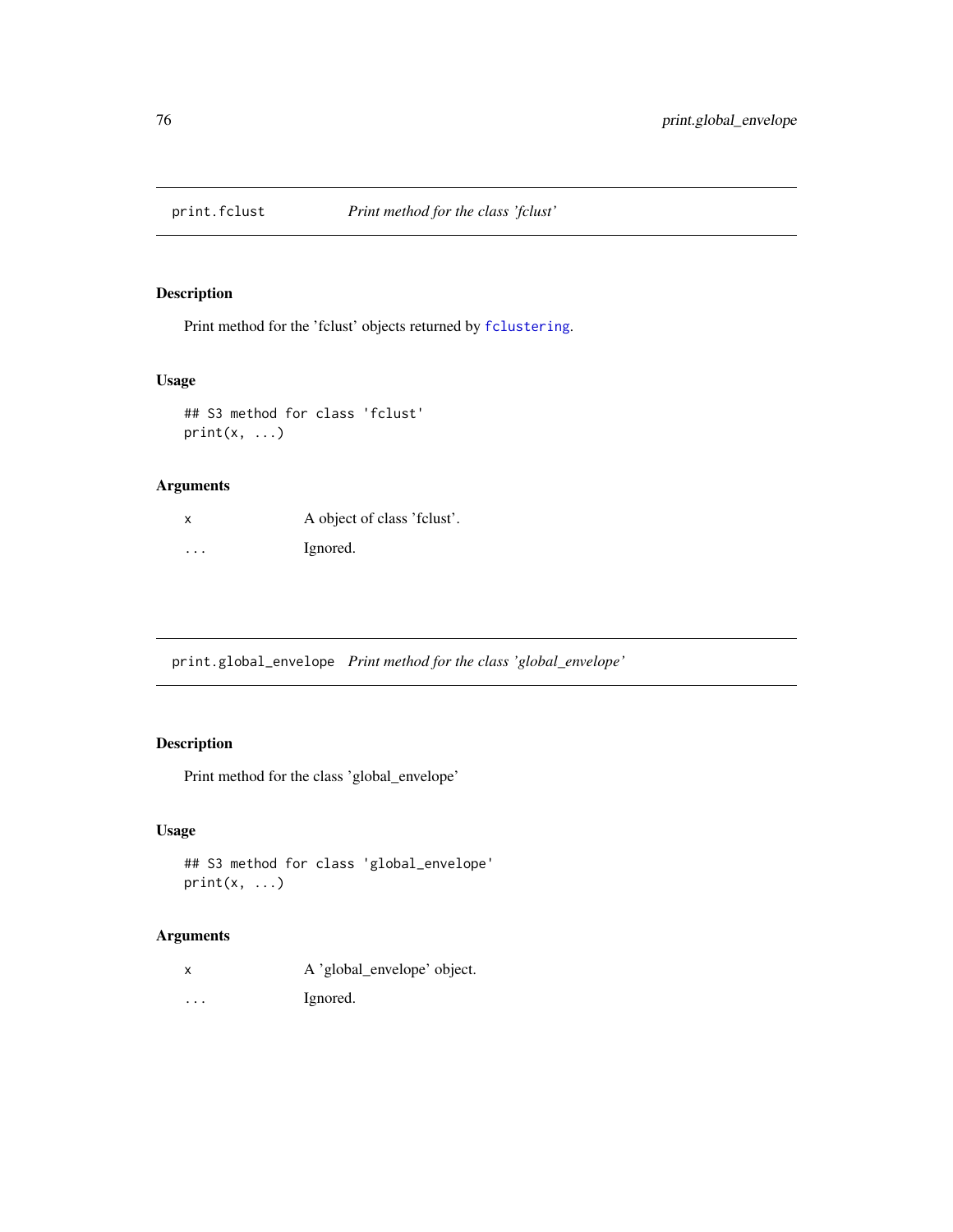<span id="page-76-0"></span>

# **Description**

Performs the global scaled MAD envelope tests, either directional quantile or studentised, or the unscaled MAD envelope test. These tests correspond to calling the function [global\\_envelope\\_test](#page-46-0) with type="qdir", type = "st" and type="unscaled", respectively. The functions qdir\_envelope, st\_envelope and unscaled\_envelope have been kept for historical reasons; preferably use [global\\_envelope\\_test](#page-46-0) with the suitable type argument.

#### Usage

```
qdir_envelope(curve_set, ...)
st_envelope(curve_set, ...)
unscaled_envelope(curve_set, ...)
```
#### Arguments

| curve_set | A curve_set (see create_curve_set) or an envelope object of <b>spatstat</b> . If                                      |
|-----------|-----------------------------------------------------------------------------------------------------------------------|
|           | an envelope object is given, it must contain the summary functions from the                                           |
|           | simulated patterns which can be achieved by setting savefuns = TRUE when<br>calling the function of <b>spatstat</b> . |
| $\ddotsc$ | Additional parameters to be passed to global_envelope_test.                                                           |

#### Details

The directional quantile envelope test (Myllymäki et al., 2015, 2017) takes into account the unequal variances of the test function  $T(r)$  for different distances r and is also protected against asymmetry of  $T(r)$ .

The studentised envelope test (Myllymäki et al., 2015, 2017) takes into account the unequal variances of the test function T(r) for different distances r.

The unscaled envelope test (Ripley, 1981) corresponds to the classical maximum deviation test without scaling, and leads to envelopes with constant width over the distances r. Thus, it suffers from unequal variance of  $T(r)$  over the distances r and from the asymmetry of distribution of  $T(r)$ . We recommend to use the other global envelope tests available, see [global\\_envelope\\_test](#page-46-0) for full list of alternatives.

## Value

An object of class global\_envelope of combined\_global\_envelope which can be printed and plotted directly. See [global\\_envelope\\_test](#page-46-0) for more details.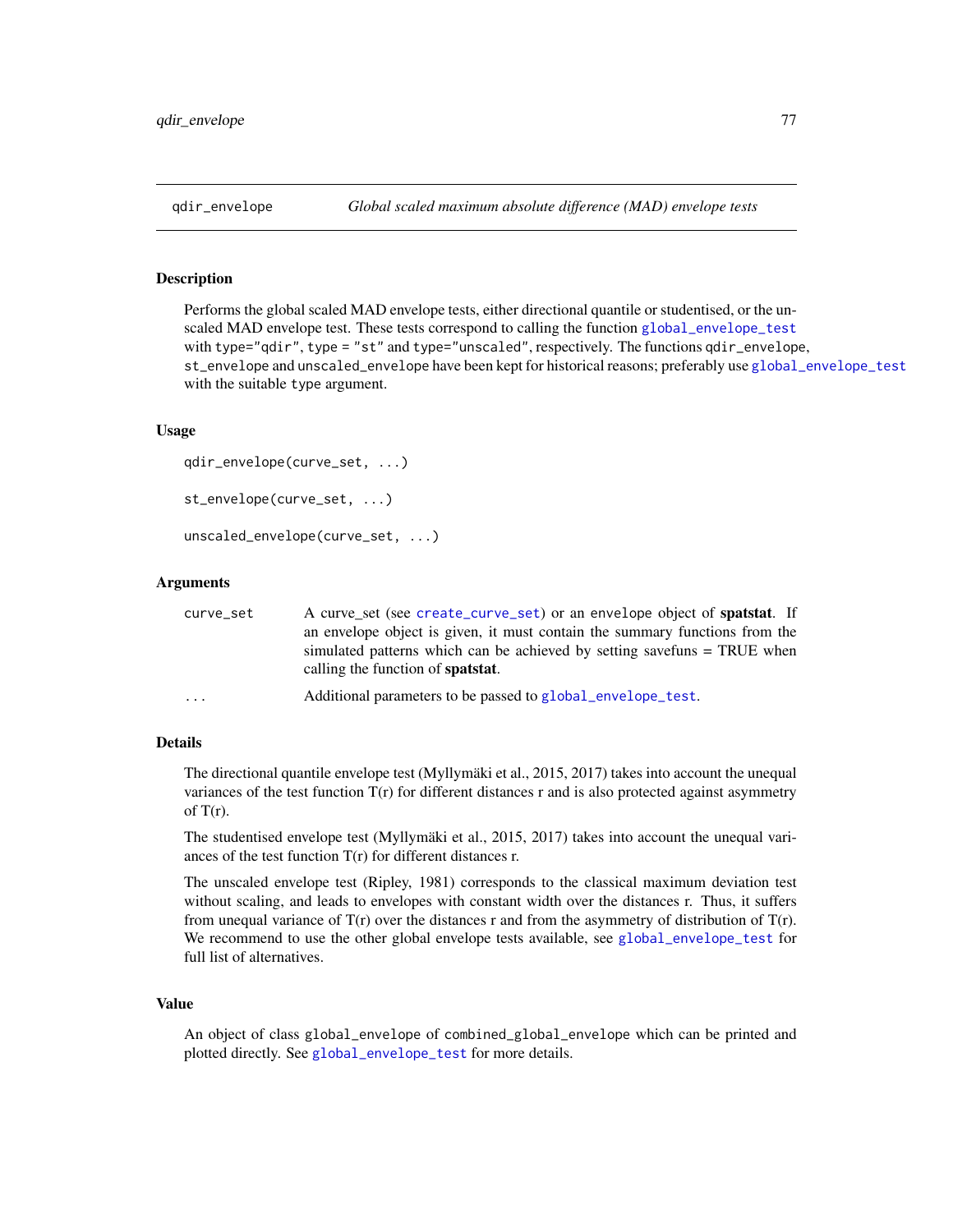## References

Myllymäki, M., Grabarnik, P., Seijo, H. and Stoyan. D. (2015). Deviation test construction and power comparison for marked spatial point patterns. Spatial Statistics 11: 19-34. doi: 10.1016/j.spasta.2014.11.004

Myllymäki, M., Mrkvicka, T., Grabarnik, P., Seijo, H. and Hahn, U. (2017). Global envelope tests ˇ for spatial point patterns. Journal of the Royal Statistical Society: Series B (Statistical Methodology), 79: 381–404. doi: 10.1111/rssb.12172

Ripley, B.D. (1981). Spatial statistics. Wiley, New Jersey.

## See Also

[global\\_envelope\\_test](#page-46-0)

#### Examples

```
# See more examples in ?global_envelope_test
## Testing complete spatial randomness (CSR)
#-------------------------------------------
if(require("spatstat.core", quietly=TRUE)) {
 X <- spruces
 nsim <- 999 # Number of simulations
 ## Test for complete spatial randomness (CSR)
 # Generate nsim simulations under CSR, calculate centred L-function for the data and simulations
 env <- envelope(X, fun="Lest", nsim=nsim, savefuns=TRUE,
                  correction="translate", transform=expression(.-r),
                  simulate=expression(runifpoint(ex=X)))
 res_qdir <- qdir_envelope(env) # The directional quantile envelope test
 plot(res_qdir)
 ## Advanced use:
 # Create a curve set, choosing the interval of distances [r_min, r_max]
 curve_set <- crop_curves(env, r_min=1, r_max=8)
 # The directional quantile envelope test
 res_qdir <- qdir_envelope(curve_set); plot(res_qdir)
 # The studentised envelope test
 res_st <- st_envelope(curve_set); plot(res_st)
 # The unscaled envelope test
 res_unscaled <- unscaled_envelope(curve_set); plot(res_unscaled)
}
```
rank\_envelope *The rank envelope test*

#### **Description**

The rank envelope test, p-values and global envelopes. The test corresponds to the global envelope test that can be carriet out by [global\\_envelope\\_test](#page-46-0) by specifying the type for which the options "rank", "erl", "cont" and "area" are available. The last three are modifications of the first one

<span id="page-77-0"></span>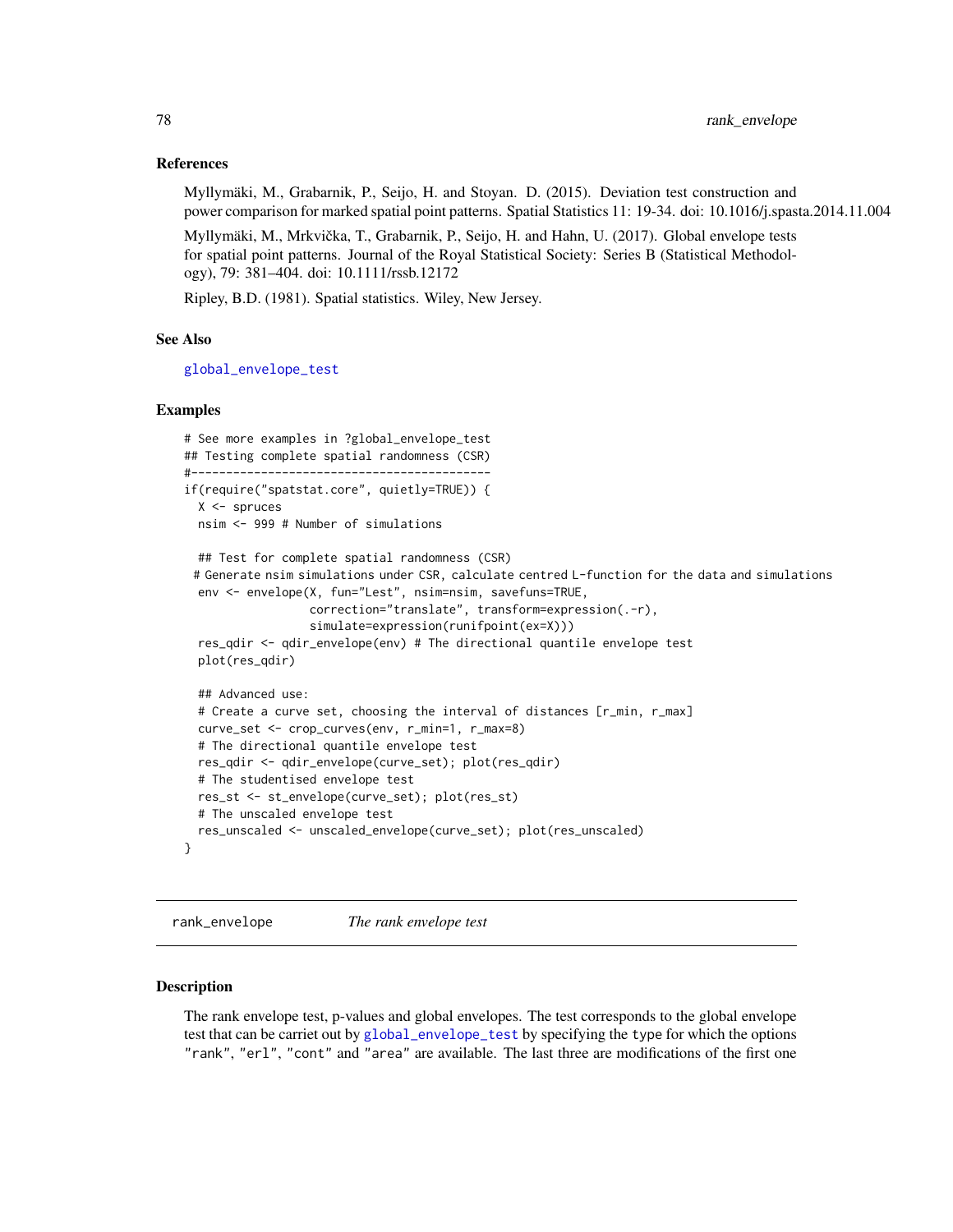## <span id="page-78-0"></span>rank\_envelope 79

to treat the ties in the extreme rank ordering used in "rank". This function is kept for historical reasons.

#### Usage

rank\_envelope(curve\_set, type = "rank", ...)

#### Arguments

| curve_set | A curve_set (see create_curve_set) or an envelope object of spatstat. If<br>an envelope object is given, it must contain the summary functions from the<br>simulated patterns which can be achieved by setting savefuns = TRUE when<br>calling the function of <b>spatstat</b> .                                                                                                                                                           |
|-----------|--------------------------------------------------------------------------------------------------------------------------------------------------------------------------------------------------------------------------------------------------------------------------------------------------------------------------------------------------------------------------------------------------------------------------------------------|
| type      | The type of the global envelope with current options for "rank", "erl", "cont"<br>and "area". If "rank", the global rank envelope accompanied by the p-interval<br>is given (Myllymäki et al., 2017). If "erl", the global rank envelope based on<br>extreme rank lengths accompanied by the extreme rank length p-value is given<br>(Myllymäki et al., 2017, Mrkvička et al., 2018). See details and additional sec-<br>tions thereafter. |
| $\cdots$  | Additional parameters to be passed to global_envelope_test.                                                                                                                                                                                                                                                                                                                                                                                |

#### Details

The "rank" envelope test is a completely non-parametric test, which provides the  $100(1-\text{alpha})\%$ global envelope for the chosen test function  $T(r)$  on the chosen interval of distances and associated p-values. The other three types are solutions to break the ties in the extreme ranks on which the "rank" envelope test is based on.

Note: The method to break ties for the global type = "rank" envelope (Myllymäki et al., 2017) can be done by the argument ties with default to ties = "erl" corresponding to the extreme rank length breaking of ties. In this case the global envelope corresponds to the extreme rank measure. If instead choosing type to be "erl", "cont" or "area", then the global envelope corresponds to these measures.

## Value

An object of class global\_envelope of combined\_global\_envelope which can be printed and plotted directly. See [global\\_envelope\\_test](#page-46-0) for more details.

#### Number of simulations

The global "erl", "cont", "area" envelope tests allow in principle a lower number of simulations to be used than the global "rank" test based on extreme ranks. However, if feasible, we recommend some thousands of simulations in any case to achieve a good power and repeatability of the test. For the global "rank" envelope test, Myllymäki et al. (2017) recommended to use at least 2500 simulations for testing at the significance level alpha = 0.05 for single function tests, experimented with summary functions for point processes.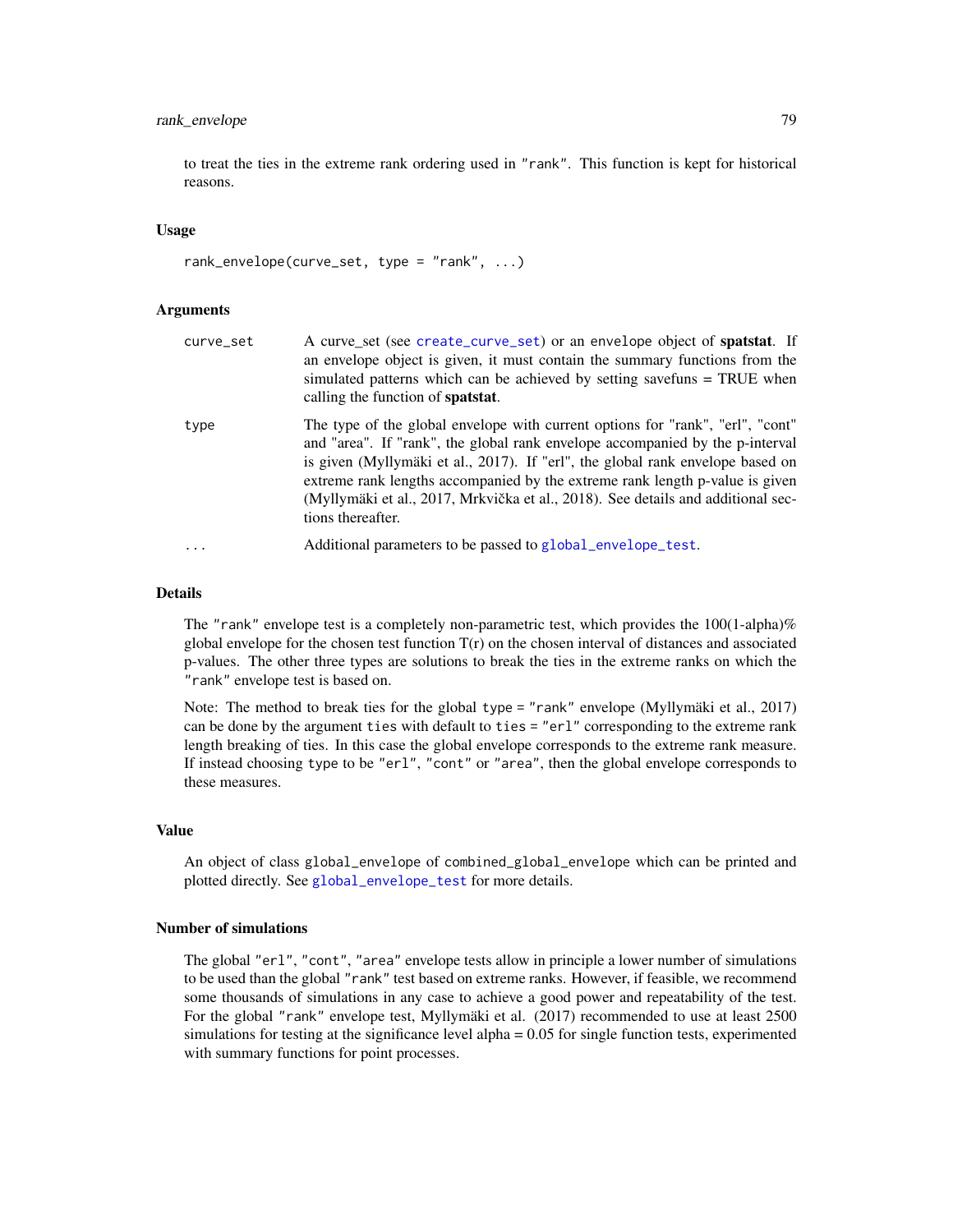#### <span id="page-79-0"></span>References

Myllymäki, M., Mrkvička, T., Grabarnik, P., Seijo, H. and Hahn, U. (2017). Global envelope tests for spatial point patterns. Journal of the Royal Statistical Society: Series B (Statistical Methodology), 79: 381–404. doi: 10.1111/rssb.12172

Mrkvička, T., Myllymäki, M. and Hahn, U. (2017). Multiple Monte Carlo testing, with applications in spatial point processes. Statistics & Computing 27 (5): 1239-1255. doi: 10.1007/s11222-016- 9683-9

Mrkvička, T., Myllymäki, M., Jilek, M. and Hahn, U. (2020) A one-way ANOVA test for functional data with graphical interpretation. Kybernetika 56 (3), 432-458. doi: 10.14736/kyb-2020-3-0432

## See Also

[global\\_envelope\\_test](#page-46-0)

## Examples

# See ?global\_envelope\_test for more examples

```
## Testing complete spatial randomness (CSR)
#-------------------------------------------
if(require("spatstat.core", quietly=TRUE)) {
 X <- unmark(spruces)
 nsim <- 2499 # Number of simulations
```

```
# Generate nsim simulations under CSR, calculate centred L-function for the data and simulations
 env <- envelope(X, fun="Lest", nsim=nsim, savefuns=TRUE,
                  correction="translate", transform=expression(.-r),
                  simulate=expression(runifpoint(ex=X)))
 # The rank envelope test
 res <- rank_envelope(env)
 # Plot the result.
 plot(res)
 ## Advanced use:
 # Choose the interval of distances [r_min, r_max] (at the same time create a curve_set from 'env')
 curve_set <- crop_curves(env, r_min=1, r_max=7)
 # Do the rank envelope test
 res <- rank_envelope(curve_set); plot(res)
}
```
residual *Residual form of the functions*

#### Description

Subtract the theoretical function S\_H\_0 or the mean of the functions in the curve set. If the curve\_set object contains already residuals  $T_i(r)$  -  $T_0(r)$ , use\_theo ignored and the same object returned.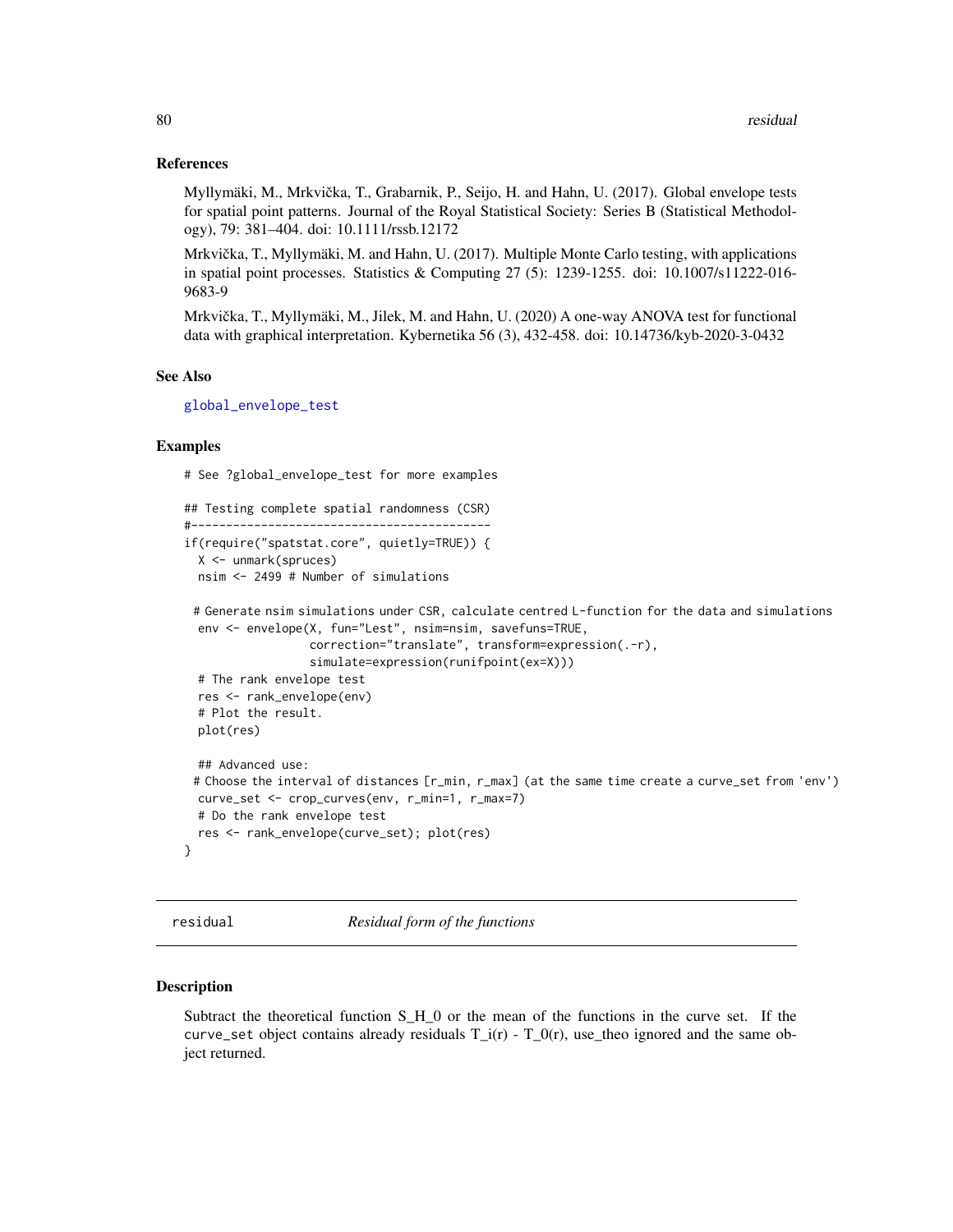#### <span id="page-80-0"></span>rimov 81

#### Usage

```
residual(curve_set, use_theo = TRUE)
```
#### Arguments

| curve_set | A curve_set (see create_curve_set) or an envelope object of <b>spatstat</b> . If<br>an envelope object is given, it must contain the summary functions from the |
|-----------|-----------------------------------------------------------------------------------------------------------------------------------------------------------------|
|           | simulated patterns which can be achieved by setting savefuns = TRUE when<br>calling the envelope function.                                                      |
| use theo  | Whether to use the theoretical summary function or the mean of the functions in<br>the curve set.                                                               |

## Details

The mean of the functions in the curve\_set is the mean of all functions. If use\_theo = TRUE, but the component theo does not exist in the curve\_set, the mean of the functions is used silently.

## Value

A curve set object containing residual summary functions. theo is no longer included.

rimov *Year temperature curves*

#### Description

Year temperature curves

## Usage

data("rimov")

## Format

A curve\_set object with water temperatures in 365 days of the 36 years. The component curve\_set[['r']] is a vector of days (from 1 to 365), whereas curve\_set[['obs']] contains the water temperatures such that each column gives year temperatures in a year.

## Details

The water temperature data sampled at the water level of Rimov reservoir in Czech republic every day for the 36 years between 1979 and 2014.

#### References

Mrkvička, T., Myllymäki, M., Jilek, M. and Hahn, U. (2020) A one-way ANOVA test for functional data with graphical interpretation. Kybernetika 56 (3), 432-458. doi: 10.14736/kyb-2020-3-0432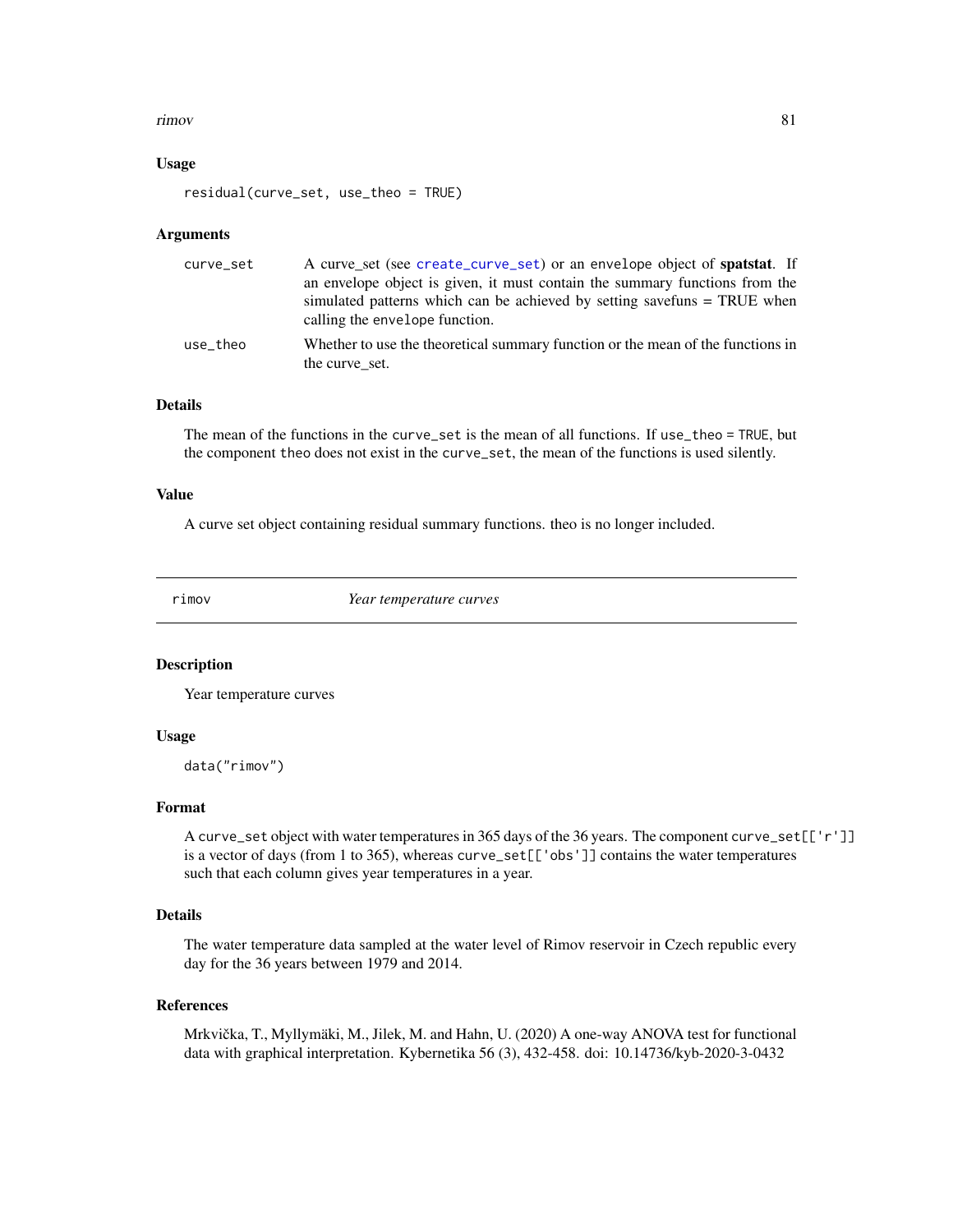## See Also

graph.fanova

#### Examples

```
data("rimov")
groups \le factor(c(rep(1, times=12), rep(2, times=12), rep(3, times=12)))
for(i in 1:3)
 assign(paste0("p", i), plot(subset(rimov, groups==i)) +
   ggplot2::labs(title=paste("Group ", i, sep=""), y="Temperature"))
p3
if(require("patchwork", quietly=TRUE))
 p1 + p2 + p3
# See example analysis in ?graph.fanova
```
saplings *Saplings data set*

#### Description

Saplings data set

#### Usage

```
data("saplings")
```
## Format

A data. frame containing the locations (x- and y-coordinates) of 123 trees in an area of 75 m x 75 m.

## Details

A pattern of small trees (height  $\leq$  15 m) originating from an uneven aged multi-species broadleaf nonmanaged forest in Kaluzhskie Zaseki, Russia.

The pattern is a sample part of data collected over 10 ha plot as a part of a research program headed by project leader Prof. O.V. Smirnova.

## References

Grabarnik, P. and Chiu, S. N. (2002) Goodness-of-fit test for complete spatial randomness against mixtures of regular and clustered spatial point processes. *Biometrika*, 89, 411–421.

van Lieshout, M.-C. (2010) Spatial point process theory. In Handbook of Spatial Statistics (eds. A. E. Gelfand, P. J. Diggle, M. Fuentes and P. Guttorp), Handbooks of Modern Statistical Methods. Boca Raton: CRC Press.

Myllymäki, M., Mrkvicka, T., Grabarnik, P., Seijo, H. and Hahn, U. (2017). Global envelope tests ˇ for spatial point patterns. Journal of the Royal Statistical Society: Series B (Statistical Methodology), 79: 381-404. doi: 10.1111/rssb.12172

<span id="page-81-0"></span>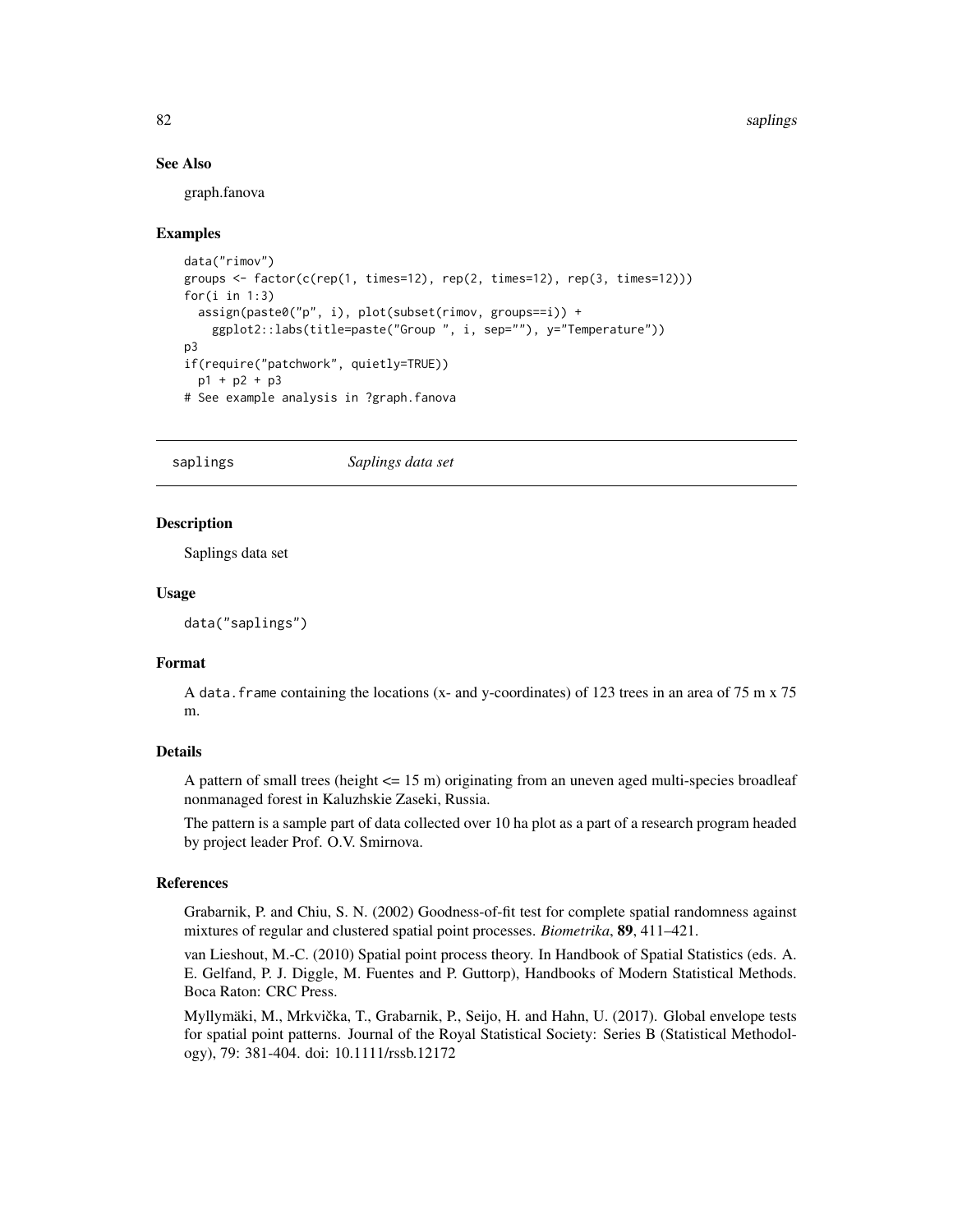#### <span id="page-82-0"></span>saplings 83

#### See Also

[adult\\_trees](#page-7-0)

## Examples

```
# This is an example analysis of the saplings data set
#=====================================================
# Example of Myllymaki et al. (2017, Supplement S4).
if(require("spatstat.core", quietly=TRUE)) {
  data("saplings")
  saplings <- as.ppp(saplings, W=square(75))
  # First choose the r-distances for L (r) and J (rJ) functions, respectively.
  nr <- 500
  rmin <- 0.3; rminJ <- 0.3
  rmax <-10: rmaxJ<-6rstep <- (rmax-rmin)/nr; rstepJ <- (rmaxJ-rminJ)/nr
  r \leq -\text{seq}(0, \text{rmax}, \text{by}=\text{rstep})rJ <- seq(0, rmaxJ, by=rstepJ)
  #-- CSR test --# (a simple hypothesis)
  #--------------#
  # First, a CSR test using the L(r)-r function:
  # Note: CSR is simulated by fixing the number of points and generating nsim simulations
  # from the binomial process, i.e. we deal with a simple hypothesis.
  nsim <- 999 # Number of simulations
  env <- envelope(saplings, nsim=nsim,
  simulate=expression(runifpoint(ex=saplings)), # Simulate CSR
  fun="Lest", correction="translate", # T(r) = estimator of L with translational edge correction
   transform=expression(.-r), \qquad # Take the L(r)-r function instead of L(r)
   r=r, \qquad \qquad \qquad \qquad \qquad \qquad \qquad \qquad \qquad \qquad \qquad \qquad \qquad \qquad \qquad \qquad \qquad \qquad \qquad \qquad \qquad \qquad \qquad \qquad \qquad \qquad \qquad \qquad \qquad \qquad \qquad \qquad \qquad \qquad \qquad \qquad savefuns=TRUE) # Save the estimated functions
  # Crop the curves to the interval of distances [rmin, rmax]
  # (at the same time create a curve_set from 'env')
  curve_set <- crop_curves(env, r_min=rmin, r_max=rmax)
  # Perform a global envelope test
 res <- global_envelope_test(curve_set, type="erl") # type="rank" and larger nsim was used in S4.
  # Plot the result.
  plot(res) + ggplot2::ylab(expression(italic(hat(L)(r)-r)))
  # -> The CSR hypothesis is clearly rejected and the rank envelope indicates clear
  # clustering of saplings. Next we explore the Matern cluster process as a null model.
}
if(require("spatstat.core", quietly=TRUE)) {
  #-- Testing the Matern cluster process --# (a composite hypothesis)
  #----------------------------------------#
 # Fit the Matern cluster process to the pattern (using minimum contrast estimation with the pair
  # correction function)
  fitted_model <- kppm(saplings~1, clusters="MatClust", statistic="pcf")
  summary(fitted_model)
```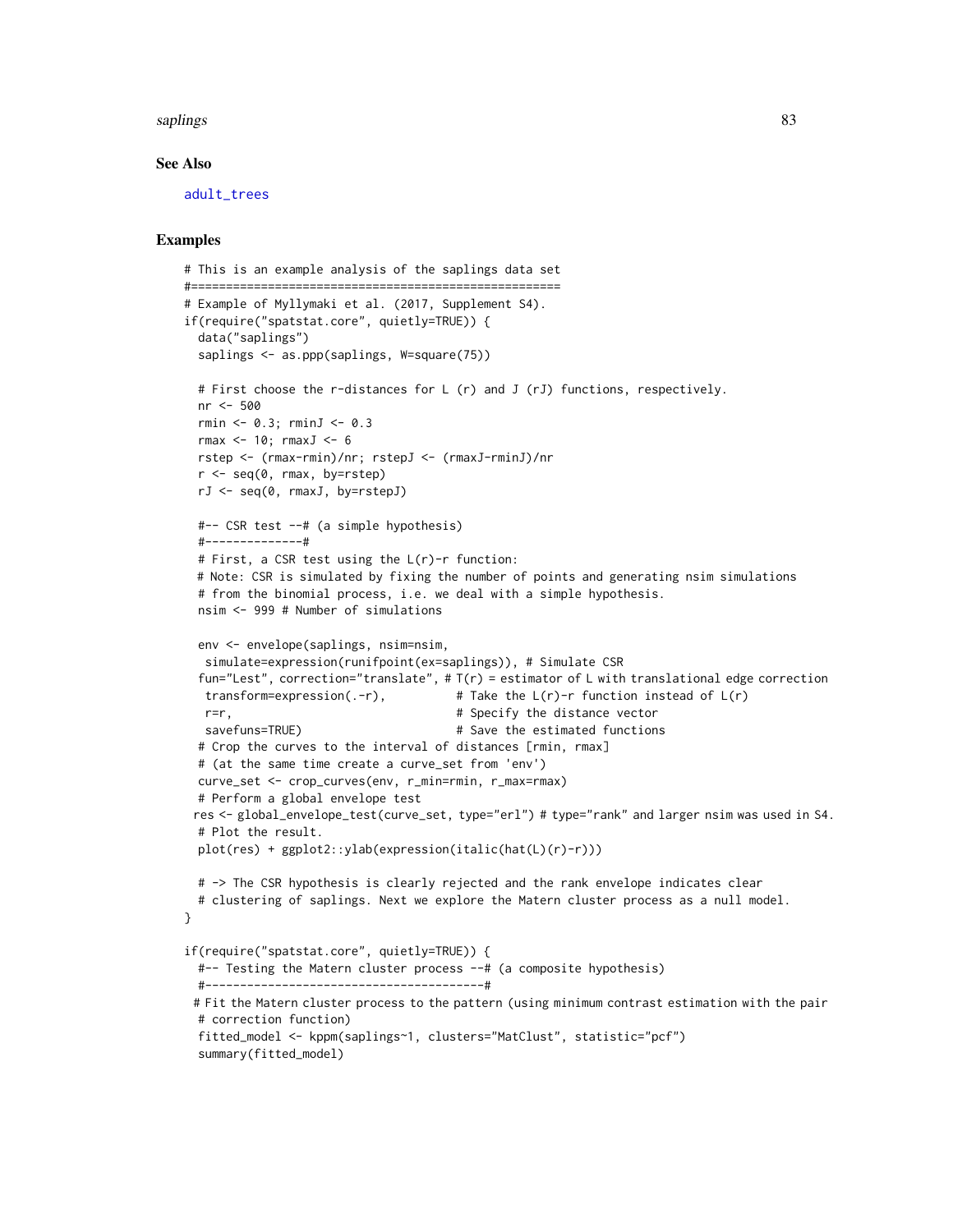```
nsim <- 19 # 19 just for experimenting with the code!!
 #nsim <- 499 # 499 is ok for type = 'qdir' (takes > 1 h)
 # Make the adjusted directional quantile global envelope test using the L(r)-r function
 # (For the rank envelope test, choose type = "rank" instead and increase nsim.)
 adjenvL <- GET.composite(X=fitted_model,
                     fun="Lest", correction="translate",
                     transform=expression(.-r), r=r,
                     type="qdir", nsim=nsim, nsimsub=nsim,
                     r_min=rmin, r_max=rmax)
 # Plot the test result
 plot(adjenvL) + ggplot2::ylab(expression(italic(L(r)-r)))
 # From the test with the L(r)-r function, it appears that the Matern cluster model would be
 # a reasonable model for the saplings pattern.
 # To further explore the goodness-of-fit of the Matern cluster process, test the
 # model with the J function:
 # This takes quite some time if nsim is reasonably large.
 adjenvJ <- GET.composite(X=fitted_model,
                    fun="Jest", correction="none", r=rJ,
                     type="qdir", nsim=nsim, nsimsub=nsim,
                     r_min=rminJ, r_max=rmaxJ)
 # Plot the test result
 plot(adjenvJ) + ggplot2::ylab(expression(italic(J(r))))
 # -> the Matern cluster process not adequate for the saplings data
 # Test with the two test functions jointly
 adjenvLJ <- GET.composite(X=fitted_model,
                     testfuns=list(L=list(fun="Lest", correction="translate",
                                          transform=expression(.-r), r=r),
                                   J=list(fun="Jest", correction="none", r=rJ)),
                     type="erl", nsim=nsim, nsimsub=nsim,
                     r_min=c(rmin, rminJ), r_max=c(rmax, rmaxJ),
                     save.cons.envelope=TRUE)
 plot(adjenvLJ)
}
```
subset.curve\_set *Subsetting curve sets*

#### Description

Return subsets of curve sets which meet conditions.

#### Usage

```
## S3 method for class 'curve_set'
subset(x, subset, ...)
```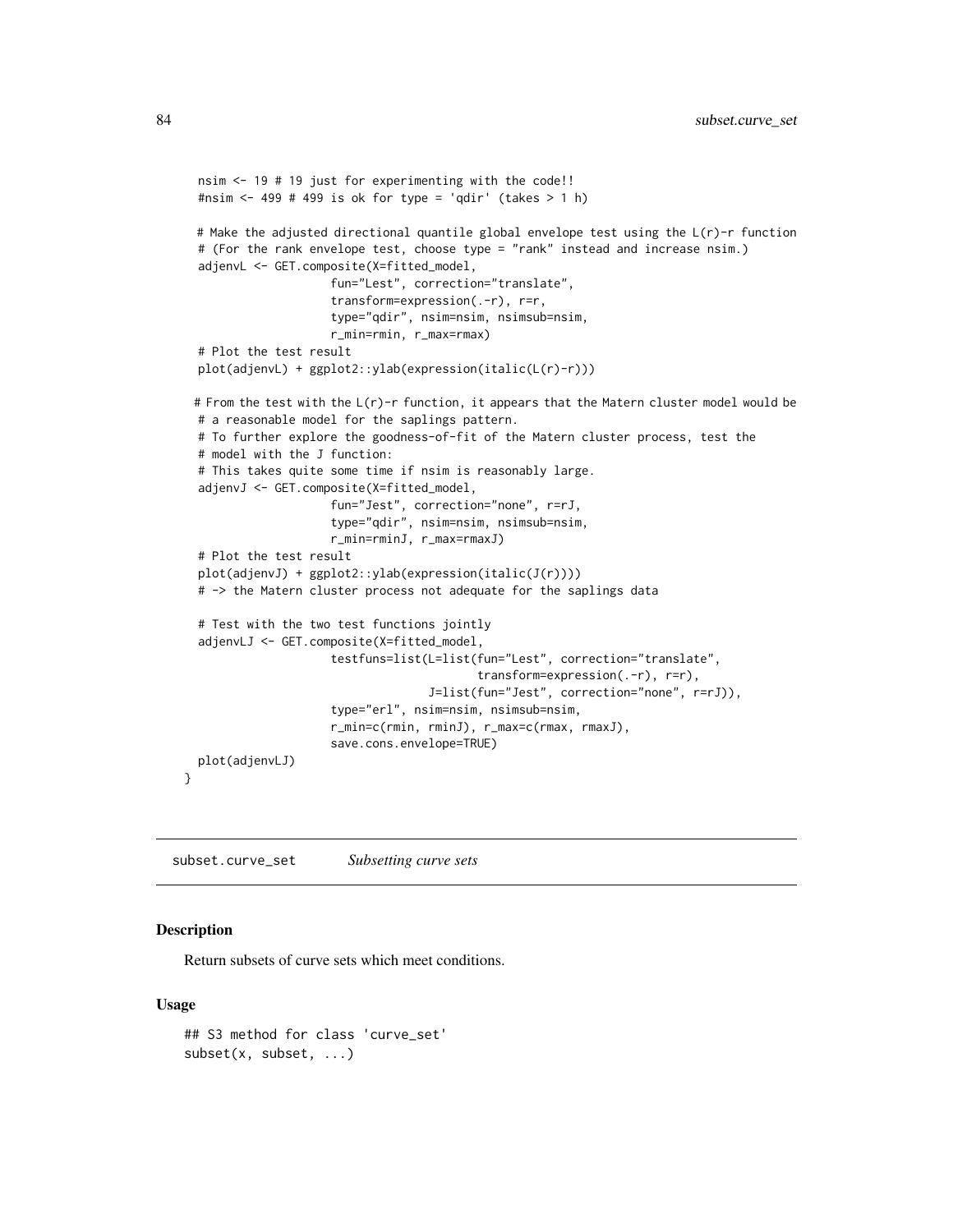## Arguments

| $\mathsf{x}$ | A curve_set object.                             |
|--------------|-------------------------------------------------|
| subset       | A logical expression indicating curves to keep. |
| $\cdots$     | Ignored.                                        |

# Examples

```
if(require("fda.usc", quietly=TRUE)) {
  # Prepare data
  data("poblenou")
 Free <- poblenou$df$day.festive == 1 |
   as.integer(poblenou$df$day.week) >= 6
  MonThu <- poblenou$df$day.festive == 0 & poblenou$df$day.week %in% 1:4
  Friday \leq poblenou$df$day.festive == 0 & poblenou$df$day.week == 5
  # Data as a curve_set
  cset <- create_curve_set(list(r=0:23,
            obs=t(poblenou[['nox']][['data']])))
  plot(subset(cset, MonThu))
  plot(subset(cset, Friday))
 plot(subset(cset, Free))
}
```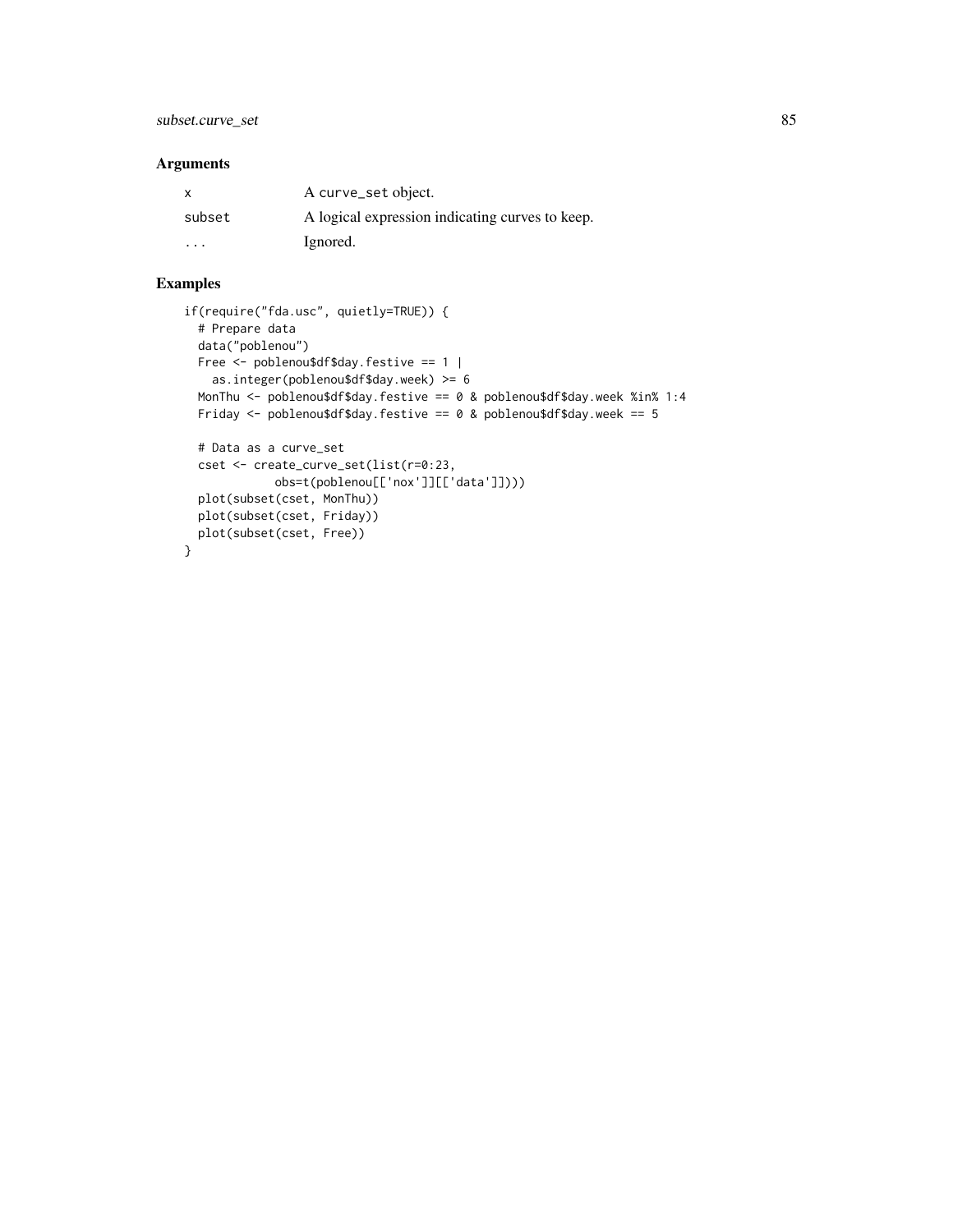# **Index**

filter, *[54](#page-53-0)*

∗ datasets abide\_9002\_23, [7](#page-6-0) adult\_trees, [8](#page-7-1) cgec, [13](#page-12-0) fallen\_trees, [23](#page-22-0) GDPtax, [34](#page-33-0) imageset3, [60](#page-59-0) popgrowthmillion, [73](#page-72-0) rimov, [81](#page-80-0) saplings, [82](#page-81-0) ∗ spatial adult\_trees, [8](#page-7-1) fallen\_trees, [23](#page-22-0) saplings, [82](#page-81-0) abide\_9002\_23, *[5](#page-4-0)*, [7](#page-6-0) adult\_trees, *[5](#page-4-0)*, [8,](#page-7-1) *[83](#page-82-0)* attr, *[11](#page-10-0)* central\_region, *[4](#page-3-0)*, [9,](#page-8-0) *[16,](#page-15-0) [17](#page-16-1)*, *[24–](#page-23-0)[26](#page-25-0)*, *[48–](#page-47-0)[51](#page-50-0)*, *[65](#page-64-0)*, *[71](#page-70-0)* cgec, *[5](#page-4-0)*, [13](#page-12-0) combine\_forder *(*partial\_forder*)*, [62](#page-61-0) combined\_scaled\_MAD\_envelope\_test, [15](#page-14-0) create\_curve\_set, *[5](#page-4-0)*, *[10](#page-9-0)*, *[15](#page-14-0)*, [17,](#page-16-1) *[18](#page-17-0)*, *[20](#page-19-0)*, *[28](#page-27-0)*, *[30](#page-29-0)*, *[36](#page-35-0)*, *[38](#page-37-0)*, *[47,](#page-46-1) [48](#page-47-0)*, *[54](#page-53-0)*, *[67](#page-66-0)*, *[77](#page-76-0)*, *[79](#page-78-0)*, *[81](#page-80-0)* create\_image\_set, [18](#page-17-0) crop\_curves, *[5](#page-4-0)*, [20](#page-19-0) deviation\_test, *[5](#page-4-0)*, [20,](#page-19-0) *[27,](#page-26-0) [28](#page-27-0)* dg.global\_envelope\_test *(*GET.composite*)*, [36](#page-35-0) dummy.coef, *[59](#page-58-0)* facet\_wrap, *[64](#page-63-0)* fallen\_trees, *[5](#page-4-0)*, [23](#page-22-0) fBoxplot, *[4](#page-3-0)*, [24](#page-23-0) fclustering, [25,](#page-24-1) *[69](#page-68-0)*, *[76](#page-75-0)* fdata, *[30](#page-29-0)*, *[32](#page-31-0)*, *[54](#page-53-0)*, *[58](#page-57-0)*

forder, *[4](#page-3-0)*, *[12](#page-11-0)*, *[17](#page-16-1)*, [27,](#page-26-0) *[63](#page-62-0)* frank.fanova, *[4](#page-3-0)*, [30,](#page-29-0) *[56](#page-55-0)*, *[61](#page-60-0)* frank.flm, *[4](#page-3-0)*, [32](#page-31-0) GDPtax, *[5](#page-4-0)*, [34](#page-33-0) GET *(*GET-package*)*, [3](#page-2-0) GET-package, [3](#page-2-0) GET.composite, *[4,](#page-3-0) [5](#page-4-0)*, [36,](#page-35-0) *[51](#page-50-0)* GET.necdf, *[5](#page-4-0)*, [41](#page-40-0) GET.spatialF, *[5](#page-4-0)*, [43](#page-42-0) GET.variogram, *[5](#page-4-0)*, [45](#page-44-0) global\_envelope *(*central\_region*)*, [9](#page-8-0) global\_envelope\_test, *[4,](#page-3-0) [5](#page-4-0)*, *[12](#page-11-0)*, *[15](#page-14-0)*, *[17](#page-16-1)*, *[20](#page-19-0)*, *[31](#page-30-0)*, *[33](#page-32-0)*, *[36](#page-35-0)*, *[38,](#page-37-0) [39](#page-38-0)*, *[42](#page-41-0)*, *[44](#page-43-0)*, *[46](#page-45-0)*, [47,](#page-46-1) *[48](#page-47-0)*, *[55](#page-54-0)*, *[58](#page-57-0)*, *[71](#page-70-0)*, *[77](#page-76-0)[–80](#page-79-0)* graph.fanova, *[4,](#page-3-0) [5](#page-4-0)*, *[14](#page-13-0)*, [53,](#page-52-0) *[61](#page-60-0)* graph.flm, *[4](#page-3-0)*, *[33](#page-32-0)*, *[35](#page-34-0)*, [57](#page-56-0) growth, *[4](#page-3-0)* imageset3, *[5](#page-4-0)*, [60](#page-59-0) is.curve\_set, [62](#page-61-0) list, *[23](#page-22-0)* lm, *[30](#page-29-0)*, *[32,](#page-31-0) [33](#page-32-0)*, *[58,](#page-57-0) [59](#page-58-0)* mclapply, *[33](#page-32-0)*, *[38](#page-37-0)*, *[58](#page-57-0)* pam, *[26](#page-25-0)* parLapply, *[33](#page-32-0)*, *[58](#page-57-0)* partial\_forder, *[4](#page-3-0)*, *[29](#page-28-0)*, *[32](#page-31-0)*, [62](#page-61-0) plot.combined\_fboxplot, [63](#page-62-0) plot.combined\_global\_envelope, [64](#page-63-0) plot.combined\_global\_envelope2d, [65](#page-64-0) plot.curve\_set, *[18](#page-17-0)*, [67](#page-66-0) plot.curve\_set2d, *[18](#page-17-0)*, [68](#page-67-0) plot.fboxplot, [68](#page-67-0) plot.fclust, *[26](#page-25-0)*, [69](#page-68-0) plot.global\_envelope, *[4](#page-3-0)*, *[12](#page-11-0)*, *[39](#page-38-0)*, *[51](#page-50-0)*, [70](#page-69-0) plot.global\_envelope2d, [72](#page-71-0) popgrowthmillion, [73](#page-72-0) print.combined\_fboxplot, [73](#page-72-0)